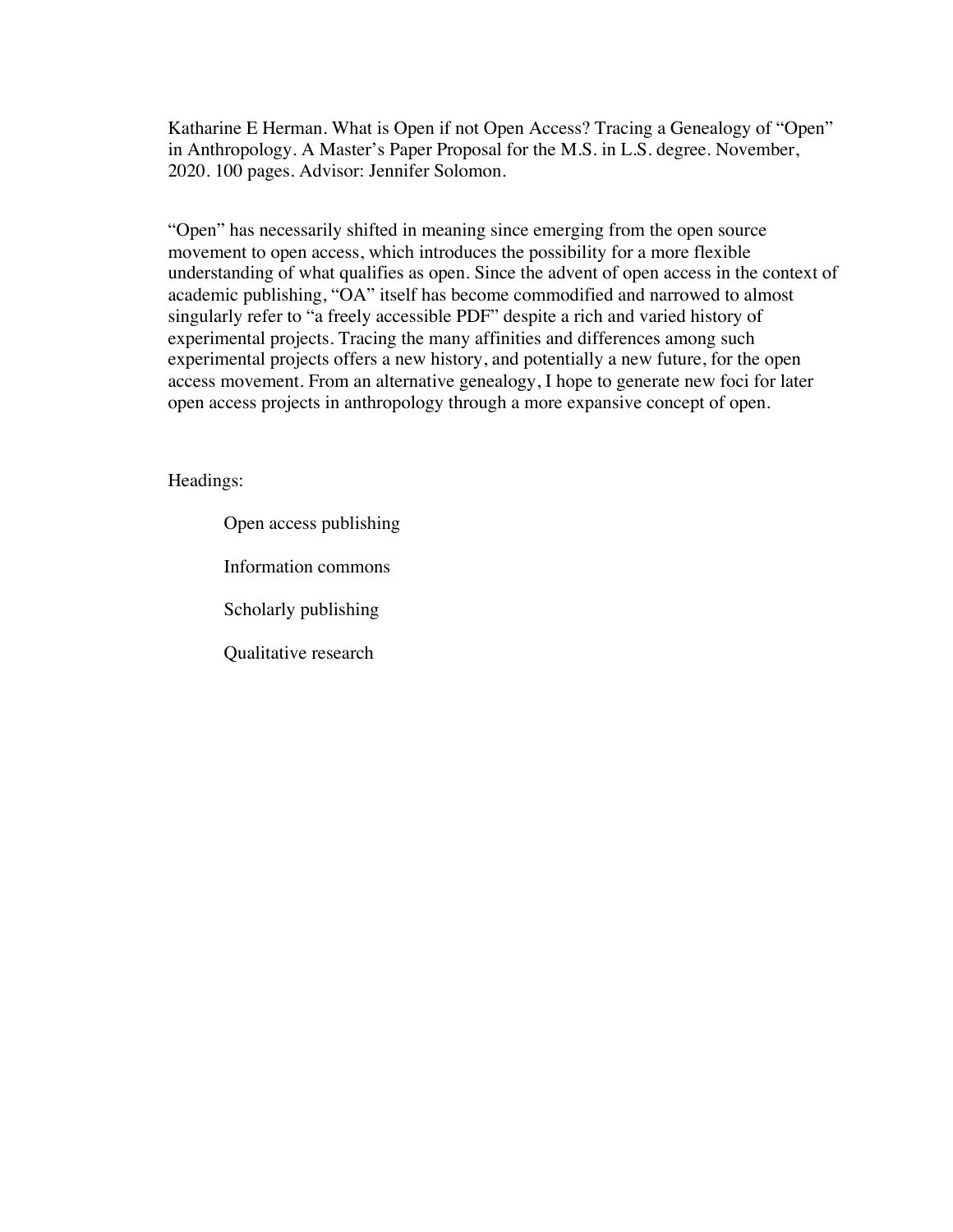## WHAT IS OPEN IF NOT OPEN ACCESS? TRACING A GENEALOGY OF "OPEN" IN ANTHROPOLOGY.

by Katharine E. Herman

A Master's paper proposal submitted to the faculty of the School of Information and Library Science of the University of North Carolina at Chapel Hill in partial fulfillment of the requirements for the degree of Master of Science in Library Science.

Chapel Hill, North Carolina

November 2020

Approved by

Jennifer Solomon

\_\_\_\_\_\_\_\_\_\_\_\_\_\_\_\_\_\_\_\_\_\_\_\_\_\_\_\_\_\_\_\_\_\_\_\_\_\_\_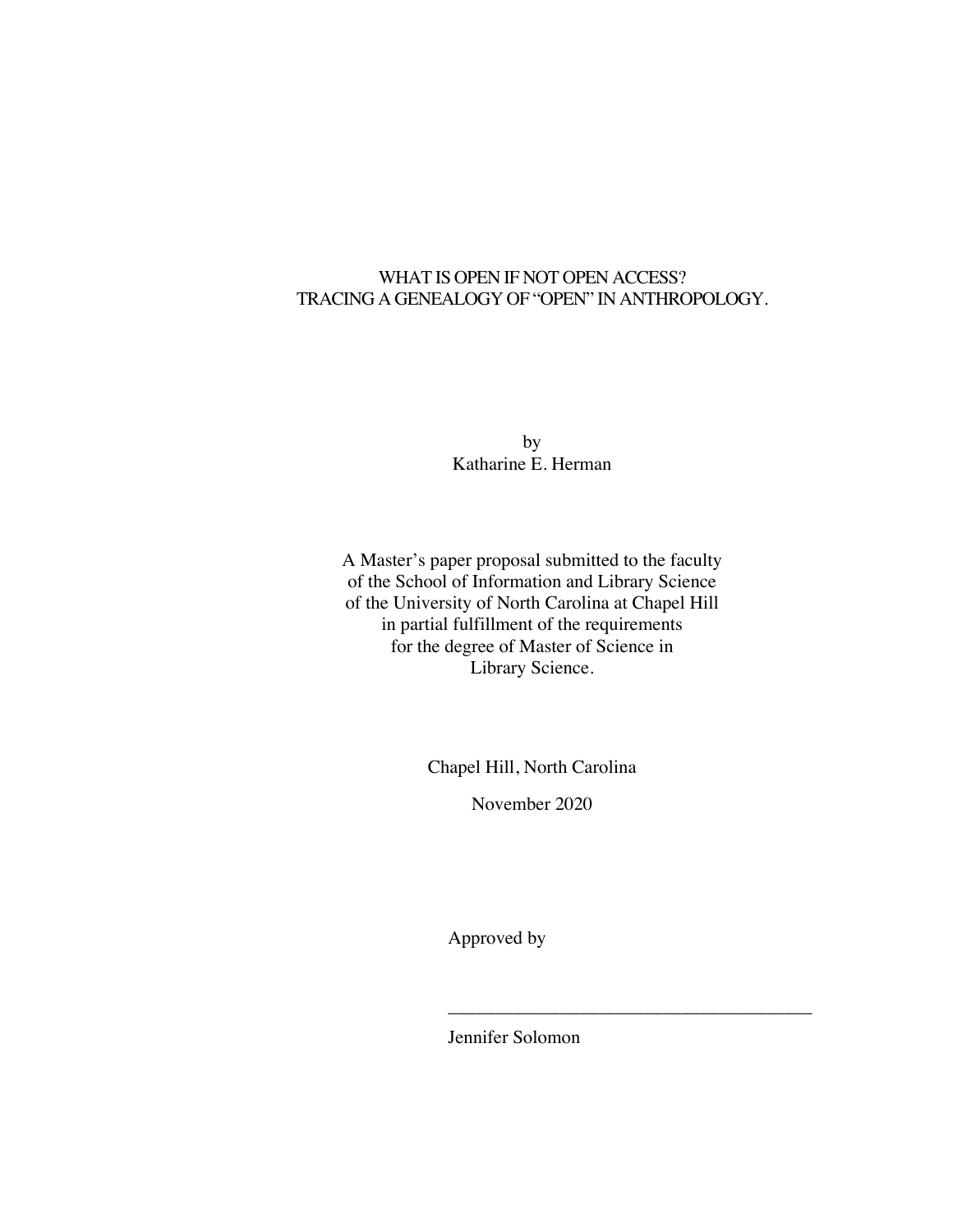# Table of Contents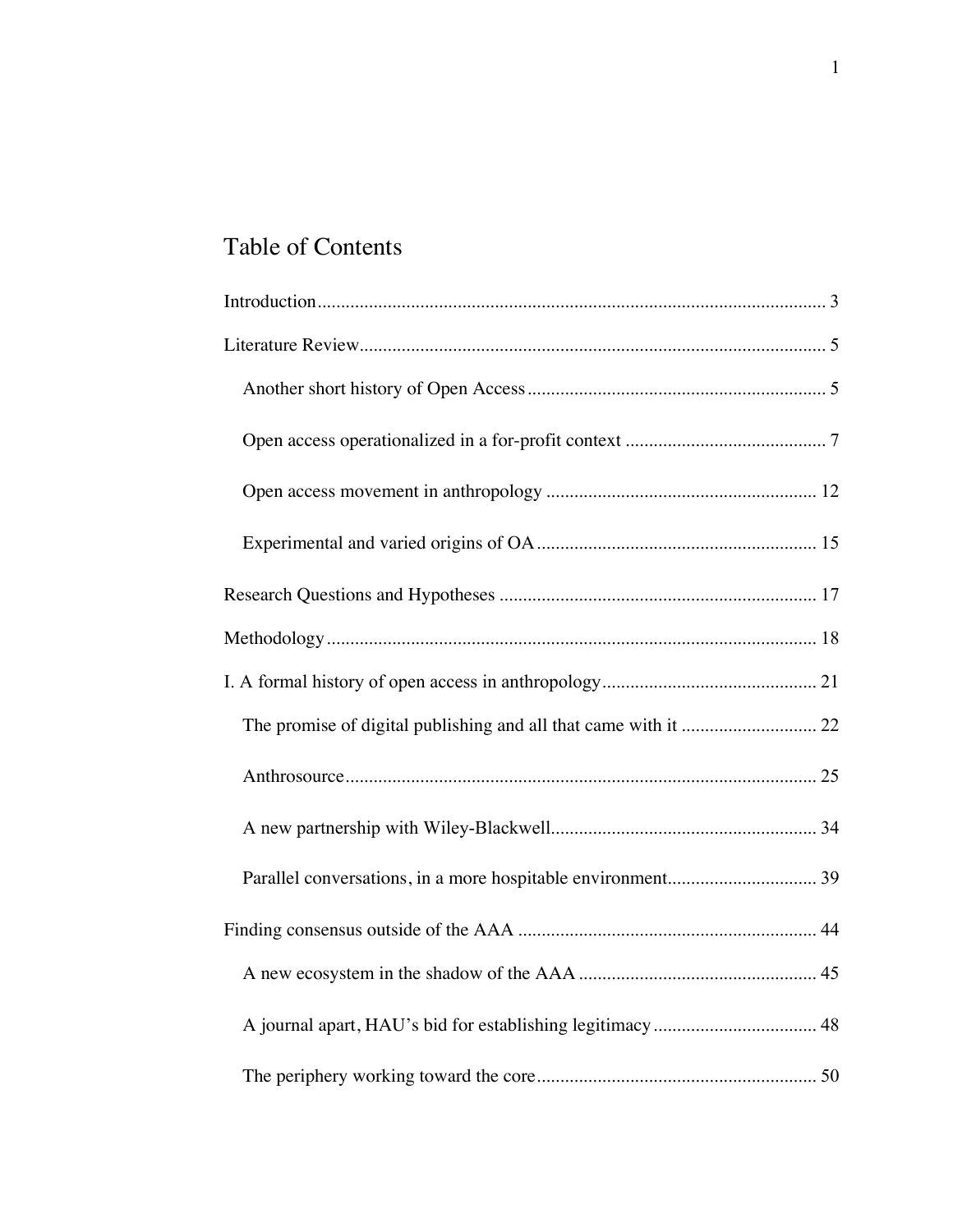| A second agreement with Wiley-Blackwell (2013-2017)  53 |
|---------------------------------------------------------|
|                                                         |
|                                                         |
|                                                         |
|                                                         |
|                                                         |
|                                                         |
|                                                         |
|                                                         |
|                                                         |
|                                                         |
|                                                         |
|                                                         |
|                                                         |
|                                                         |
|                                                         |
|                                                         |
|                                                         |
|                                                         |
|                                                         |
|                                                         |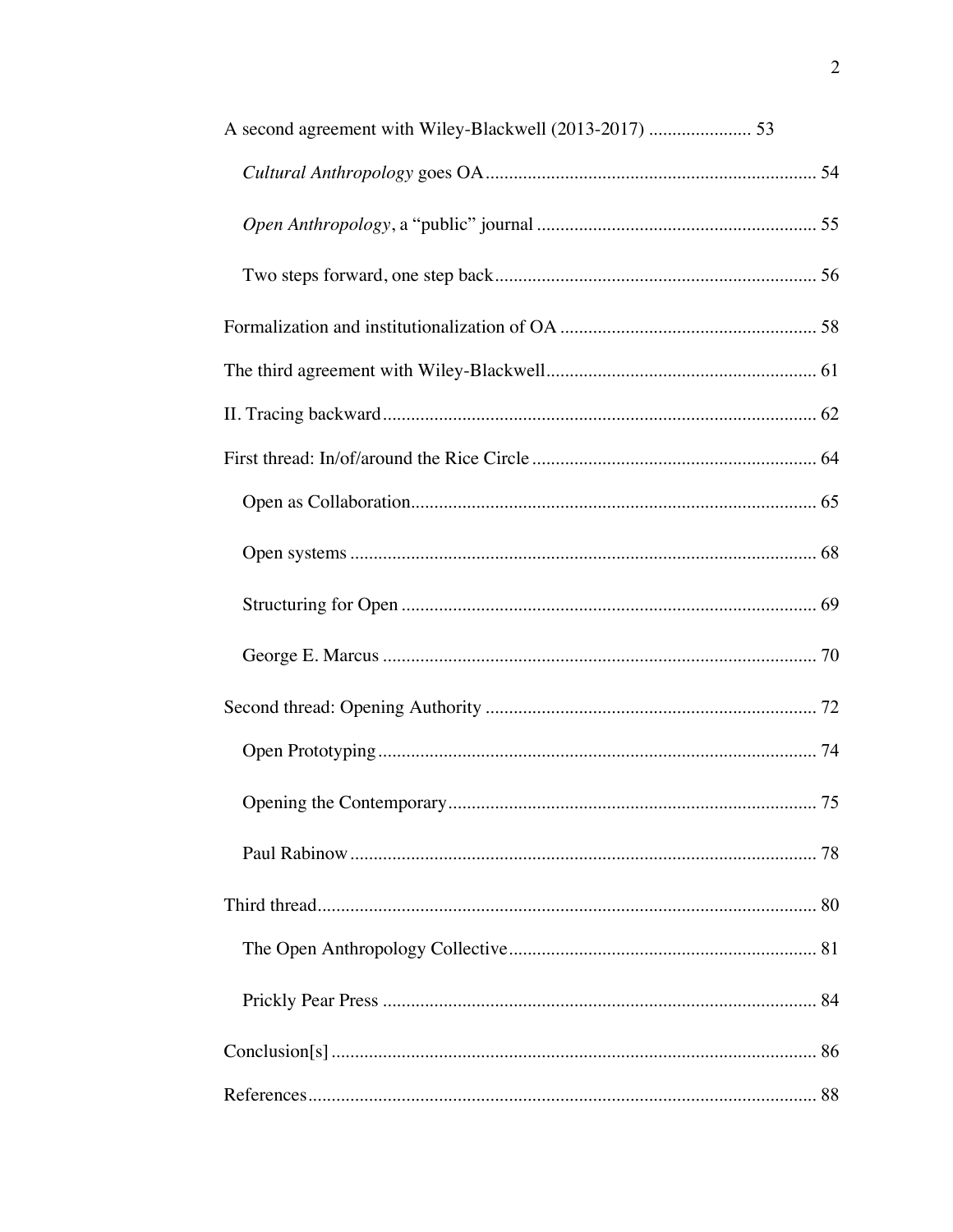## Introduction

Since the early aughts, "open" has come to denote accessibility, especially in terms of scholarship that uses digital infrastructure to enable free access over the internet. When viewed contextually, "open" has necessarily shifted in meaning along with the developing digital infrastructures that enable it. Since the advent of open access in the context of academic publishing, "OA" itself has become commodified and narrowed to almost singularly refer to "a freely accessible PDF," fitting neatly into the market logic that prevails in spaces dominated by the neoliberal university, which likes to assign a value to something even when "making it free." This price tag on open access (whether it be quantified through author processing charges (APCs), subventions, etc.) then undercuts a varied history of attempts at experimenting with scholarly publishing through open access from the 1990s/early 2000s.

To refocus this history would be to redress this prioritization of access over the openness that defined a far broader array of experiments. Though it might not provide a comprehensive narrative, tracing the many relations among such experimental projects offers a new history, and potentially a new future, for the open access movement. From an alternative genealogy, I argue, a different narrative of openness is apparent; one generative of the same expansive, on-going conversation that is referenced, yet rarely defined. Through this project I hope to better outline how an open access community has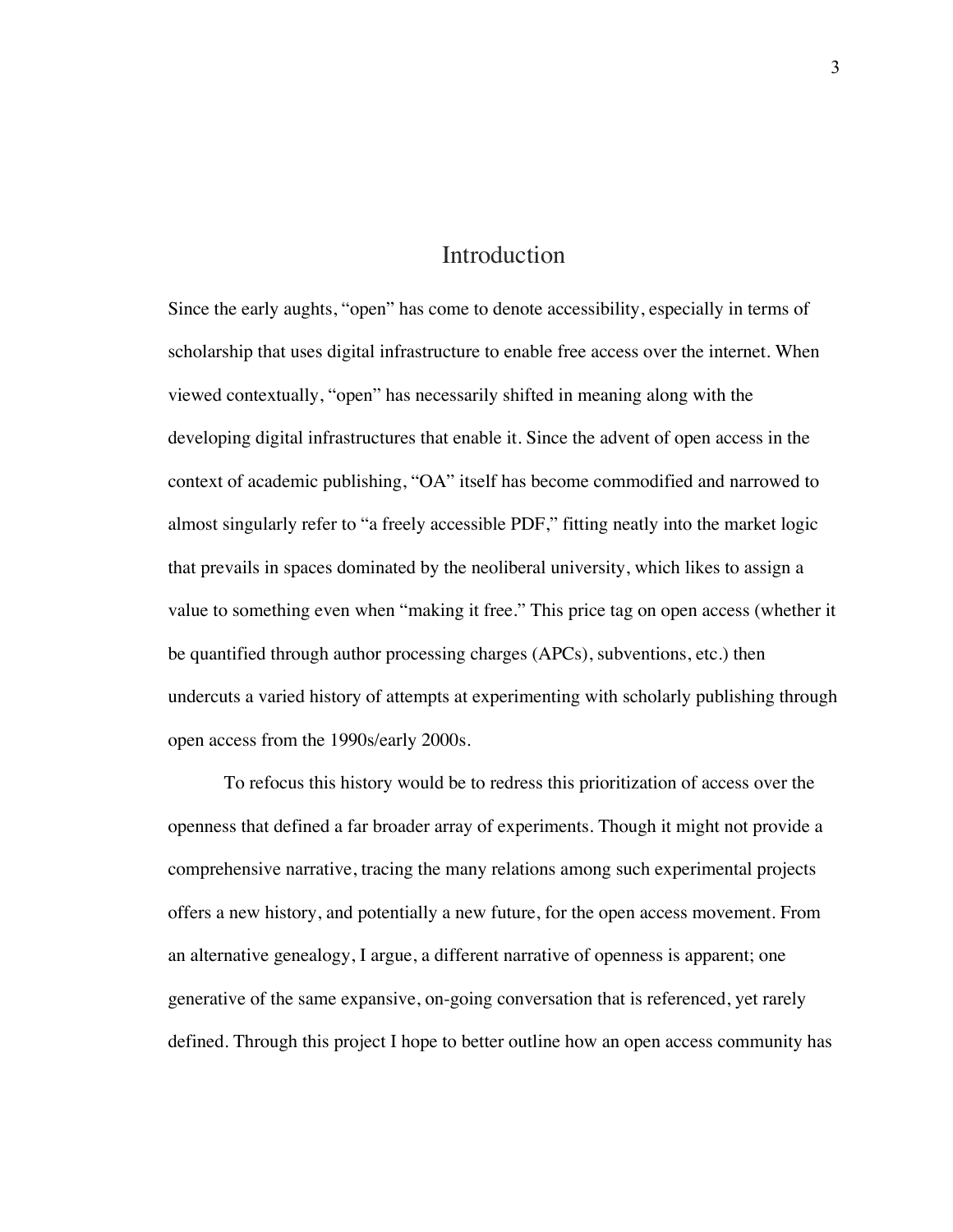formed through these various practices and experiments; ever-expansive and yet building cumulatively, bit by bit.

I'll begin with a more formal history of open access in anthropology between 2004 and 2020, to trace back to projects, individuals, and ideas that could be read as precursors to the ecosystem of open access projects that now populate anthropology. By the late aughts a new public sphere in anthropology was growing among a series of new blogs, but still had clear material limitations. These blogs were, by nature, available online "free," yet considering who had ready access to a personal computer, accessibility was still a far-off goal. Tracing back a bit further, the same individuals active in the new digital arena had also been a part of earlier projects experimenting with the form and function of scholarly publication in diverse ways. When taken into consideration, these projects complicate the fairly simple narrative of open only in relation to open access. What I want to offer is not a comprehensive or legible history, but tracing a few trails, connected at a few junctures that begin to form a partial genealogy. In connecting some of the more prominent open access projects of today with their antecedents, it is difficult to see how these various projects trace their inspiration back to the serials crisis, or even to the digital revolution that enabled all this far flung imagination of what the internet could do. I argue that the ideas that motivated these projects have deeper roots in anthropology as a discipline - after all, it is not only the technological capacity that provides the principles that structure these motivations, but the context in which they were generated.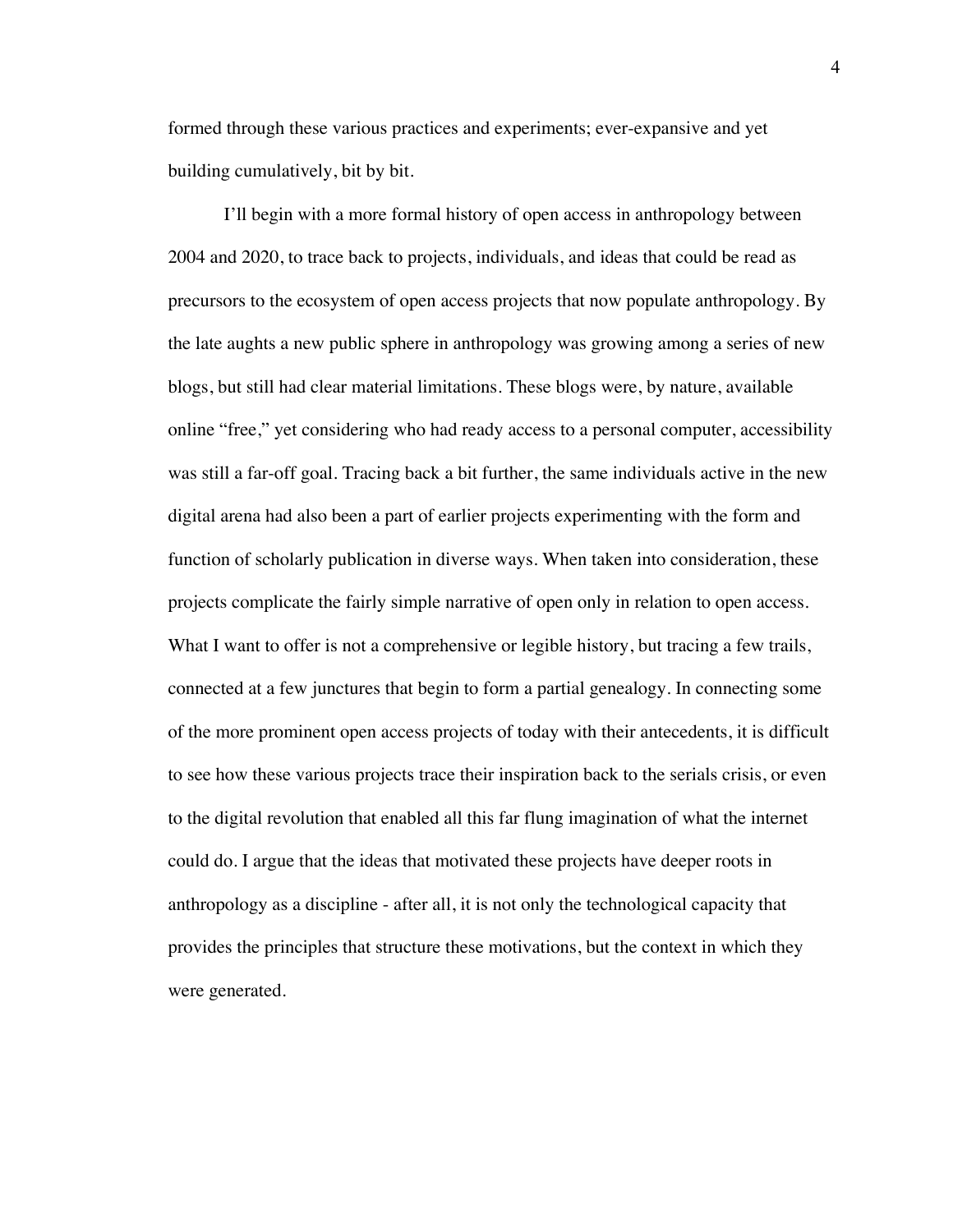# Literature Review

#### Another short history of Open Access

Open access (OA) can be an exceedingly difficult conversation to enter into, much less maintain your bearings once inside a maze of jargon and accrued knowledge, often with interlocutors that seem entirely immersed in a separate world, fluent in references to past projects and the intricate structure of each. Navigating these many conversations is made more difficult by the many levels on which these conversations are had. For some, open access is just one of many developments in scholarly communication, requiring fluency in new terminology and understanding of the mechanics of how it "gets done." For others open access remains an expansive proposition that could change not only the means of scholarly communication, but also what is meant by, and what can be expected of, scholarship.

In assessing how a conceptual movement developed into a community of practice, it is important to first consider the context in which it formed. Two anthropologists in particular, Biella Coleman and Chris Kelty, have done extensive ethnographic research on the interrelated worlds of open source and free software communities, from which, it is often agreed, the open access movement as it pertains to academic publishing emerged (Coleman and Hill 2004; Kelty 2008b). From their work there are a few salient points that help frame "what we talk about when we talk about open access." First, and perhaps foremost, it is important to acknowledge that "open" is not is not a simple concept in the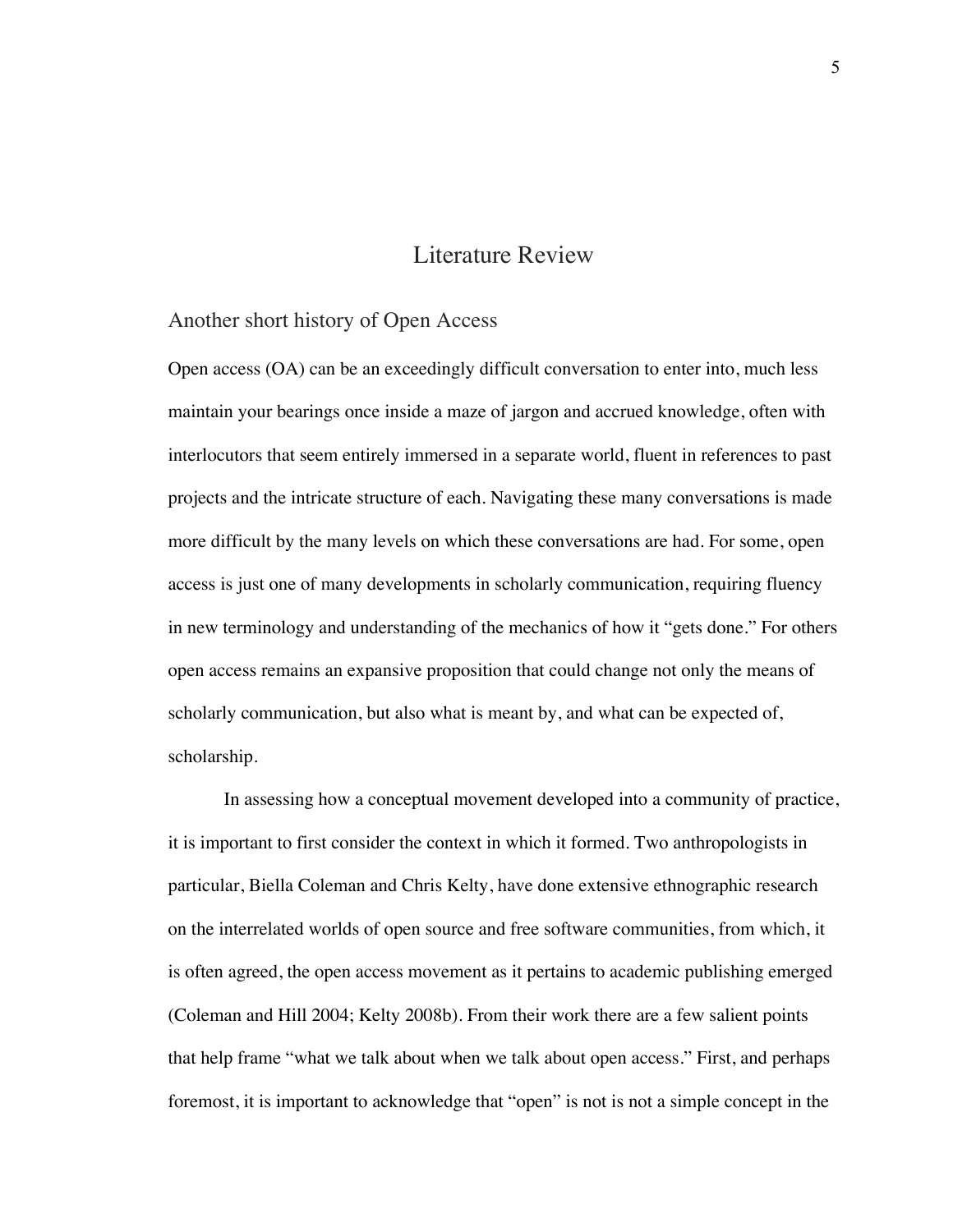least. It is a succinct descriptor that can be operationalized to describe most anything. When used as shorthand, it carries with it a variety of political, social, philosophical implications that are often interpreted in a variety of ways. Open functions as an ideal more than anything else and therefore cannot simply be engaged with as a set of technical requirements, articulated as a mandate, or even objectively achieved. Over the last few decades, a multitude of individuals and institutions have appealed to or operationalized open in too many ways to ever usefully pin down in a definitive history.

It is precisely because of this expansive set of propositions that the open source and free software communities were generative ground that facilitated other large communities of practice such as the copyleft movement or the information commons movement. <sup>1</sup> Many individuals and institutions alike interact with this rich history and, in doing so, cocreate their own definitions and conceptualizations of open in a way that often seems to iteratively rewrite, or reinvent, the origins of the movement. This then brings us to Chris Kelty's assertion that the free software movement is most usefully considered what he calls a "recursive public" which is just as concerned with the material and practical means of its community as it is with the political and conceptual dimensions of the community's cohesion (Kelty 2008b: 3). Because of this, the operationalization of the ideal of "open" is just as defining as the broader conceptual agreements that underpin it. For Kelty, this is a unique way of looking at a group of practitioners that materially enable the kind of system they want to bring about, but it also means that the concept of "open" changes every time it is operationalized in a new way by new actors or a new

<sup>&</sup>lt;sup>1</sup> As noted by Biella Coleman and Ben Hill, "spearheaded by Lawrence Lessig (1999; 2001; Creative Commons) and David Bollier (2002; Public Knowledge), explicitly points to FOSS [free and open source software] as its inspiration" (2004: 7).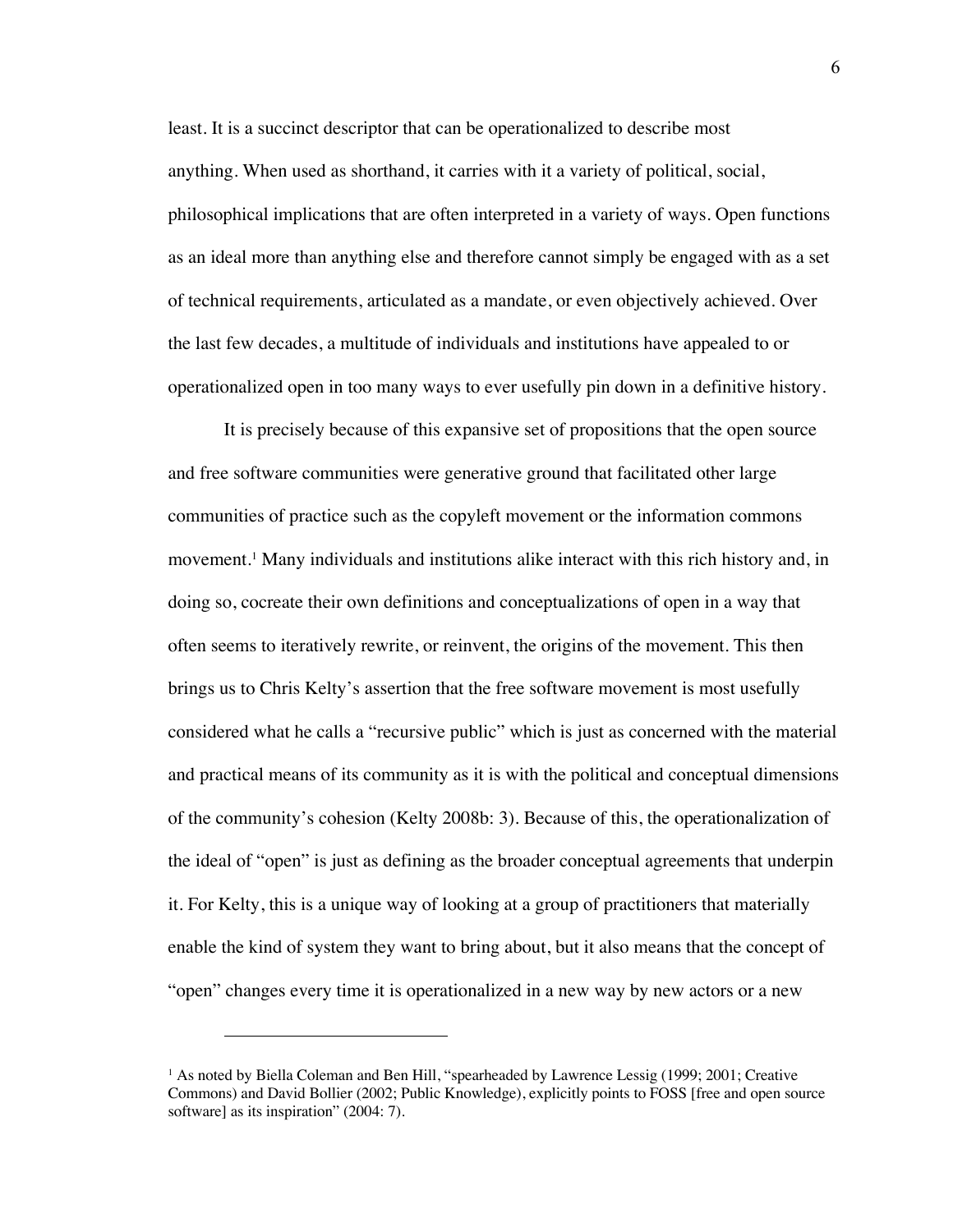model that appeals to such a lineage. My intent in offering "another" history of open access is not to synthesize or supersede any of the many (and far more readily esteemed) histories written on open access, but to demonstrate that all these many histories that are appealed to are productive in their own ways.

### Open access operationalized in a for-profit context

An equally popular narrative of open access would indicate that the initial generative moment of the open access movement was the Big Deal and the mounting price of serials for libraries, often indexed at the early 2000s and referred to as the "serials crisis." At this imagined tipping point in scholarly communication, the structure of the paywall was adopted from mainstream journalism and the profit margins of the Big Five, for-profit publishers continued to grow (Swist and Magee 2018). At a certain point, the narrative continues, publishers and scholars alike had to take a stand and offer an alternative. However, the situation was much as Biella Coleman described in her work on IBM's integration of free software rhetoric into their operations (2004) – the flexibility of open allowed even for-profit institutions to appeal to the same arguments that were intended to confront their control over academic publishing. The last five years or so especially have seen a growing number of open access plans from for-profit publishers,<sup>2</sup> all claiming to have properly assessed what making something free costs; or, more accurately, the imagined loss in revenue due to making something freely accessible. The result of this calculus is that OA is approached as a cost that must be mediated.

<sup>2</sup> Elsevier's read and publish agreements, for instance.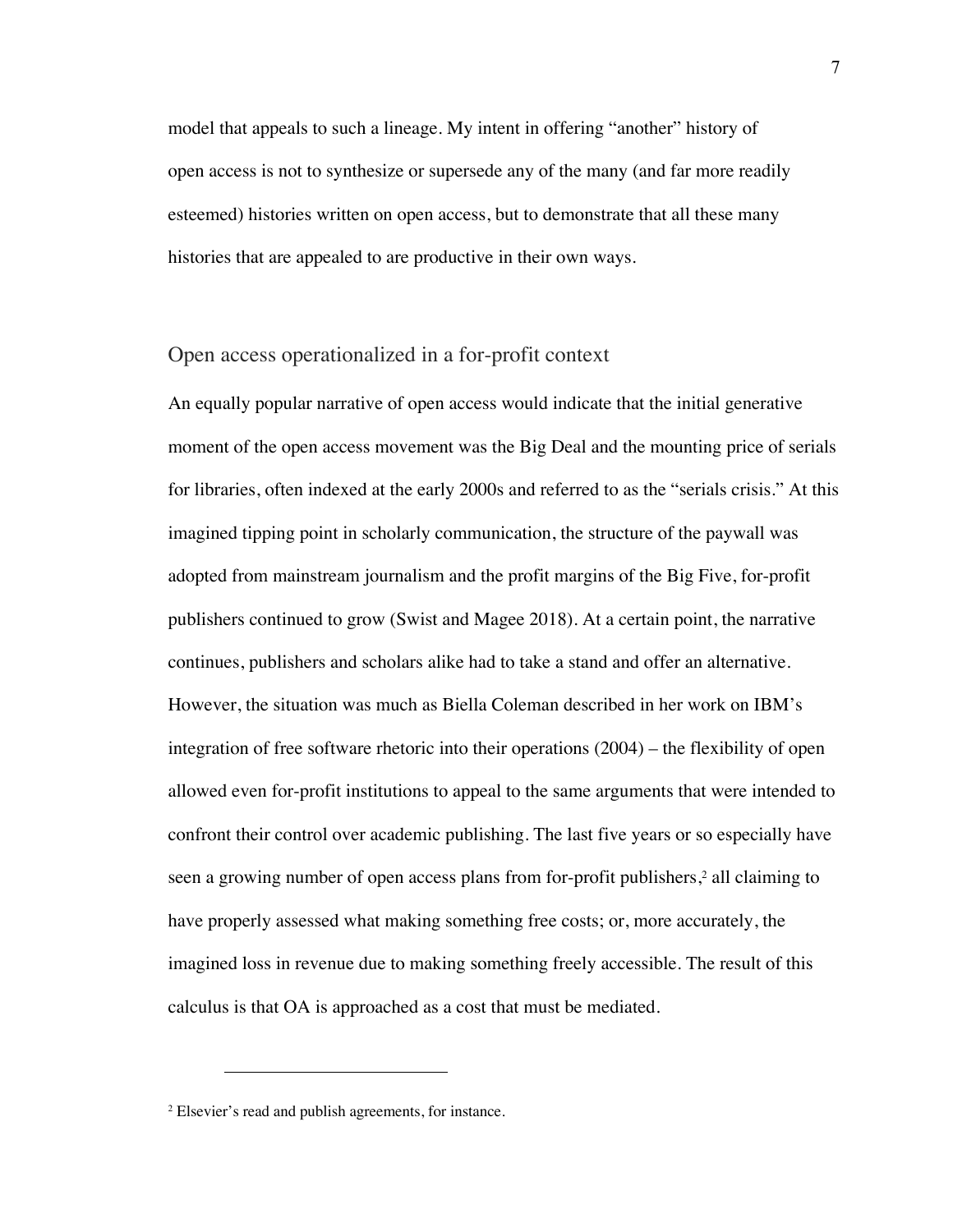If "open" is then, in some contexts, in the service of unambiguously forprofit enterprises (that open access was formalized in direct opposition to), how should we approach what, or who, open is "for" in these contexts? While free content in and of itself is a significant step toward what is envisioned by this community, it is a bit like a form without content. Scholarly works can be made freely available easily enough – after all, it is the same content, just with a different apparatus for its dissemination – but the new form of open access has been figured as a commodity in and of itself, even with its own going rate. Open access has slowly, but resolutely, been drawn into a profit-seeking logic wherein most OA projects that publishers, libraries, and scholars interact with today have grown out of the publishing model as it was, and therefore do little to trouble the assumptions on which it is built. This is largely due to the immense inertia the monopoly of the for-profit academic publishers exerts, which has been well documented.3 This degree of control allows the for-profit publishers to not only set the terms under which most academic publishing operates, but also the definitions and shared language used to engage with those operations. Conversations had among open access advocates are permeated by capitalist metaphors and neoliberal shorthand, obscuring, or sometimes wholesale overriding, their intended arguments. 4

This was perhaps most apparent when the largest for-profit publishers each responded to a call to make research available in the early days of the COVD-19 crisis. It at first appeared that the publishers were acting in deference to the very arguments that have been made by the OA movement for years: that the academic work they publish is

<sup>3</sup> Perhaps most notably, the "Inequality in Knowledge Production: The Integration of Academic Infrastructure by Big Publishers" by Posada and Chen in 2018.

<sup>4</sup> Cf. Kember 2014; Tewell et al. 2019.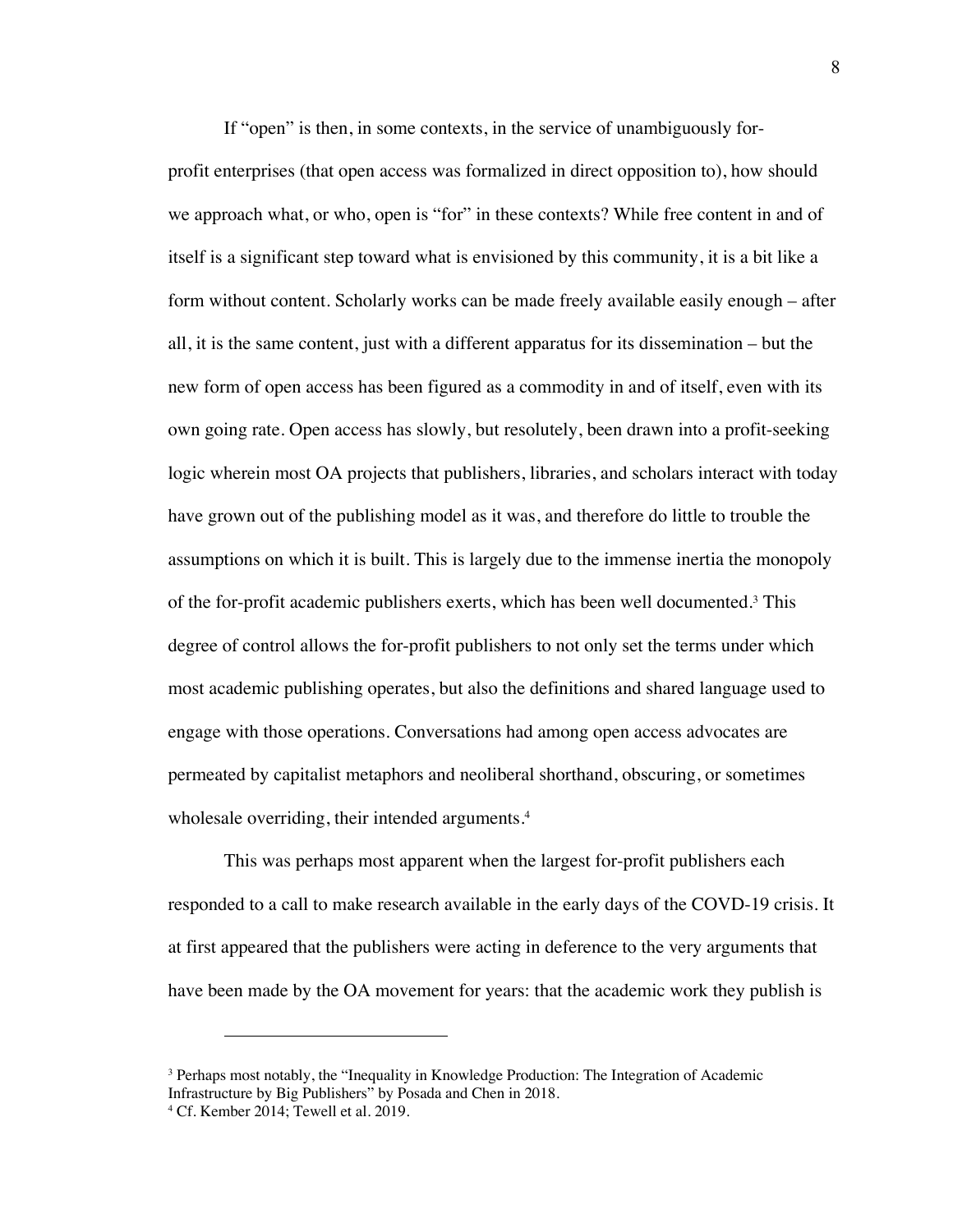not only important, but vital - that it is crucial that work funded by governments should be made publicly available particularly in consideration of public health, etc. But upon closer examination this consonance between the stated reasons for "opening up access" and the arguments made by OA advocates indicates exactly why this maneuver was so very effective at deflecting criticism at a critical juncture. By selectively adopting widely shared sentiments about the importance of the research and data they controlled, the for-profit publishers were able to frame the conversation around "free content for sake of a global health emergency" in such a way that they were able reinforce their centrality in scholarly publishing and further insinuate themselves as a good faith actor in a broader shift toward open access.<sup>5</sup> The way in which the crisis at hand was framed in turn framed the solution: when access is made equivalent to availability – ensuring that content is made available in PDF form via the publishers' websites – the question is already narrowed to "opening a gate" in order to enable access rather using "open" more broadly as a guiding principle to question these now de facto methods and mechanisms of publication.

The letter calling upon publishers for their cooperation explicitly stated the solution – that publishers make available through established channels all the articles and

 $<sup>5</sup>$  This framing is apparent both in the initial call to scholarly publishers</sup> (https://wellcome.ac.uk/sites/default/files/covid19-open-access-letter.pdf) as well as in the responses from Wiley-Blackwell (https://newsroom.wiley.com/press-releases/press-release-details/2020/Wiley-Offers-Free-Access-to-Support-Educators-Researchers--Professionals-Amid-Growing-COVID-19- Impact/default.aspx), Elsevier (https://www.elsevier.com/about/press-releases/corporate/elsevier-gives-fullaccess-to-its-content-on-its-covid-19-information-center-for-pubmed-central-and-other-public-healthdatabases-to-accelerate-fight-against-coronavirus), Taylor and Francis (https://taylorandfrancis.com/coronavirus/), Springer (https://www.springernature.com/gp/researchers/campaigns/coronavirus), and Sage

<sup>(</sup>https://us.sagepub.com/en-us/nam/press/sage-publishing-statement-on-the-covid-19-pandemic).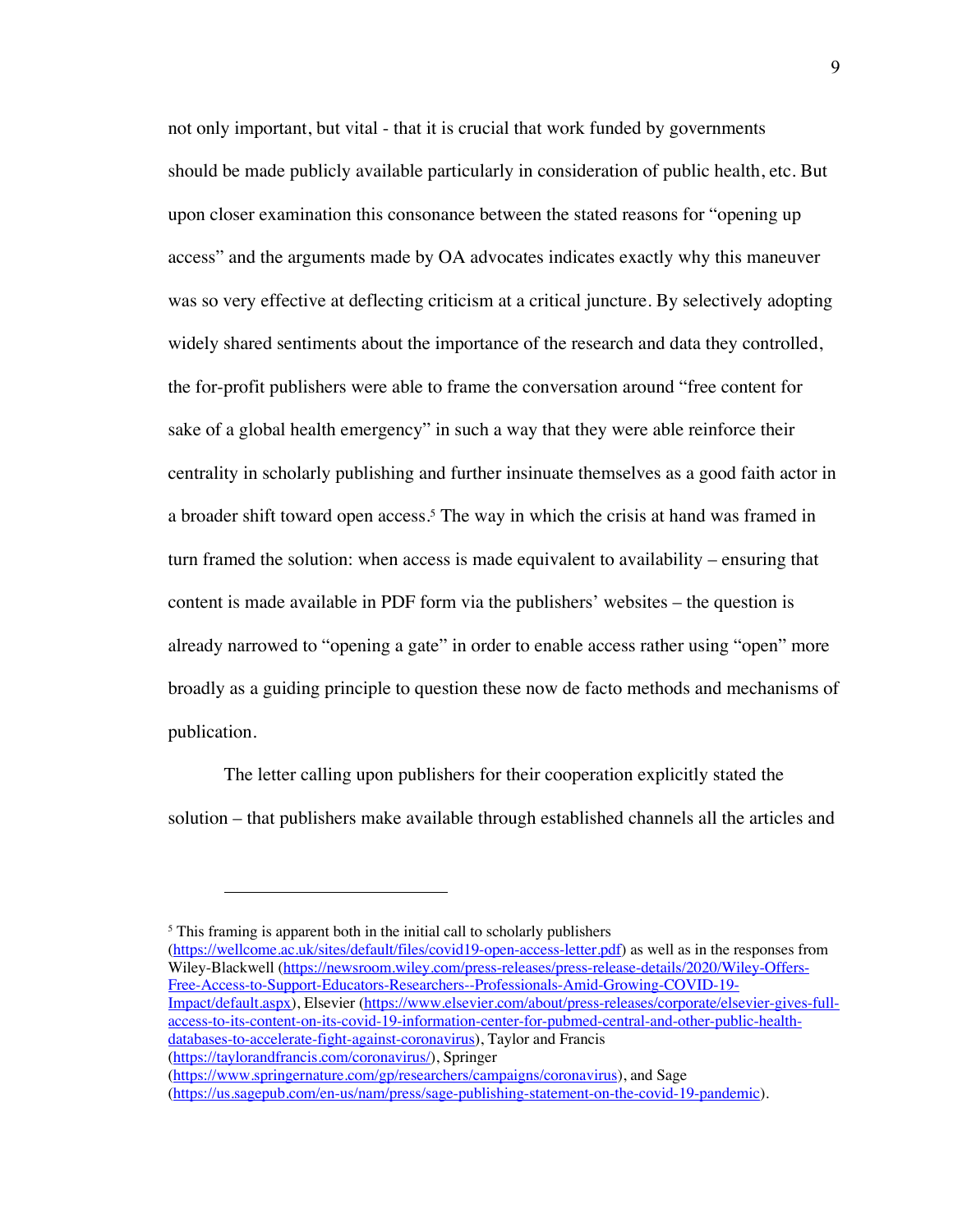data deemed vital during the crisis. It goes without saying that none of the statements made by the Big Five publishers gestured to the fact that they had kept hundreds if not thousands of articles on pandemics and viruses behind paywalls for decades, ensuring that research was only possible through institutions with massive amounts of funding, further exacerbating global health disparities. None of the statements mentioned that the heavily guarded system of paywalls and subscription plans that has been elaborated over the past few decades were created despite many public health crises and ongoing calls for information to be shared beyond institutions of higher education (see fn 5). Their argument instead hinged on the idea that information becomes vital at a certain moment – a moment of crisis – after which, it reverts back to a form intended to generate profit. Further they wouldn't go so far as to state this vital work is a public good in such a moment of crisis; they would instead choose to position themselves as the provider of that vital information, and in turn further emphasize their role in managing and controlling that information. In the end, whenever these publishers determine an "end" to this crisis, what remains is the consensus that the work is [1] vital and [2] theirs. It is important to remember that all that work – the many articles and datasets that are entirely, objectively vital despite any agreed upon timeline of the crisis currently in front of us – all that work was produced in the same system that limited its circulation, and it will return to that closed system at the conclusion of the crisis. In fact, some of the publishers have already announced end dates despite little indication that the crisis has alleviated.

The academic publishing system as a whole was therefore strengthened by articulating a solution that did not redress the issue, but offered a necessary valve,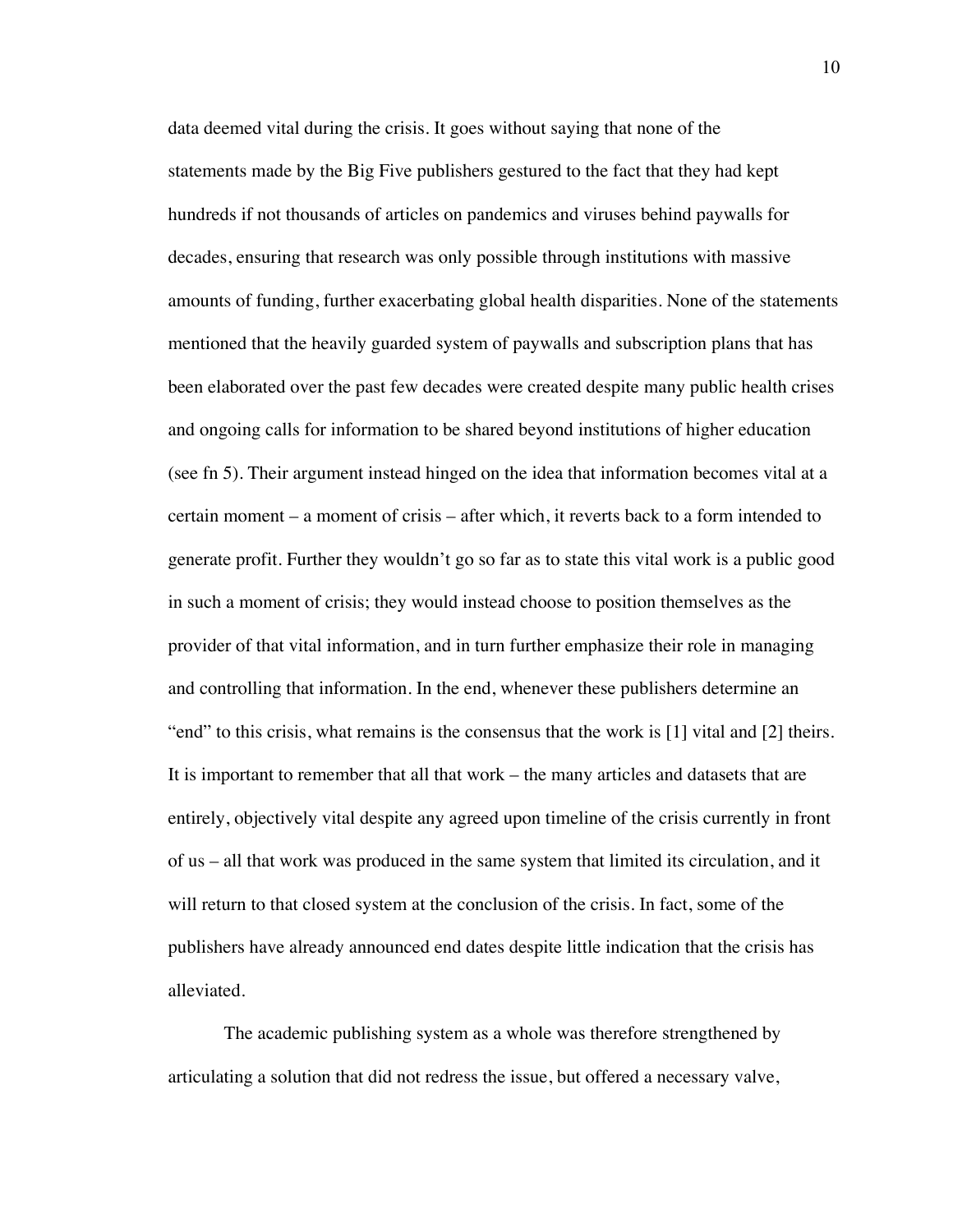knowing full well that the pressure from maintaining the system as it is under such duress would actually result in the failure of the system (as some understandably expected<sup>6</sup>). The idea that COVID-19 presented a public health crisis unlike any other further supplements the idea that the system was fine as it was, except when rocked by the unforeseen parameters of a pandemic. There was a brief moment where it seemed as though the information that was needed was freely given, but it still bears attention that it was *given*. Thousands of articles and an immense quantity of research was offered – not by the academics who produced it, but by the publishers who commoditized it. This rationale is, at its root, incoherent, but does still manage to reaffirm and reproduce the justification for an increasingly for-profit publishing system as is. The crisis that COVID-19 posed in relation to the availability of academic research is a completely ordinary failure of a primarily for-profit industry; completely ordinary in that it was wholly understood already – by every demand for government-funded research to be opened, every claim that academic knowledge is inherently vital. What the for-profit publishers were able to do was delimit the circumstances under which their guarded articles could be made available. This demonstrated the resilience of the system – not a good faith acknowledgement of the problem at hand, but a means to address it without ceding more ground than necessary. Temporary, free access in time of an emergency is not open access, but instead demonstrates that the for-profit publishers have slowly, and more or less in concert, nudged our definition of open access to be anchored in the concept of a "freely available PDF," linking their for-profit system to an imagined open access ideal.

<sup>6</sup> https://www.latimes.com/business/story/2020-03-03/covid-19-open-science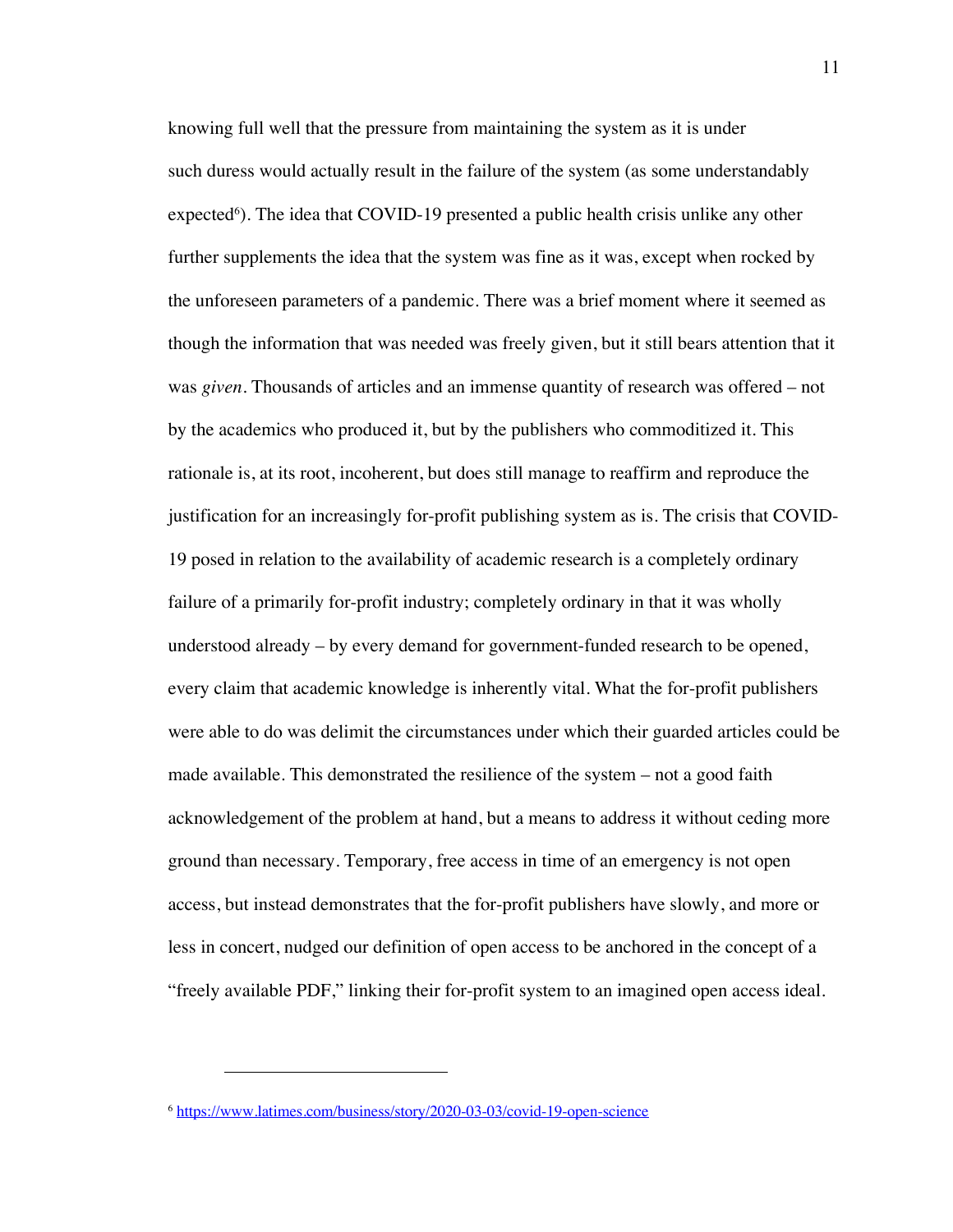These are the "false premises" that have crept into open access conversations through the involvement of for-profit actors, <sup>7</sup> and that have reshaped the trajectory of the open access movement as a whole.

#### Open access movement in anthropology

These tensions are evident in anthropology's own, relatively short, history with open access. Anthropologists engaged in fieldwork with comparable communities (such as Kelty and Coleman who were already mentioned, as well as Alberto Corsín Jiménez who worked with free culture and open source prototyping in Spain), transferred to a new object of analysis, their own discipline, and became the primary advocates for open access in anthropology. When first approaching the question of open access in anthropology (at least through a US/UK-centric lens), the short history would identify the agreement between the American Anthropological Association (AAA) and Wiley-Blackwell in 2008 as a formative moment. From there, you could attempt a detailed bibliography of the many open discussions and briefings on the back and forth surrounding this agreement and the slow progress of open access advocacy in the fallout thereof. Blogs and essays and articles abound in both the journal *Cultural Anthropology* and the blogsite Savage Minds<sup>8</sup> in the years since the  $AAA$  first made an agreement with

<sup>7</sup> "So much of the discussion of open access is held on false premises and these false premises serve someone – they basically serve the legacy publishers, but they also serve the institutions, the universities – the corporate universities." Vincent van Gerven Oei https://www.youtube.com/watch?v=NgqKLf4Zg\_E&feature=youtu.be (34:20-34:42)

<sup>8</sup> Now Anthrodendum, https://anthrodendum.org/.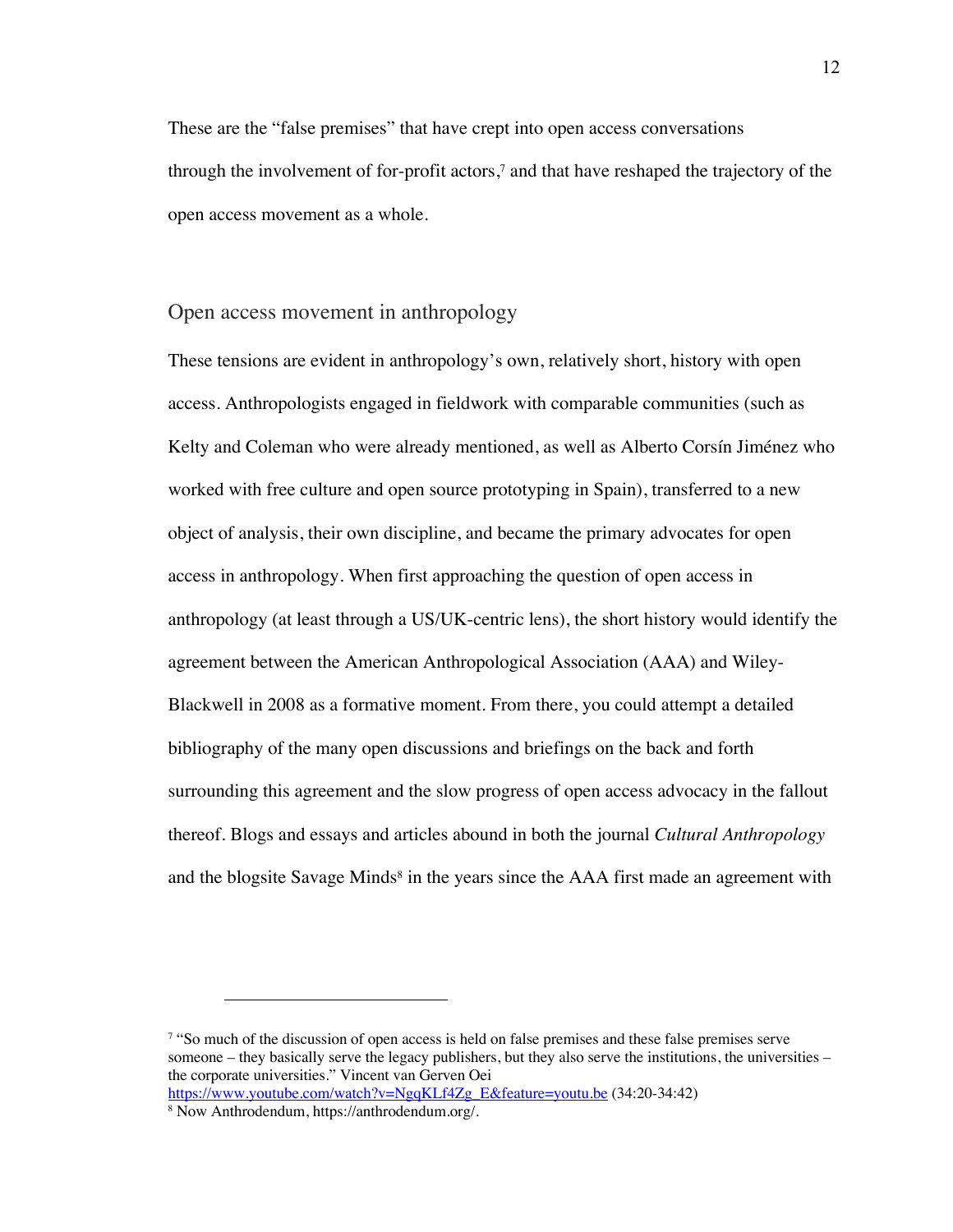Wiley-Blackwell, and the conversation has continued and grown through these channels in the ten years since. This formal history is rehearsed in the first half of this project.

What is clear about these conversations, however, is that they largely revolve around open access in terms of a service that could be offered by one of the largest forprofit publishing companies - the conversation was had largely on their terms. As the shift from scholarly societies self-publishing and disseminating the work of their members to agreements with for-profit publishers had already occurred, the question of open access was already shifted to how a business model could be modified (primarily, how revenue from subscriptions to society journals would be replaced). This framing greatly delimited what was considered constructive engagement within this context and debate largely centered on profit and loss assessments; however, through the years following, one journal (*Cultural Anthropology)* was allowed to go open as an experiment and has become the focal point of open access in anthropology since.

Just as open access cannot be considered an end in itself, *Cultural Anthropolog*y's shift to open access in 2014 was not the end - it was quite clearly a generative beginning. Since its transition, *CA* has hosted an increasing number of notable, innovative means of communicating and engaging with current scholarship. In 2016, *CA* launched Sound + Vision, offering multimedia capacities overlaid on the more traditional article format. Today there are podcasts, virtual conferences, and several different forms of conversation maintained through the website alone. Beyond available formats, it is the way in which engagement with the journal is open to anyone with access to the site. Social media interaction and open engagement are encouraged - and without the typical editorial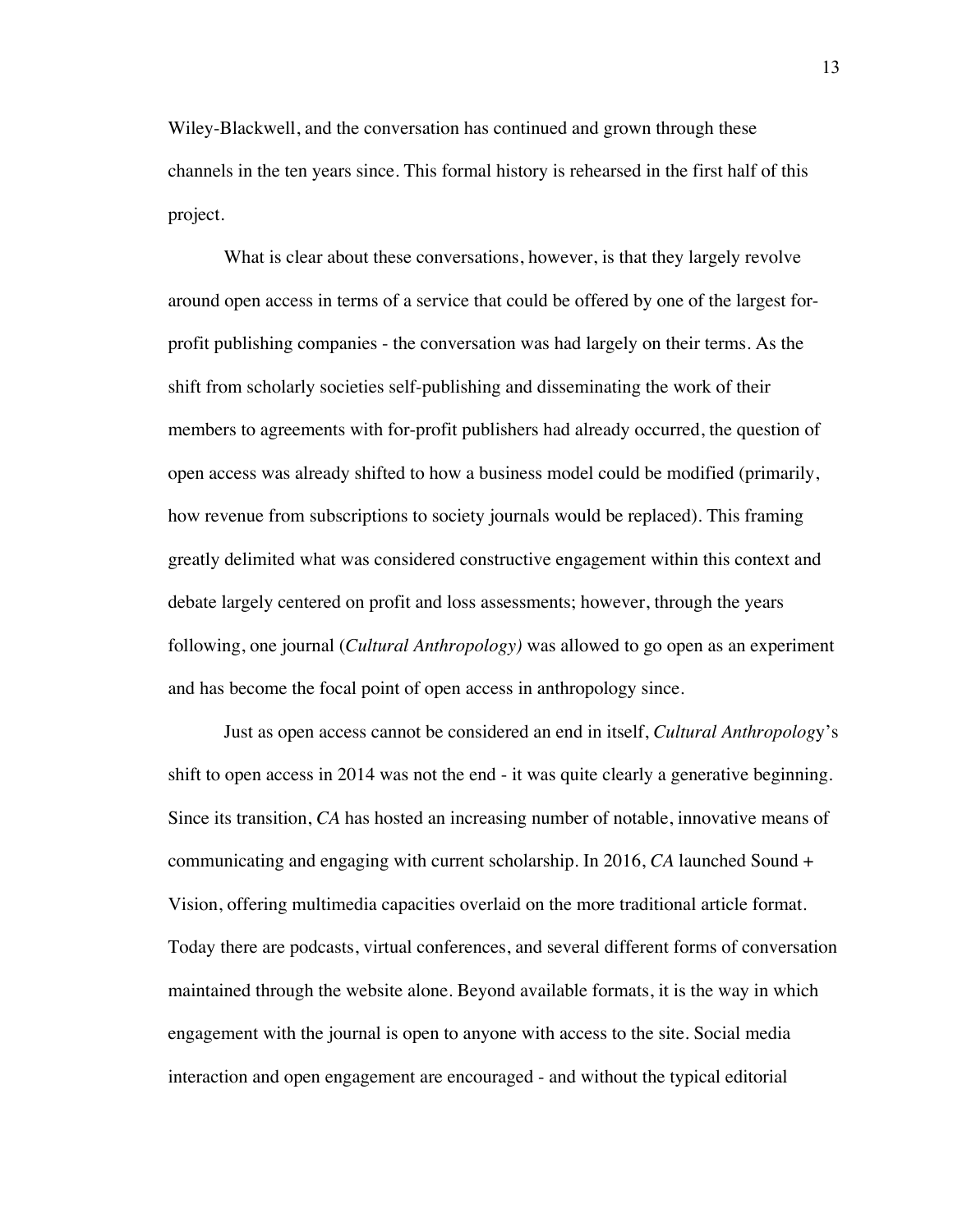vetting and delayed publication as society journals used to work. All of these demonstrable effects of "going open" are laudable in and of themselves, but what is perhaps more moving in the broader scope of the open access movement is that the success of *CA*'s shift moved the needle on far more entrenched issues in the uptake of open access models: namely, prestige. Anthropology is, perhaps, one of the disciplines best situated to recognize publishing as an intrinsically social and performative practice. While concerns were voiced for the anticipated loss of prestige when open access was first proposed, those concerns are now readily dismissed given the ever-broadening scope and reach of the journal. As Dominic Boyer, coeditor of the journal from 2015 to 2018, noted in an interview, going OA took *CA* from a North American journal to a global journal (Boyer, quoted in Vieira and Kipphut-Smith 2019: 55); not only a more diverse public, but a public capacious enough to offer a broader scope and relevance to the journal as a whole. Importantly, Boyer also noted that this story did not begin in 2008. From its establishment in 1986, *CA* was oriented toward the innovative and experimental following founding editor George E. Marcus' own orientation to the field. Marcus was not only the founding editor of *CA*, but also the coeditor of *Writing Culture* (1986), a volume which time and again is mentioned in narrative arcs of formative moments in anthropology.

At this point, it is likely clear that these many projects have a recurring cast, potentially even a discernible community of practice with its own genealogical history. However, the intention of this project is not to increasingly move backward, but to reopen discussion of possibilities in the present. This genealogy may not present a neat, linear progress toward a succinct "answer" for open access in anthropology, or even provide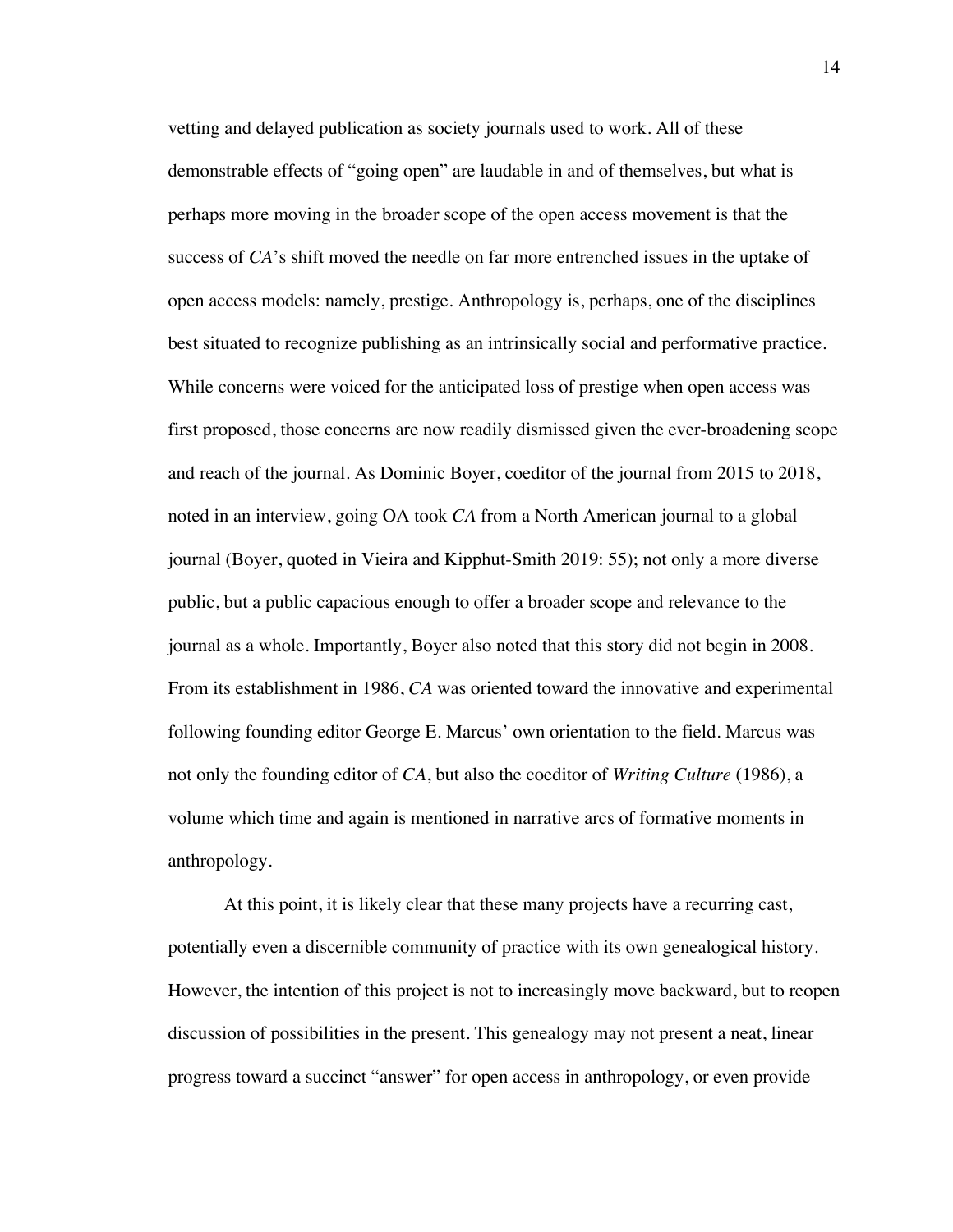concrete steps forward, but the attempts have created a body of knowledge that can be mined for inspiration. Such projects may not always be centered on explicitly on openness, but it is useful to attune these questions to an ever-broadening scope and evolving impetus to follow where openness leads. Some ideas mentioned in one context are only actualized years later in the course of a completely different project; for instance, the Open Access Cooperative proposed virtual conferences years before the Society for Cultural Anthropology (and its journal, *CA*) followed through with the Displacements conference in 2018.<sup>9</sup> *CA* is certainly a high note in this genealogy, but even its most avid supporters are already noting it is not sustainable in isolation - the journal needs an ecology of open publishing projects to survive (Boyer, quoted in Vieira and Kipphut-Smith 2019: 55). Such an ecology could be populated by the many and varied experiments that appeared in the reflective writings of individuals deeply engaged with these questions through the past few decades.

## Experimental and varied origins of OA

This narrative that "begins" in the early aughts is in stark contrast to what is a genealogy of open access projects that envisioned a different model for open publishing altogether. To refocus on this history would be to redress this prioritization of access over the openness that defined a far broader array of experiments. There are still many of those impassioned individuals, who are cathected to a form of open that is not wholly defined by making publications freely accessible. These are conversations that have developed

<sup>9</sup> https://displacements.jhu.edu/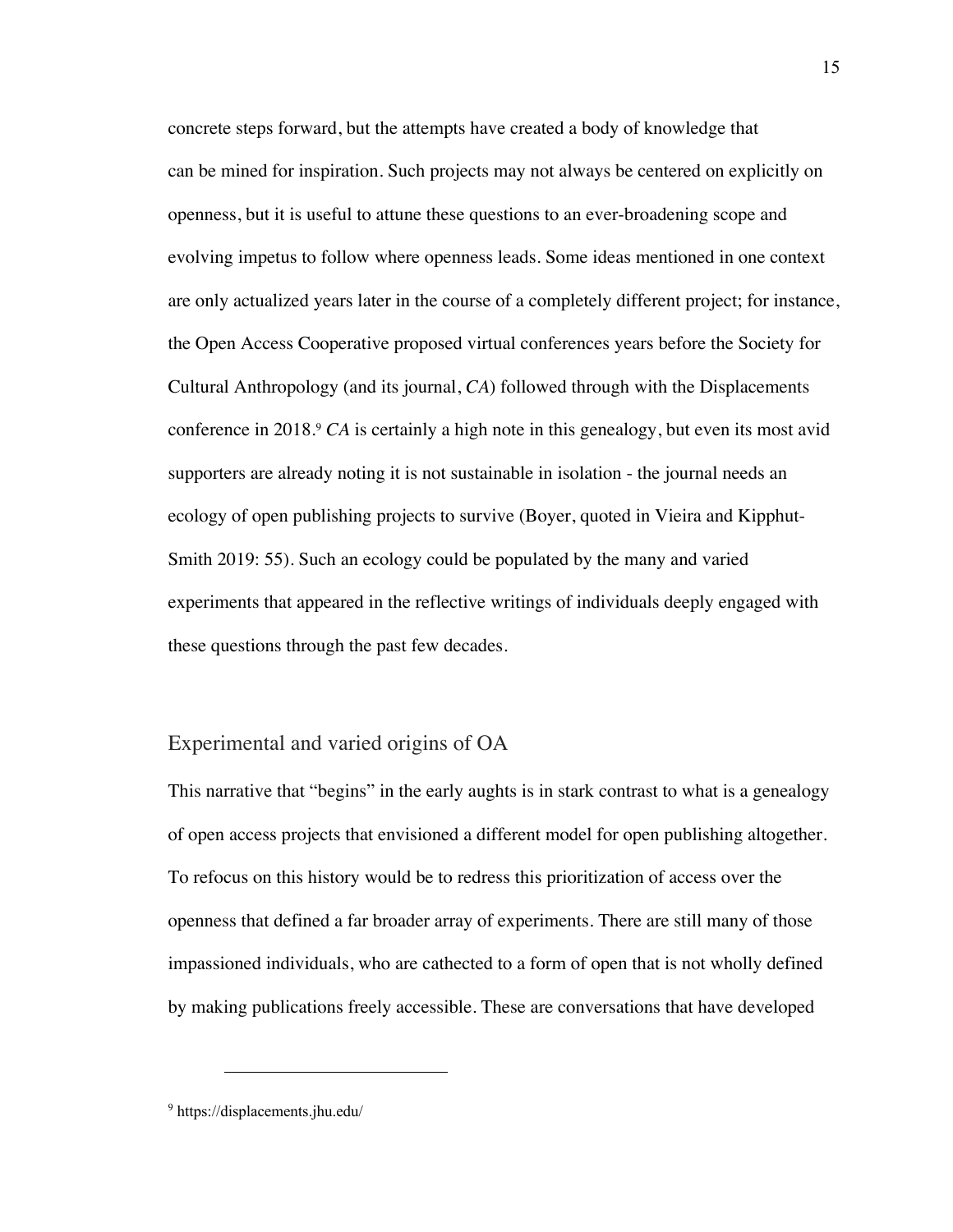over decades of experimentation, trial and error, and sometimes, rarely, a Pollyannic plan that came to fruition. Though it might not provide such a neat narrative, tracing the many relations among such experimental projects offers a new history, and potentially a new future, for the open access movement.

Central to this developing conversation is the question of genealogy - where did these projects come from? Where were the seeds planted? As Samuel Moore and Rebekka Kiesewetter have demonstrated (Moore 2019; Kiesewetter 2020), tracing the chronological developments of these open access ventures does not align with this tidy narrative of offsetting costs – instead, one finds rich histories of scholars (not publishers) experimenting with the form, audience, and effect of their work. Importantly these pilots, these attempts, were not made in isolation. Each proposition for a new mode of scholarship was made in conversation, in relation to other propositions made before it. It is in these sets of relations that the community cohered around openness, rather than open access itself, is made clear.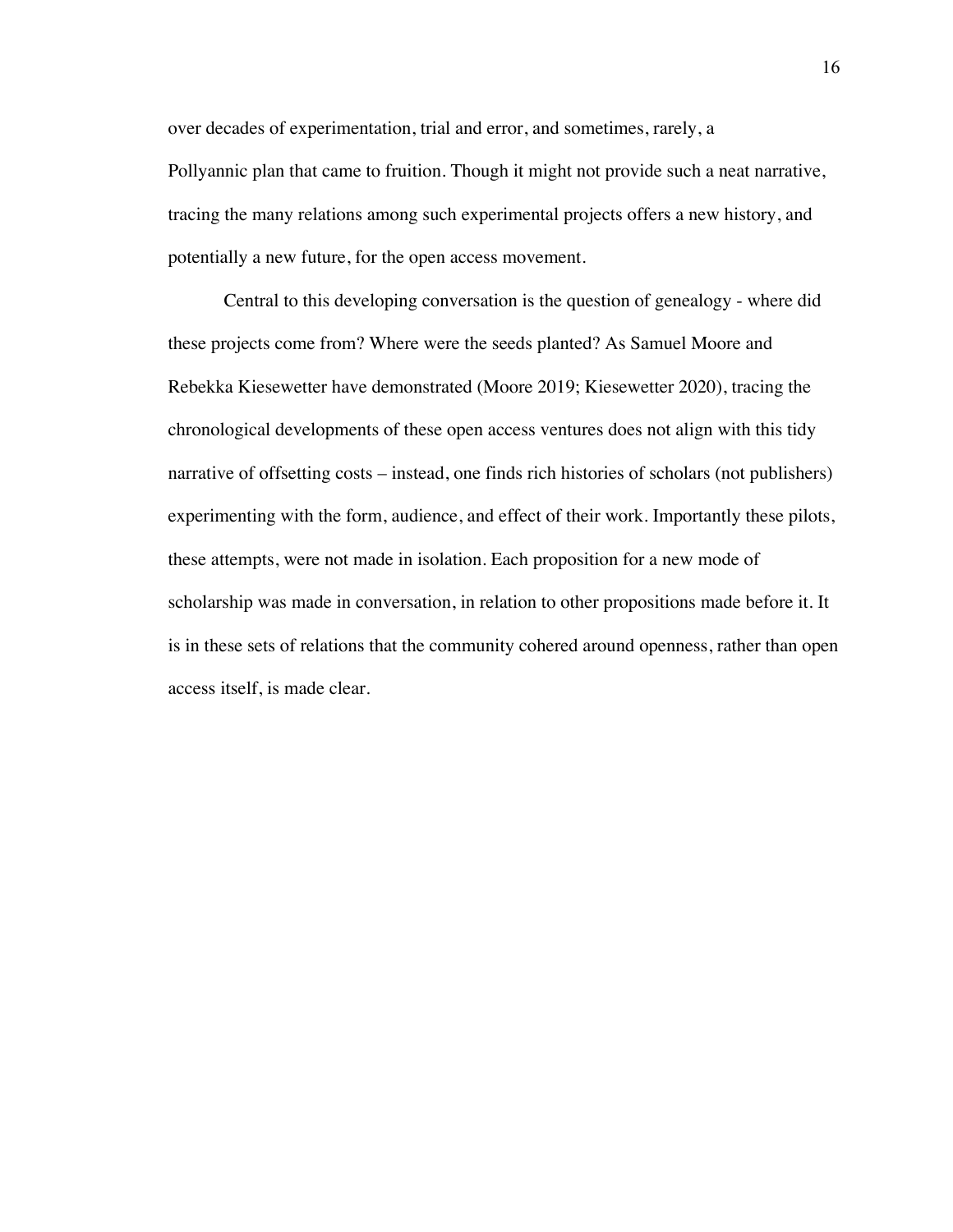# Research Questions and Hypotheses

- 1. How might tracing a genealogy of past OA ventures in anthropology generate new foci for later OA projects in the field?
- 2. What commonalities run through a genealogy of past OA ventures in anthropology, and what do those commonalities suggest about projects that make a meaningful contribution to the field?
- 3. What would be gained by the current open access movement through a more expansive concept of open?

For the purposes of this study, I will use "open access" according to Peter Suber's definition (2012): "Open-access (OA) literature is digital, online, free of charge, and free of most copyright and licensing restrictions." I will use "open" more broadly to refer to projects and initiatives that sought to address one or more of the goals of the open access movement, though not as defined as Suber. I will use "open access movement" broadly to capture projects that have taken up the principles of open access.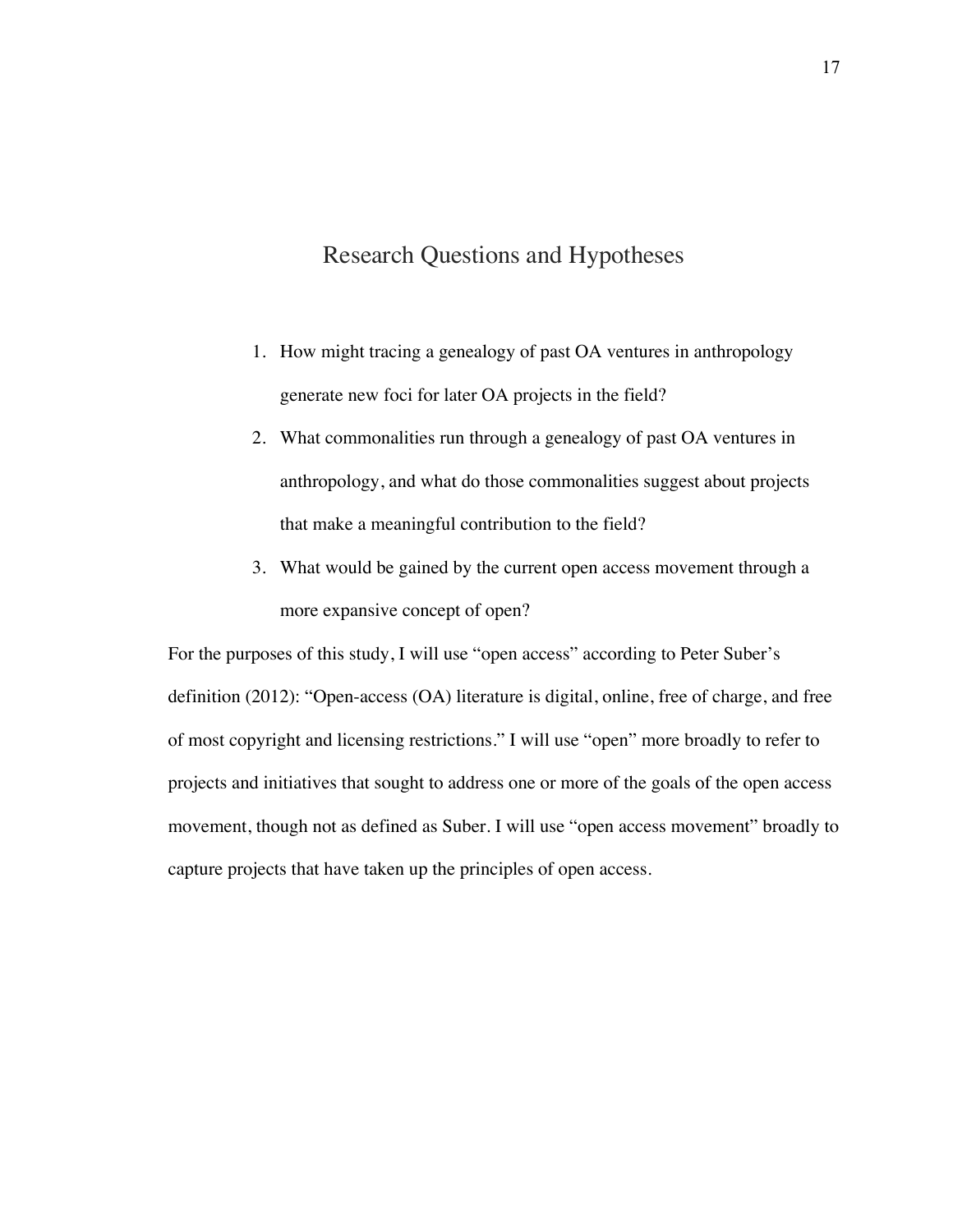## Methodology

I have built a genealogy of past open access projects in anthropology through a research study, which focused on individuals who have shaped the understanding of open in public conversations in the discipline.<sup>10</sup> Through this genealogy I will demonstrate how a more capacious understanding of open will better serve as a guide for the establishment of new projects. Focusing on open as a contested concept will allow me to focus on the affinities, differences, and potentially even contradictions within these projects and the individuals who established them.

Open access is one form of a broader proposition of openness in scholarship, which has been a recurrent thread in several ongoing conversations in scholarly publishing, including:

- 1. Circulation (barriers to access, accessible media files)
- 2. Form (writing style, methods)
- 3. Engagement (seeking feedback, iterative development)
- 4. Accountability (transparency of business practices, ethical relationships)

The concept of openness is already entangled in all of these interrelated issues and considerations concurrently, and, conceptually at least, it would be difficult to determine

<sup>&</sup>lt;sup>10</sup> I have previously been part of one such project (HAU) and am now currently in yet another job in a developing open access project (Libraria) with many of the same actors, so a significant portion of this project will be reflexive and draw upon my own experience in framing my research.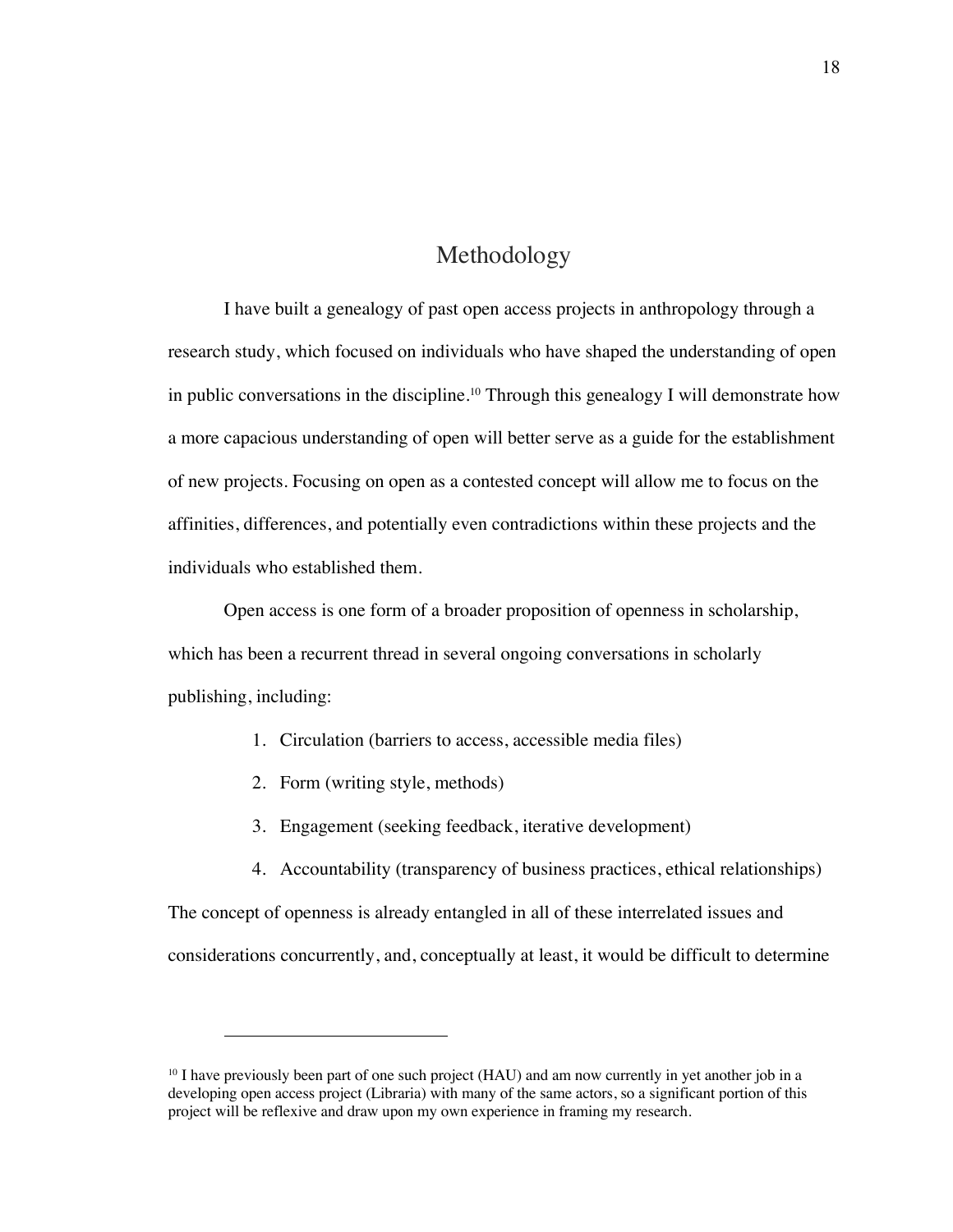any kind of beginning or end to these discussions. Because of this, I have chosen to focus on individuals – scholars who have wrestled with these questions throughout their careers and who have therefore generated a fair amount of reflexive writings on how they came engaged in these discussions and projects. As this project deals not only with scholarship, but how scholarship is done, I look not only to the written statements of these individuals but also how, where, and with whom they publish, who they are in conversation with, and who they cite.

I primarily collected data through available existing documentation of past open access projects and reflective essays and articles regarding open access of the individuals behind them. The benefits of digging through remaining online ephemera from these projects are the surprising moments of reflection and honesty I've found in personal writing on past projects. I've found all the blog posts and half-broken sites to be a very rich archive that always points in a new direction. However, this also indicates a clear limitation – this method will never be comprehensive or exhaustive and it will always be limited by what remained rather than what was present online (or otherwise in circulation) while these projects were up and running.

Most of my research has effectively worked through citation hopping – gradually moving back over the years to see what projects were influenced by what predecessors. Inevitably this method narrows to the most institutionalized or legible projects – as my research at this point has already shown, that means primarily white, male actors at R1 institutions in the United States or the UK. This says something about the methodology, but also makes clear how open access, or experimentation in publishing, is only rewarded or recognized narrowly through projects that are automatically valued more (because of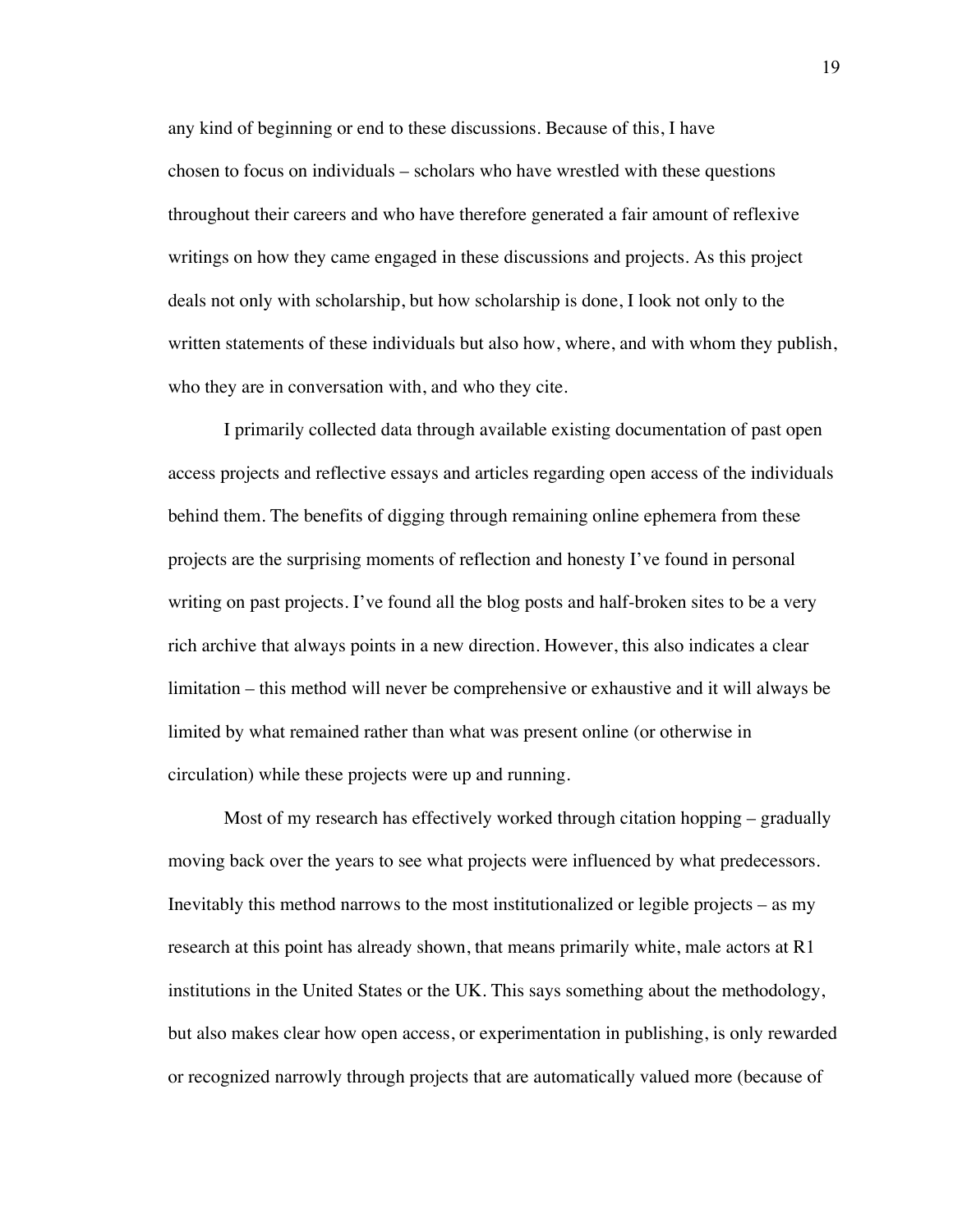prestige, because of institutional privilege, gatekeeping, etc.). This lends an important perspective to my work and helps introduce why a more capacious understanding of open – beyond the narrowly identified "open access publication" – would be generative. There are, of course, a significant number of individuals whose work with open access and experimental publishing more broadly is not legible within the frame or search parameters I've set out. This would then necessitate that I use my research to actively question where these boundaries might be opened again for a more expansive and generative conversation beyond the overwhelmingly white halls of anthropology departments in R1 institutions through the nineties and early aughts.

My sampling of projects will necessarily be limited because I am not able to isolate a comprehensive list of all OA projects within anthropology over the set period of time. Instead I will be tracing projects backward from current projects, which will necessarily bias my findings. I've also actively limited my scope to projects within anthropology. While this will be used to include and/or exclude potential projects from my analysis, I will be conscientious not to use this criterion to re-double consequences of not adhering to norms or expectations of prestige, which beset anthropology in particular. Further, although this is a bit de facto for the field, I've limited the scope of this project to English-language projects. While, ideally, I would be able to integrate discussion of non-English-language projects — of which there are many that are generative of new ways of conceiving a new genealogy of "open"— I have to recognize both the material constraints of completing this project and my own lack of language capacity outside of English.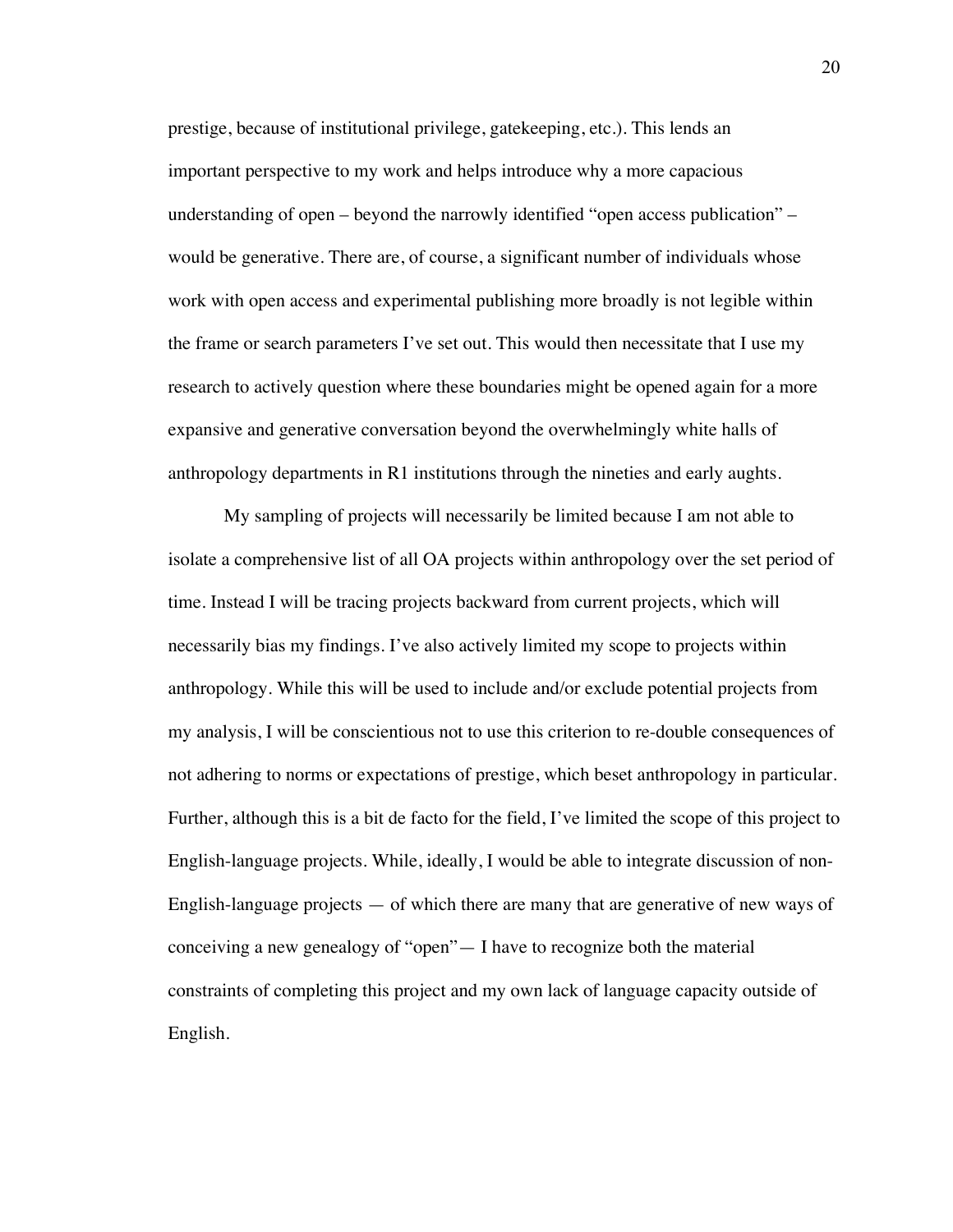## I. A formal history of open access in anthropology

While all necessary tools for enabling open access were on hand since 1994,<sup>11</sup> the proposition of open access took far longer to coalesce into a shared vision for how scholars might engage with this new capacity within anthropology. Instead, in all the years since, those conversations were repeatedly derailed by narratives that dismissed open access as a bad business model. It was not only the large, for-profit publishers who would dismiss open access as bad business, but scholarly societies as well. The early aughts were characterized by a number of scholarly societies aligning their publishing programs to for-profit publishing models under increasing duress to extract revenue from their publications. This alignment of for-profit publishers and revenue-strapped scholarly societies was perhaps not difficult to foresee in conjunction with the increasing neoliberalization of academia over the same years, but it did necessitate a significant shift in how scholarly societies narrated their role to their respective memberships. Examining the discussion of the many rationales as to why the American Anthropological Association (AAA) chose to move into a partnership with Wiley-Blackwell is instructive as to how scholarly societies established their priorities and how members articulated their expectations of their societies.

<sup>&</sup>lt;sup>11</sup> "In 1992 all the pieces for a successful transition to a world where the literature was electronic, globally accessible, standardized, and easily findable were in place. There have arguably been no major technological advances since around 1994 that were necessary for open access to be possible. It has been 25 years since open access was a technological problem. It turns out of course that open access is not a technological problem, even if it was, in some ways, enabled by technology [...] In fact, what stood in the way of an all-digital, globally-accessible scholarly literature were the very people in whom we placed our trust to communicate our literature to us: the journal publishers. Quietly, over the preceding decades, we had handed over control of our publications and our publishing ecosystem to a small handful of very large, multinational corporations." (Kelty 2016 [21:28- 22:30])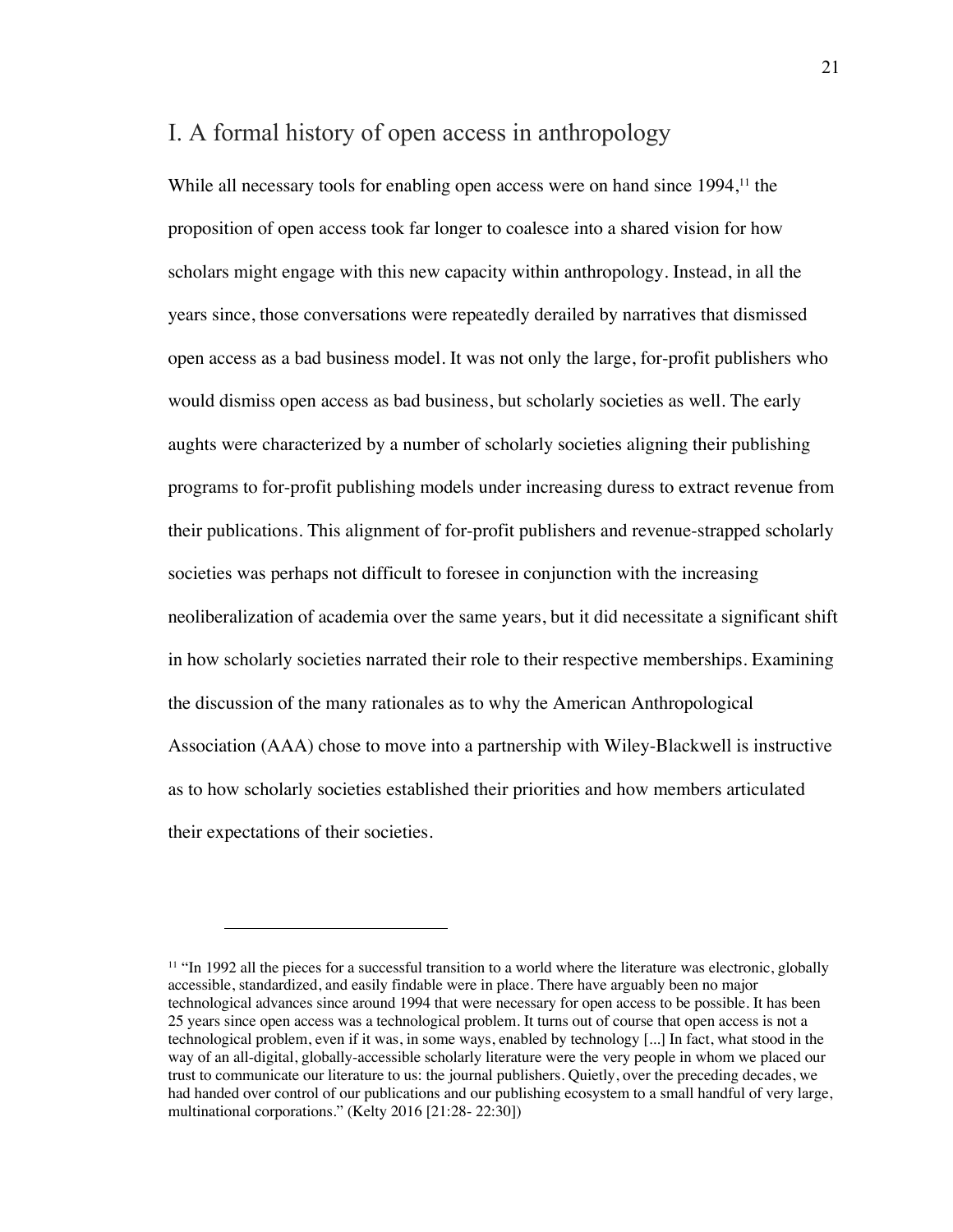In 2003, the AAA's executive director, Bill Davis, penned one of his first formal comments to the anthropological community admonishing the bad business of open access, and setting the talking points that would be reused for years to come. Davis contributed a note to the discipline's newsletter, *Anthropology News*, stating concern that "small nonprofit publishers might be forced to adopt the PLoS publishing model, which remains unproven and may be financially unsustainable, yet would radically change the world of research and scholarly publishing" (Davis 2003: 67). The PLoS model to which he refers is one of the more significant pushes to open up federallyfunded scholarly work, utilizing the significant availability of resources and funds in the STEM community to launch open access through an author pays model.<sup>12</sup> As Davis' comments reflect, he did not greet this proposition as an assertion to ensuring scholarly work is seen as a public good, but instead as a threat to the sizable revenue stream of scholarly societies and small society publishers. By emphasizing that these calls originated in other domains, Davis made clear that such pressure for open access was external to the AAA and its membership.

The promise of digital publishing and all that came with it When the digital revolution arrived in the 1990s, the AAA saw itself not only as a scholarly society, but as a small publisher as well. The AAA's Director of Publications,

 $12$  During the early aughts there were a few attempts at federal mandates that followed calls from the STEM community to "open up" research that had been federally funded through depositing articles in a federal repository, PubMed. While these mandates had by and large been intended for the STEM community (anthropologists wouldn't be affected by the legislation mandating open access for work funded by the NIH), the logic of the proposal still enveloped fields in the humanities and social sciences which relied on federal funding from other entities, though the publishing landscape did differ.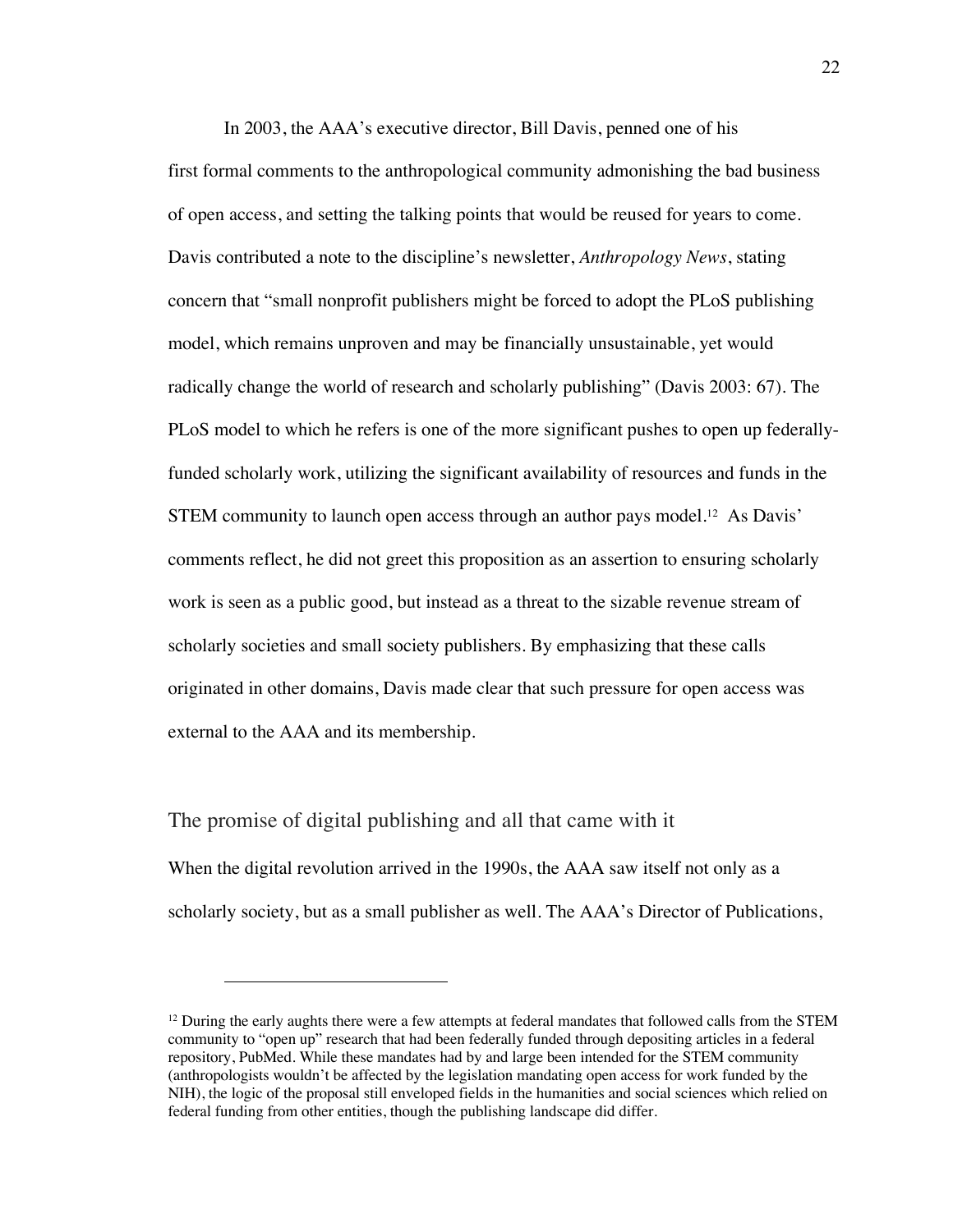Susan Skomal, detailed their publication program both in terms of quantity of publications and the apparatus needed to manage them:

"By 2000, the association was producing 20 peer-reviewed journals, 7 newsletters and bulletins, and 4 book series, plus an annual guide to departments, the annual meeting program, and abstracts. The association's staff grew to provide a full range of management and production services, including copyediting, typesetting, advertising, and marketing, as well as fulfillment and accounting. This effort had become so important to the association that, by 2004, 42% of its budget was devoted to sustaining the publications program." (Skomal 2005: 1)

At the time, owning and operating all member publications was not only typical of a scholarly society, but often considered one of its primary functions, as disseminating the work of their members was often repeated in scholarly society mission statements. By the time the AAA publication program grew to the extent it had in the mid-aughts, it was clear a significant shift was coming. Digitization was a loaded proposition in the early aughts; in many ways, the questions provoked by digitization and open access prompted more questions about the business model of scholarly societies than had ever been the topic of discipline-wide conversation before.

As previously mentioned, the first to begin conceptualizing what the digital might mean for anthropology were those anthropologists whose fieldsites were deeply engaged with open source, free software, and open access communities. P Kerim Friedman, then a PhD candidate in anthropology at Temple University, wrote a short commentary in *Anthropology News* positing open access as an ethical corrective to the "the system of barriers that serve to protect revenue [...] at the expense of accessibility" citing the subscription models and embargo periods that controlled most of the AAA's publications at the time (2004: 14). Friedman's argument had two dimensions: on one hand he was positioning more equitable access as an answer to ethical issues that had long plagued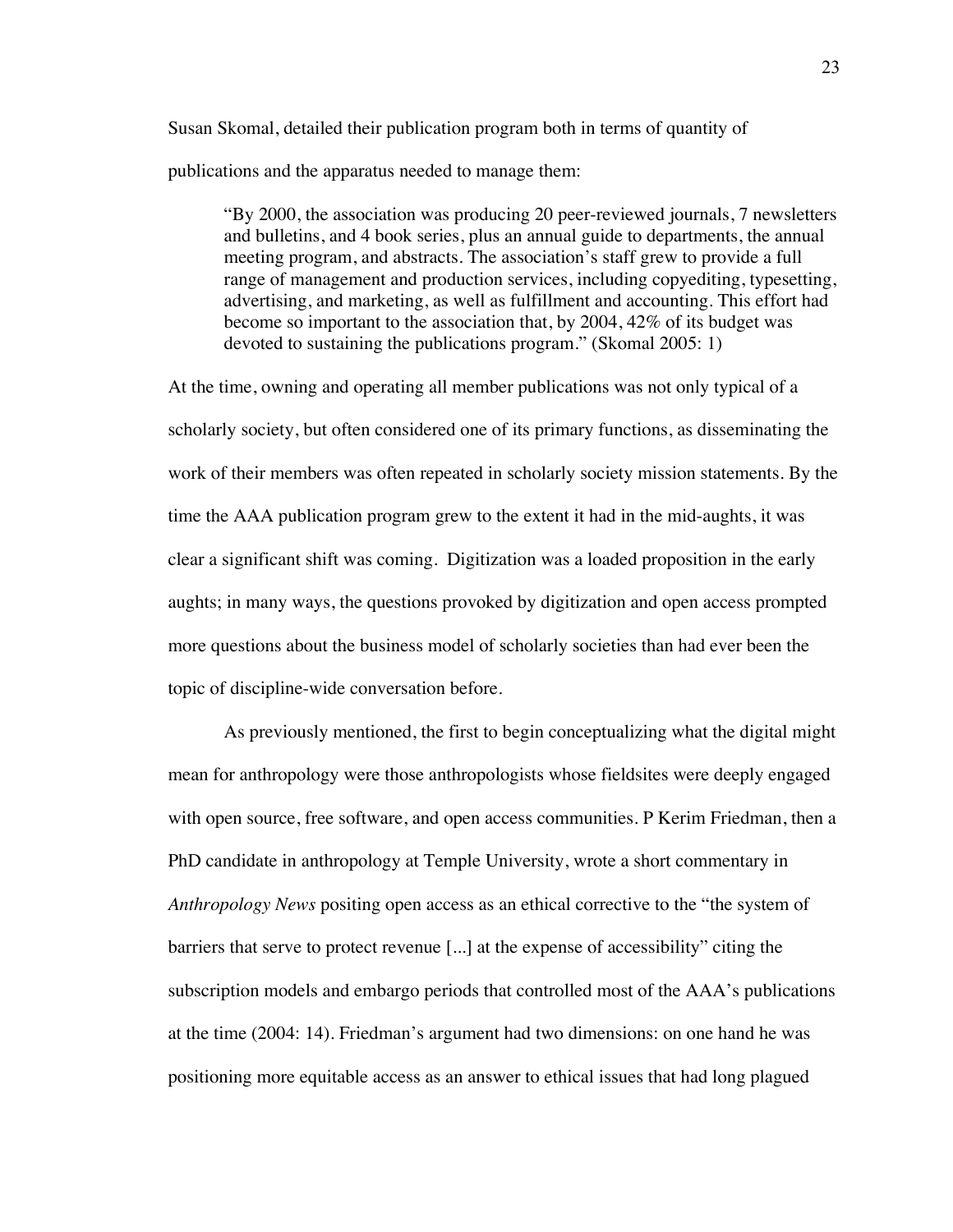anthropology (a sentiment which had a long history in the field), while on the other, his references to Lawrence Lessig and wiki pages demonstrated that he was trying to apply open source precedents as new domains for anthropology. Sharing the same page in *Anthropology News*, Chris Kelty, then an assistant professor at Rice University, cited the potential federal mandate and questioned whether there might not be a reason to mandate the same for privately-funded research. Calling upon the AAA to develop a formal policy, Kelty pushed open access as a best practice that should be engaged with by scholarly societies and funders alike, encouraging both institutional and personal responsibility (2004b: 15).

Both essentially ethical propositions seemed to fall flat as the Association had already grown reliant on the revenue derived from their publishing program.13 In 2005, Skomal's overview of how the AAA approached the potential of digital publication depicted a far different set of priorities. Skomal described the slow, but steady, decline of institutional subscriptions in tandem with the ebb of membership revenue as an ever increasing burden on the Association's budget.14 This pinch prompted enough concern to delimit just how much of a utopic conversation could be had in the early aughts. Though the mission statement of the AAA, like many other scholarly societies, did characterize the role of the Association as a means for member work to be published and circulated,

<sup>13</sup> Though it is important to emphasize at this point the AAA was reliant on the *revenue* from their publishing program so as to break even, or near it, which is a very different motivation from attempting to extract a *net profit* from these same publications, which would be the motivation of later decisions. <sup>14</sup> "Revenue from institutional subscriptions—the single most important source of income—had declined on an average of 3–4 % per year since 1996. Although a relatively benign loss in a single year, cumulatively the trend translates into a 21–28% decline over six years. Moreover, following a 20-year period of steady increase in association membership—income that had long subsidized the cost of publication—membership dues began to level off and no longer increased sufficiently to offset publication expenses" (Skomal 2005: 1).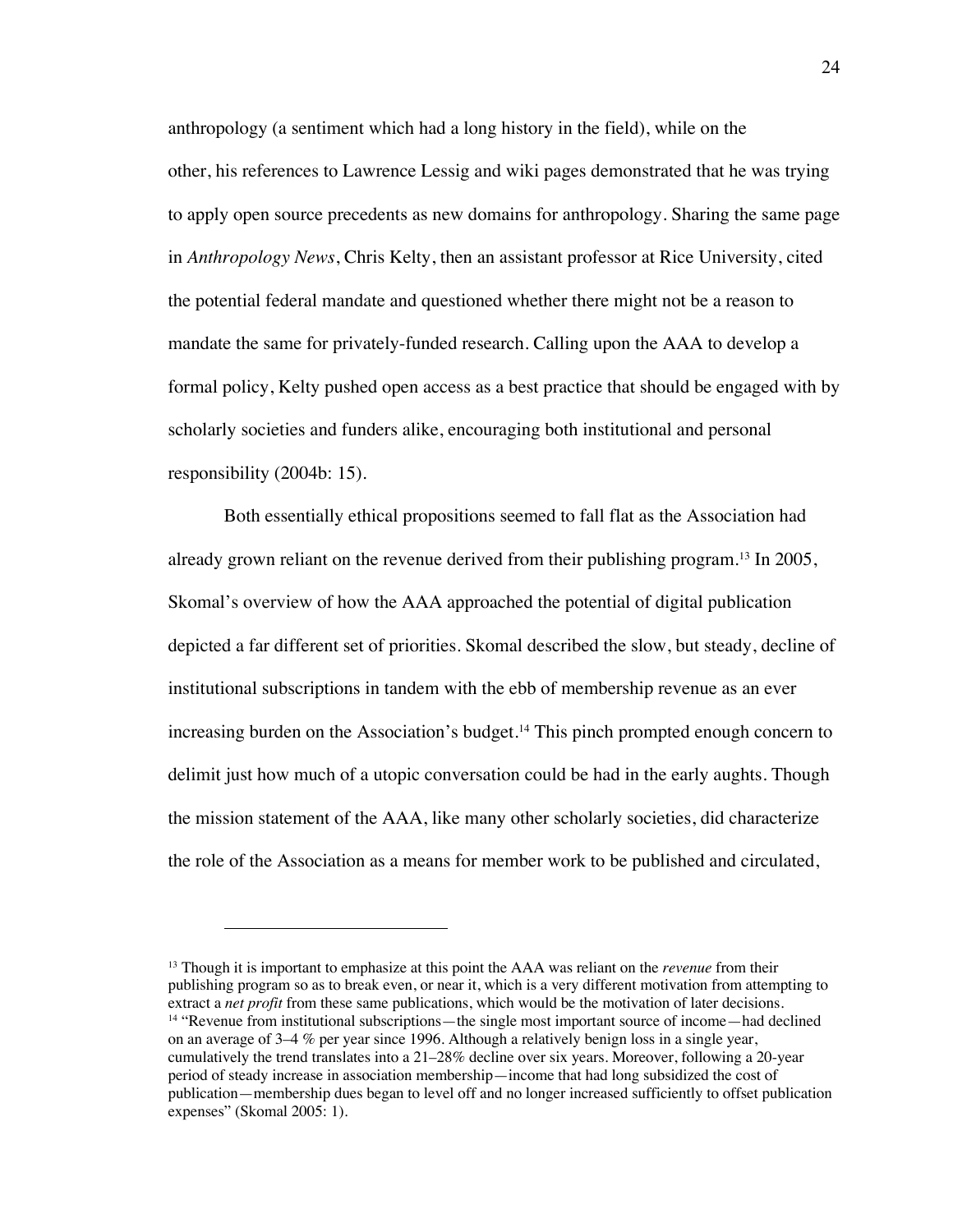the revenue generated by those publications had also become, in a sense, the business model of the AAA. As that model had already shown some cracks, the digitization of print resources seemed to be the promising new revenue stream the AAA needed, and therefore couldn't be allowed to go "freely."

#### Anthrosource

Digitization enabled the AAA to commodify the decades of publications that had already been published. The first outlines of this solution appeared a few years prior when, in May 2002, the Andrew Mellon Foundation provided a planning grant for a potential digital portal for the nearly two dozen anthropology journals shepherded by the AAA: AnthroSource. The Steering Committee for this project - comprised primarily of "anthropologist librarians" (Skomal 2005: 242) as well as information science and publishing professionals<sup>15</sup> - were working in conjunction with the American Library Association's identification of "scholarly portals," or portals customized by university libraries, as a "top tech trend" in 1999.<sup>16</sup> As the Head Librarian of the George and Mary Foster Anthropology Library at UC Berkeley, Suzanne Calpestri's leadership of the AnthroSource Steering Committee demonstrated the centrality of librarians and information science academics in the development of AnthroSource as a librarian-

<sup>&</sup>lt;sup>15</sup> Members of the AnthroSource Steering Committee at the point of its inaugural meeting in 2004 were Suzanne Calpestri (Chair), Leslie K W Chan, Patricia Kay Galloway, Hugh Jarvis, Wade Kotter, Robert Leopold, Ed Liebow, Norma Mendoza-Denton, Bonnie Nardi, Susi Skomal, Rebecca Simon and Lorie VanOlst (Calpestri and Nardi 2004: 9). By 2005, Nancy Fried Foster, Melissa Cefkin, and Alex Golub were added. As Skomal emphasized, the ASSC "a permanent steering committee composed of librarians, archivists, technologists, association members with expertise in areas such as research and scholarly communications, as well as AAA staff and a representative from the university press" (Skomal 2005: 4). <sup>16</sup> http://www.ala.org/ala/lita/litaresources/toptechtrends/midwinter1999.htm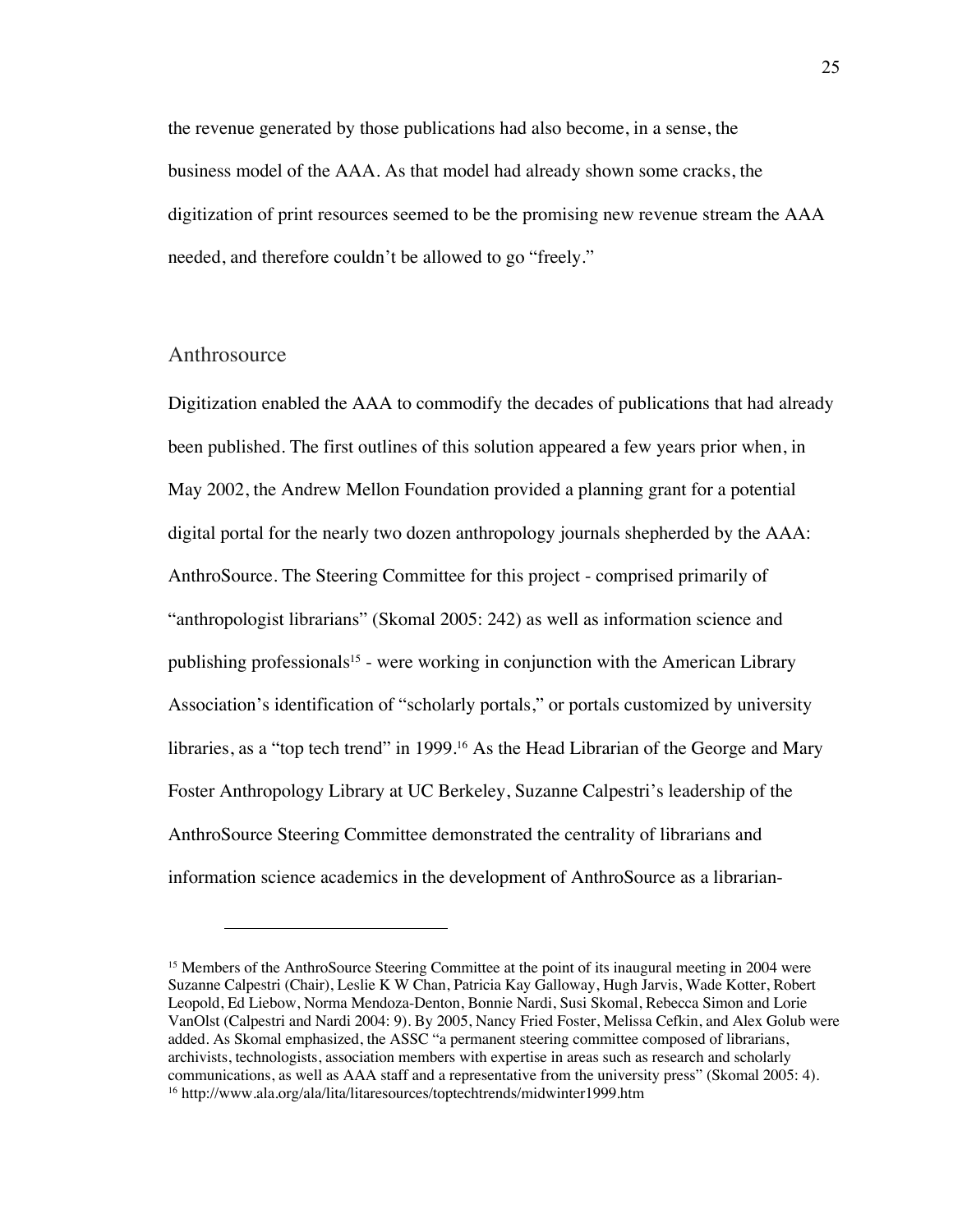designed model for digitizing and making accessible the many years of AAA's publications.

By the end of 2003, the Mellon Foundation further funded the project over \$756,000 in order to make AnthroSource a reality. The necessity of a scholar's portal was framed in much the same way as the broader open access movement in scholarly communications: the steep annual increase in serial subscriptions necessitated an alternative strategy for enabling access to research (Calpestri and Nardi 2004: 9). In 2004, this meant "a transition from print to an electronic format as the primary mode of access, and moving production editing and publishing processes from AAA to the University of California Press" (Calpestri and Nardi 2004: 9). A new agreement with the University of California Press (UCP) enabled the complete outsourcing of the AAA's many publishing tasks (copyediting, typesetting, advertising, marketing, and distribution) as well as establishing a new non-profit partner that shared many of the same priorities held by the librarian-led AnthroSource Steering Committee. AnthroSource and a new partnership with the UCP (2002-2007)<sup>17</sup> were two sides of the same decision to find a publishing model that prioritized finding partners with shared values.

The design of AnthroSource was originally based on user testing undertaken by Bonnie Nardi, then an associate professor in information science at University of

<sup>&</sup>lt;sup>17</sup> "Rather than invest further in an operation still too small to generate economies of scale, AAA decided to seek a partnership with a like-minded nonprofit publisher. [...] The University of California (UC) Press impressed AAA with a business model flexible enough to adapt quickly to changing technological demands, but also, to AAA's delight, the press had independently targeted development of their anthropology collection in their latest long-range plan. AAA began working with UC Press in September 2003, and by April of the following year, had transferred production of AAA's 10 biggest journals to the press's system. Within one year of the partnership, UC Press had increased their staff by one third to accommodate the expansion." (Skomal 2005:4).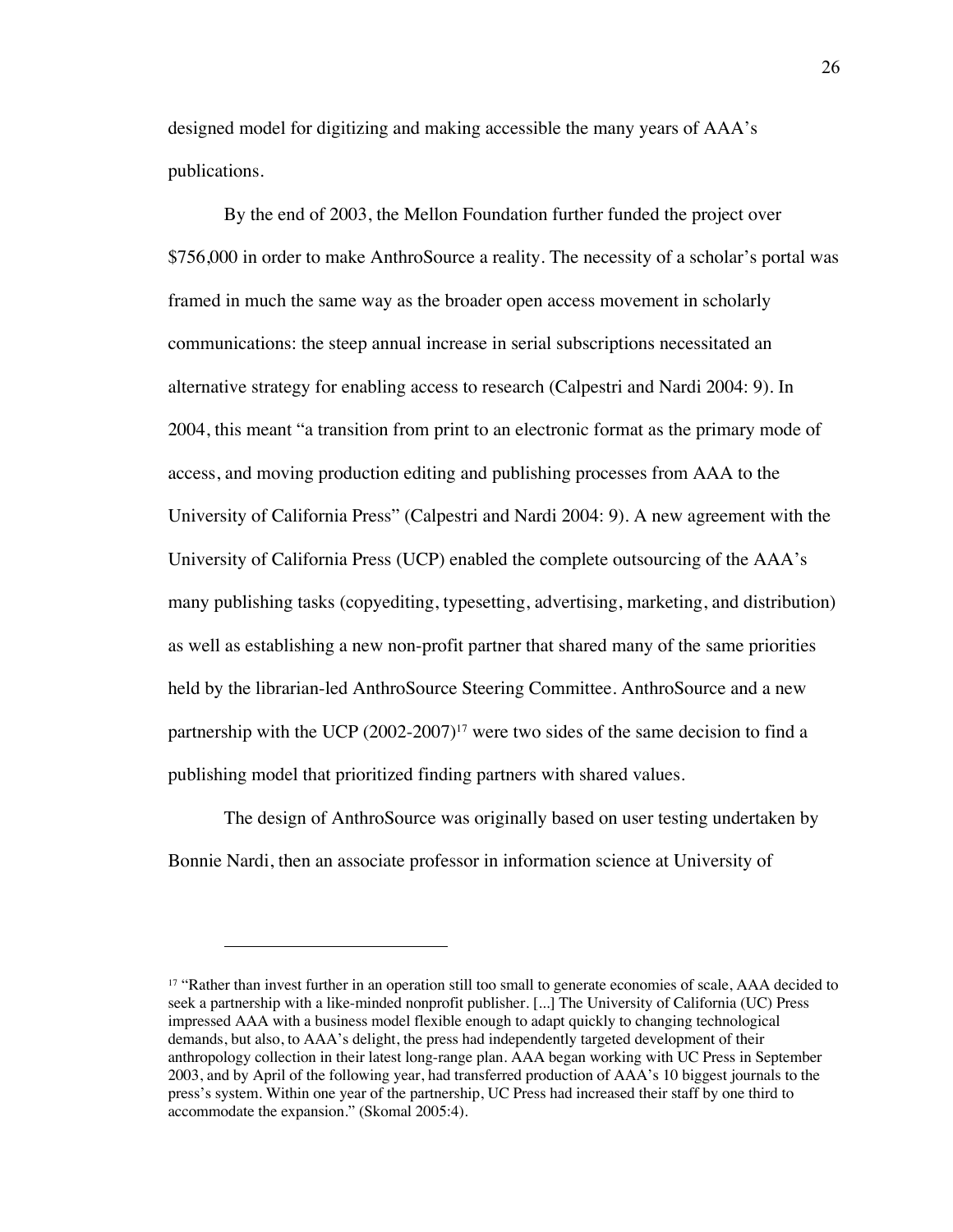California-Irvine, and her undergraduate students (alternatively described as ethnographic research on the imagined user base). Nardi and her students concluded that "anthropologists desire a portal that provides greater context for interpreting anthropological materials, an assessment of credibility of sources, and a place to build community" (Nardi et al. 2004). Users wanted the ease and functionality of Google with the criteria and curated content of an academic database, which is, of course, no small feat. The prospect of a "portal" provided the hypothetical space for, as Nardi et al. described, "an opportunity to supply additional context about publications so that readers have a greater appreciation for how a publication fits into the larger scholarly community, and to help separating the wheat from the chaff on the Internet" (2004). At this point, the distance between a simple repository<sup>18</sup> and the imagined "scholarly portal" only grew. Anthropologists not only wanted access to all of the AAA's digitized publications, but also "area and regional literature," articles from journals in other fields across the humanities and social sciences, and grey literature. Expectations for new capacities grew alongside these demands for expanded content: users wanted multimedia files and job postings and community interaction - like a listserv, but better. The list grew so as to make AnthroSource "a one–stop Internet spot" to meet all needs of the imagined anthropologist in the field (Nardi et al. 2004). With customizable fonts.19

<sup>&</sup>lt;sup>18</sup> In the early aughts, institutional repositories were fairly new on the scene, enabled by lower online storage costs which made managing significant amounts of scholarly publications, data, etc. in a digital form realistic for a number of institutions. MIT's DSpace was also recently funded by the Mellon Foundation at that point, and it was clear that significant amoutns of resources and funding could be directed to give university-based infrastructure a chance (Lynch 2003: 1-2).<br><sup>19</sup> Though far-ranging, these expectations fit easily within the vast new horizon that digital publishing

online seemed to promise. While these recommendations were not wholly feasible, it also prompted the kind of creativity that led to significant changes in the dissemination of scholarly work - one listed recommendation noted the potential benefit of "the posting of works–in–progress" which is a stone's throw away from advocating a preprint server (Nardi et al. 2004).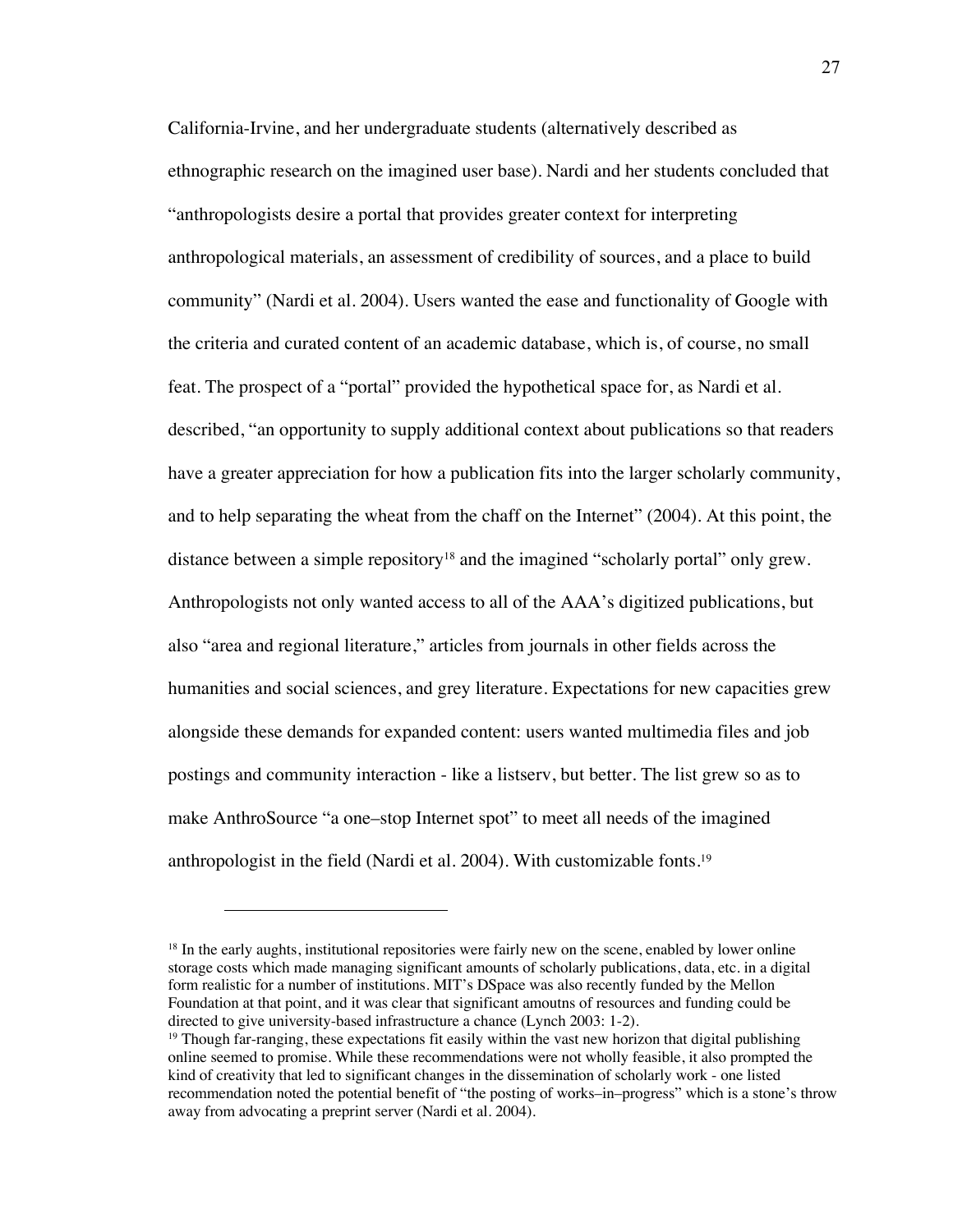While AnthroSource was not able to deliver on all the fever dreams of a digital anthropologist's utopia that it inspired, it did vastly improve subscribing anthropologists' access to materials previously only accessible in print.20 For this reason, it was often vaunted as enabling access to research while still in the "field," playing into the often heavy-handed caricatures of anthropologists in remote locales, far from the comforts of their research libraries. This imaginary also neatly aligned with one of anthropology's guiding raison d'être: preserving legacy material before it's lost. As salvage ethnography had once been the unifying call of the discipline to gather and preserve all one could before it was lost to history, so too was AnthroSource to function as preserving the shared history of the discipline. Both the form and logic of AnthroSource was tailor-made to its context: it provided a certain kind of access to content that held value specifically within anthropology departments that subscribed to it.

In capitalizing on that value, AnthroSource was intended to provide a new financial model for the sustainability of the AAA as a whole, but did little to provoke reconsideration of the AAA's role in disseminating its publications to its imagined public. The AAA's understanding of what audiences it was responsible for was fairly well-fixed by the early aughts. The first Mellon grant for the development of AnthroSource was not solely about the benefits of a scholarly electronic portal, it was itself a business proposition about reducing costs - not altering the model (Skomal 2005: 2). Something had shifted, it was no longer assumed that the role of the AAA as a

<sup>&</sup>lt;sup>20</sup> "Documents are full text, delivered in PDF+. Legacy content (going back 100 years) for AAA's 29 publications through 2003 will be available on AnthroSource for the 2005 subscription year. This is a significant change for scholars seeking searchable documents, since JSTOR has a seven–year window for the AAA's publications (i.e., the last seven years are not online at any given time)." (Nardi et al. 2004)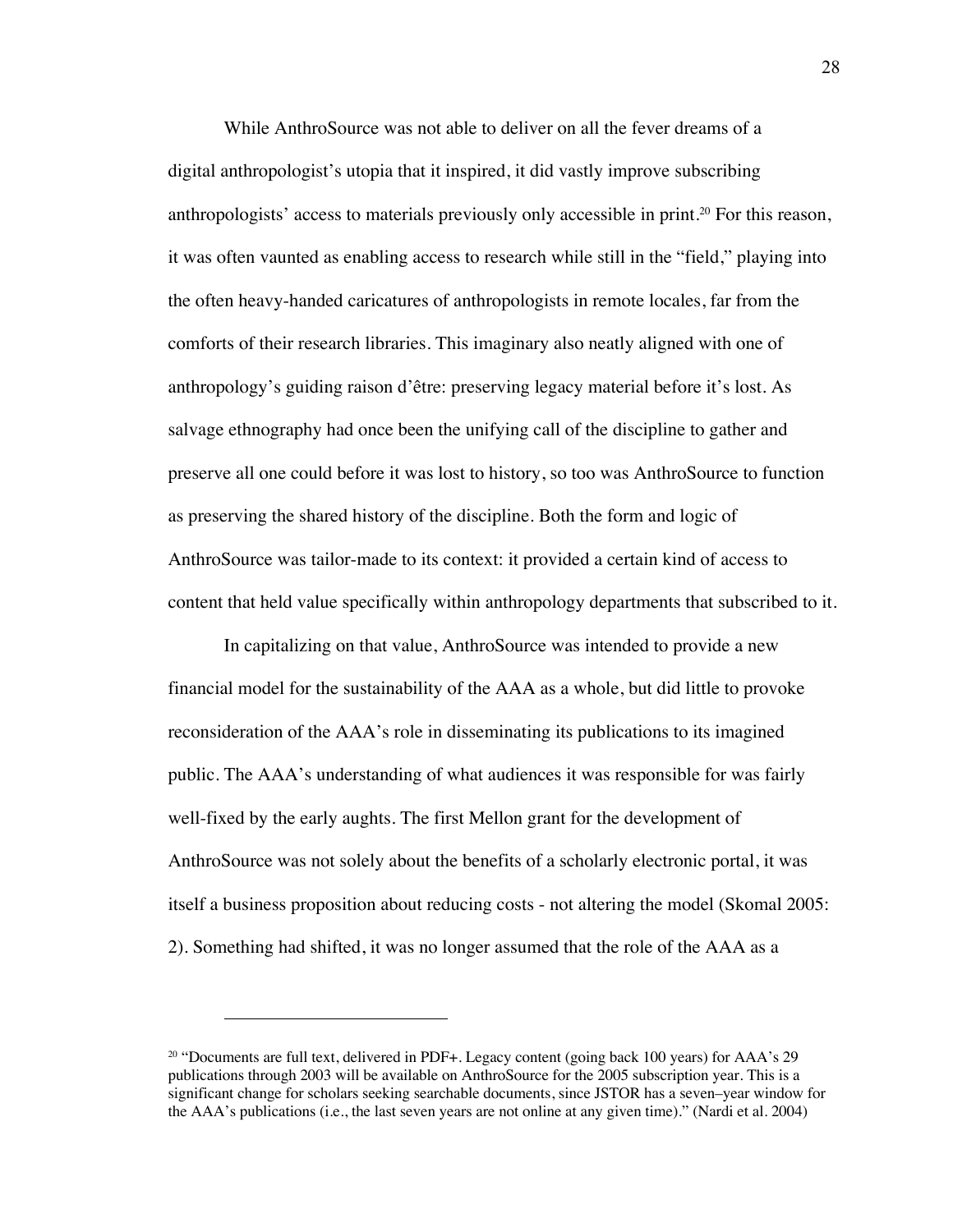scholarly society was to subsidize the publication and dissemination of the work of its members; instead, it was the AAA's responsibility to turn its publications into a realistic business model.

In the subsequent years, announcements and commentary on the development of this portal cohered in the pages of the AAA's newsletter, *Anthropology News*. One celebrated the electronic access "from the field" and focused primarily on how digital access empowered the anthropological researcher to follow flights of fancy while immersed in fieldwork (Busch 2005). Another gently poked fun at the obstacles established by the subscription model; Ferguson's essay (2005) speculated how one of anthropology's storied forefathers, Bronislaw Malinowski, might have needed to "sidestep one of the important gatekeeping devices of commodity-rights in the digital age" in order to gain access (via a borrowed username and password from his buddy, E.B. Tylor). Though tongue-in-cheek, Ferguson's essay resonated with growing frustrations with the new resource. As much as the AAA had intended to emphasize accessibility, the realities of access were a little trickier when an institutional login or unique username and password were required. This repeated friction of finding a point of access not only undermined the primary selling point of AnthroSource, but also served to call attention to all those who wouldn't have the necessary credentials to log in.<sup>21</sup> While today nearly all academic online resources have been gated for quite some time, this had

<sup>&</sup>lt;sup>21</sup> Credentials refer to both the actual username and password necessary, as well as the affiliation to an institution of higher education that could afford access to a discipline-specific resource like AnthroSource. To the dismay of AAA leadership in the coming years, this was not many.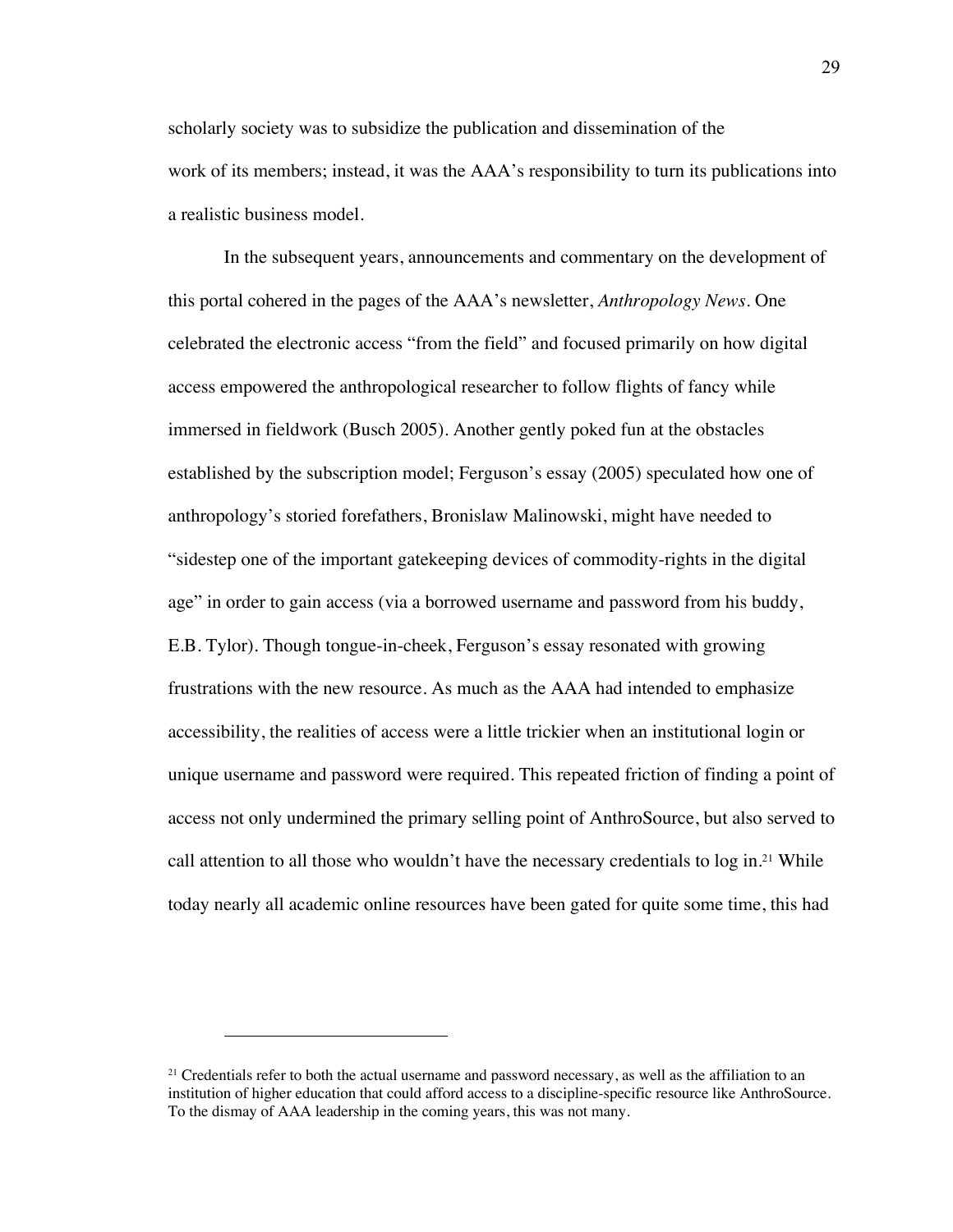not been the case in the early aughts.22 For all the benefits of the digital revolution that AnthroSource capitalized on, it was noticeably limiting rather than enabling participation and engagement with the AAA's publications. Alex Golub's assessment (2005) of AnthroSource as an asocial, limited, and centralized missed opportunity foreshadowed a turn in the later aughts to a more social version of scholarly communication for anthropology, and the shift toward scholarly blogs. Though open access was only a single line in his essay on AnthroSource, Golub drew a clear connection between ease of access and utility of the platform as a whole. While critical, his comments resulted in Golub being added to the AnthroSource Steering Committee, though that appointment proved short-lived.

In 2006, earlier proposals for mandates resulted in the Federal Research Publication Access Act (FRPAA), which called for federal "open access" repositories to be created to gather all academic work that was, at least in part, funded by taxpayer dollars via research grants (following a six-month moving wall). The Association of American Publishers quickly created a lobbying coalition opposed to FRPAA called the Partnership for Research Integrity in Science and Medicine, or PRISM, which the AAA joined, alongside for-profit publishers like Elsevier and Wiley.23 The AAA's opposition to the bill demonstrated in many ways that lines had already been drawn and the once small society publisher had aligned their interests with that of the quickly conglomerating for-profit publishers. Their stated reasoning, that a mandate to deposit scholarly work

<sup>&</sup>lt;sup>22</sup> As mentioned in the literature review, it was only in the early aughts that newspapers had begun to derive revenue by erecting paywalls online, providing the model later adopted across for-profit academic publishers and database vendors.

<sup>&</sup>lt;sup>23</sup> There is an excellent footnote (fn2) in Kelty, Fischer, et al. (2008) detailing the role PRISM in (attempting to) derail open access in 2006.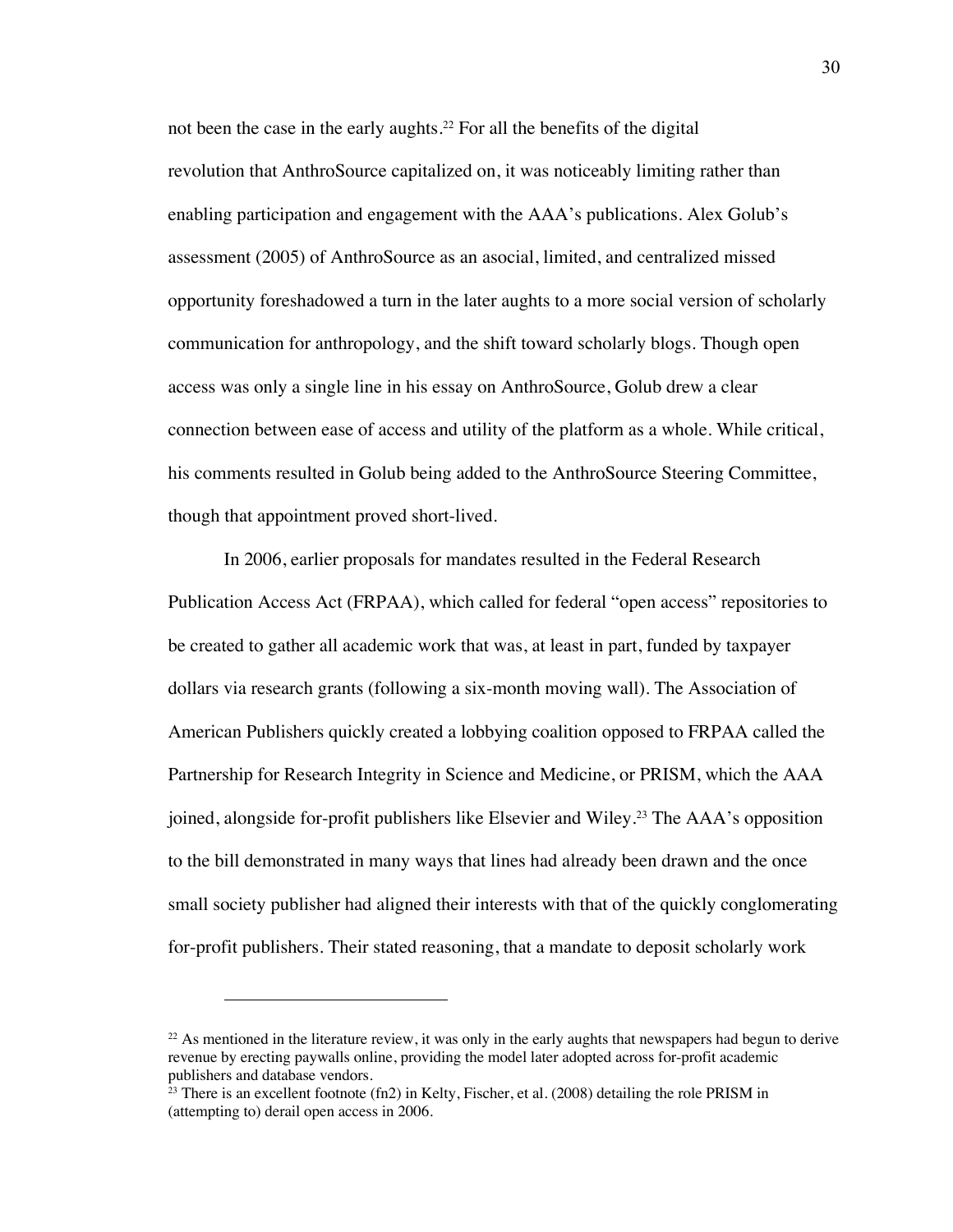(even unpaginated, unedited manuscript pages) would undermine the traditional academic journal system, depicted journal articles as content that could be commoditized through the for-profit model. When the AnthroSource Steering Committee published a letter in support of FRPAA, the AAA dismissed the Steering Committee in favor of a new working group (AWG).<sup>24</sup> By the fall of 2006, the AWG was able to steer AnthroSource without any further entanglement with the proposition of open access. The AAA Committee on the Future of Print and Electronic Publishing (CFPEP) was established shortly thereafter in late 2006, bringing together the AnthroSource Working Group and a few voices from the Steering Committee (Hugh Jarvis and Melissa Cefkin).25 From the recommendations of the group it appears within the first year they successfully pushed back against the individual profit plans for each journal (as Skomal [2005] described), and instead pushed for a portfolio principle, which instituted a collective cost, collective revenue system.26 This principle is often cited as a means to protect the smaller subsection publications that always ran at a deficit, necessitating that the revenue of the four profitable journals (*American Anthropologist, American Ethnologist, Cultural Anthropology,* and *Anthropology and Education Quarterly*) to

<sup>24</sup> The AnthroSource Working Group (AWP) included Mac Marshall (Chair), John Bowen, Liz Brumfiel, Don Brenneis, Virginia Dominguez, Fred Gleach, Alan Goodman, Rosemary Joyce, Frank Proschan, and Alisse Waterston. Notably, there was no overlap between the AWP and its predecessor, the ASSC. <sup>25</sup> Membership: Alisse Waterston (chair), Rosemary Joyce, Carol Greenhouse, Melissa Cefkin, Lee Baker, Hugh Jarvis, Michael Fischer, and (the lone librarian) Myra Appel. This served to separate the pro-open access voices in the Steering Committee from AnthroSource.

<sup>&</sup>lt;sup>26</sup> "Among our first acts was to develop the "portfolio principle" that affirms commitment to the diverse collective of AAA publications—the smaller, more vulnerable and historically underrepresented sections and their publications, and the contributions and requirements of the larger, more mainstream publications. The 'portfolio principle' means that those publications that drive subscriptions and bring in revenue get their cost needs met, and at the same time they help sustain and bring in vanguard voices which, by virtue of being part of AnthroSource, add value to the package. In the context of market-state dynamics, the "portfolio principle" allows us to think and act collectively to support one another." (Waterston 2009: 21).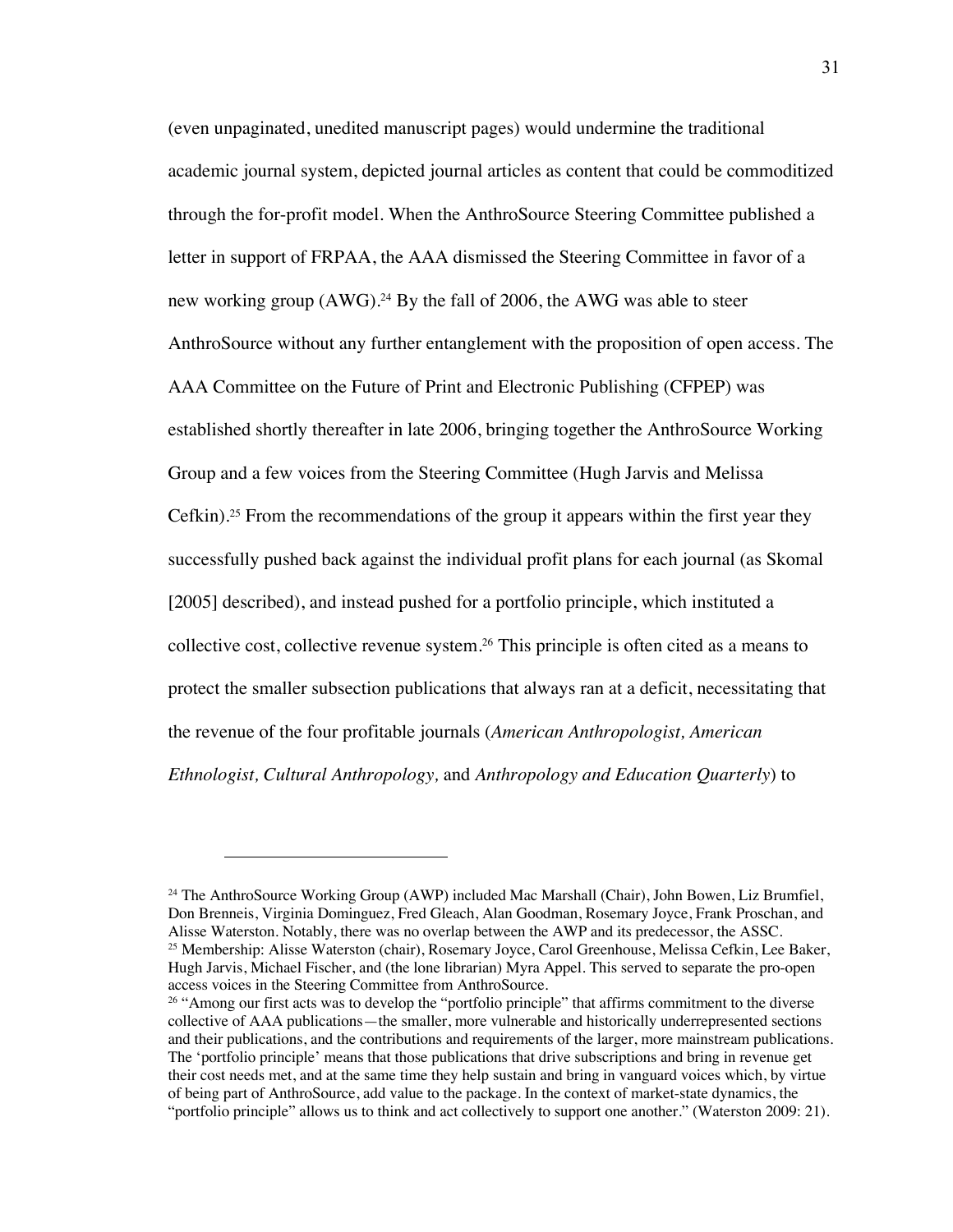sustain the entire AAA portfolio. While this portfolio principle did serve to somewhat maintain the AAA's claims that their priority was publishing quality scholarship, regardless of its potential to generate revenue, the shift in tone was still palpable.

Later in the spring of 2007, Alex Golub took to *Anthropology News* again to point out this turn to profit/loss logic, skewering the narrowed vision:

"If you think that making money by giving away content is a bad idea, you should see what happens when the AAA tries to make money selling it [...] far from being a tough-minded and practical alternative to the supposed idealism of open access, the pay-for-content model has never been particularly successful as a business strategy. The AAA only exacerbates the problem by applying a business model that was only marginally successful in the paper space to the new world of digital publishing, where it works even worse." (Golub 2007: 6-7)

Stacy Lathrop, an *Anthropology News* editor, responded to Golub's piece much like Bill Davis in 2003, by raising the specter of the PLoS/author pays model as the only realistic form of open access worth engaging rhetorically with.

In the past five years, the AAA's decisions regarding their publications were resolutely tied to guarding the revenue that could be derived from the journals as commodities and open access was seen as little else than an ethical proposition that wasted potential revenue. The digital capacity to collect, manage, and archive turned the impetus to commoditize a new digital form and AnthroSource became a subscriptionbased warehouse of the discipline's recent history. While ongoing discussions highlighted potential expansion and the ever-present speculation of what benefits hosted audio and video files could bestow on the discipline (e.g., Fischer 2008, Waterston 2009), interest and involvement in expanding the project waned. In 2005, Skomal had already signaled the business model of AnthroSource was not profitable as once imagined. While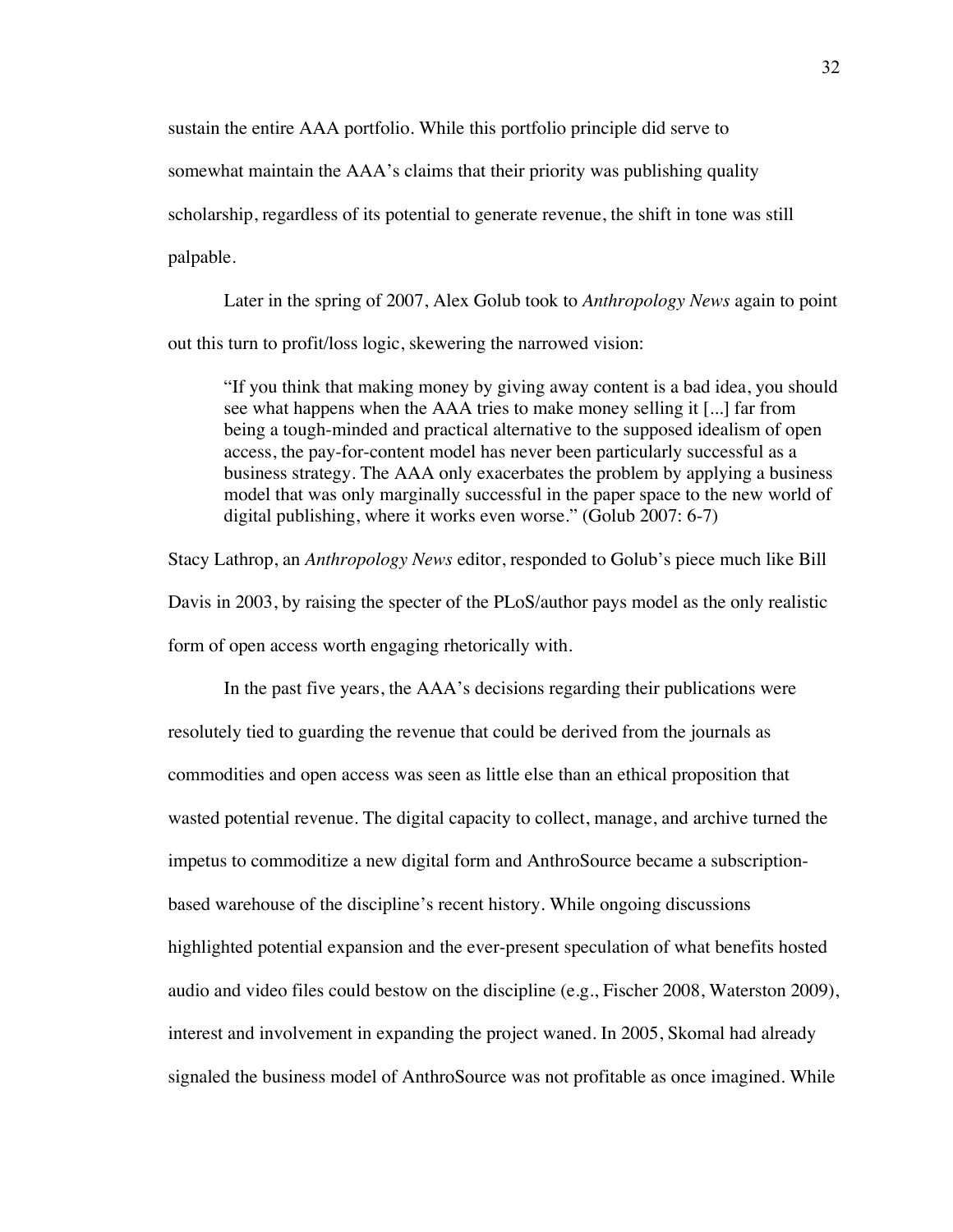the model sought additional revenue from library budgets to supplement membership dues, access to the AAA's published materials was one of the primary motivations for membership, and when libraries began paying for access, individual membership dues slowed. This in turn caused the AAA to elaborate available member services.<sup>27</sup> Additionally, since AnthroSource provided access to all AAA publications, section membership (previously necessary from section-specific publications) also declined.28As neither the revenue from member subscriptions (on the decline since the late eighties), nor the library subscriptions proved to be enough, both were seen to undercut the other.

In September 2006, AAA President Alan Goodman published an announcement and a plea. In order to address criticism that AnthroSource's model was in opposition to open access, Goodman announced that the AAA board had moved to provide AnthroSource to tribal colleges and universities in the US, Canadian First Nation and Arctic colleges, historically black colleges and universities (HBCUs) in the US, and a series of institutions in "less developed countries" for free.<sup>29</sup> This news foregrounded the fact that far fewer libraries had opted in as subscribers to AnthroSource than was anticipated: "As of June [of 2006], less than 22% of graduate degree-granting institutions had a paid subscription to AnthroSource and, even more shocking, less than 3% of undergraduate institutions have joined" (Goodman 2006: 63). Goodman followed with a

 $27$  "AAA is also considering the development of additional member services such as discussion forums, author services, and repository functions for use in conjunction with AnthroSource. (Skomal 2005: 4) <sup>28</sup> This was foreseen in the early planning stages of AnthroSource as evidenced by notes in the Annual Report of the Committee on Scientific Communication in 2003, but evidently not addressed (Bowen 2004: 4).

 $29$  "Less developed countries" was later defined as countries determined by the World Bank to fall in Tier 1 or 2 (low or lower-middle income countries).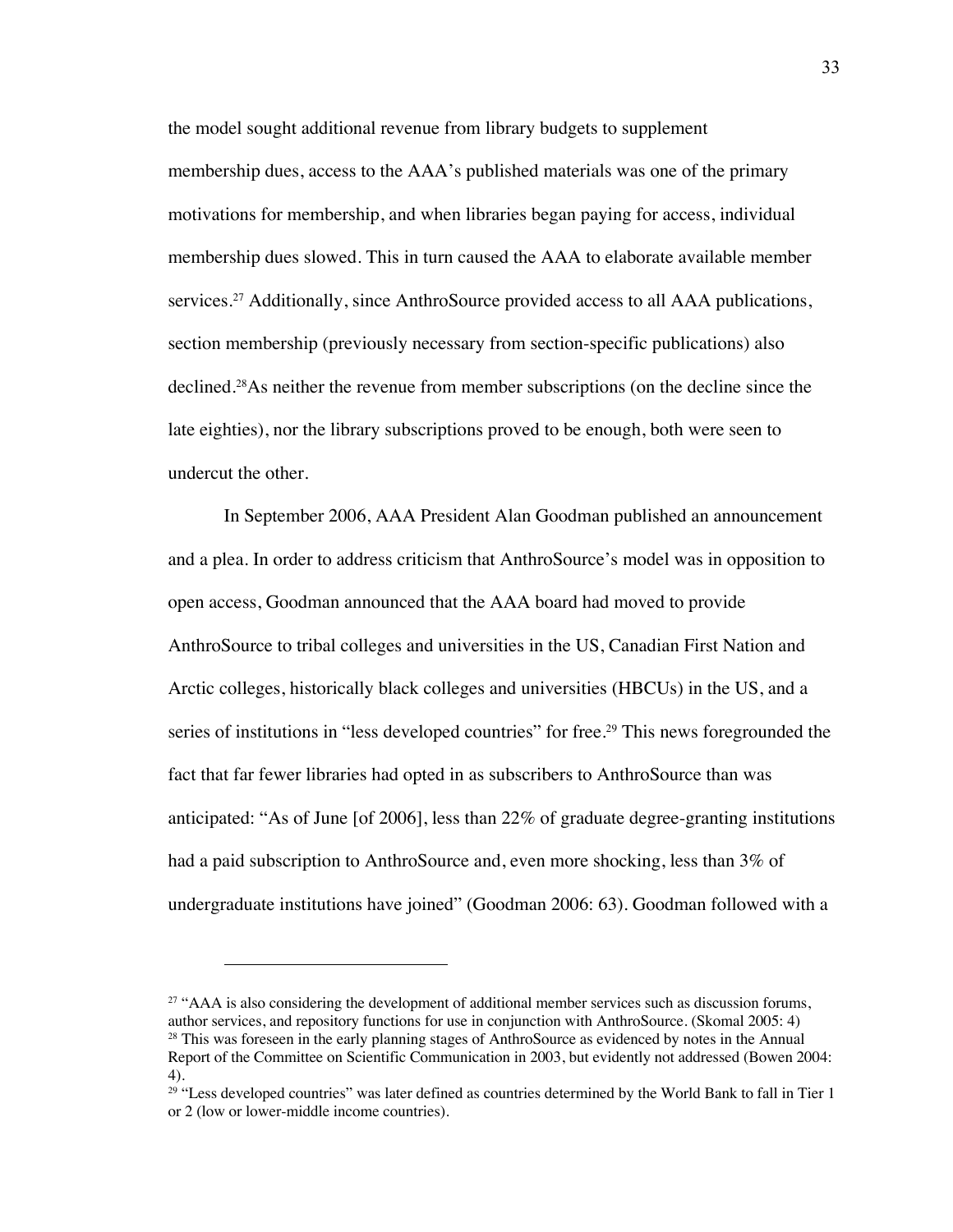plea that, in order to support this philanthropic effort of providing free access to institutions determined to be in need, the readers of *Anthropology News* (an audience defined, by and large, by being dues paying members of the AAA) to reach out to their libraries to ensure that they become subscribers in short order. This plea made clear what had only been implied by the AnthroSource revenue model - that the AAA was expecting subscriptions both from individuals and from the institutions that employed them, doubledipping from a limited pool of prospective subscribers. Following such a statement from the Association's president, the recent search for a new funding partner seemed fated to result in a for-profit partnership.

#### A new partnership with Wiley-Blackwell

Following a brief, and not entirely transparent call for bids, $30$  the resulting arrangement with Wiley-Blackwell would last for five years, including not only the publication and distribution of twenty-two of the AAA's journals, but also the management of AnthroSource. The agreement also concretized the portfolio principle that was put forth by the CFPEP, pooling the cost and revenue of all twenty-two publications (Ferguson, Liebow, Schmid 2010: 23). In further support of the portfolio principle, revenue allocated to each publication's section within the Association was not tied to their profit, allowing each section enough funds to operate without leaning on their publication to be profitdriven. However, while the AAA structured the agreement as much as they could to limit the profit-seeking imperative from affecting how each section managed their journal, on

<sup>&</sup>lt;sup>30</sup> Most AAA members were only made aware of the bid process after Wiley-Blackwell had been selected and the partnership was announced by Goodman and Davis in *Anthropology News* (2007: 67).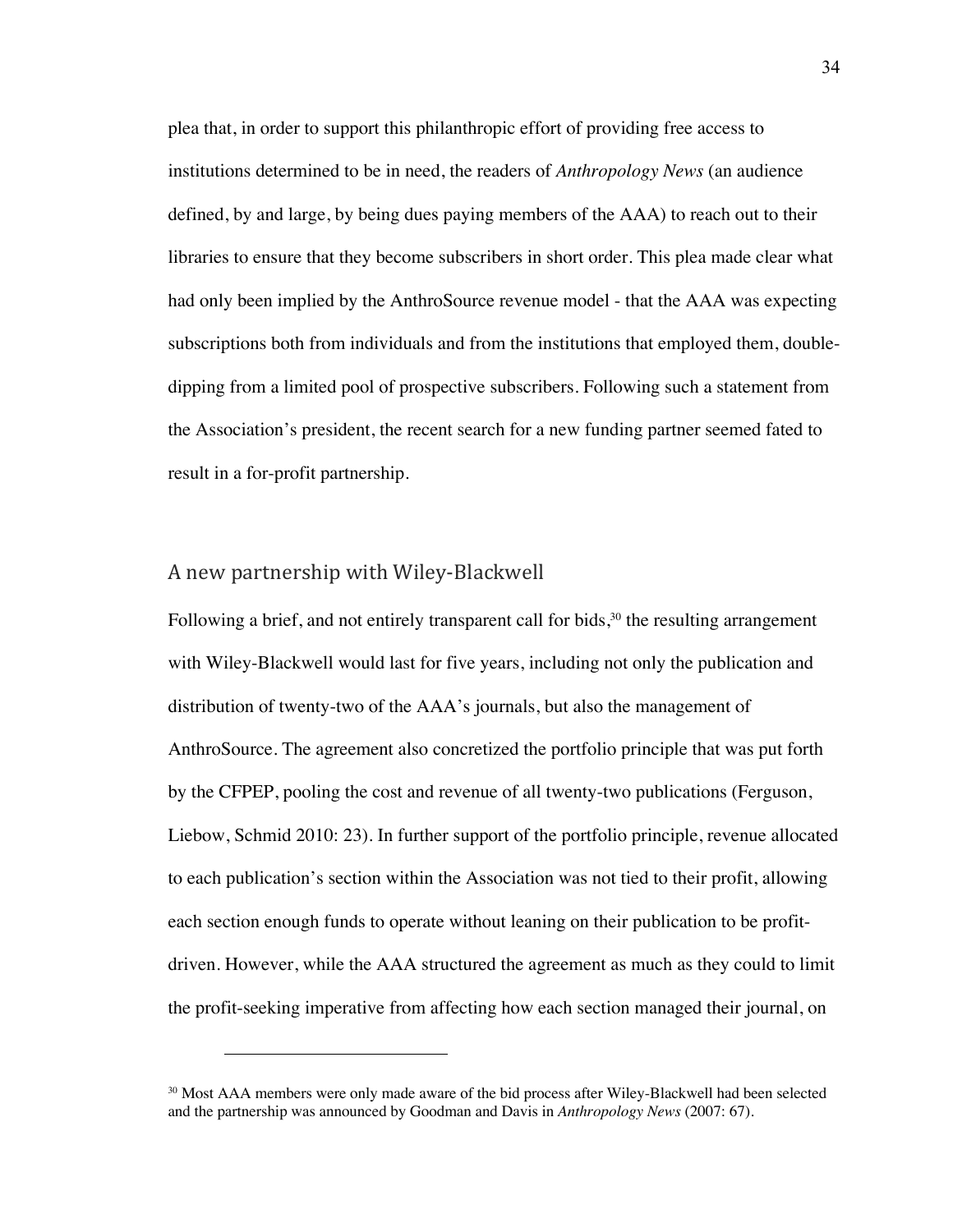the whole the logic of the arrangement with Wiley-Blackwell was structured on using the profit-seeking model to lift the AAA further from the red.<sup>31</sup> The arrangement not only assumed Wiley's profit-seeking motive would benefit the AAA, but, despite the AAA's resistance, further tied the for-profit model to the AAA's structure.

In Goodman's annual presidential review of 2007, he again cited the lack of library adoption of Anthrosource, dismissed the society's relationship with the University of California Press (UCP) as "more of a contractual relationship than a partnership," and frames the new arrangement with Wiley-Blackwell as a pragmatic necessity (Goodman 2008: 21). Later comments from AAA leadership clarified that the agreement was predicated primarily on the hope that Wiley-Blackwell's elaborate distribution services could surface more subscribing individuals and institutions than either the AAA or UCP were able to surface. While the arrangement with UCP was later described as a "fee-forservice agreement" (Merry and Liebow 2008: 19), the new arrangement with Wiley-Blackwell as a "partnership" tying both partners into sharing risk and reward. Portions of the agreement with Wiley-Blackwell also served to respond to calls for open access. In 2010, the Executive Board agreed to "un-gate" access to issues of *American Anthropologist* published before 1975, in effect introducing a 35-year embargo on free access to the flagship journal of the discipline. While conciliatory, it was a small gesture that served to forestall further discussion of open access.

<sup>31</sup> "Under the new profit-sharing agreement, Wiley-Blackwell will manage both revenues and expenditures for the association's publications program and share some of the risk and reward associated with it. Excess revenues over expenditures will be shared annually on a 60% (AAA)/40% (W-B) basis. The agreement provides for a guaranteed minimum income to AAA over each of the next five years" (Davis and Goodman 2007: 67).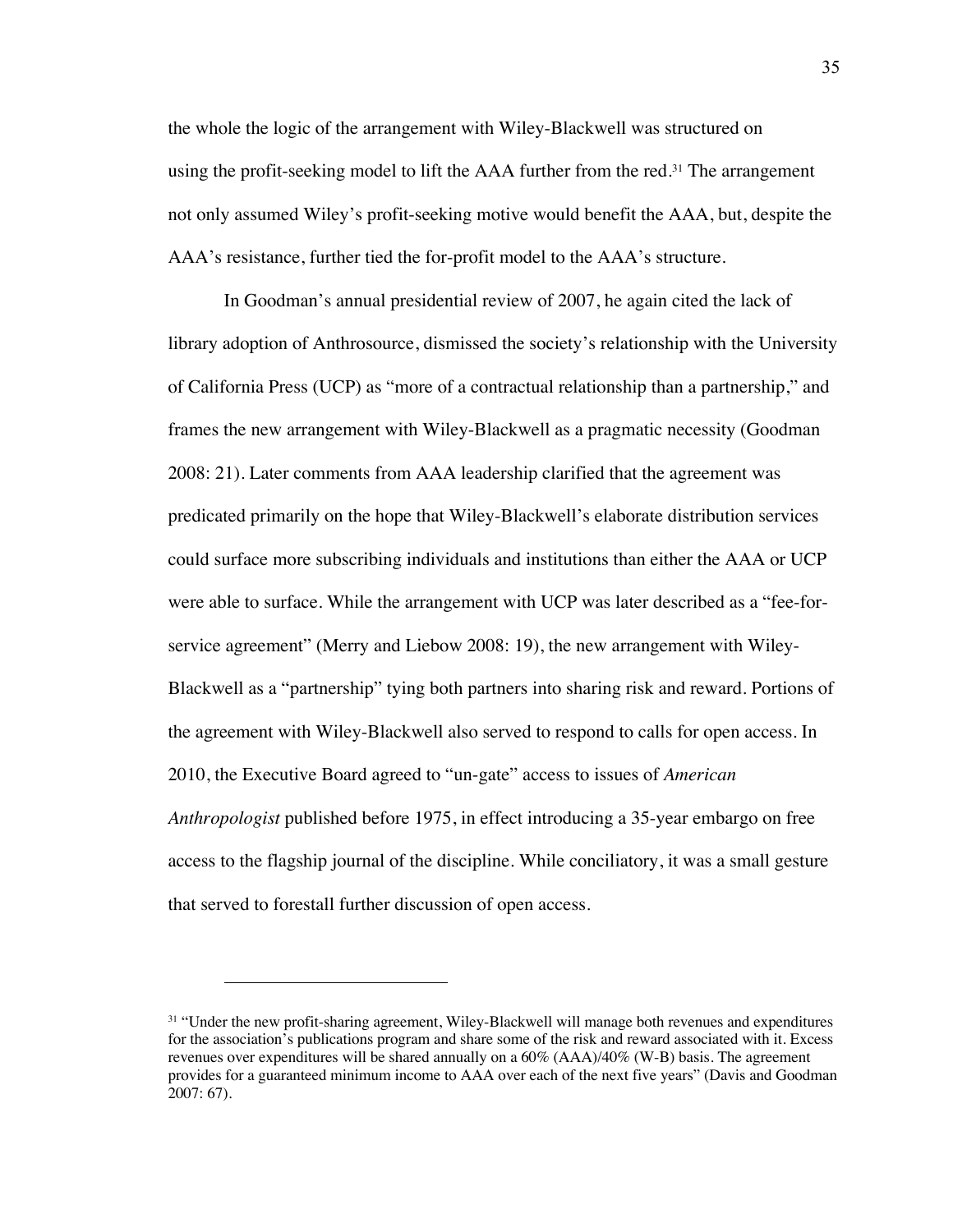In early 2008, another *Anthropology News* "In Focus" section compiled commentary on the new publishing agreement with Wiley-Blackwell, including pieces by Michelle Cefkin, previously of the AnthroSource Steering Committee and a current member of the CFPEP. As Cefkin points out, the logic behind these models was that these publications were no longer a service of the AAA, but the production of a commodity that could financially support the association (Cefkin 2008: 8-9). Comparatively, a service model, focused on subsidizing the publication and dissemination of scholarship might lend itself more easily to the calls for open access. In the same section, Kelty writes, "the publication issue and the governance and sustainability issues facing AAA are one and the same" and that membership fees should be decoupled from the publishing service of the AAA. Kelty's assertion that it was not only the failing publishing model that warranted an overhaul meant that membership, and the relationship between individual anthropologists and their association, must be justified in ways other than access to published materials (Kelty 2008a: 9).

By this point the conversation on open access seemed to be resolutely drowned out by discussion of the AAA's finances - at least within AAA circuits. In the 2008 issues of *Anthropology News* there were two items further explaining the financial model of the AAA and justifying the centrality of the publication revenue to that model. In September, Davis followed up with yet another appeal to pragmatism (2008) - this time citing his role in a National Humanities Alliance (NHA) Task Force on Open Access and Scholarly Communication, which had, for the previous 18 months, assessed the potential for open access models piloted in the STEM sphere for the humanities. This project was then further supported by the Mellon Foundation which awarded \$50,000 for the preliminary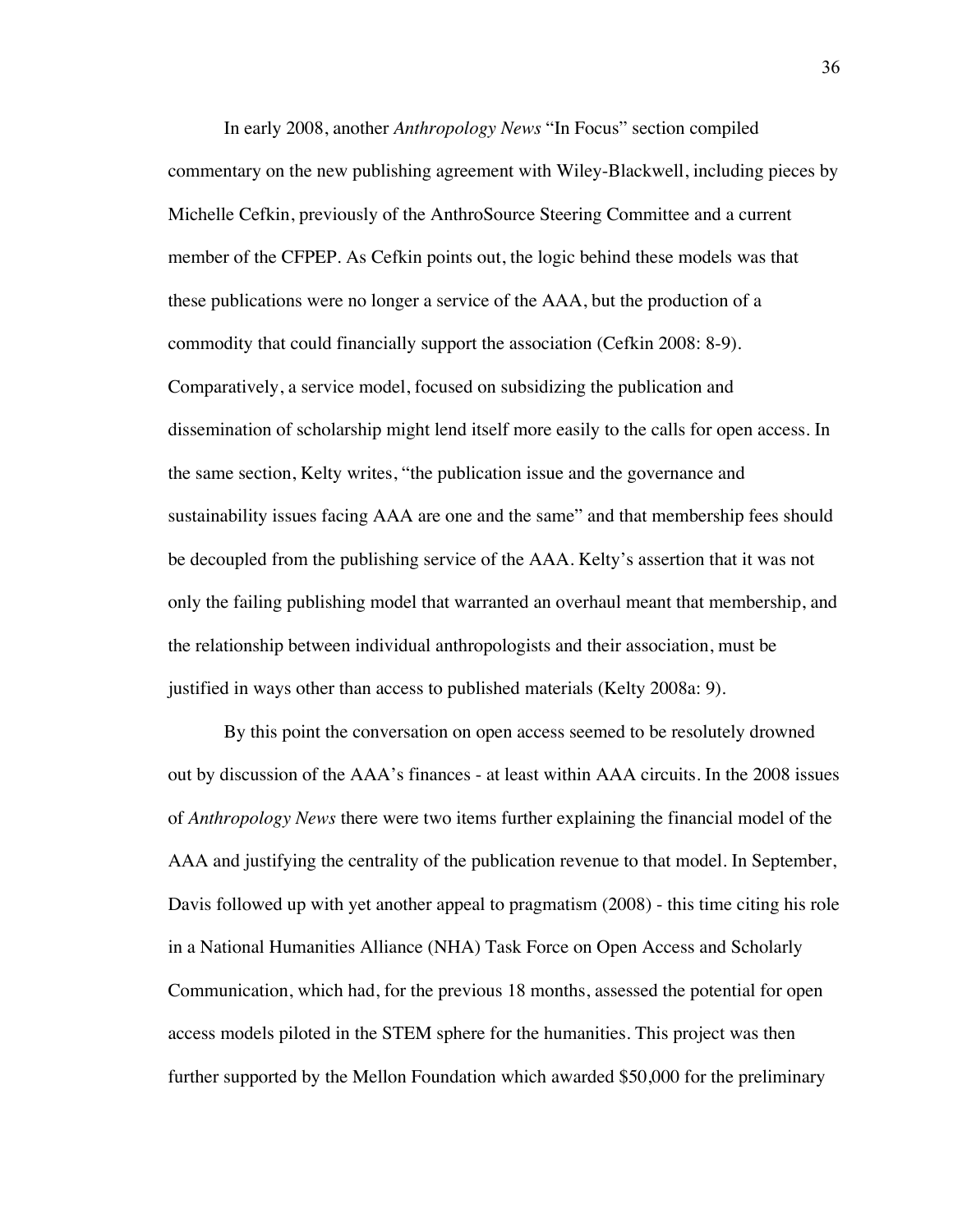research generated among the AAA and eight other scholarly societies to result in a formal report. When later publicized in 2009 (and formalized in a journal article in 2010), this report provided numbers to Davis' pattern of assertions that open access was only feasible for the STEM fields, and could not adapt to the realities of publishing in the social sciences and humanities (Waltham 2010). Citing little to no positive precedent, or "experimentation" in the humanities publishing programs, the report stated succinctly:

"Using actual business information from their association publishers for each of the years 2005, 2006, and 2007, these findings clarify that for this sample of journals, an OA business model based only on revenue from the research article author or producer would not be sufficient to sustain these journals" (Waltham 2010: 257).

Or, as Bill Davis had put it, "the worst fears of scholarly society publishers that free, open access availability of journal content will pull the rug out from under the financial structure of their publishing programs" (Davis 2008: 55). For Davis, and others who thought the feasibility of open access could only be tested in comparison to traditional publishing models, this was the resolute, quantifiable proof that open access could not provide a suitable business model to the AAA.

However, it worth noting that the AnthroSource/for-profit partnership model had not fared well in its first couple years either. Citing the lack of library subscriptions by 2009, the AAA further elaborated the subscription model, hoping to incentivize some level of subscription for libraries (as well as incentivizing subscription to Wiley-Blackwell content).

"The Executive Board approved a plan that, beginning in 2009, will offer library subscribers and consortia a choice of individual titles, the whole "bundle" of AnthroSource publications, or a Wiley-Blackwell collection (which include our titles). We approved a 7% increase in the subscription price of individual titles, and we will offer AnthroSource at a 20% discount from the sum of the list prices of the journals included." (Merry and Liebow 2008: 19)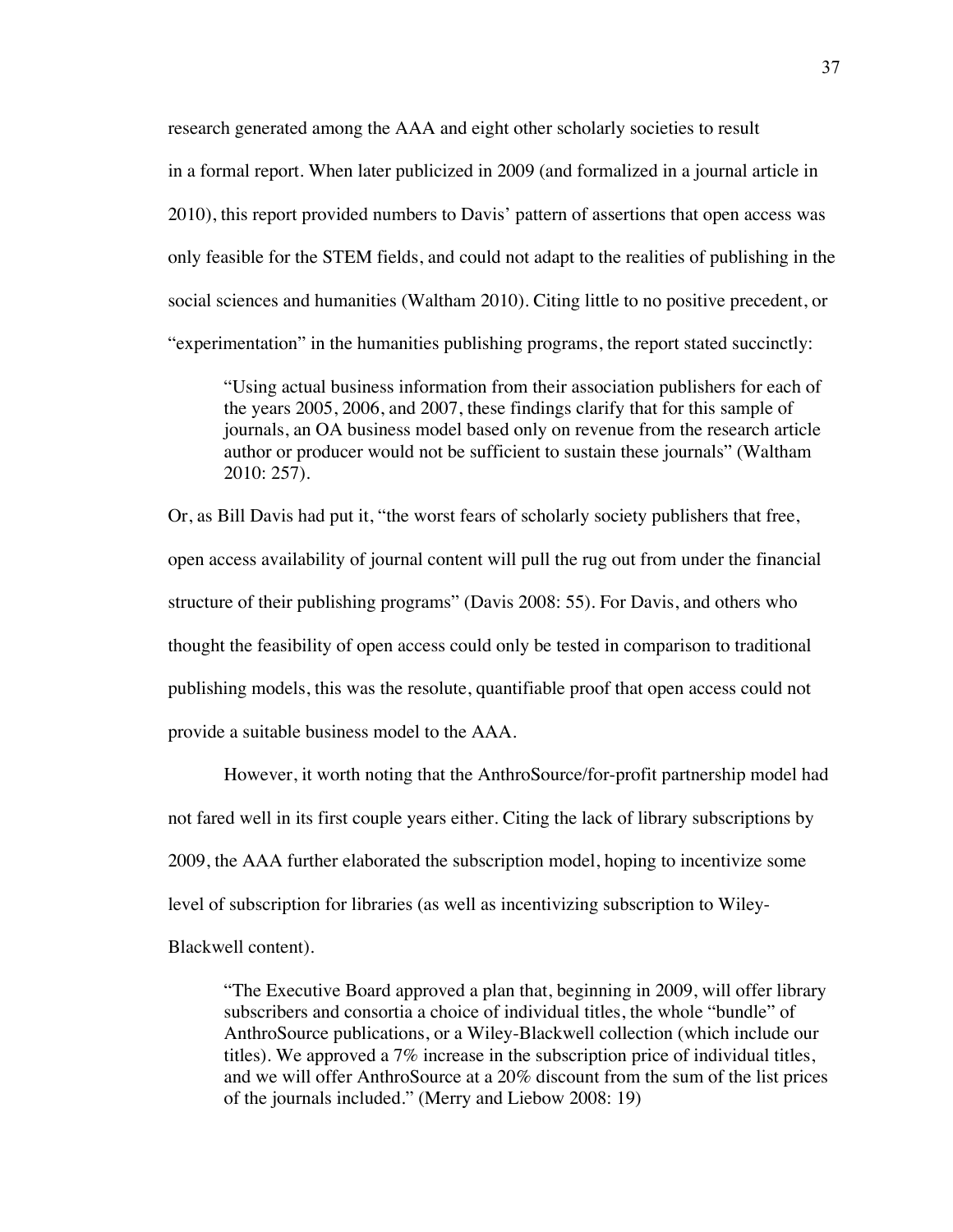From Merry and Liebow's item it was clear that Wiley-Blackwell's interest had been effectively entangled - not only were the marginal profits generated through voluntary peer review and editorships contributing to a gross profit margin of 67.9% for Wiley-Blackwell's 2008 fiscal year, but the AAA was actively shaping their subscription plan to loop in the for-profit publisher's package - conveniently bundling both the content and interest of both parties.

In 2009, Oona Schmid, the AAA's new Director of Publications, wrote an interesting invitation to further dialogue about the AAA's publishing model, simultaneously dismissing interest in open access as "some external forces urge the Association to embrace a free access model" (Schmid 2009: 19). While free access is not open access, her comment did serve to emphasize how open access was intentionally equated with the assumption of zero subscription revenue, eschewing all other propositions of the open access movement. Schmid spent the rest of the article articulating a series of dubious strawman models that would hypothetically be proposed: soliciting advertising, relying on grants and donations, increasing member subscriptions, and the oft-recurring "author-pays" model. Piggybacking on the NHA report, Schmid again cited an outlandish \$9,994 author subsidy needed per article (Schmid 2009: 19, citing Waltham 2009), though she then clarified with numbers tailored to the AAA. Each of the six AAA journals used as examples had a calculated cost between \$4,865.40 and  $$6,960.10$  per article,<sup>32</sup> which was an unimaginable burden to the average anthropologist

 $32$  It also bears mention that these numbers are specific to the journal because they are intended to counterbalance the revenue generated from the subscriptions of these journals. Schmid had doubtlessly chosen these top revenue-generating journals as examples since their projected APC would be the highest.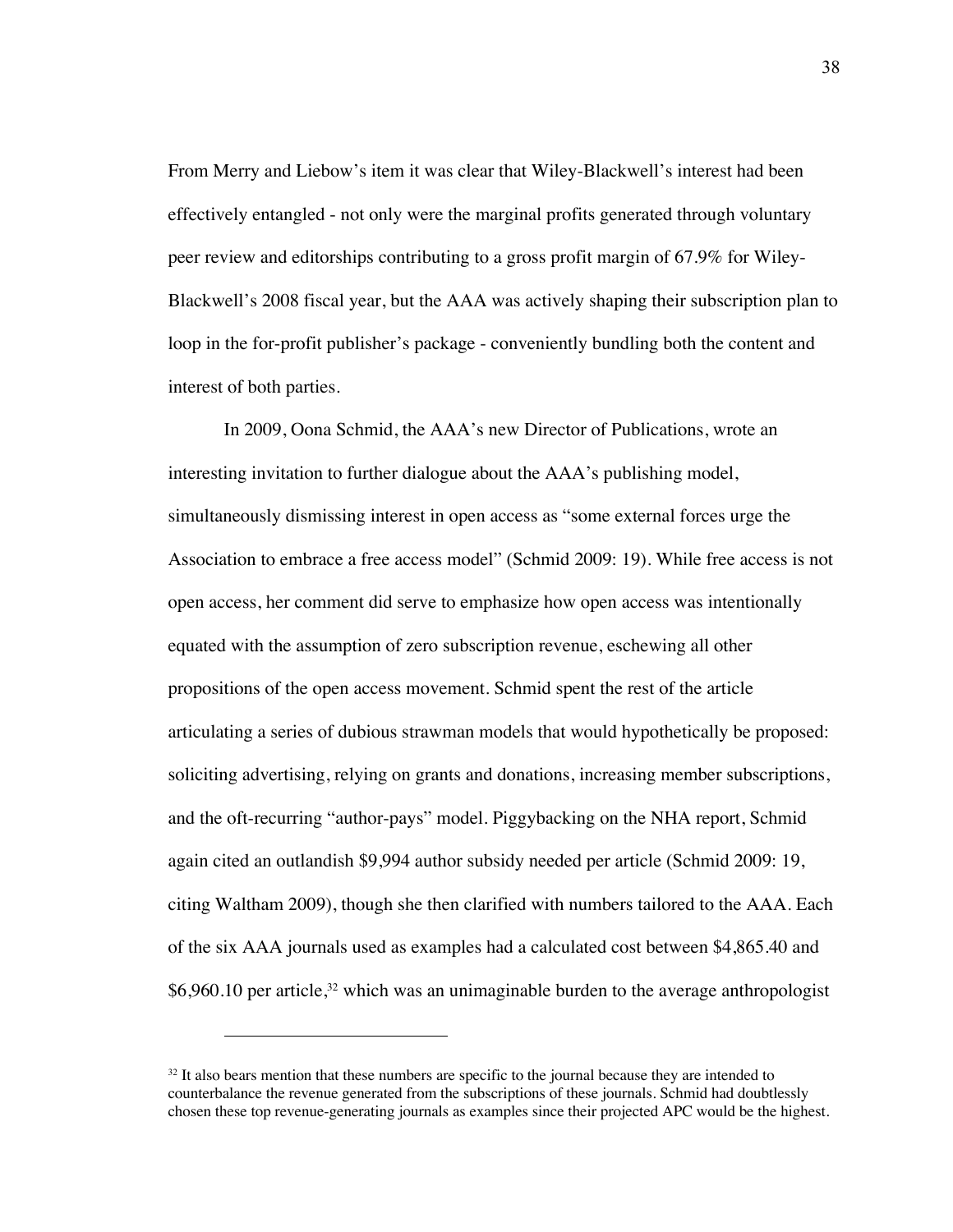wanting to publish in their discipline's flagship journal (Schmid 2009: 20). After roundly dismissing the feasibility of an open access model, Schmid's piece did state that the Wiley-Blackwell arrangement had met the AAA's expectation for increased distribution, doubling the circulation of journals by 2009 (Schmid 2009: 20).

#### Parallel conversations, in a more hospitable environment

While the lion's share of open access conversations in anthropology in the early aughts seemed to concern the AAA's publication program as a whole, the same years saw a proliferation of scholarly blogs - both personal and group-run. Following the first contract with Wiley-Blackwell, it was clear that the AAA would not be at the vanguard of reimagining a digitized model premised on open access. Conversations regarding open access in *Anthropology News* slowed as more lively debates began to cohere in the growing ecosystem of scholarly blogs. In the early aughts, a small number of recurring names founded a series of blogs and online forums to discuss anthropology - both in terms of sharing work and in terms of discussing how the profession ought to engage with the newly available capacities of digital communication. Golub, then an adjunct professor at the University of Hawaii, Manoa, was at the nexus of a series of such projects. Savage Minds<sup>33</sup> began as a collaborative project by Golub, Kelty, Friedman, and Dustin Wax in 2005. With a significant overlap in collaborators, Open Access

This kind of calculation was not in keeping with the portfolio principle, which would have calculated a single APC for any AAA publication.

 $33$  Now Anthrodendum (https://anthrodendum.org/), the original site is still up and running as an archive of earlier content (https://savageminds.org/).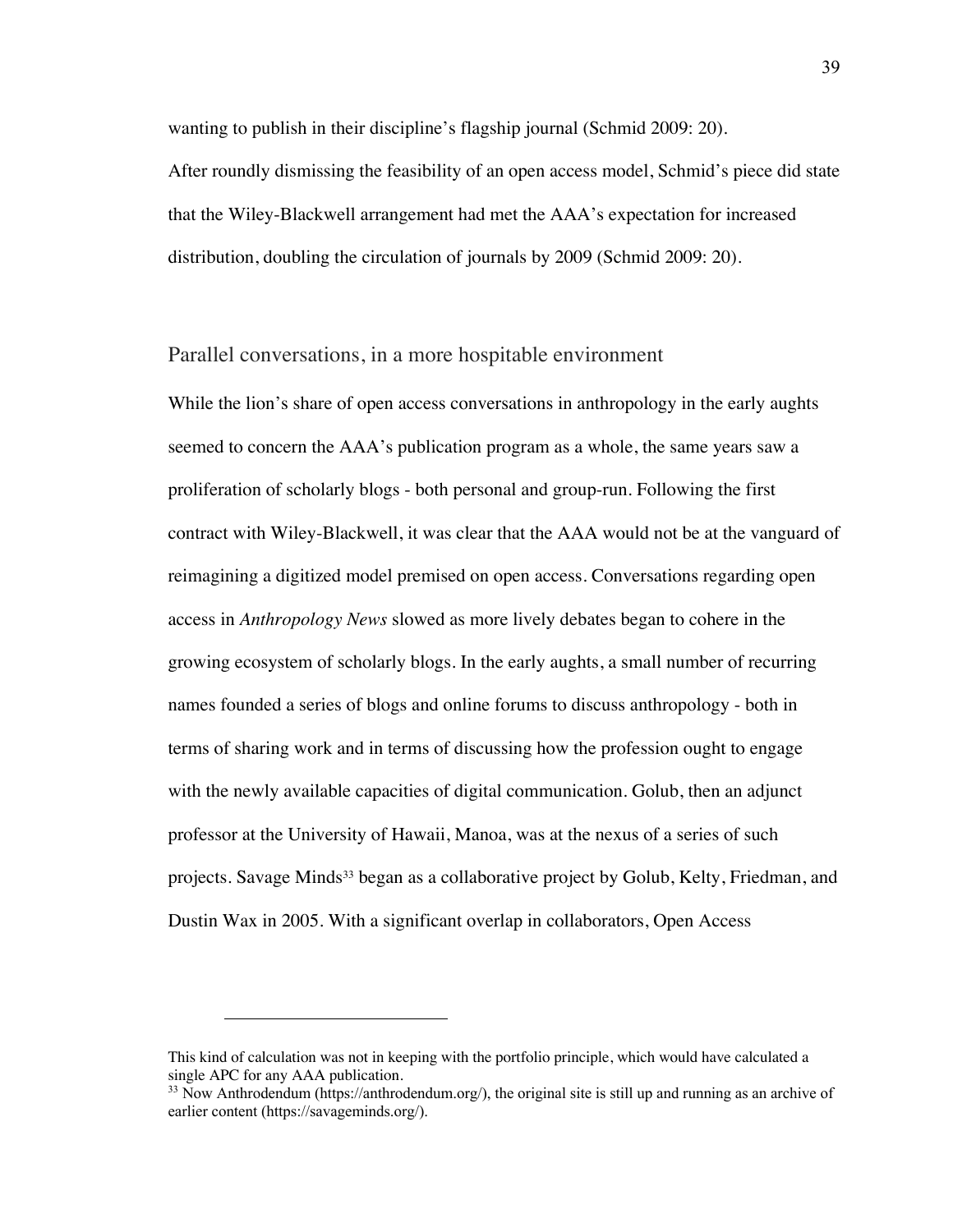Anthropology34 was the project of Golub, Kelty, Friedman, Eric Kansa, Jason Baird Jackson, Wade Kotter, and Kambiz Kamrani in 2006.

In addition to these collaborative projects, nearly everyone involved had their own personal blog. Friedman had been blogging since 2001 at his personal blog, Keywords. 35 Kansa ran his own blog, Digging Digitally<sup>36</sup> as part of the Digital Data Interest Group of the Society of Applied Anthropologists. Jackson had recently moved his own blog from Google Pages in 2007, later called Shreds and Patches.37 Kamrani founded Four Stone Hearth<sup>38</sup> in 2006, which sought to engage all four of the traditionally recognized subdisciplines in anthropology through convening short pieces by anthropologists with varied specialties periodically in a "blog carnival." There were also significant blogs outside of this network (or perhaps inside the same network and connected in other ways) such as: Maximilian Forte's Open Anthropology,<sup>39</sup> started in 2007 (later renamed Zero Anthropology), John Postill's Culture Matters<sup>40</sup> in 2006, Kevin Karpiak's Anthropoliteia<sup>41</sup> in 2009, and Somatosphere, $42$  which was founded by Eugene Raikhel in 2008 and soon became a more collaborative project.

These blogs - run on Google Pages or WordPress, or any one of the other website building tools that made blogging accessible in the early aughts - provided the building blocks for a growing number of conversations online, and the beginning of an ecosystem

<sup>34</sup> Accessible through the Internet Archive's Wayback Machine: http://blog.openaccessanthropology.org/

<sup>35</sup> http://keywords.oxus.net/

<sup>36</sup> https://alexandriaarchive.org/blog/

<sup>37</sup> https://jasonbairdjackson.com/

<sup>38</sup> Accessible through the Internet Archive's Wayback Machine: http://www.fourstonehearth.net/

<sup>39</sup> http://openanthropology.org/

<sup>40</sup> https://culturematters.wordpress.com/

<sup>41</sup> https://anthropoliteia.net/

<sup>42</sup> http://somatosphere.net/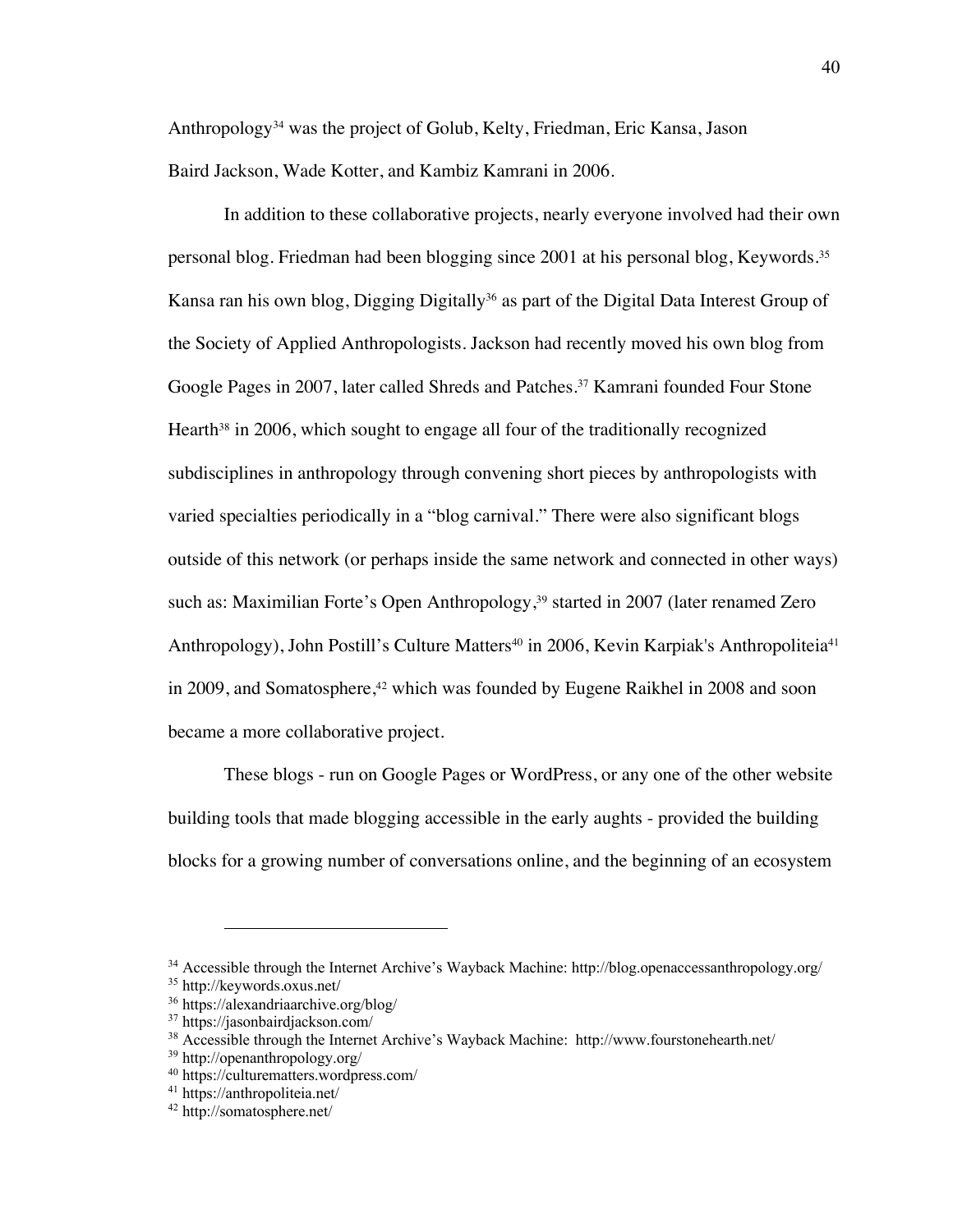of conversations outside of the Association's publication. Savage Minds in particular proved to be a locus for many conversations about open access. In the later aughts, Savage Minds introduced something particular into anthropological conversations. While most anthropological debate typically moved slowly through journal articles or journal moderated forums, Savage Minds became a recognized locus for a more responsive back-and-forth, enabled by its online presence. As later described by its founders:

"At its best, the medium combines the individual eloquence of a well constructed op-ed piece and the immediacy and dynamism of a mailing-list conversation. They are not a replacement for journals or conferences, but they do provide a healthy dose of hotel lobby and water cooler conversation—something most anthropologists crave in the 11 months between professional meetings […] a network gives blog contributors and readers a strong sense of participating in an ongoing, reflective and organized public sphere. Like all public spheres, it is messy, and the welter of cross-citation and dialogue grows quickly" (Friedman, Golub, Kelty 2008: 22).

With this new form of engagement, Savage Minds brought recognition to new forms of scholarship proliferating online, and by 2006, Savage Minds was listed as one of *Nature*'s top 20 science blogs. The success of Savage Minds was not only due to the new digital capacities of online blogs, but also due to the growing interest in co-creating a mode of sociality for scholars online.

By the late aughts this new public sphere was growing, but still had clear material limitations. These blogs were, by nature, available online "free," yet considering who had ready access to a personal computer with a connection to the internet still greatly narrows the pool of who was online visiting and engaging in these online forums. It brings to mind anthropologist Robert Kemper's comments on the early days of online engagement with bulletin board systems: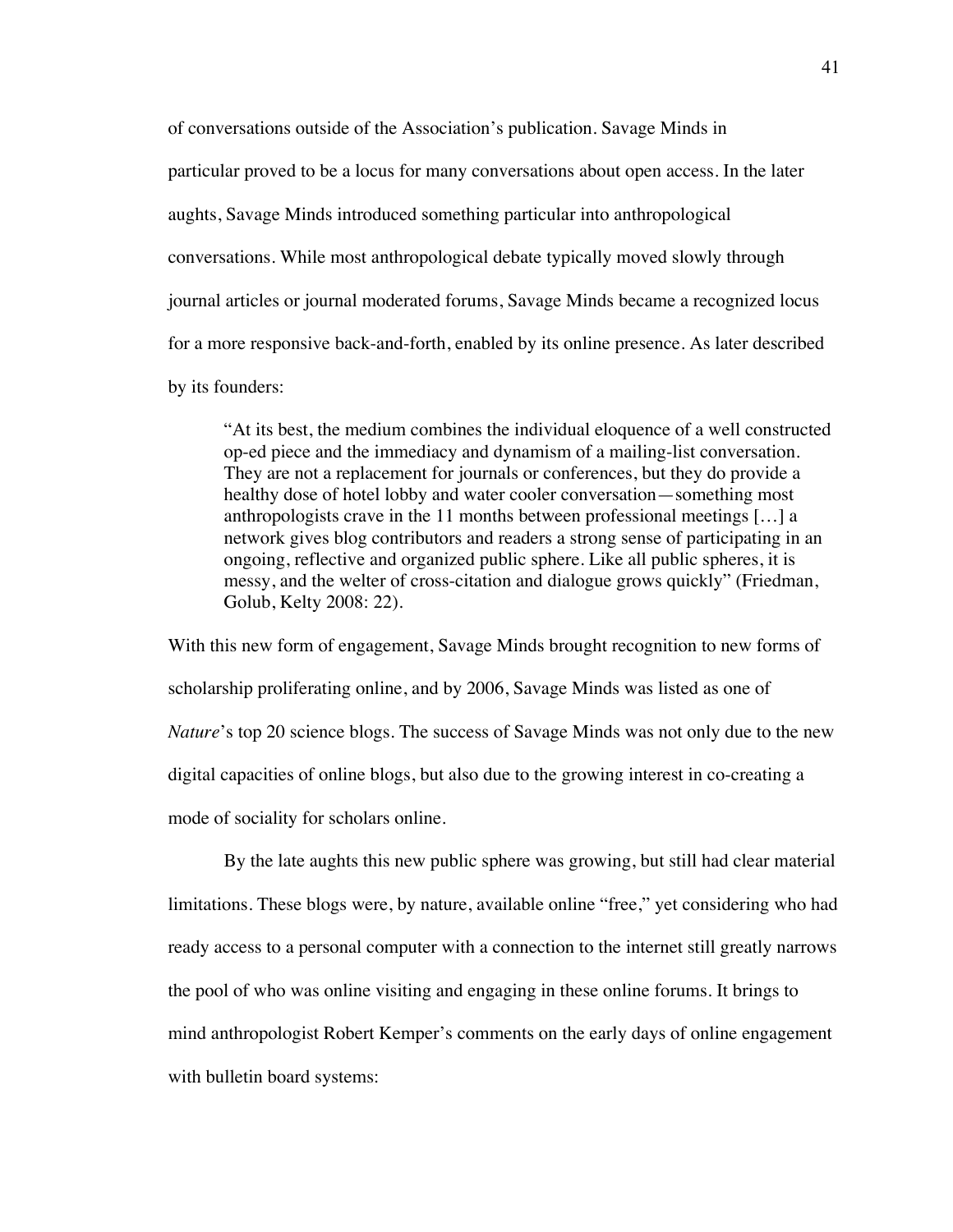"In 1982, to aid my work as program chair of the 1983 International Congress of the Latin American Studies Association, I installed in my home office an ADDS R-100 CRT terminal, a 1200 baud Racal-Vadic modem and a Racal-Vadic Dataphone. A three month lease cost me \$300.00. In that same year, I acquired a Diablo 630 printer for \$2,098.95, and I spent \$3,529.32 to acquire an Apple II+ microcomputer with two 5-1/4" disk drives, a monochrome 12" monitor, and an extra 16 kilobytes of memory—to bring the total system memory up to the maximum of 64 KB. At the end of that year, I bought a Micromodem II 1200 baud modem for \$337.31." (Kemper 2008: 7)

While by the mid-aughts the digital revolution had made personal computers and internet connections far more accessible, there was necessarily a material limitation on who was able to access this relatively insular online community. In 2008, Savage Minds boasted over 1,000 subscribers (Friedman, Golub, Kelty 2008), but in line with Pew research (Perrin and Duggan 2015), internet access (not to mention a doctorate in anthropology) in the aughts were strongly correlated with race and education level. This community of blogs had doubtlessly provided an infrastructure for new, ungated conversations in anthropology, but the internet alone could not provide the means to build a new public sphere, not even one just expansive enough for all anthropologists.

As previously discussed in the literature review, every new iteration of an open access project appealed to the amorphous principles of "open" and "access" in their own way. It is also fair to say that there is still no singular, utopian version of open access that completely levels all obstacles to access - material, infrastructural, or otherwise - nor does it seem reasonable to assume one is feasible. Still, it is instructive to consider the changing shape of access in these different contexts. For the AAA, focusing on access meant providing access to publications that had lived primarily in print, inaccessible in terms of ease of access for an increasingly digital research space. AnthroSource was intentionally a project built around enabling access, yet there was no need to project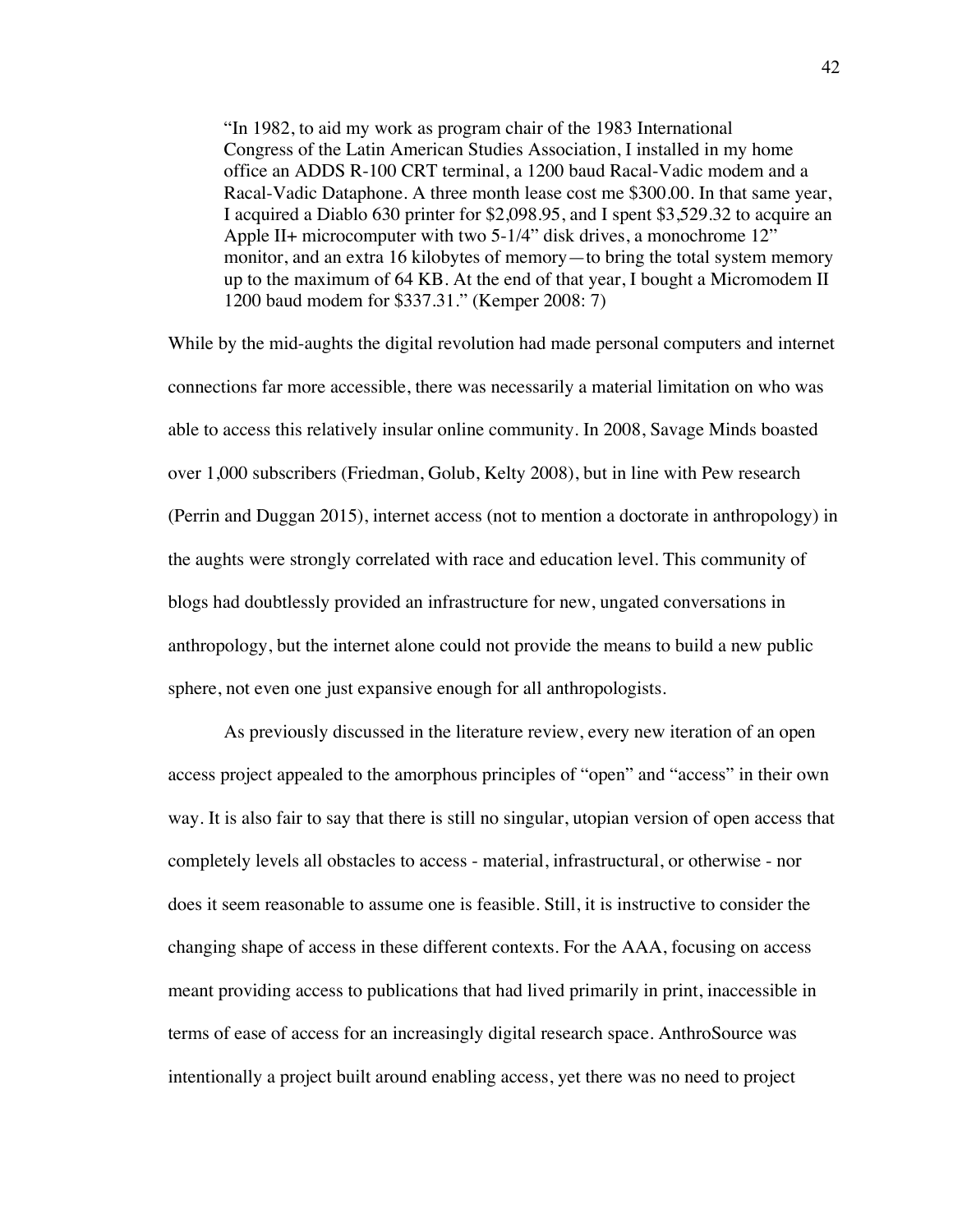access further than dues paying members. For the open access advocates among these blogs, focusing on access meant broadening access to more readers, opening up the conversation itself to their participation and commentary. Open access advocates had certainly, repeatedly raised concerns about enabling access to AAA publications beyond the dues-paying members, but the envisioned "public" of the online digital realm was still a far cry from "everyone." Outside of the AAA, the imagined community of readers to which scholarly blogs and networks were appealing seemed to fling wide the gates for participation and engagement, but the material realities of internet access undercut these claims to a new public sphere. Available, for free, online became the simplest operating definition for open access by the late aughts, though it was far from utopian itself. At this point, both imagined audiences were, by and large, white males who already had both their PhDs and an affiliation to a university in hand.

Despite these limitations, the proposal for open access in anthropology was always an open-ended proposition to realign the priorities of the group at hand, whether that be the AAA or anthropologists more broadly defined. Open access wouldn't be so easily "accomplished" as such, but it could have provided a roadmap to ensure that equitable access would be the rule of thumb against which each publication or communication channel was assessed. By the late aughts, it was fairly clear that the hope of establishing an open access principle within the context of the AAA's corpus of publications and readership no longer had much legs. For the small group of anthropologists (Kelty, Golub, and others) who had come together around this goal, the task was then to articulate what open access could mean for the anthropological community in the coming years, and how to enable those hopes.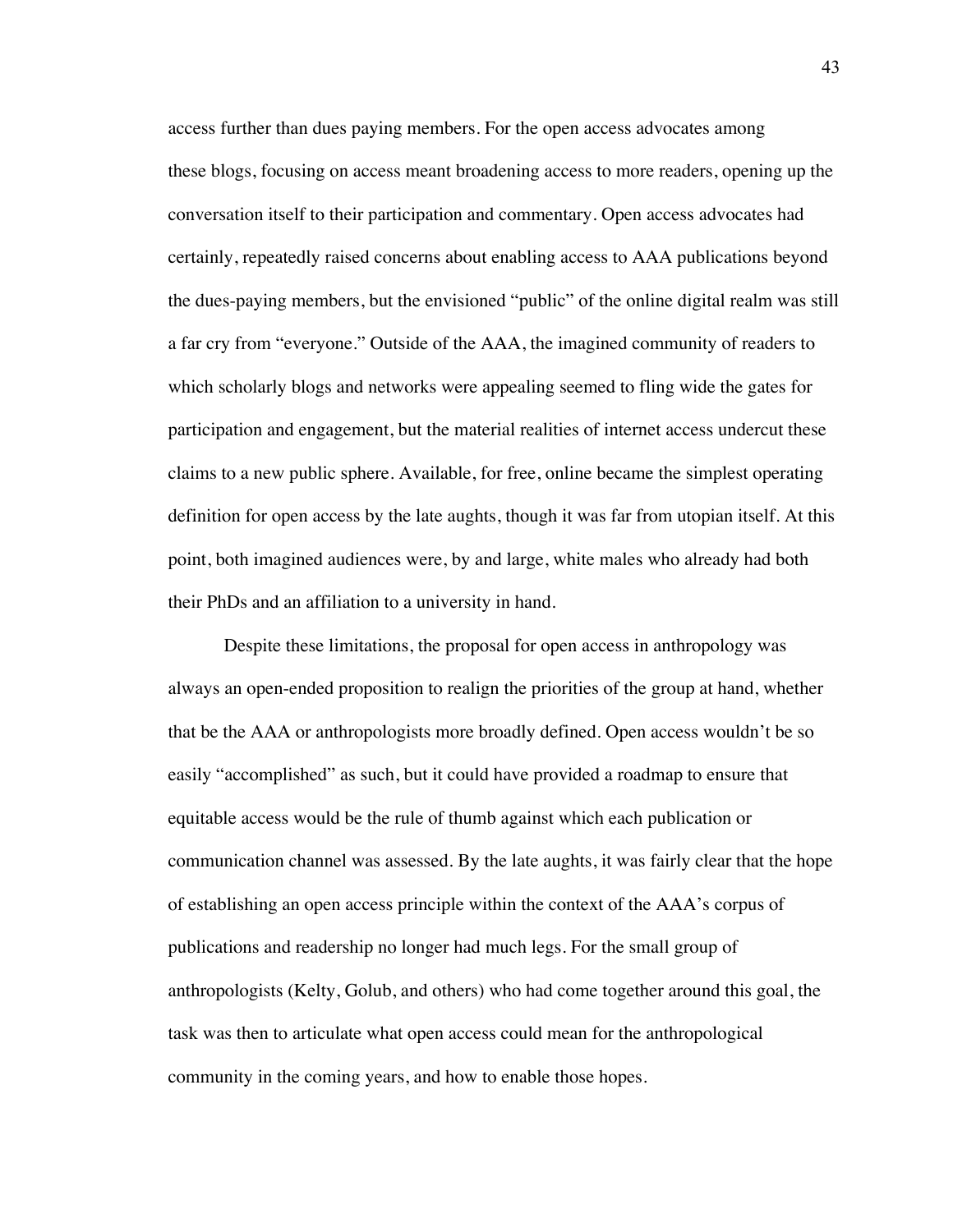# Finding consensus outside of the AAA

In 2008, several anthropologists, "whose research and experience have given them special insight into recent changes in the ways scholarship is produced and shared" collaboratively wrote an article for *Cultural Anthropology* articulating the many dimensions of what open access could mean for a scholarly community. The article, "Anthropology in and of Circulation,"43 was formatted as an informal conversation among colleagues. Far from the myopic "free access" narrative that provided the necessary foil for the AAA's pragmatic rebukes of open access, this conversation demonstrated a broader consideration of open access - one that directly engaged with the proposed ethical commitments of a scholarly society to its members, and found value in openness itself to improve the work of anthropology methodologically. Importantly, this conversation foreshadowed the many intersecting priorities and disagreements that would constitute the open access community through the late aughts and for years to come. In particular, the conversation highlighted the tension between establishing new standards for open access publications and allowing room for experimentation; by the end of the conversation, consensus seemed to settle on resisting homogenization and the pursuit of one standard model: "there are a number of ways we can think about this continuum of access and distribution without being locked into one model" (Kelty, Fischer, et al. 2008: 572).

<sup>43</sup> The title of the article was in reference to George E. Marcus' earlier article "Ethnography in/of the World System" (1995) - an influential article which will be discussed later as an important precursor to these conversations.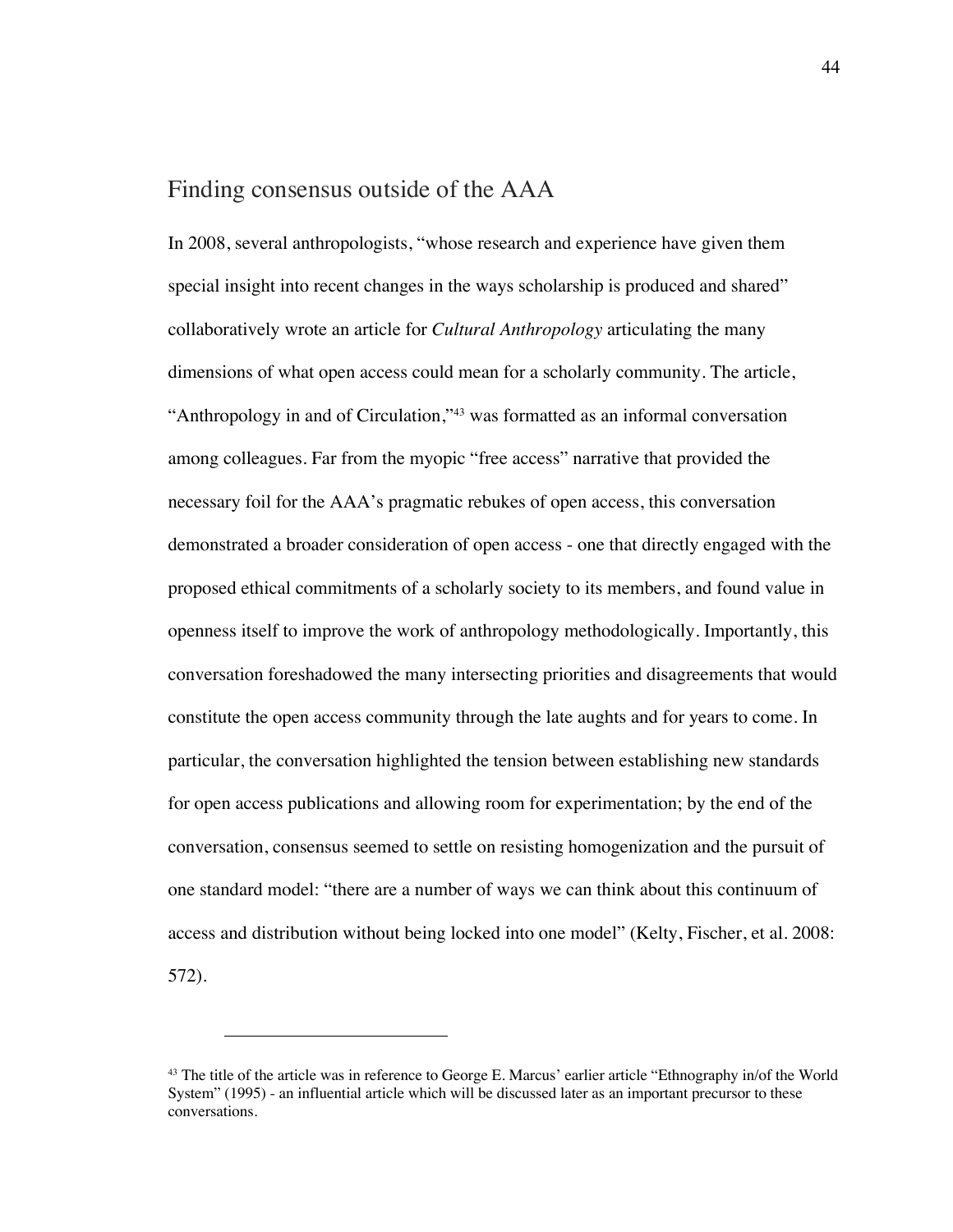Pulling in reference to the shadow library<sup>44</sup> thrill of the later aughts, the group proposes (perhaps less than half jokingly) a shadow AnthroSource realizing all the far flung hopes of a "one-stop shop" for socializing, theorizing, and professionalizing the discipline, but through an ecosystem model that would enable context-driven decision making and facilitate the kind of experimentation that would bring more sustainable models to the fore. In the context of a proliferation of open projects and pursuits, there seemed to be a more nuanced and context-specific engagement with open access, following correctives like Christen's cautions about buying into the "'information wants to be free' paradigm—one that fetishizes 'access' as an all or nothing proposition" (Kelty, Fischer, et al. 2008: 564).45 Largely because of the work of these individuals, by 2008 there was already a teeming ecosystem of scholarly blogs and online networks demonstrating the interest in a more active online anthropological community. But in conjunction with the toolbox of ideas and concepts from the open source, free software, and open access movements, this ecosystem had expanded beyond blogs to open access journals, open data initiatives, and more.

### A new ecosystem in the shadow of the AAA

In 1987, eminent Swedish anthropologist, Ulf Hannerz had composed a review of what he referred to as the "samizdat" of anthropological knowledge, or alternatively,

<sup>44</sup> A shadow library exists "in the shadow" of large, institutional libraries, newly enabled by the online digital world and, by and large, cobbled together by crowdsourced piracy (Liang 2012).

<sup>45</sup> Christen later published an article, "Does Information Really Want to be Free? Indigenous Knowledge Systems and the Question of Openness" that further grounded her observations in connection with the Mukurtu Archive (2012).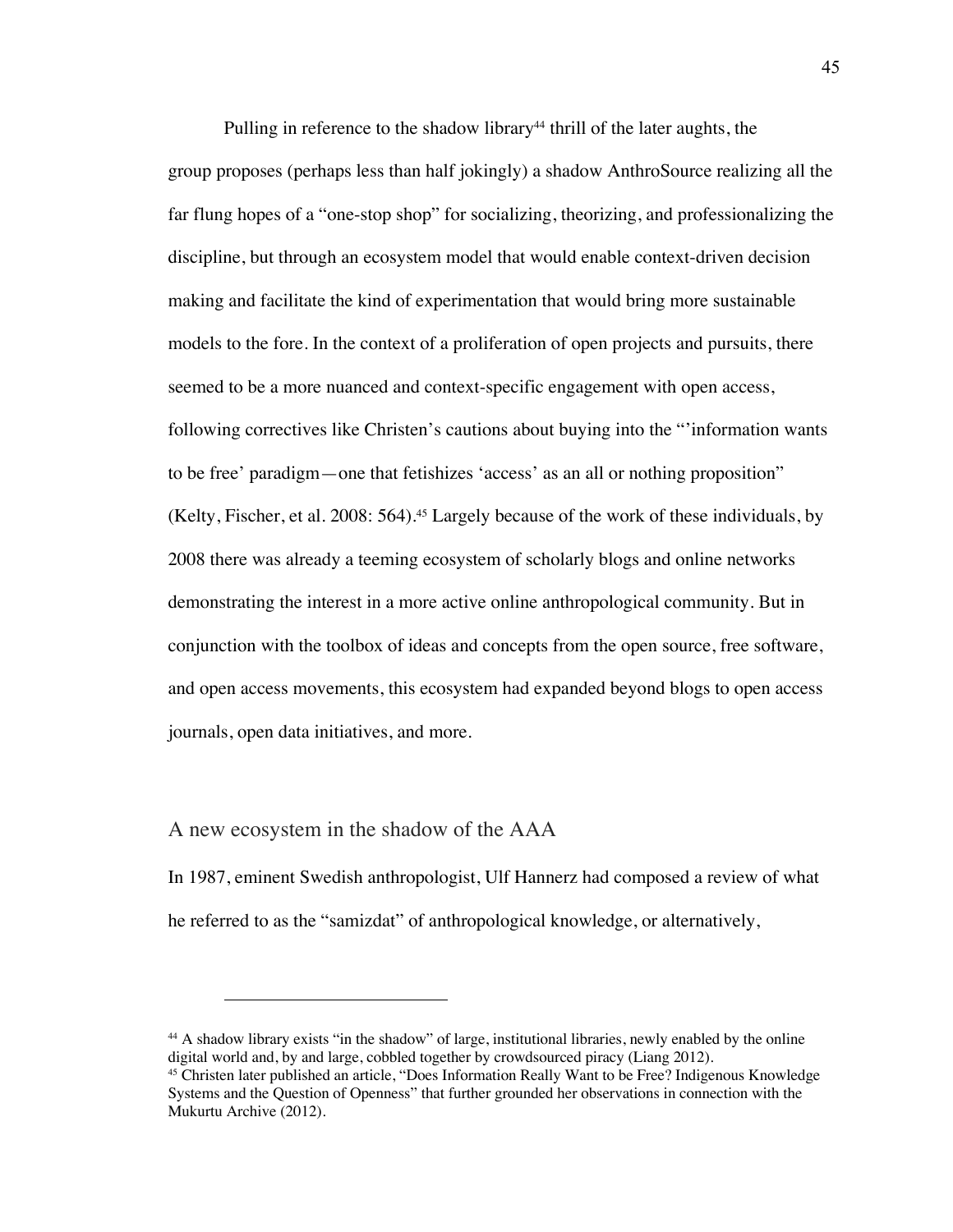anthropology's "other press." In highlighting the contribution of relatively

small or narrowly-focused publications (typically those published within a university's anthropology department), Hannerz demonstrated that there had always been a teeming ecosystem of fairly esoteric publications that sustained a variety of conversations outside of the strong, centralized core of the discipline. In many ways, the degree to which the AAA centralized and curated "relevant" conversations in its flagship journals encouraged it. However, Hannerz did note that these smaller publications measured themselves according to the standards of the more established and prestigious publications, and missed opportunities to make their own unique mark:

"The major journals of anthropology, like most academic journals, tend to have very standardized types of contents; usually only articles reporting on theoretical or empirical research results, book reviews, and scientific correspondence. Is the 'other press' any different? In large part, we can see, it is not. This is only to be expected, insofar as it plays the part of socializing students into professionalism. The message here is that writing and publishing is serious business, something that has to conform to definite standards. Yet there are exceptions, and one could wish that the little journals would lend themselves more to a play with ideas and genres." (Hannerz 1987: 218)

In the late aughts, a new ecosystem of open projects, uniquely encouraged to experiment on a new digital terrain, demonstrated what "play" might mean for a new cohort of anthropology publications and projects.

The first open access journal "proper"46 surfaced in 2007. Notably, it had an interview with George E. Marcus, an eminent anthropologist whose influence will be observed in later attempts to trace a prehistory of open access (the second part of analysis in this paper), though unfortunately its first issue was also its last. The first issue of

<sup>46</sup> I'm defining this only for the sake of pointing out it was the first publication in the form of a scholarly journal to call itself open access rather than be de facto accessible by virtue of being online.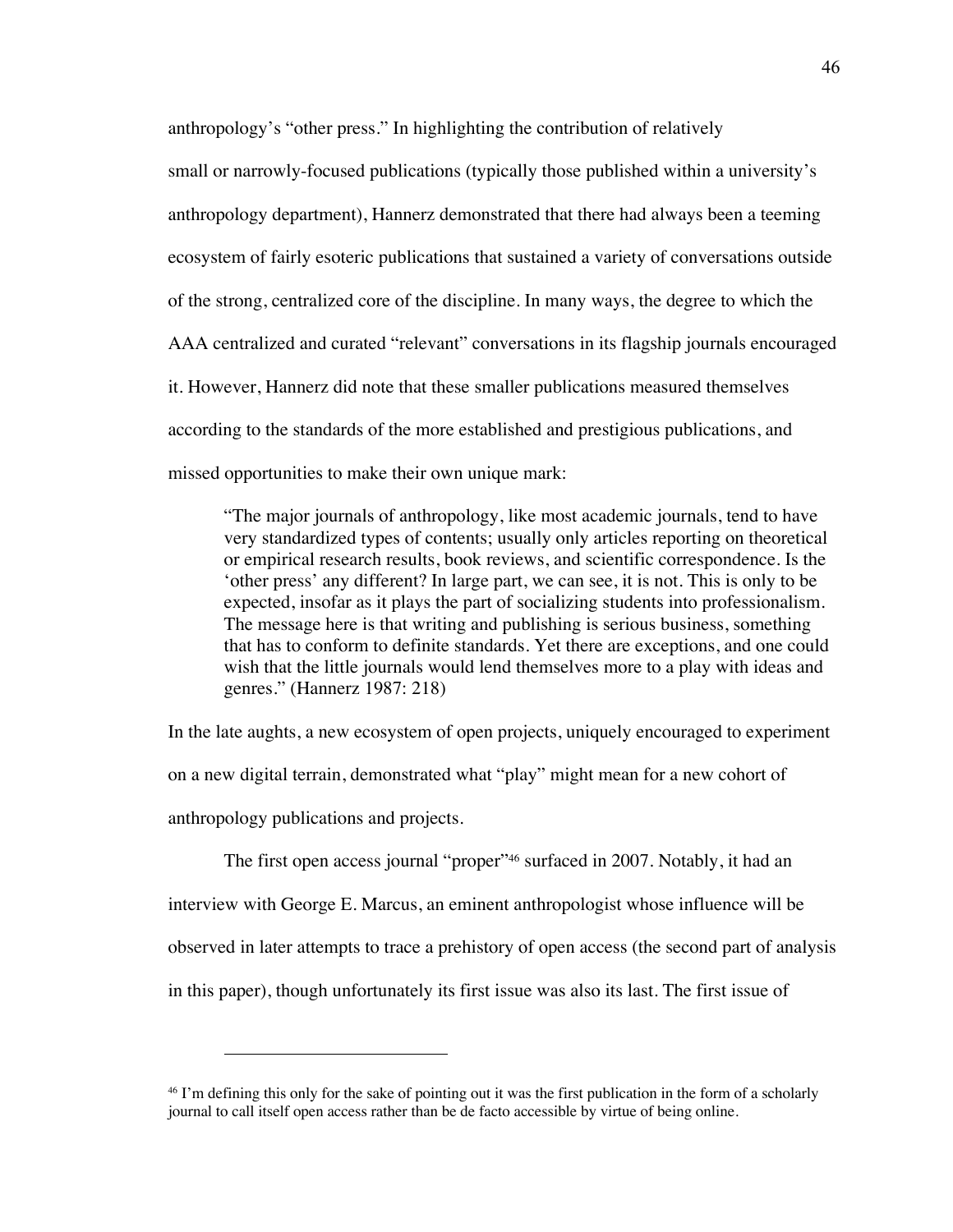*Radical Anthropology* also appeared in the same year, but without any direct claims to open access, so much as just being available online for free (with a small cost for a mailed print copy). When the AAA journal *Museum Anthropology* could not itself go open access, Jason Baird Jackson, its editor, oversaw the establishment of its online, open access parallel *Museum Anthropology Review*, established by the Mathers Museum of World Cultures in 2006. The use of open infrastructure also enabled a series of projects, beginning in 2007 including Open Context, an open data project for archaeology run by Eric Kansa (who had previously been active in Savage Minds and the anthropology blog community) and the Mukurtu Archive in Australia, which was the collaboration of two anthropologists, Kim Christen (a coauthor of the 2008 collaborative article) and Craig Dietrich, with Warumungu community members.

New open projects began snowballing until, as the coauthors of the collaborative article in 2008 (Kelty, Fischer, et al. 2008) noted, there was a discernible ecosystem of open projects, all piecemeal realizing the far-ranging hopes for AnthroSource. Though it wasn't centrally structured, or supported, a growing mass of open projects cohered around new digital possibilities for engagement with both the subject and form of the field. But as these interrelated projects demonstrated what play and experimentation could mean for the broader ecosystem of anthropology publications, they also struggled with a clear lack of prestige and legitimacy that older publications, particularly tied to the AAA and other legacy institutions, had in spades. Outside the centralized network of established anthropology journals, these projects stayed on the periphery.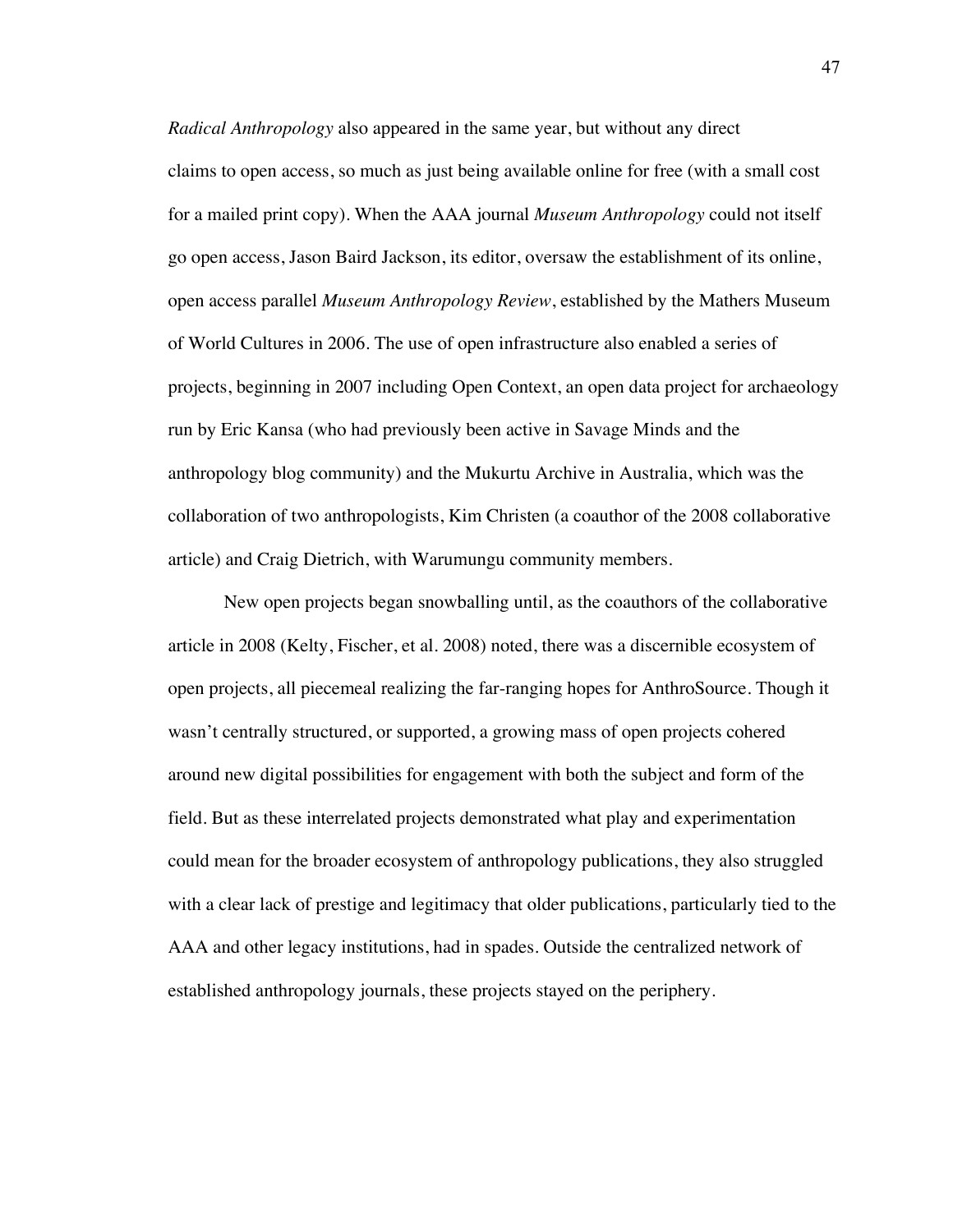### A journal apart, HAU's bid for establishing legitimacy

Amidst a growing community of open projects, there was one journal intent on standing apart. *HAU: Journal of Ethnographic Theory* was launched in 2011 with lofty aspirations to swiftly establish itself as both a "general-scope" and "high-end" journal - one who would go toe to toe with the AAA's flagship journals (as well as those deemed competitive across the pond, like the *Journal of the Royal Anthropological Institute*). The primary impetus of the journal as an intellectual project was, as founding editors Giovanni da Col and David Graeber articulated in their first editorial note, "to revive the theoretical potential of all ethnographic insight, wherever it is brought to bear, to bring it back to its leading role in generating new knowledge" (2011: vii). This intellectual project was clearly grounded in both the intellectual tradition, and prestige, of the Chicago and Cambridge anthropology departments. The "partial list of ancestors and affines" listed in the acknowledgements is articulated as an intellectual lineage, including several giants (living and passed) of the field primarily in the same Chicago and Cambridge circles.

HAU's open access model followed the oft-repeated call that libraries should pay to publish research, not to purchase access, that was later formalized in the subscribe-toopen models first reflected (in anthropology at least) in conversations had among John Willinsky, Giovanni da Col and Alberto Corsín Jiménez. Rather than restricting access as a means to generate revenue, the value (and therefore the source) of revenue needed to be realigned with where the added value was actually created - in the scholarly engagement of editing and peer review. HAU organized its increasing number of supporting departments and libraries in its own Network of Ethnographic Theory (HAU-N.E.T.).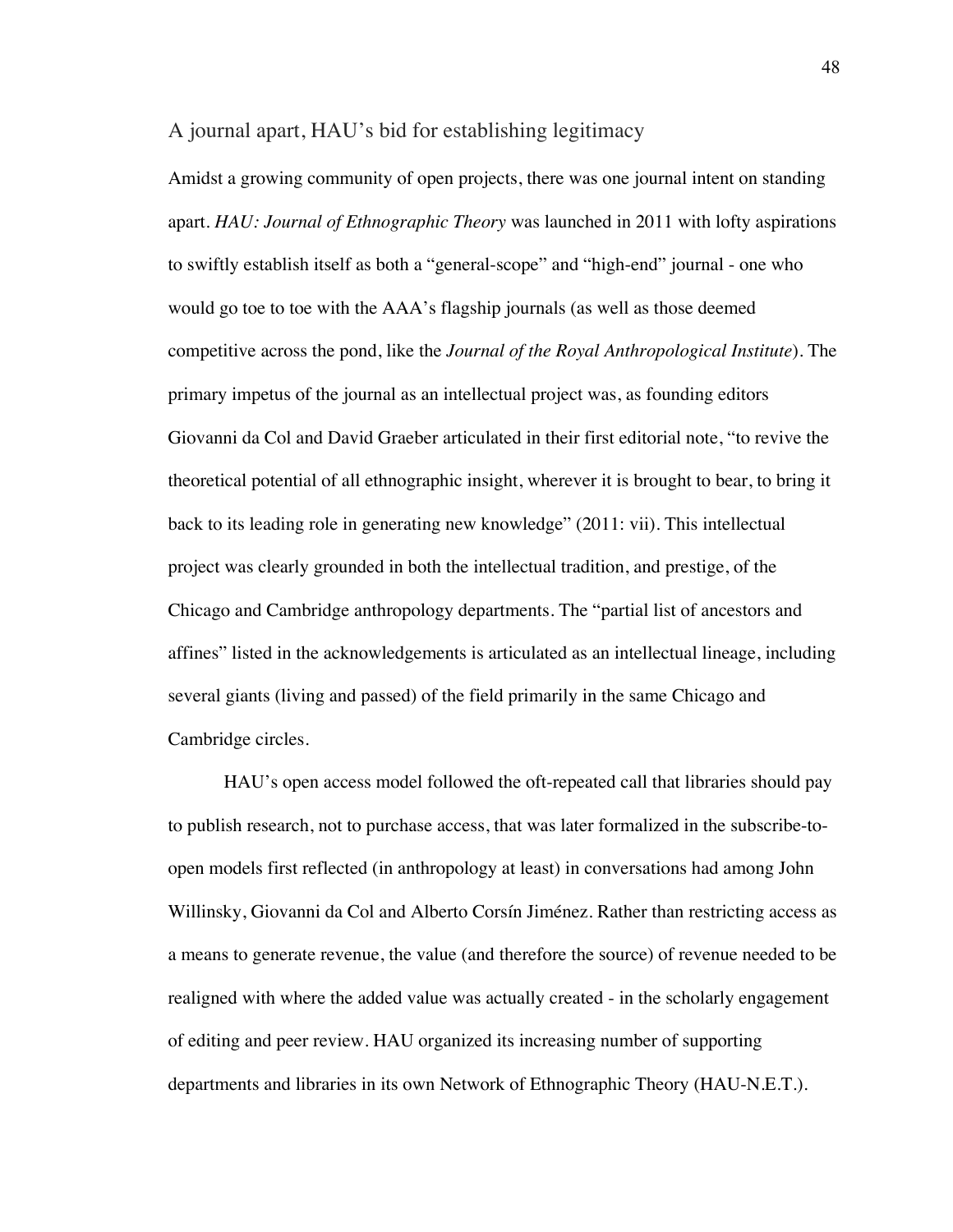This collection of institutions supporting HAU, in addition to a very intimidating editorial board, served to supplement HAU's relatively short history with the strength of institutional support - both in funding and in prestige.

HAU's adaptation of open access was interesting in a few ways. The intellectual project of the journal and its book series was intertwined with the push to broaden the relevance of anthropology: "to return anthropology to its original and distinctive conceptual wealth—to critical concepts we bring from the field, whether exotic or urban—and thereby, to return ethnography not only to the forefront of theoretical developments in the discipline, but by doing so, making anthropology itself relevant again far beyond its own borders" (da Col and Graeber 2011: viii). HAU focused on the translation of French, Italian, and other European scholars across the humanities (particularly linguistics and philosophy) to revitalize the anthropological canon for the benefit of English-only readers. In addition to these translations, both in monograph and its journal, HAU would consistently publish long lectures and other public domain texts, bringing anthropological forefathers back into circulation and conversation.

While the new digital capacities of the past twenty years had been considered a valuable opportunity by most in the open access space, HAU's editors cautioned against the quick and easy accumulation of PDFs, and thumbed their nose at accessible writing (or as they called it, "intellectual accessibility"). In sum, as the new editors put it:

"Organizationally, HAU's was conceived out of feeling that the discipline was suffering the domination of commercial publishing and that the pursuit of human knowledge was being severely damaged by the extraction of shamelessly priced subscriptions in a time when most scholars are operating under severe financial constraints. Intellectually, it developed out of a sense of frustration with the lack of original insights arising from the discipline, and the resulting sense that anthropology was, at least in terms of its relation to other fields of scholarship, committing a kind of intellectual suicide." (da Col and Graeber 2011: ix)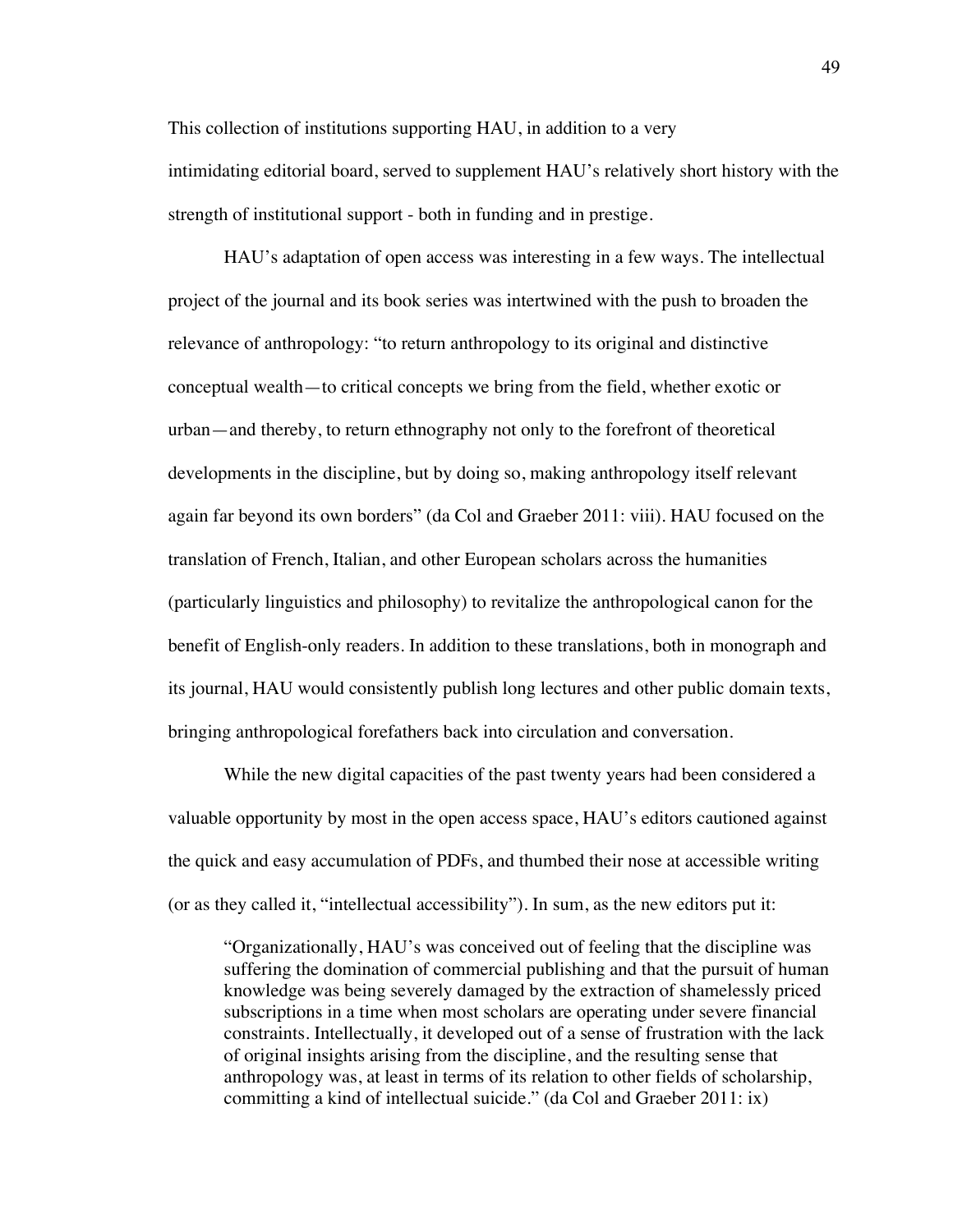Here a diatribe against the commercialization of scholarly communication is evident, though not necessarily for the same reasons that united the growing community of open access publications. That final line did serve to stir some contention. While da Col and Graeber bemoaned the lack of status and resented that too often the Chicagoan and Cambridge canon had been consigned to the Eurocentric, imperialist dustbin, they didn't seek company of the upstart open access blogs of the previous decade, but instead reached further back into the history of the discipline to publications like *L'Homme* (the storied journal of French structuralism) as peers. The first editorial note was quite reductionist and dismissive<sup>47</sup> but the gamble on legitimacy did pay off. In the subsequent years HAU did carve out a significant audience and succeeded in leaving a mark on the discipline as a whole.

### The periphery working toward the core

There were a few ways that the new ecosystem of open access projects established connections with the centralized, prestigious journals - the most evident being the growing support for open access among AAA journal editors. Though the AAA itself was not predisposed to entertain further speculation about open access, its journal editors began to make their opinions clear through editorial notes, bridging the gap between the scholarly blogs and the discipline's flagship publications. In 2010, both *Cultural* 

<sup>&</sup>lt;sup>47</sup> The coldest indictment of contemporary anthropological dialogue perhaps being, "The fact that it usually reduces academics to the embarrassing situation of considering themselves hip for recycling French theorists from the period of roughly 1968 to 1983, in fact, exactly the period of what we now call 'Classic Rock' (in other words, for reading to the intellectual equivalents of Fleetwood Mac and Led Zeppelin) seems to go almost completely unnoticed" (da Col and Graeber 2011: xii).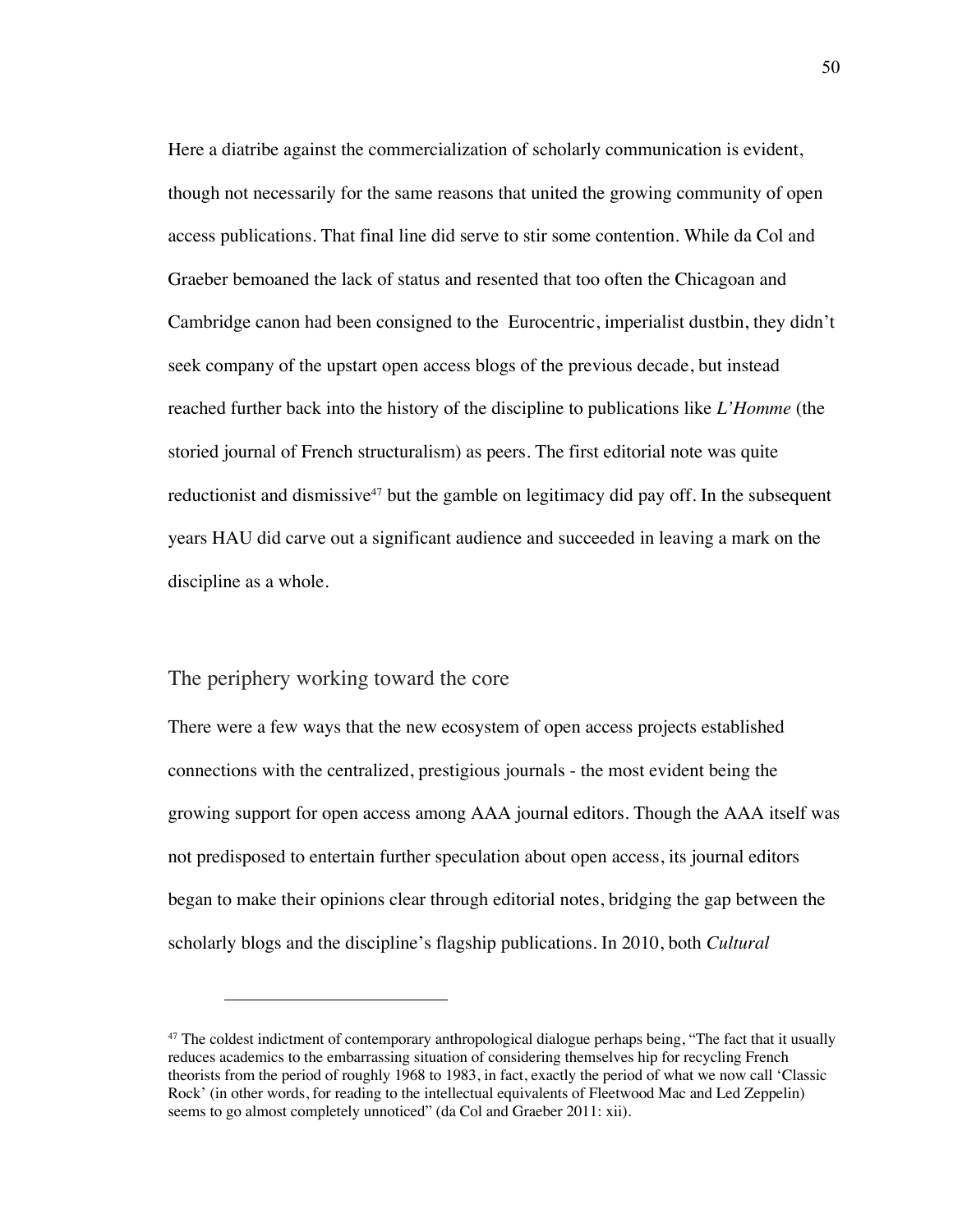*Anthropology* (*CA*) and *American Anthropologist (AA)*, two of the four largest anthropology journals, were steered by pro-open access editors. As Tom Boellstorff pointed out in his reflection on five years at the editor of *AA*, the work of editorship is often overlooked (2012b: 567), and especially during the late aughts, editing an AAA journal required an increasing amount of awareness of the academic publishing ecosystem as a whole - editors gained a significant amount of new working knowledge and skills of the publishing landscape, and, for some, this proved to move them closer into the open access camp.

In 2010 Boellstorff, along with Barbara Rose Johnston (whom he appointed as the inaugural public anthropology editor) envisioned an annual review of public anthropology as a means to recognize and engage public anthropology projects, such as the blogs, as contributions to the discipline. Boellstorff cited this annual review as one of two programmatic decisions he made, in addition to his conscientious decision to maintain the *AA* as a generalist journal, occupying a specific position as a flagship journal of the discipline. However, it is important to note that Boellstorff's concept of a generalist journal was uniquely interdisciplinary *within* anthropology's four subfields. Instead of encouraging authors to explicitly locate themselves within one of the four subfields and then speak *across* the differences traditionally established among them, he encouraged authors to state their work without such gestures to emphasize difference between the subfields. His intentional emphasis on public anthropology further "destabilized the four-field orthodoxy" of the discipline (2012b: 568). As Boellstorff identified, these were intentional decisions that linked conceptual understandings of the discipline to the manner in which they are called to be part of a community through the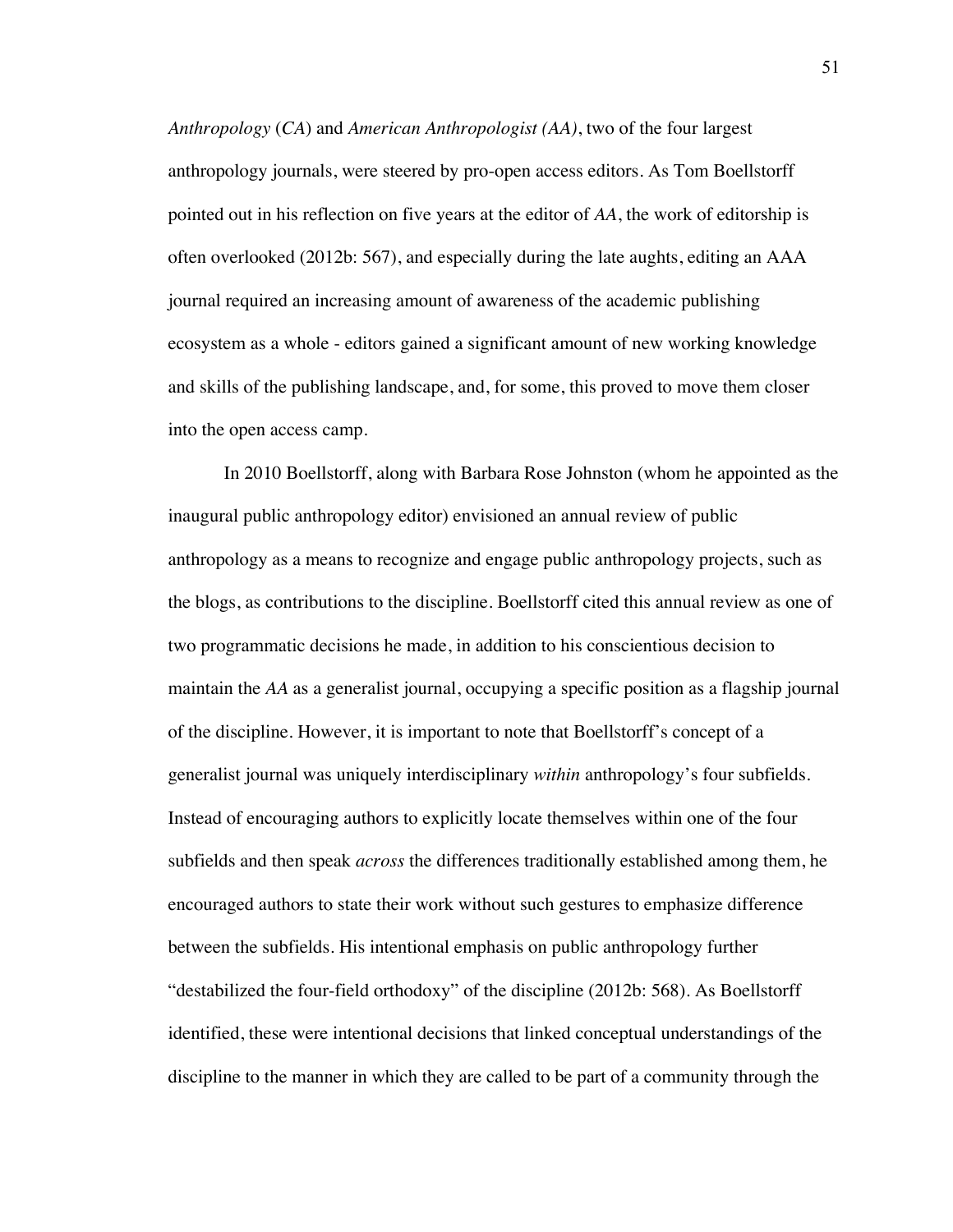Association and its publications. As he noted, "Journals do not just meet the needs of preexisting scholarly communities; they conjure into being forms of scholarly community (2012b: 568). Through what he referred to as "transnationalizing" anthropology, Boellstorff addressed the increasing prominence of the AAA as the de facto anthropological society for the global anthropological community through small structural changes: not requiring a fee to submit from nonmembers and internationalizing the editorial board. These small structural adjustments proved to be a significant step forward as both *AA* and *CA* continue to orient themselves to a global audience of anthropologists.

As *CA*'s editors from 2005 to 2010, Kim and Mike Fortun had pushed for open access for years - both credited Jason Baird Jackson and Chris Kelty for bringing them into open access advocacy (Fortun and Fortun 2015). The Fortuns' interest was not only in open access, but open access as one dimension of a broader interest in experimental publishing and keeping the journal open to new forms of academic writing, very much in keeping with the journal's founding editor, George E. Marcus' interest in the potential for the digital as a site for experimentation, the Fortun's noted that both *CA*'s "signature" openness and experimentalism informed their editorial decisions (Fortun and Fortun 2015: 365). Under their editorial leadership, as the managing editor Ali Kenner explained: "Cultural Anthropology Online's aim is part pedagogical, part ethnographic, and partly aimed toward a public anthropology. It is designed as a publicly accessible archive of ethnographic materials that helps users engage with the timely and politically important work that anthropologists do" (2014: 272).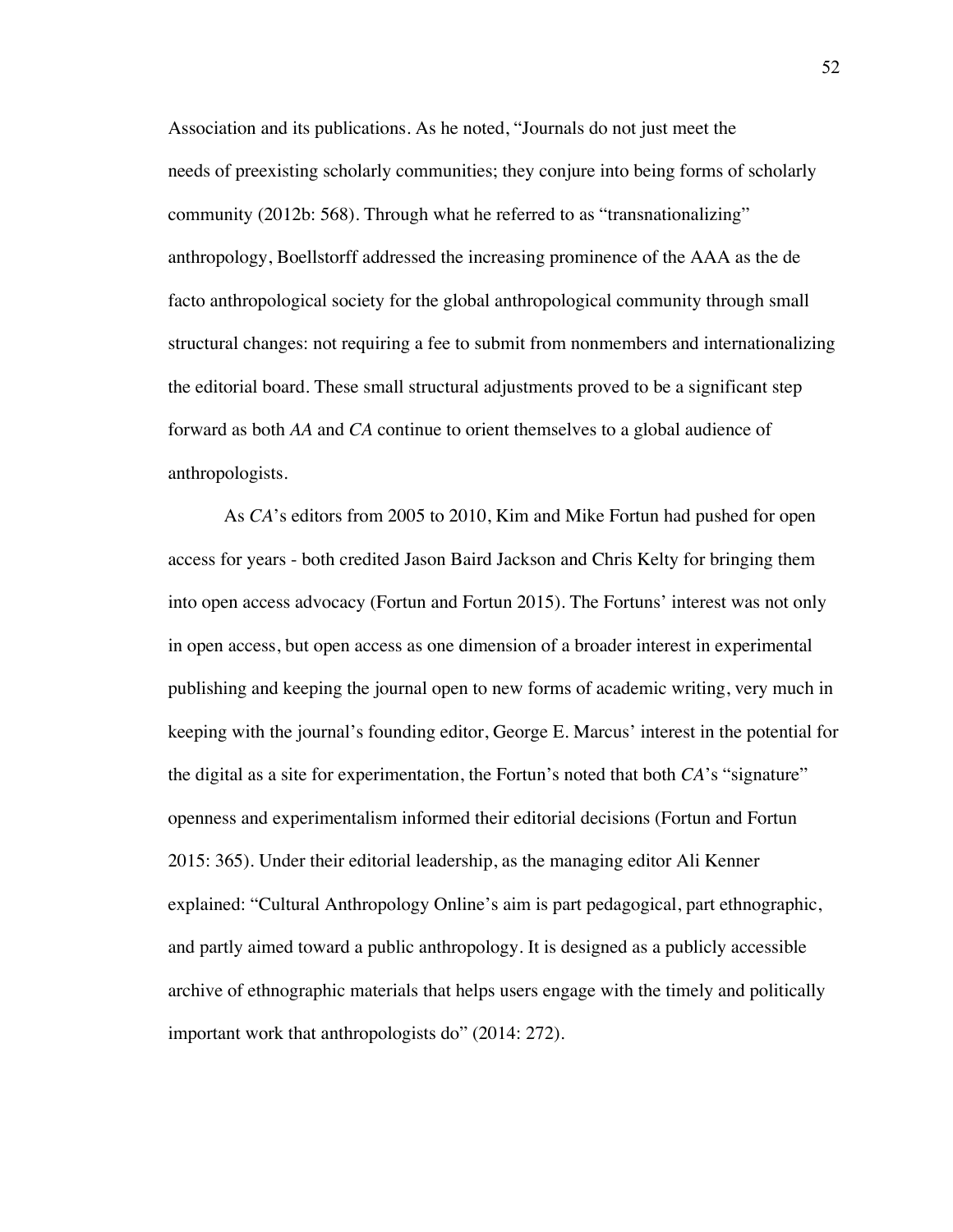Everything that "*CA* Online" became was only in small part open

access. By the time it officially became open access in 2014, its success was rooted not in open access alone, but in experimentation with form and building from blueprints of other successful projects, like the collaboration with Golub to create ShareCA on the model the Mana'o collection at the University of Hawaii (Kenner 2014: 282). After their five-year stint as the coeditors of *CA*, the Fortuns helped establish the Open Folklore project in 2011. Launched between the American Folklore Society and the Indiana - Bloomington Libraries, Open Folklore used open source infrastructure (Drupal and OJS) to store and share primary resource materials for anthropologists, ethnographers, and folklorists, in some ways structured on the promise of data enabling a broader-based analysis than ever possible before. In 2010, Anne Alison and Charlie Piot of Duke's anthropology department took the helm of *CA*, the section journal of the Society for Cultural Anthropology that had slowly risen to a generalist, flagship status under the leadership of the Fortuns, and was now uniquely positioned as a leading publication.

## A second agreement with Wiley-Blackwell (2013-2017)

The years following the first agreement with Wiley-Blackwell demonstrated that, while open access would not be established from the core outward, there was good reason to believe that enough open access projects could, in tandem, create an ecosystem of engaged communities across the discipline, motivated by an increasing core number of anthropologists turned experimental publishers across the many outlets of the discipline. In the context of a "shadow" ecosystem, open access as a proposition was far more open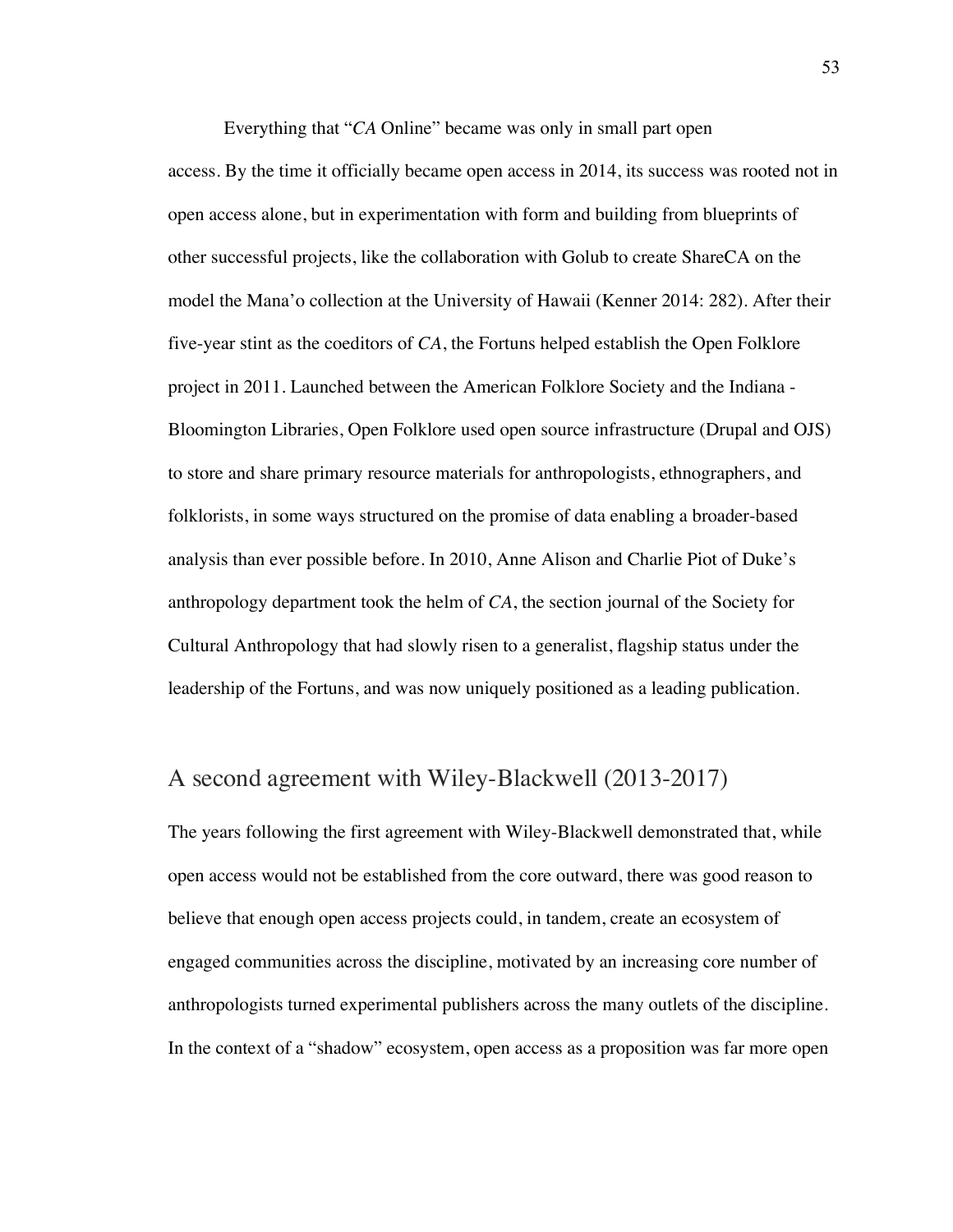to experimentation and play than it would have been under the weight of financially supporting the AAA.

## *Cultural Anthropology* goes OA

In 2012, the AAA put out a call to sections to have a journal transition to open access for the duration of the 2013-2017 Wiley-Blackwell agreement as a test case.<sup>48</sup> The Society for Cultural Anthropology duly created a task force on open access to assess its feasibility, and by the first issue in 2014, the President of the Society for Cultural Anthropology announced that *CA* had been named that test case (Weiss 2014). However surprising this turn of events, *CA*'s transition to open access was hard fought, and due largely to sustained effort of its leadership for nearly a decade prior. Under the Fortuns' leadership, *CA* eschewed moving to Wiley's ScholarOne system and instead invested time and resources into an OJS instance with support from the SCA board (Fortun and Fortun 2014: 362). In the next few years, with the assistance of the first managing editor, Ali Kenner, they continued to elaborate culanth.org with multimedia files and new modes of engagement like interviews and podcasts.49 In many ways, it was fulfilling hopes that had been articulated for a new "portal" in AnthroSource, but enabled by an open source infrastructure. By 2014, under the editorial leadership of Alison and Piot and the management of Tim Elfenbein, these piecemeal efforts to independence had provided the

<sup>48</sup> As noted by Tim Elfenbien, the managing editor of *CA* at the time, "it was the Crow report and survey by the Committee on the Future of Print and Electronic Publishing that finally provided the impetus for the AAA to look for a test case" (2014: 289). Raym Crow was a scholarly publishing consultant whose work and influence reappear consistently throughout scholarly publishing in this era.

<sup>49</sup> Kenner provided an excellent in-depth consideration of the "long-term socio-technical work that made it possible for CA to go gold OA" in the special issue of CA on open access (Kenner 2014).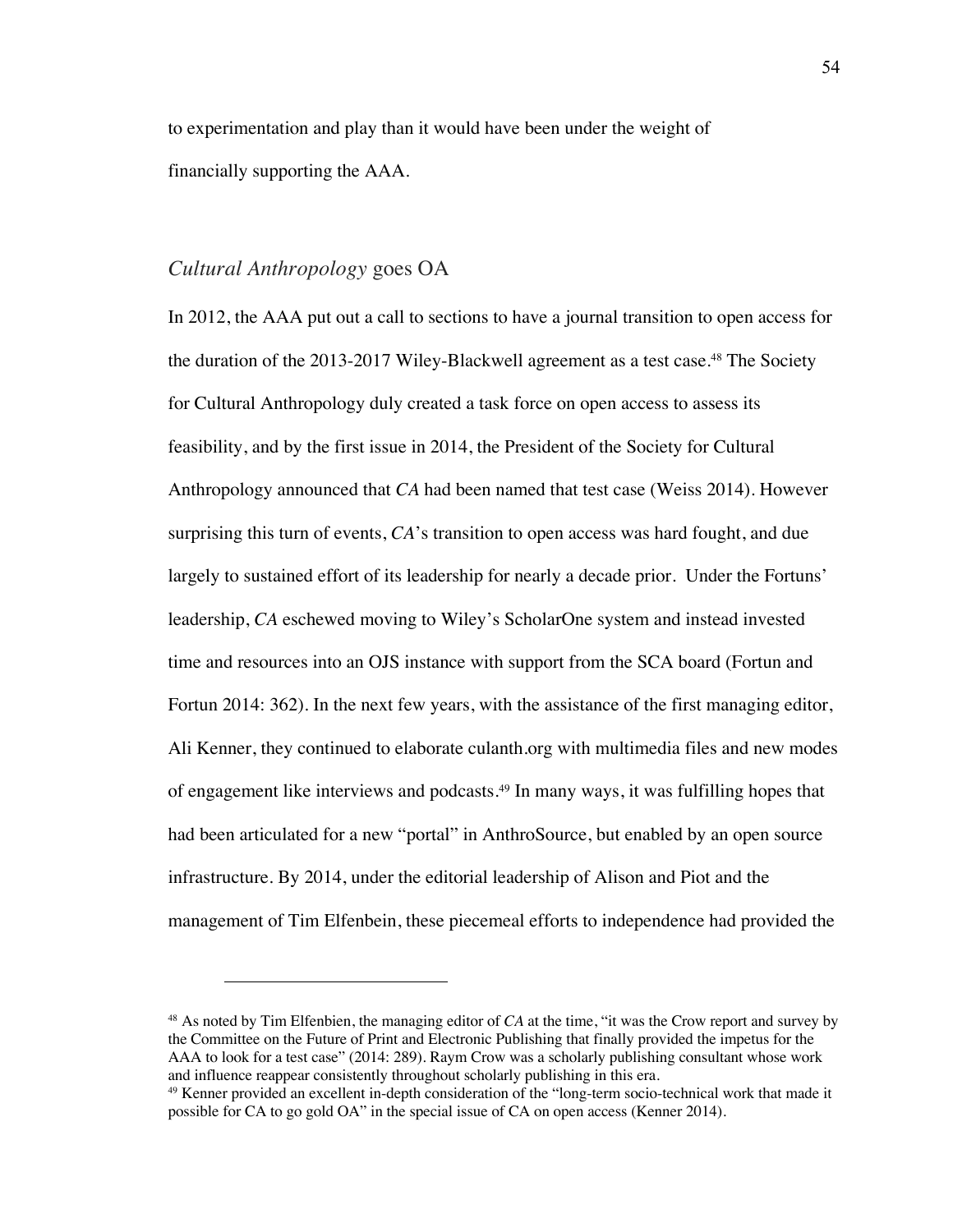basis of an alternative infrastructure that was vital to what became a massive new infrastructure cobbled together between inhouse work and vendors - after all, the transition wasn't only in making *CA* an open access publication, but in making the SCA a publisher (Elfenbein 2014). Notably, this also marked a return to library partnerships - *CA* now relied on Duke Libraries to host their OJS instance and the technical support that went with it.

### *Open Anthropology*, a "public" journal

Allowing *Cultural Anthropology* to go open access was not the only significant concession to open access in the 2013 Wiley-Blackwell agreement. The AAA also negotiated for their first "public" journal. The *Open Anthropology* journal, by all measures, was an interesting proposition. Hosted on the AAA's own website, *Open Anthropology* was a constructed nexus for small amounts of open access materials to be collected on one webpage. As the "first digital-only, public journal of the American Anthropological Association," it aimed to bring the broader public into conversation around themes that would benefit from the expert knowledge of professional anthropologists. Its editorial board, constituted by one editor representing each of the AAA's participating sections,<sup>50</sup> provided content according to the proscribed theme, which would be available online for "at least six months." This selective dive into what had been digitized and hosted on AnthroSource was a different vein of access - one that

<sup>50</sup> In the context of the *Open Anthropology* journal, these participating sections each functioned as a perspective weighing on the given topic. The participating sections included the American Ethnological Society, the Archaeology Division, the Association for Feminist Anthropology, the Association for Political and Legal Anthropolofy, the Association of Black Anthropologists, the Central States Anthropological Society, etc.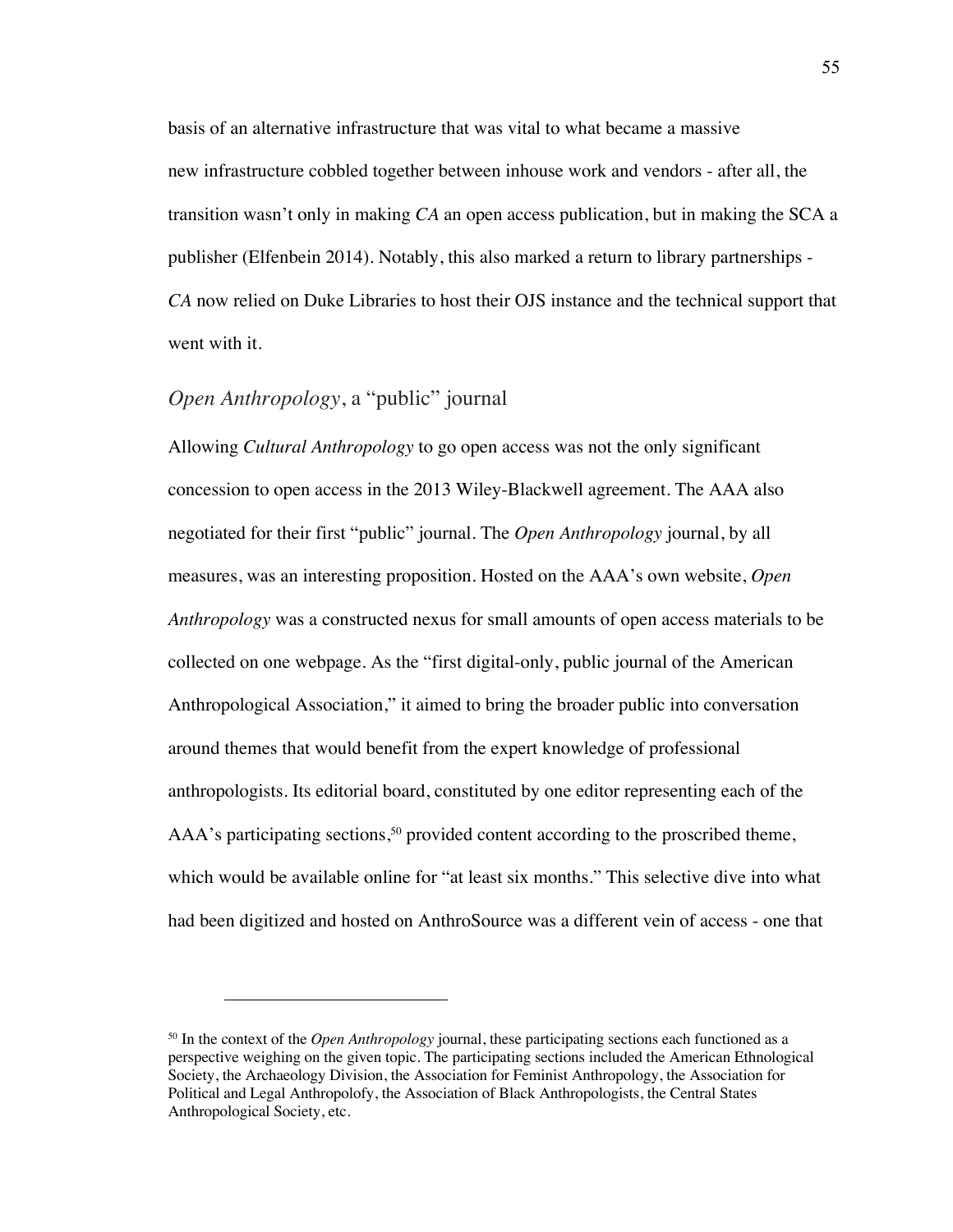the AAA was far more amenable to: enabling digital access to publications already published.<sup>51</sup> Much like the logic of embargos, once a certain period had passed for profit to be derived from limited access, it was fair game to "open" to the public. However, despite the two new open ventures under the AAA's aegis, the Association did not allow the section journal, *Anthropology of Work*, to go open access at the same time, despite the best efforts of its editors.

#### Two steps forward, one step back

While the 2013 agreement did seem to signal a newfound openness to finding new models for digital publication, the AAA was still working to shore up a business model that would place the burden of balancing the budget on section journals. In November 2013, the AAA Executive Board, following the guidance of the CFPEP, adopted a series of changes to further push toward a "sustainable" publishing program. In announcing these changes, Schmid characterized the past dozen years or so as a transition period from an entirely print publishing program to one that was "fully digital" or "Journals 3.0," citing technology as the lever that enabled greater speed and efficiency with new software on the horizon that would "expedite" the review and editorial process (Schmid 2014). The central objective of this new blueprint was making digital publication the default with print available upon request (to be operationalized by 2016), but it also required a five year sustainability plan (covering the years of 2016-2020) from each

<sup>&</sup>lt;sup>51</sup> This model of curating access to thematic content from the archives was later adapted by deja lu, a project of the World Anthropological Association, and was a component of HAU's operalization of open access as well.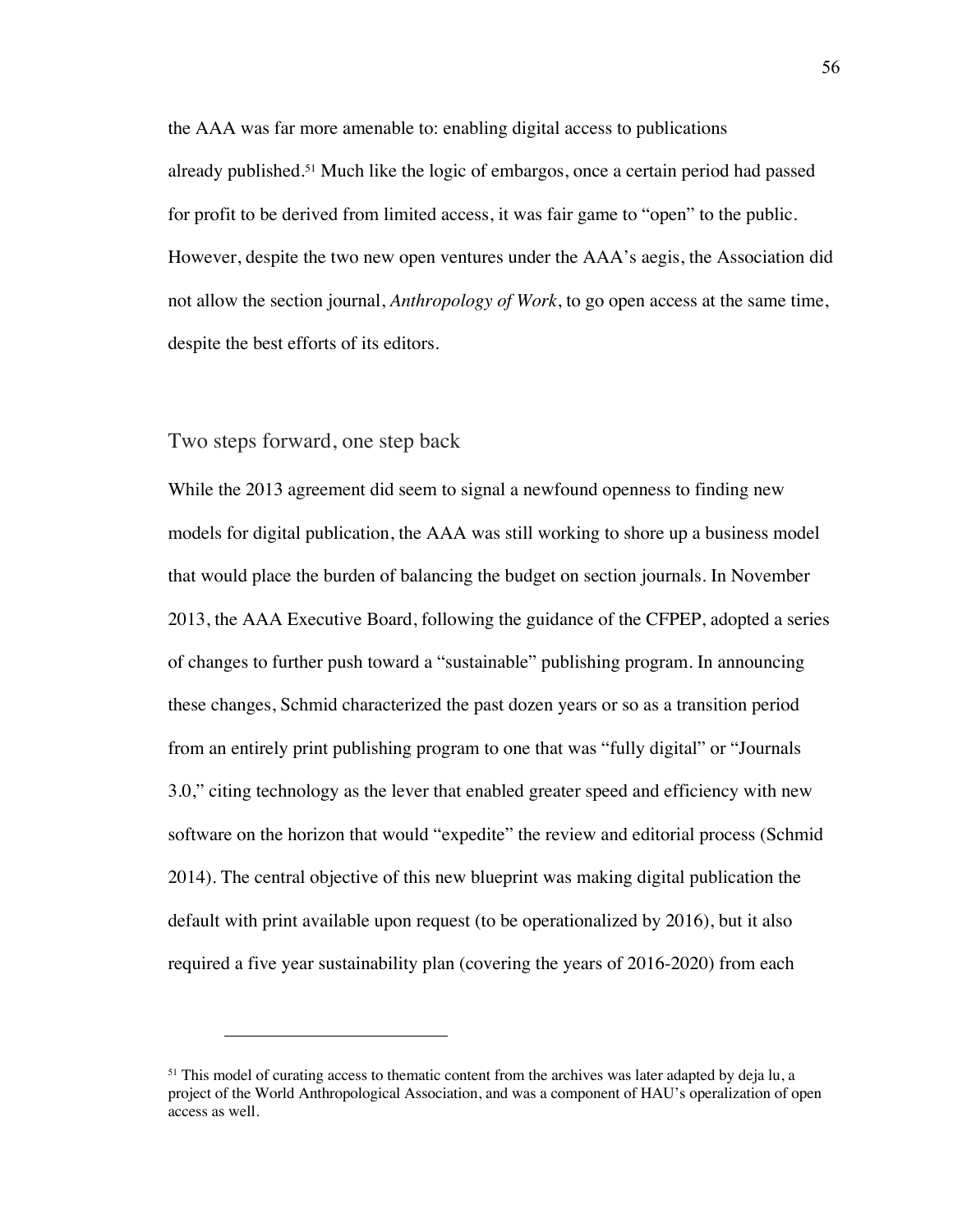section to be assessed by a new body called the Publishing Oversight Working Group (POWG).

It was in the context of one of these five-year sustainability plans that in 2013 the *Anthropology of Work Review* made its bid, under the leadership of Sarah Lyon, to go open access as a self-published, online open access journal (Brown et al. 2018: 44). In 2014 the journal reiterated its intention and formed a steering committee to begin assessing options, including a potential partnership with a library publisher. However, between 2016 and 2017 the AAA rejected two solid agreements brokered between the Society of the Anthropology of Work (SAW, the section responsible for the journal) and willing library publishers.<sup>52</sup> Both failed negotiations demonstrated the extent to which the Association's publications were considered a commodity that derived value only through limiting access - as the AWR editors noted, this was "a business model organized around scarcity" and "a desire for absolute control over published content" (Brown et al. 2018: 46-47). By October 2017, the journal was cornered and conceded to another service level agreement with Wiley-Blackwell along with the rest of the AAA's publication program.

Despite the disappointment, the AWR steering committee had made significant inroads in assessing potential partnerships with library publishers and leveraging library support. Marcel LaFlamme, who was both the managing editor of *Cultural Anthropology*

<sup>&</sup>lt;sup>52</sup> The first agreement, with OSU Libraries fell through because the AAA would not give up its copyright claims to articles published in the journal, a stance which was irreconcilable with the library publisher's expectations for an open license. The second agreement, with IU Libraries and Indiana University Press would have provided hosting and design services for the journal, in addition to being flexible on a copyright arrangement, however the AAA took issue with IU's requirement that they be able to archive and manage accessible versions of all Anthropology of Work content even if the journal were to move on to another publisher. The AAA couldn't accept any open-ended hosting of content and the deal also fell through (Brown et al. 2018: 44-46).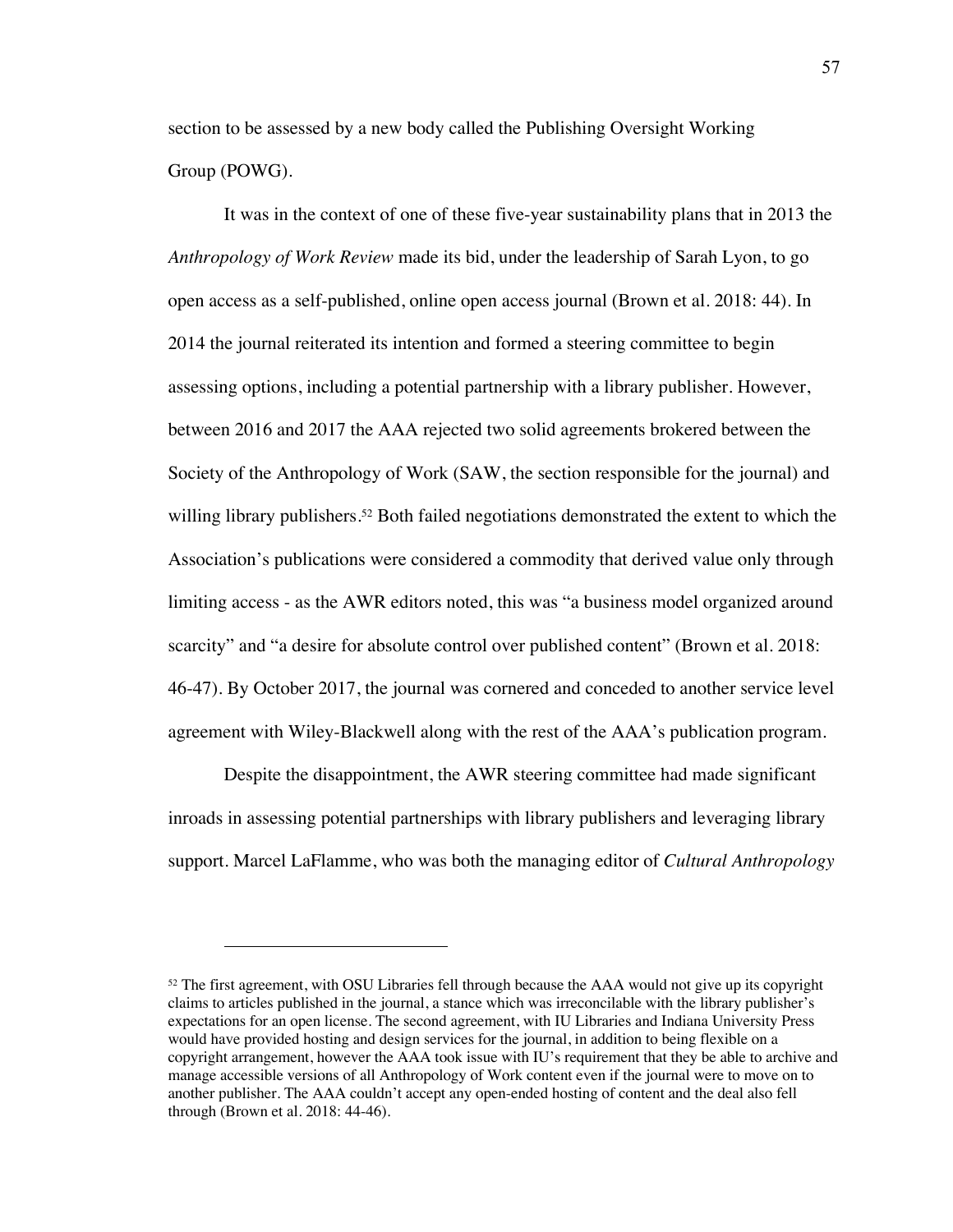and a representative on AWR's steering committee, turned his attention to another offshoot of earlier subscribe-to-open conversations among Alberto Corsín Jiménez, John Willinsky, and Giovanni da Col that had germinated HAU: Libraria. Libraria had been established in 2015 as a bundle of anthropology journals (including the *Anthropology of Work*) who sought a new model to enable flipping to open access (Jiménez, Willinsky, et al. 2015). Following the AAA's recalcitrance to engage with library publishers in good faith, Libraria continued a series of projects to investigate potential new models for sustainable open access publication through partnerships (Willinsky 2016; Boyer, LaFlamme, et al. 2018; Pia, et al. 2020).

## Formalization and institutionalization of OA

By this time, open access was arguably a fairly formalized proposition. Peter Suber's 2012 introduction to open access had circulated widely and had become a touchstone, establishing terms and solidifying the maturation of the open access movement. This stage signaled a confluence of more institutionalized support, with a series of open access funds becoming available from library budgets, and more individuals engaging with open access as a professional competency. Following quickly on the heels of *CA*'s transition, coeditors Alison and Piot coordinated a half issue to offer a "a panoptic view of the complex, politically-charged terrain of open access (OA) today" pulling the practitioners of open - librarians and *CA* managing editors - into the conversation alongside "OA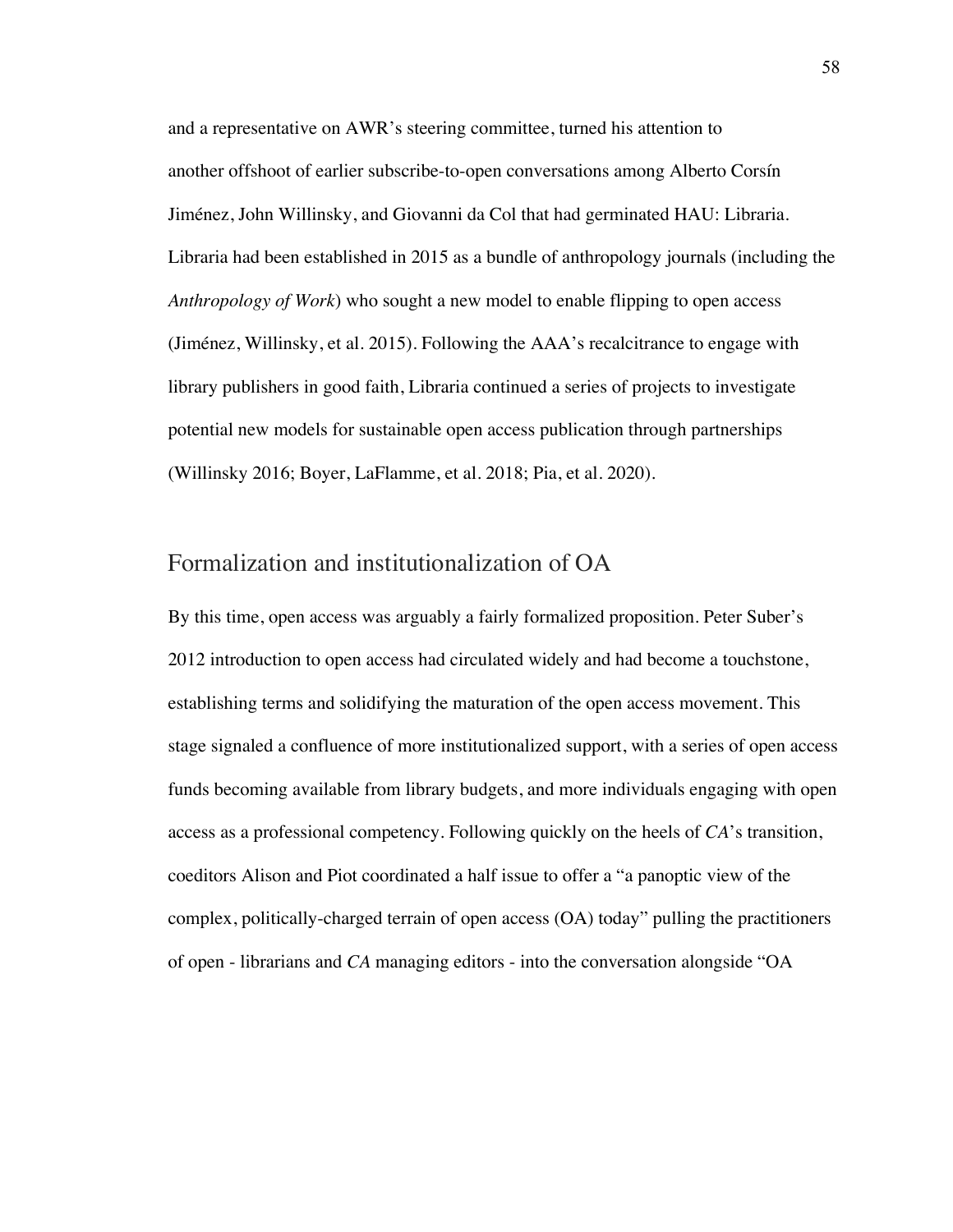talking head[s]" like Chris Kelty, Jason Baird Jackson, and Ryan Anderson.<sup>53</sup>

This issue in many ways symbolized that open access was no longer just a matter of sustained speculation, but had in the past decade become a complex technocratic proposition in itself with its own system of actors and tools.54 In stark contrast to the first waves of open access sentiment (when going open was just a matter of publication online), the previous ten years had accrued an increasingly intricate set of components equally important to access, most importantly discoverability, persistence, and consistent maintenance. Tim Elfenbein, the new managing editor of *CA*, made clear the massive amount of work that undergirds and supports "making something free," and encouraged,

"the more wide-eyed open-access advocates to curtail their idealism: not their ethically driven ideals for a more equitable scholarly communication system, but the notion that publishing trades in ideas instead of in documents, data, and the infrastructure through which they travel." (2014: 296)

Anderson and Jackson's contribution was a "primer," illustrative the fact that by this point, open access advocates spent a significant amount of time in the consistent reiteration of the difference between green and gold models, what an institutional repository is, how to articulate the many different forms of preprint, etc. While this "primer" was the majority of their contribution, Jackson also articulated the new realities of open access much the same way as I did in framing this paper: open access was now a model that can be co-opted. Jackson noted that, "while people like me tend to talk about OA as a means toward a dramatic transformation of scholarly communication [...]

<sup>&</sup>lt;sup>53</sup> Ryan Anderson and Matt Thompson had conducted a series of interviews on open access for Savage Minds, solidifying a group of not only anthropologists interested in open access, but anthropologists turned open access practitioners.

<sup>&</sup>lt;sup>54</sup> Mind the Gap compilation does justice to the sheer number of interrelated tools and platforms that now populate the OA space - https://mindthegap.pubpub.org/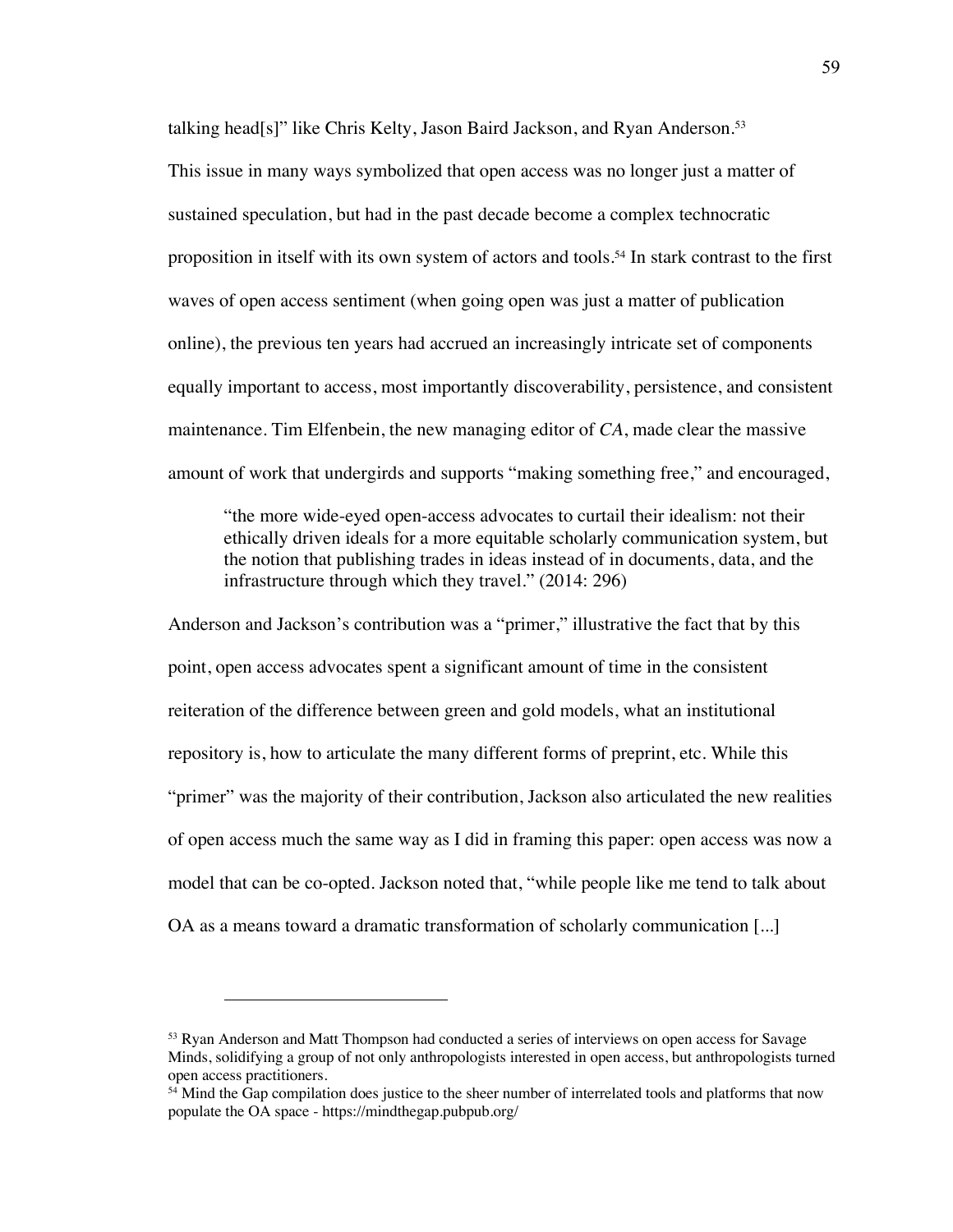commercial publishers increasingly describe OA as just another business model" (2014: 238).<sup>55</sup> By 2014, the author pays models had been integrated into for-profit publishers' wheelhouse with exorbitant APCs that further contributed to their net profits, now consistently around 30% annually.

This new dynamic did not necessarily signal a disillusionment with open access, but rather an acknowledgement that the more formalized prescription of what open access publication had become was less of a value proposition and more of a best practice that had clear, but limited, value.<sup>56</sup> As Chris Kelty noted in his contribution to the special issue, open access was now "one of the more conservative forms of experimentation in scholarly communication" (2014: 207). The same sentiment was echoed by the three new collaborating editors at *CA* in their introductory note: "We feel that the time for a new professional standard of open-access publishing has arrived, and we aspire to prototype, in partnership with allied open access projects and advocates, a model for sustainable peer-reviewed open access that can be scaled up to the level of the discipline. Still, we recognize that open access is no utopia. It will involve retrofits and reskilling, more work, and even sacrifice" (Boyer, Faubion, Howe 2015: 4).

Open access may never have been a utopia, but in the early aughts it was a way to signal interest in utopia - of reprioritizing and drawing boundaries in a publishing ecosystem that was quickly being overrun by the vertical integration of for-profit companies whose values did not align with the scholars they profited from. This much

<sup>55</sup> Jackson also noted "I want to stress that convergence in practices is very different from convergence in goals [...] Open access practices can contribute to a range of goals, even when many of those aspirations are not recognized, or are even actively discounted, by one or another group of advocates" (2014: 238). <sup>56</sup> Cf. Kelty 2014: 206; Jackson and Anderson 2014: 238.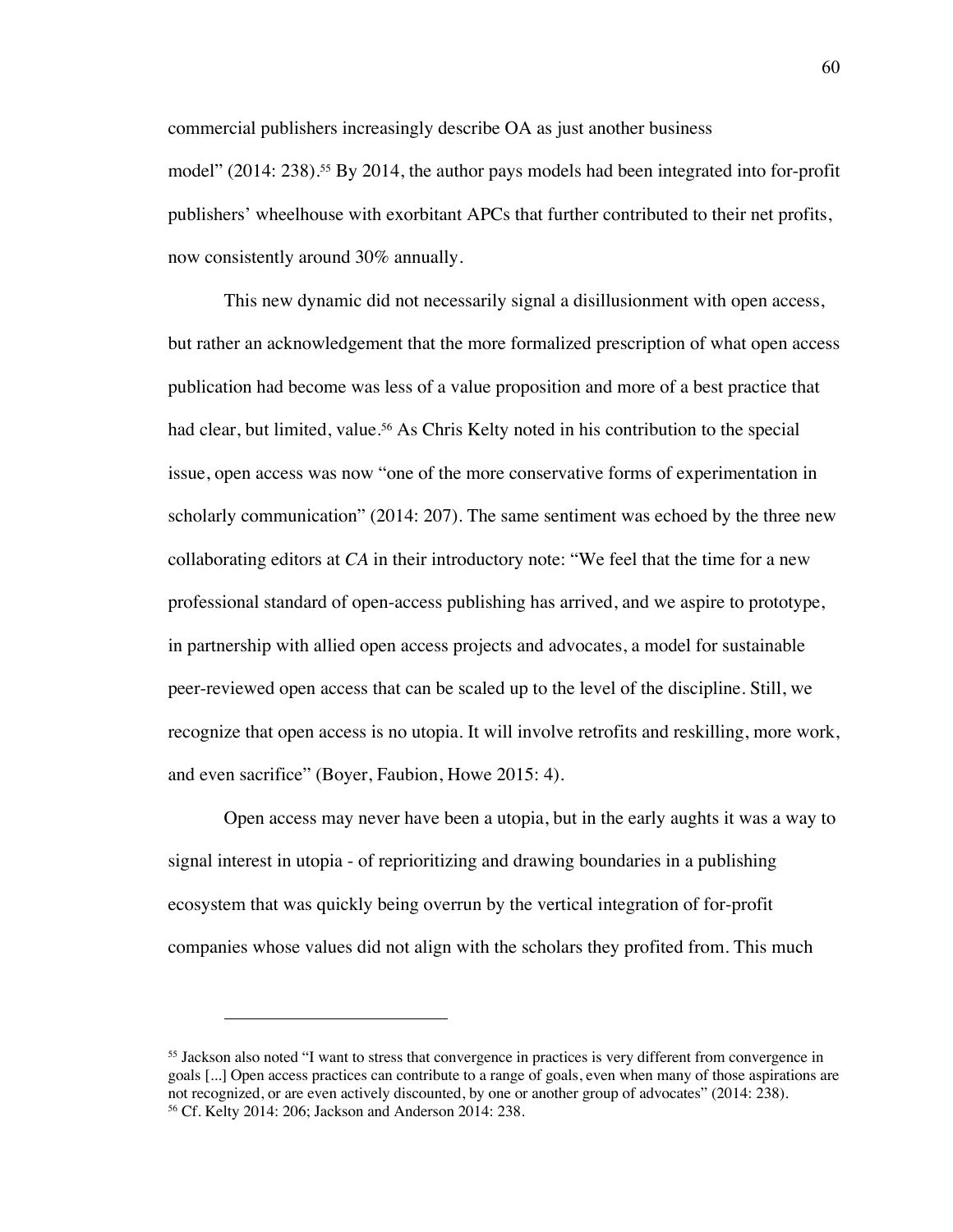more expansive conversation would continue, but not necessarily with open access as the sole solution.

## The third agreement with Wiley-Blackwell

In November of 2017, the outgoing AAA president, Alisse Waterston announced the terms of the latest agreement with Wiley-Blackwell, which would again claim to protect the portfolio principle (despite the implementation of five-year sustainability plans) and the continuation of *Open Anthropology* as a public journal. She also noted that the rebranded CFPEP, now the Committee on Publishing Futures, would be focused on assessing the potential of a discipline-specific repository (Waterston 2017). Yet again, the proposition of a resource for members was open for brief commentary before becoming yet another dimension of the AAA's alignment with the many services Wiley-Blackwell provides in an increasingly monopolized landscape.

Nearly twenty years since these conversations germinated in the closed forums of the AAA's *Anthropology News*, little had changed in terms of the AAA's decisions, but outside there had been a growing, shifting community of open access projects across the discipline. Far from the discrete lists of the early aughts, the number and variety of open access projects has amassed to a degree difficult to quantify or classify. Some of the more promising projects had faltered (most noticeably HAU57) and many went through

<sup>57</sup> As HAU's origins had both an intellectual and organizational dimension, so too did its downfall. Though frequently conflated, its very public disintegration was due largely to its rampant mismanagement, not any failure of its open access model. While HAU's transition to a subscription journal, managed by the University of Chicago Press in 2018 disappointed many who had previously celebrated HAU, the conversation sparked by both the intimations of scandal and the end of its OA model prompted many necessary conversations. Rather than providing a means of leveling access and participation scholarship, HAU in many ways reestablished hierarchies that had haunted the discipline since its inception, privileging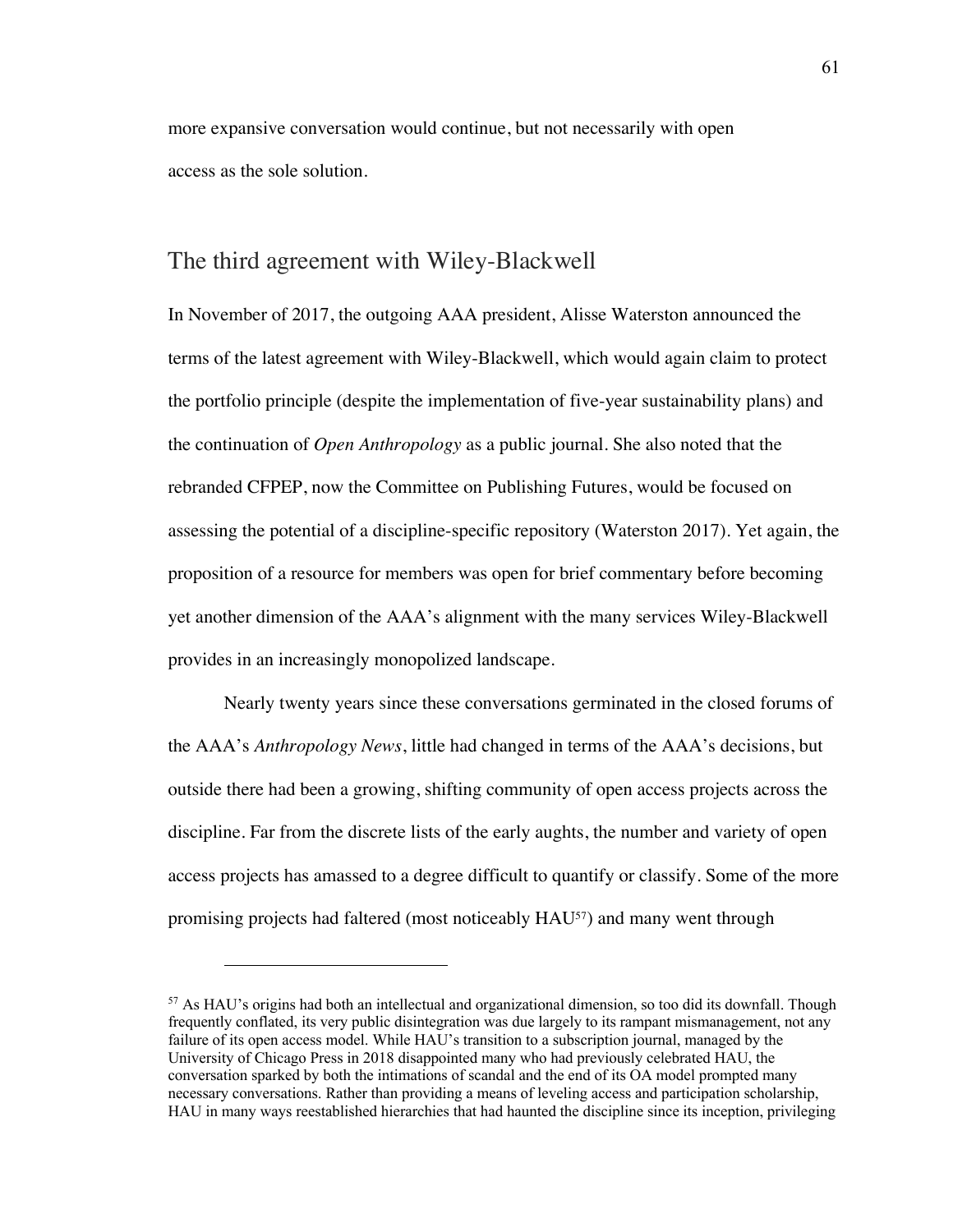significant changes. But for some of the biggest open access publications, open access was only a starting point. For *Cultural Anthropology*, experimentation in form meant not only PDFs, but decades of new formats: interactive PDFs (unique citation linking), multimedia files, podcasts, a dispersed conference etc., all culminating in something not unlike what was first envisioned for AnthroSource. It is difficult to see how these various projects trace their inspiration back to the serials crisis, or even to the digital revolution that enabled all this far flung imagination of what the internet could do. I would argue that the ideas that motivated these projects have deeper roots in anthropology as a discipline - after all, it is not only the technological capacity that provides the principles that structure these motivations, but the context in which they were generated. For the remainder of the paper, I'll draw upon some of the projects previously mentioned in the history of open access "proper" I outlined between 2004 and 2020, as a starting point to begin to trace back to projects, individuals, and ideas that could be read as precursors to the ecosystem of open access projects that now populate anthropology.

## II. Tracing backward

A first step in discerning predecessors to these projects would be to add nuance to what I had previously glossed as a fairly unified cohort of anthropologists interested in furthering open access in the early aughts. In the projects that germinated between the

white American and European perspectives and reinforcing binaries of who does the analysis and who gets analyzed. HAU operationalized open access as a means to provide access to primarily white, male, European scholars in translation as a "gift" to the discipline, which is quite a clear demonstration of Florence Piron's assessment of open access used as a tool to reproduce colonial hierarchies (2017).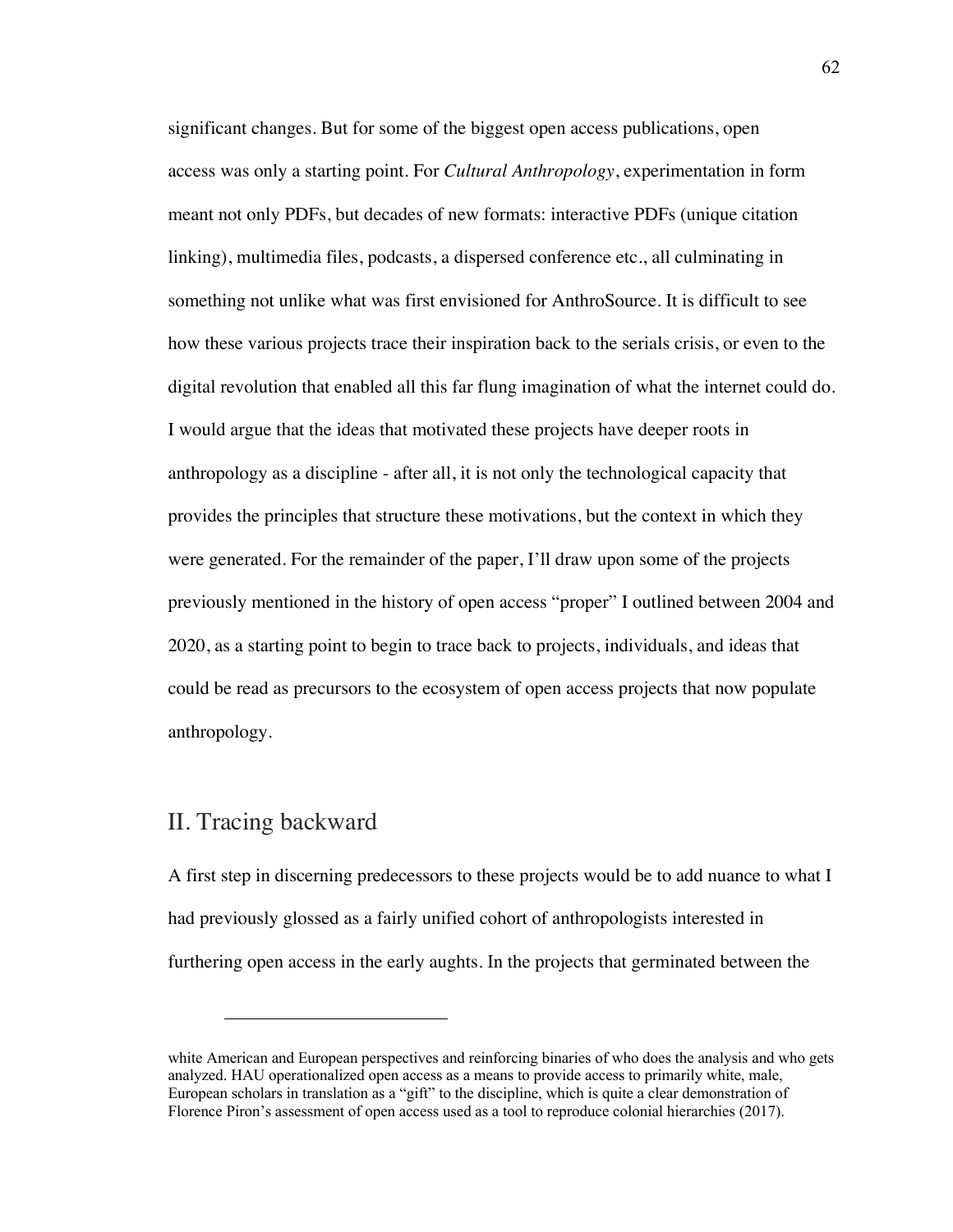late aughts and 2015, there were already tensions among the different articulations of open access that later developed to differences discernible through the projects they had formed.58 While these differences are largely obscured by the increasingly homogenized standard format for open access publication, picking up on these differences provides the bit of leverage needed to determine what motivations had preceded these diverse projects.

In differentiating among these different antecedents, it is very easy to see why one would see clear divisions according to where anthropologists were educated or taught. The pedagogical relationship between a graduate student and their advisor is understandably one of the primary models of reproducing particular forms of knowledge within disciplines. More than that, anthropology has always had more of a fetish with genealogy - a department's name is always invoked to mean many more things than simply where someone got a degree and venerating those who, in a (primarily) patrilineal line, reproduced their ideas through their students. Additionally, there are clear reasons why the infrastructure of publishing feeds into and reinforces a genealogical structure.

<sup>58</sup> Nowhere have I found a clearer articulation of this division than Alex Golub's contribution to a forum on open access in HAU, worth quoting at length:

<sup>&</sup>quot;We can see an emerging (and friendly!) divide in anthropology between students of the Rice Circle (Faubion and Marcus 2009) such as Chris Kelty and more orthodox anthropologists such as [Daniel] Miller and myself. For the Rice Circle, the Internet represents a space in which to continue the genre blurring experimentation that their mentors George Marcus and Michael Fischer initiated on in the 1980s (Marcus and Fischer 1986, Fortun 2011). For the HAU circle, the Internet represents a place in which (as Marshall Sahlins might say) anthropology can become more itself than it ever was before: a shift of format that allows the realization of our scholarly ideals, not their dissolution." (2012: 399)

Though there's a bit of bias to take into account, Golub indicates a primary division between open access advocates informed by their connection to Rice University and those of the HAU circle (implicitly defined by their connection to Chicago and Cambridge). While I think there is just as much evidence to decouple Cambridge and Chicago and add Berkeley as a fourth node in a potential schematization of open access motivations, Golub's comments do signal that disagreements weren't held only on the level of the mode of publication.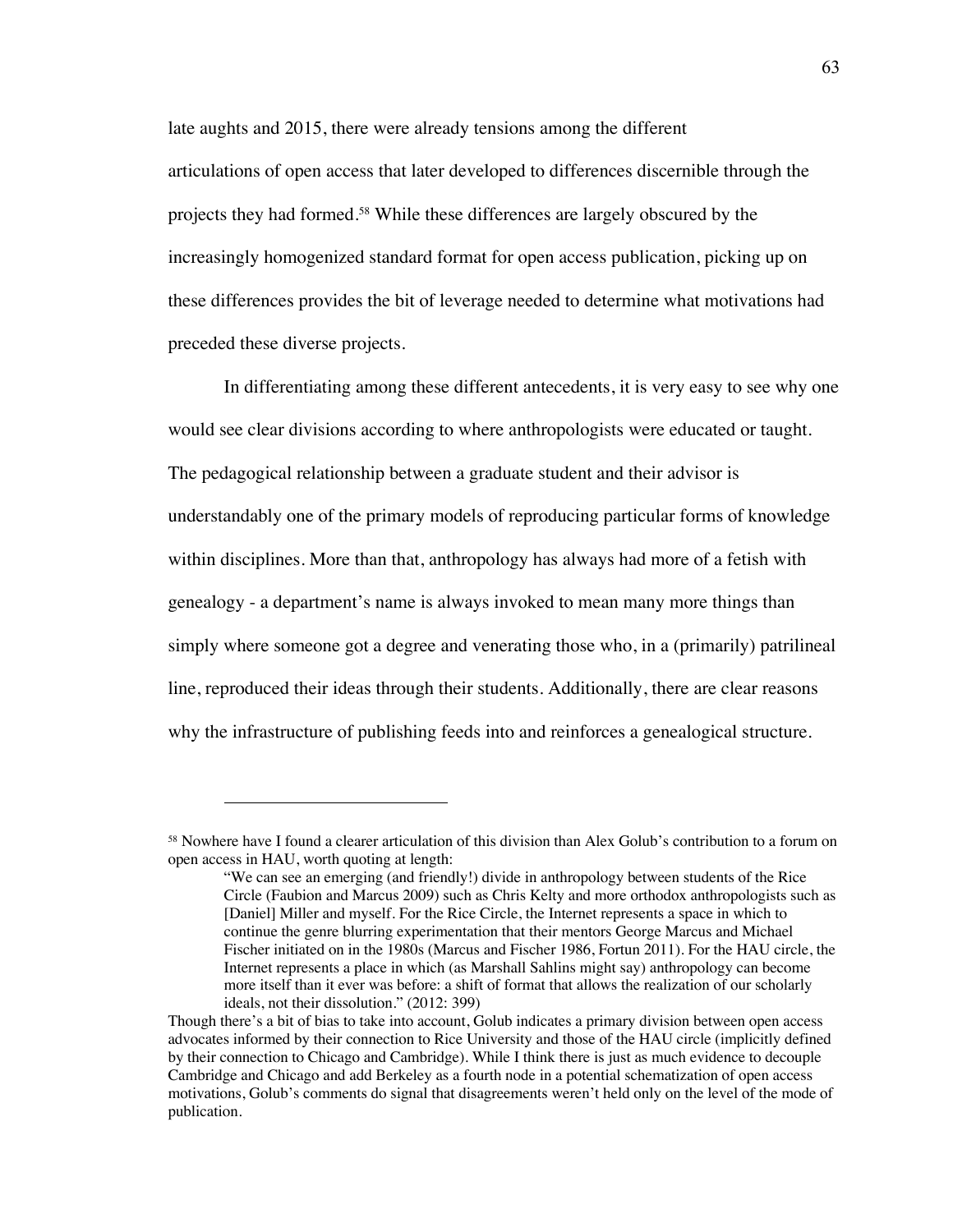Returning to Hannerz' piece, "It is another aspect of localist tendencies in department-based journals that they often show some concern with the past and contemporary history of the home department itself, and not least with its ancestral figures, remote or recent" (1987: 217). Some, like HAU, would see this as a shorthand for establishing authority and prestige. For others, the academic genealogy is a useful heuristic to simplify how to think of how one's influences cohered. In general, the genealogies of Cambridge, Rice, Berkeley, and Chicago are fairly well intertwined - they are also among the most privileged institutions which fund and enable experimentation in what is otherwise a fairly resource strapped context, so their genealogies are, in many ways, self-constituting.

While I do understand the logic of this kind of genealogical connection standing in for the inheritance and transmission of ways of thinking, I would much rather structure the rest of this paper in terms of thematic threads of how openness was approached before the concept of open was overdetermined. Through these three thematic threads I argue that the precedents for open access are not rooted in tensions in scholarly publication, but in knowledge production that precedes the publication process.

## First thread: In/of/around the Rice Circle

The first thread I would like to pick up on might be generalized, as it was by Golub, as the Rice Circle. This series of projects, monographs, and discussions thematically cohere around the consideration how one would articulate openness through a focus on the infrastructure that enables openness as not only a tool, but an active component. This includes consideration of how things are enabled to circulate as compared to how things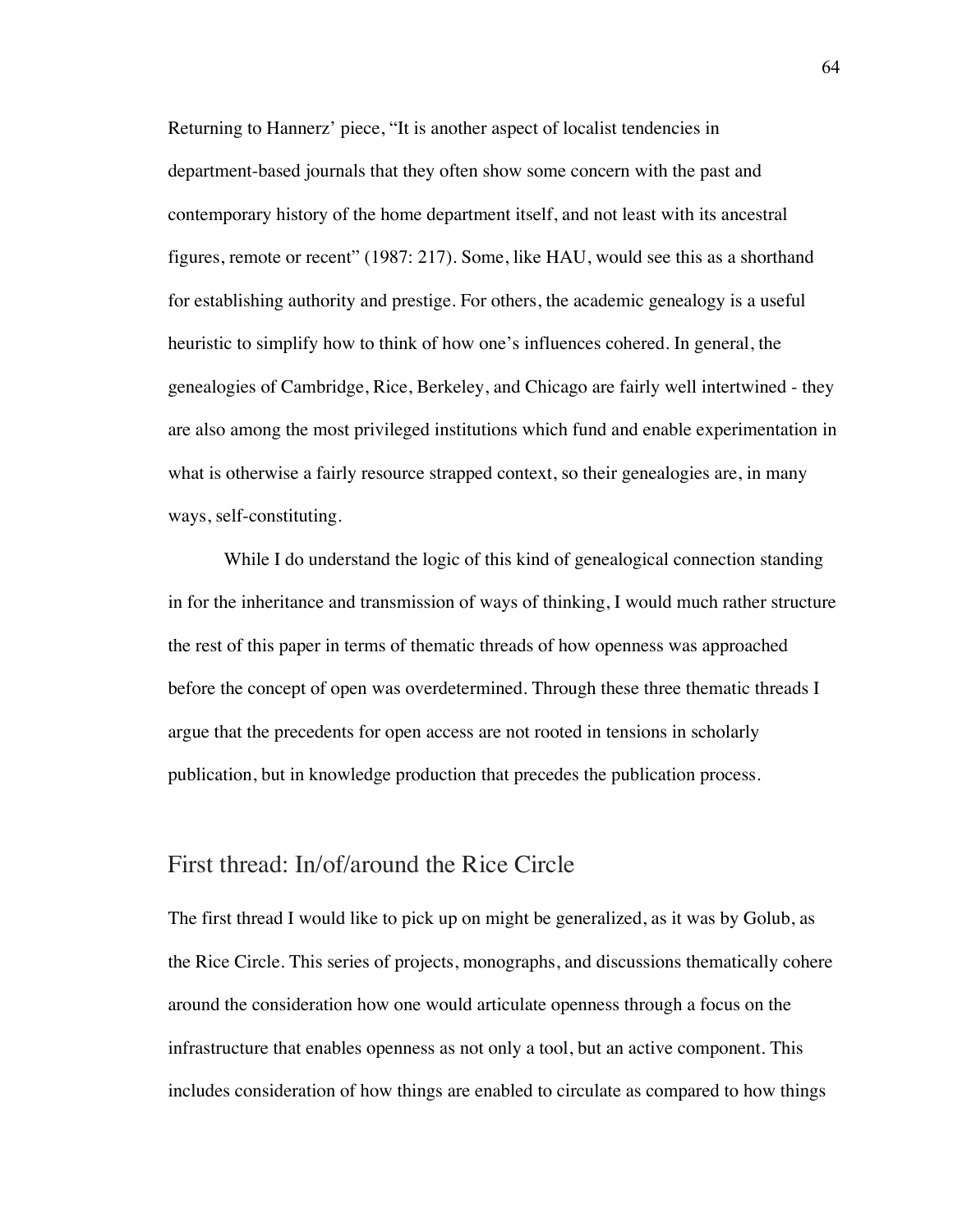actually circulate; how formats constrict what is communicated and how, and how then the form of ethnography must be interrogated and pulled into theory as a constitutive dimension - whether analyzed as a form of writing or form of digital engagement. If openness were approached spatially, determining what infrastructure is needed to allow anthropological work to circulate more broadly and freely, then it is easy to see how this logic would easily expand further than the dissemination of academic journal articles to ethnographic data, to the very function of ethnographic inquiry itself. Rice proved to be a locus for many of the individuals present in the pro forma history of open access in anthropology outlined above, including Chris Kelty, Melissa Cefkin, Marcel LaFlamme in addition to those who will be discussed below.59 Michael Fischer, himself a member of the Rice Anthropology department from 1981 to 1992, later highlighted this evident coherence in projects and pursuits as "reading for the Rice mark," which he characterized as "a recursive series of intellectual conversations and experiments that were notable features of a distinctive Rice anthropology from the 1980s through the early  $2000s$ " (2009: ix).<sup>60</sup>

#### Open as Collaboration

As previously mentioned, the editorial collective steering *CA* between 2014 and 2018, Dominic Boyer, James Faubion, and Cymene Howe, were collaboratively building

<sup>&</sup>lt;sup>59</sup> The anthropology department wasn't the only locus of experimentation with open tools at Rice. In 1999, Richard G. Baraniu, a professor of Electrical and Computer Engineering, founded Connexions - a massive open education resource powered by CC licenses. Connexions later enabled the re-establishment of Rice University Press as a digital open access press from 2006, though this was short lived as the Press closed again in 2010.

<sup>60</sup> This comment was part of a foreword Fischer wrote for a volume edited by James Faubion and George E. Marcus discussed later as it included a handful of names that have already recurred several times in this paper.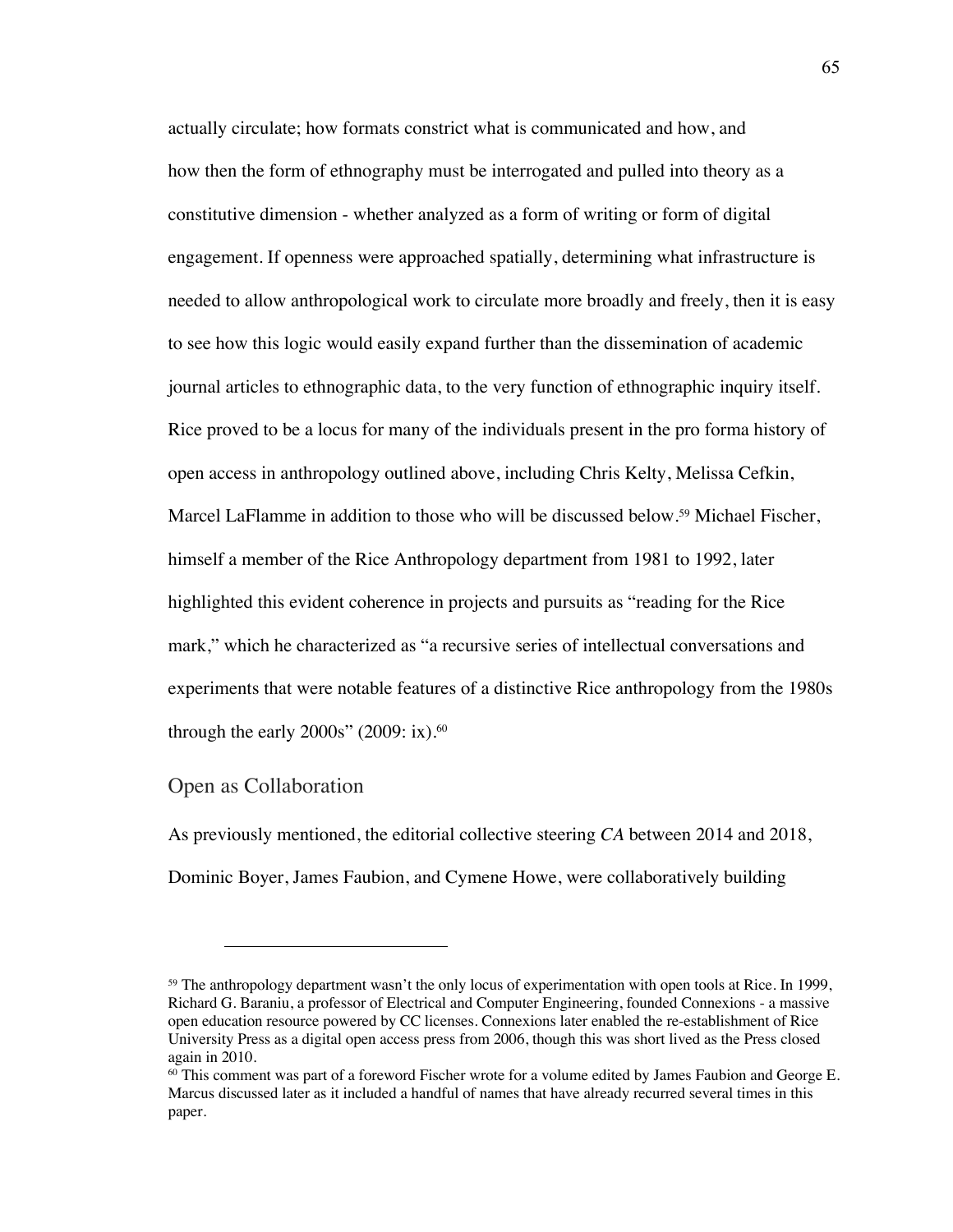toward a new mode of editorial work. Open access was only part and parcel of the overall vision for *CA* under their leadership; there was far more interest in new formats and redoubling the efforts of editors that had worked before them to create a capacious and flexible online portal. As they articulated in their editorial introduction, "Circles Not Pyramids," their collaboration exemplified how openness and transparency about the nature of the labor necessary to sustain a publication (and expansive portal) were pivotal thirty years into the life of the journal. In the same issue, Marcus reflected on the past thirty years of *CA*:

"The embracing of open access as a true innovation in journal availability, along with the kinds of forums and discussions that digital media afford academic journals, can only further this kind of engagement by making visible and creating new receptions and relations that have in fact shaped the research tendencies of anthropology for decades but have been offstage, or at most, in the wings, of the media of scholarly communication." (Marcus 2015: 9)

Marcus' intent to "make visible relations" was evident time and again in a series of collaborative undertakings - monographs, journal issues, infrastructural projects - that not only relied on collaboration, but were actively informed by the kinds of inquiry that open collaboration fostered.

Coauthoring, coediting, and editorial collaboration in general was a constitutive method for those in this circle. In 2015, Faubion had co-authored a book with Boyer and Marcus, *Theory Can Be More Than It Used to Be*, that concerned "what kind of object 'theory' becomes within the anthropological research process" (Boyer and Marcus 2015: 2). That volume was the later companion to the book Faubion had also collaborated with Marcus on years earlier, *Fieldwork is Not What it Used to Be* (2009), which built from the dissertation work of their graduate students to discuss the many ways that fieldwork had to be re-interrogated as a form in the contemporary context. As Boyer and Marcus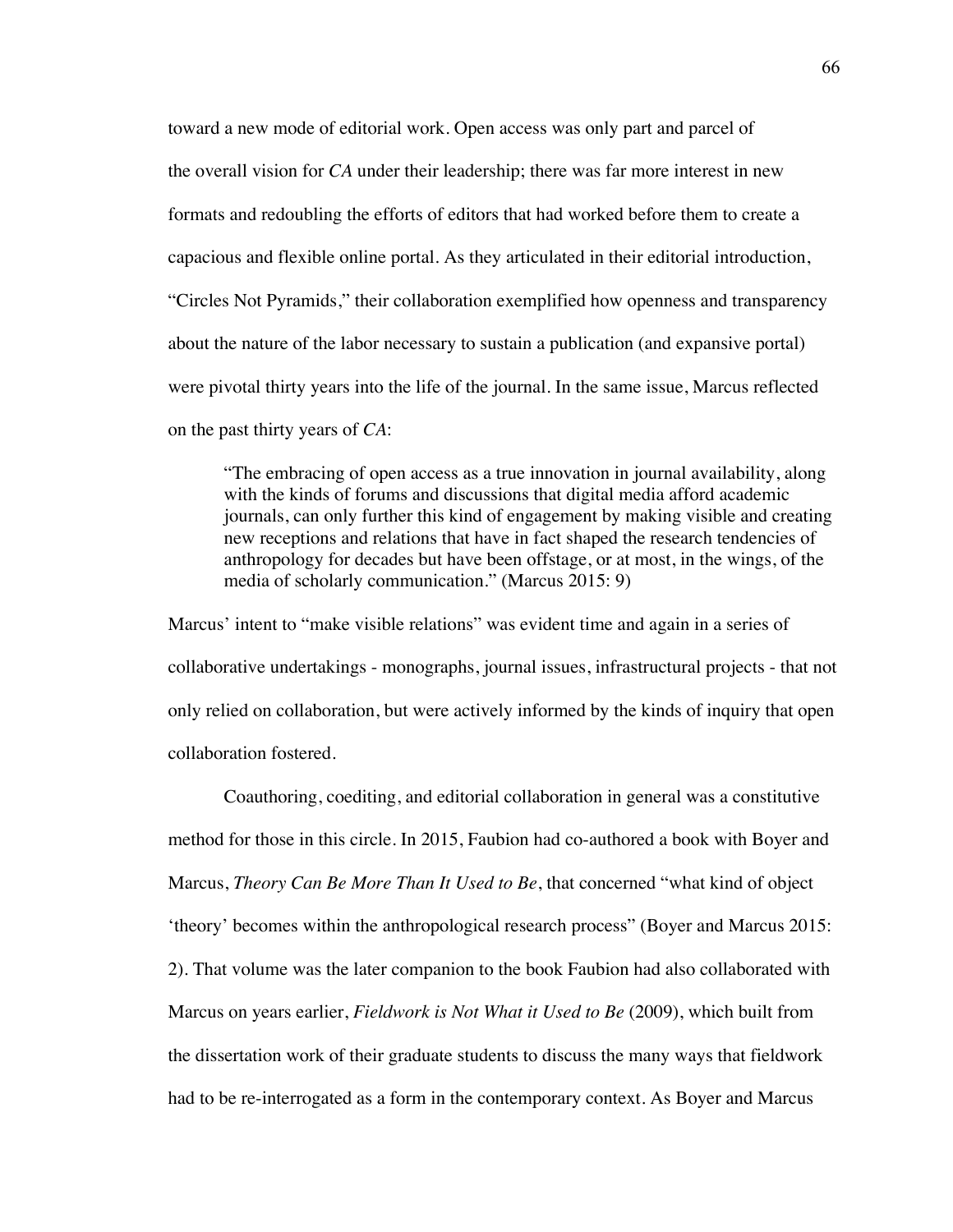glossed in their introduction to the later volume: "Taken together, *Fieldwork* and *Theory* address how the sacred trinity of anthropological practice—fieldwork, ethnography, and theory—have all changed from the ground up, not least in their relations with each other" (2015: 3).

These projects, both the collaborative monographs and the series of editorial collaborations through *CA*, taken together form a broader series of inquiry through collaboration that can be traced back to two touchstones in the development, and refinement, of the ethnographic method: *Writing Culture*, coedited by James Clifford and George E. Marcus in 1986 and *Anthropology as Cultural Critique*, coauthored by Michael J. Fischer and Marcus in the same year. *Writing Culture* was, functionally, an edited collection following a Santa Fe seminar on ethnographic form; however, its impact was far more than that of the average collected volume. Together, these two volumes were a significant moment for anthropology as a discipline. They represented the reflexive turn, drawing upon poststructuralist critique to consider ethnographic writing as a particular form that necessarily entailed consideration of how anthropological knowledge is produced, and especially how anthropological authority is produced.<sup>61</sup> Again, evoking spatial metaphors, Marcus described:

"There are shifts in the forms of scholarly communication or at least in the ecology of the present expansion of digital possibilities and how these are affecting the ethnographic genre of research and writing: the book remains important, of course, to ethnography, but in a different ecology which favors 'commons' of various sorts […] Anthropologists move in circuits, assemblages,

<sup>61</sup> As later described by Marcus in an article cowritten with Kim and Mike Fortun: "The Writing Cultural Critique tradition in cultural anthropology attends to the implications and limits of form—a poetics and politics of ethnography powered, in large part, by poststructuralist understandings of language developed through new exchanges with literary theorists, semioticians, philosophers, and others in the humanities from the 1980s onward." (Fortun et al. 2017: 13)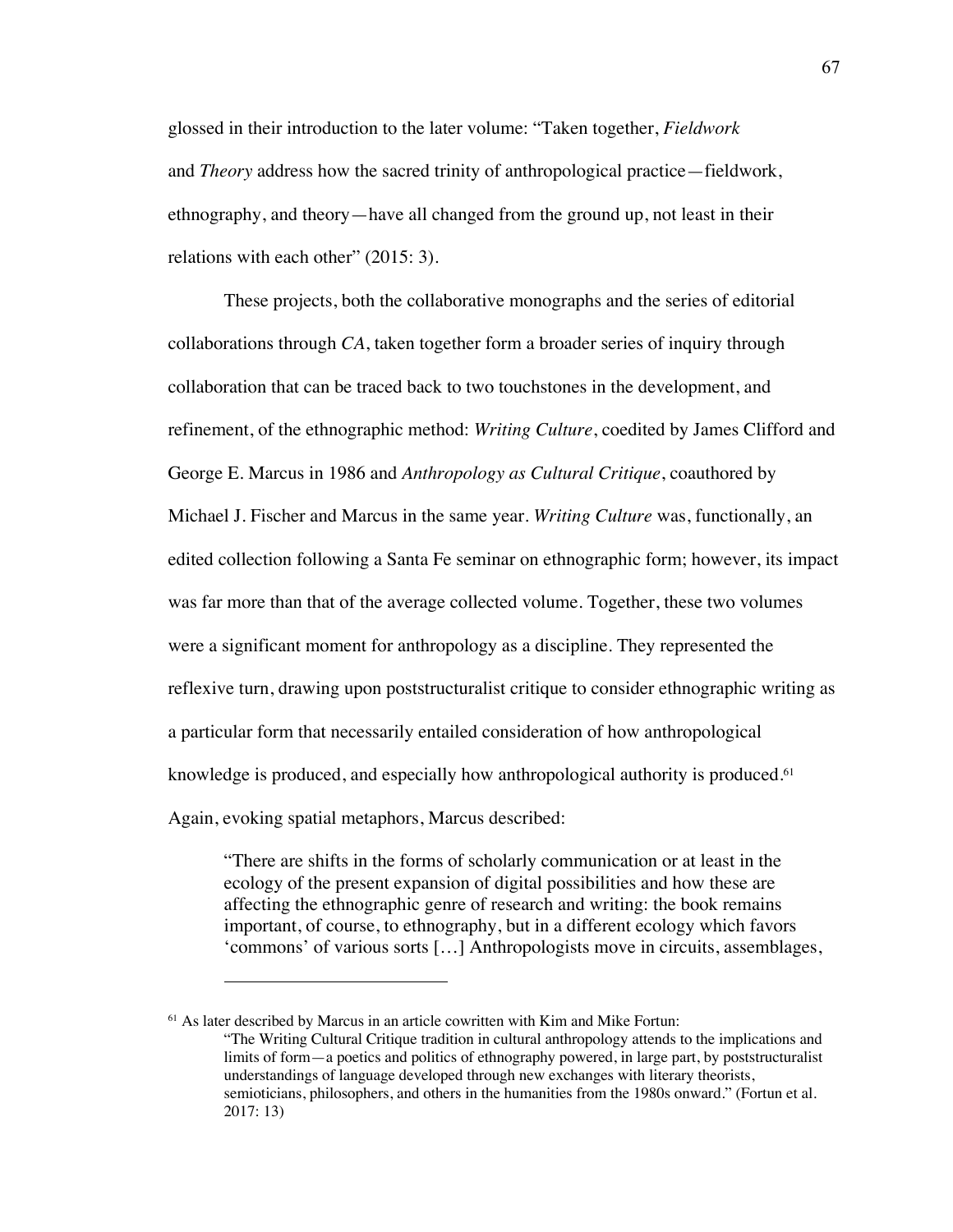or among relations—as working metaphors for defining the field—and they move situated discourses that they accumulate around with them in unusual configurations." (2008: 429-432)

Marcus' ideas about necessary shifts in anthropology were explicitly tied to how that work would then be communicated, and often expressed specifically in terms later now seen inseparable from the open access movement.

#### Open systems

Kim and Mike Fortun's projects, previously outlined, also share these antecedents. In 2003, Kim Fortun wrote a review of the impact of *Anthropology as Cultural Critique*. The title of her review, as later mirrored in the 2008 collaborative article on open access, was in keeping with Marcus' oft-cited article, which has already been mentioned in the context of my paper twice, "Ethnography: In/of the World System." Fortun's "Ethnography In/Of/As Open Systems," published nearly twenty years after *Anthropology as Cultural Critique,* considered the legacy of the volume in relation to the kinds of ethnography "responsive to currents outside the academy [...] anthropological work open to the dynamism of the world" (2003: 173). This responsiveness had a clear corollary in appealing to "open" through metaphors of circulation and flow, but also sought to assert openness as the source of authority for contemporary ethnography (2003: 177). In terms of later open access differences - it was necessary not only to open outward as to allow others to read, but to open inclusively to encourage participation and critique as formative of the anthropological project itself. While Marcus' article outlined a means of approaching ethnography as a method of keeping inquiry open, Fortun broadened the impetus to call for anthropology to engage as an open system within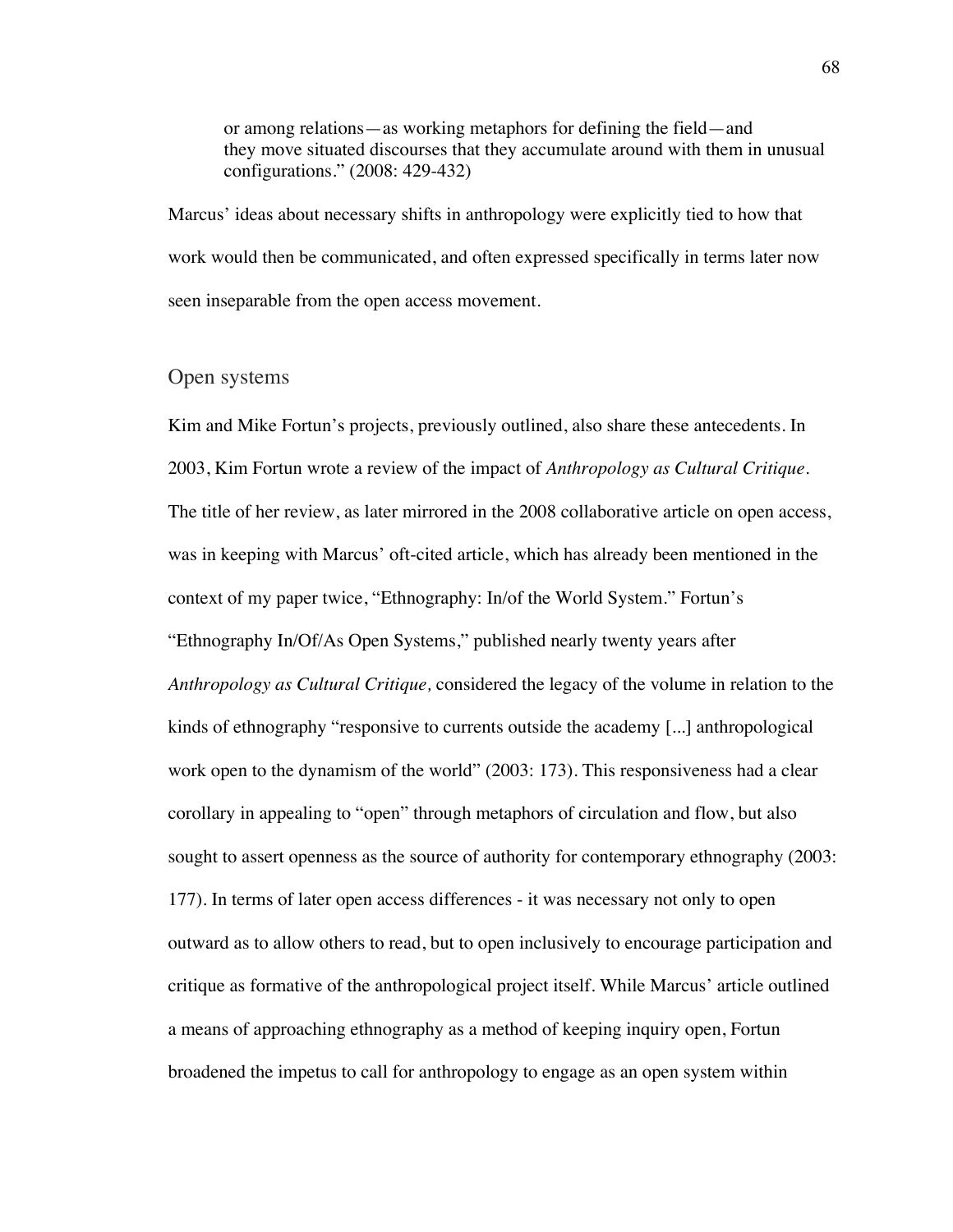broader open systems - what she then glossed as "an ethic of openness" (2003: 171-172).62 In 2003, this comment did not directly serve as an entry point for open access, but years later open access served to be a constitutive function of this ethic, though not its endpoint: "From open-access publishing we have now moved to an effort to make anthropological data itself more open, and more open to collaborative interpretation" (2015: 366, fn1).

### Structuring for Open

The Platform for Experimental, Collaborative Ethnography (PECE, pronounced 'peace') was initially built to support the Fortuns' project, The Asthma Files. Constructed from free and open source (Drupal-based) building blocks, the PECE supports multi-sited, cross-scale ethnographic and historical research, focusing not on "open access" as such, but on open data sharing as a means to revitalize ethnography in a new digital terrain. As Fortun noted in an unpublished article, PECE was "a site for exposing, testing and extending ethnographic methods and the pedagogical and political promise of ethnographic modes of inquiry" (np.: 1). But as much as it was a project informed by theoretical consideration of what ethnography was, $63$  the PECE was also informed by the work of computer engineers; Lindsay Poirier, Dominic DiFranzo, and Marie Joan

 $62$  Fortun further elaborated on this "ethic of openness": "Openness can, then, be considered an ethic for ethnographic work, an ethic particularly attuned to the so-called (post)modern but also in keeping with traditions of experimentalism in the sciences, in the avant-garde, and in anthropology itself" (2003: 188). <sup>63</sup> Fortun listed Barthes and Clifford among others. Later, in an article cowritten by the Fortuns and Marcus, they note: "Digital anthropology needs infrastructure that reflects, enacts, or embodies poststructural theories of language, and postcolonial and feminist understanding of the politics of language" (Fortun et al. 2017: 17).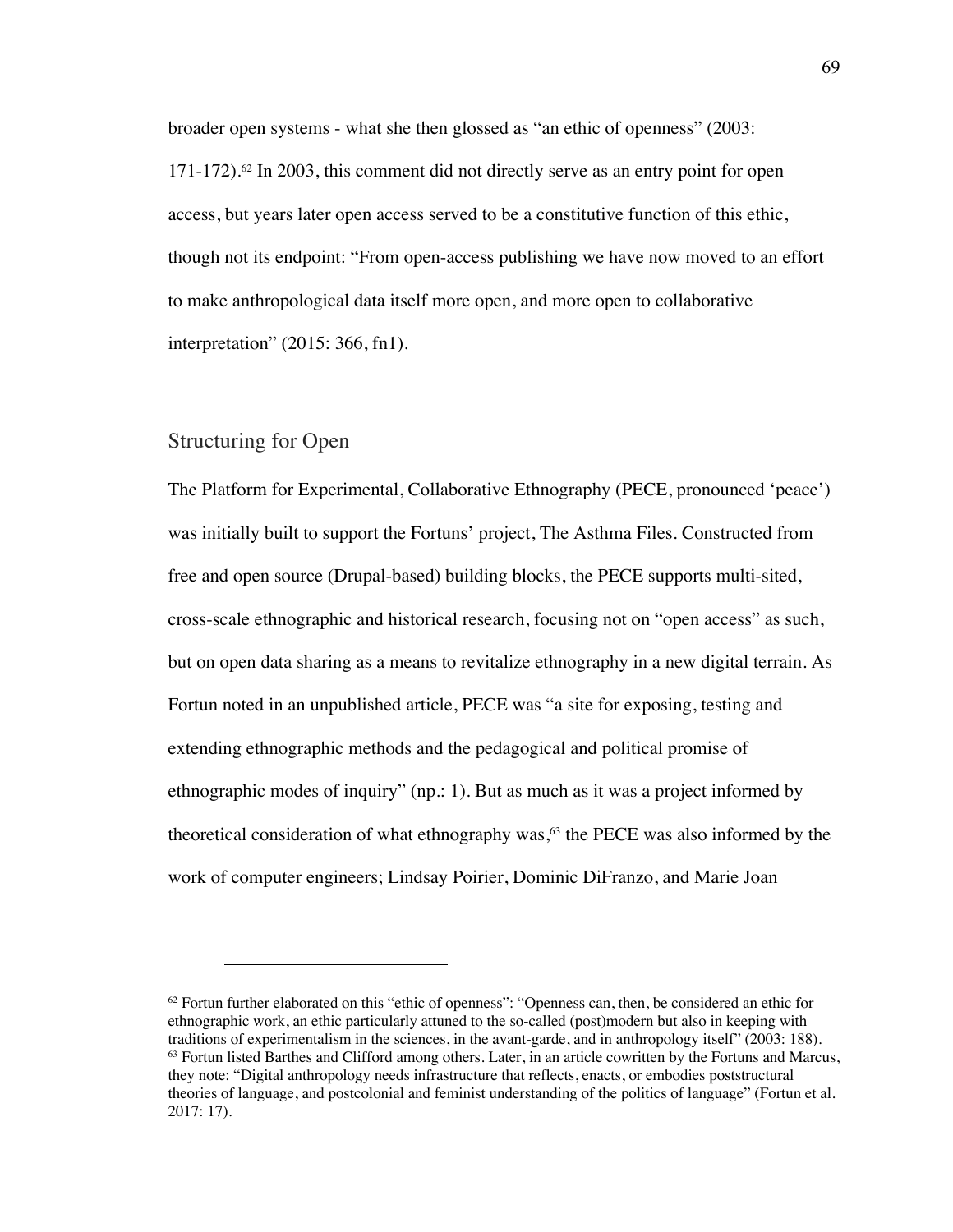Kristine Gloriaat (colleagues of the Fortuns at the Rensselaer Polytechnic Institute) contributed the "light structure" design that utilized "frames" rather than strictly defined content structure. As Poirier et al. explained, this light structure served "to prevent the production of blindness from over-classifying and to allow for the emergence of shifts in how spaces were interpreted as more researchers were exposed to them" (2014: 2). This in turn served the platform's primary role which was to enable different "encounters" by engaging with ethnographic writing and data as a unique form that in itself has discernible effects. This concept of "structuring for open" indicated that openness is not an imperative in form (like freely available PDFs), but instead is a quality enabled by certain design choices. Fortun noted, "in building PECE, we thus needed to structure ethnographic work in order to unstructure it" (np.: 4).

#### George E. Marcus

George E. Marcus was the chair of the Rice Anthropology Department from 1980 to 2005. <sup>64</sup> During that time he was at the helm of a number of projects that operationalized his conception of openness and circulation in regards to the production of anthropological knowledge. Of course, foremost on the list is that Marcus was the founding editor of *Cultural Anthropology.* The first issue of *CA* arrived in 1986 as a new quarterly periodical of the new section within the AAA - the Society for Cultural Anthropology.

<sup>&</sup>lt;sup>64</sup> In 2006, when Marcus left Rice for Irvine, he established the Center for Ethnography. One of the primary contributions of the Center's focus was on that of the "para-site," which asserted that academic space that is as much a part of what is subsumed into fieldwork as the fieldsite is: "It creates the space outside conventional notions of the field in fieldwork to enact and further certain relations of research essential to the intellectual or conceptual work that goes on inside such projects" (2010: 30).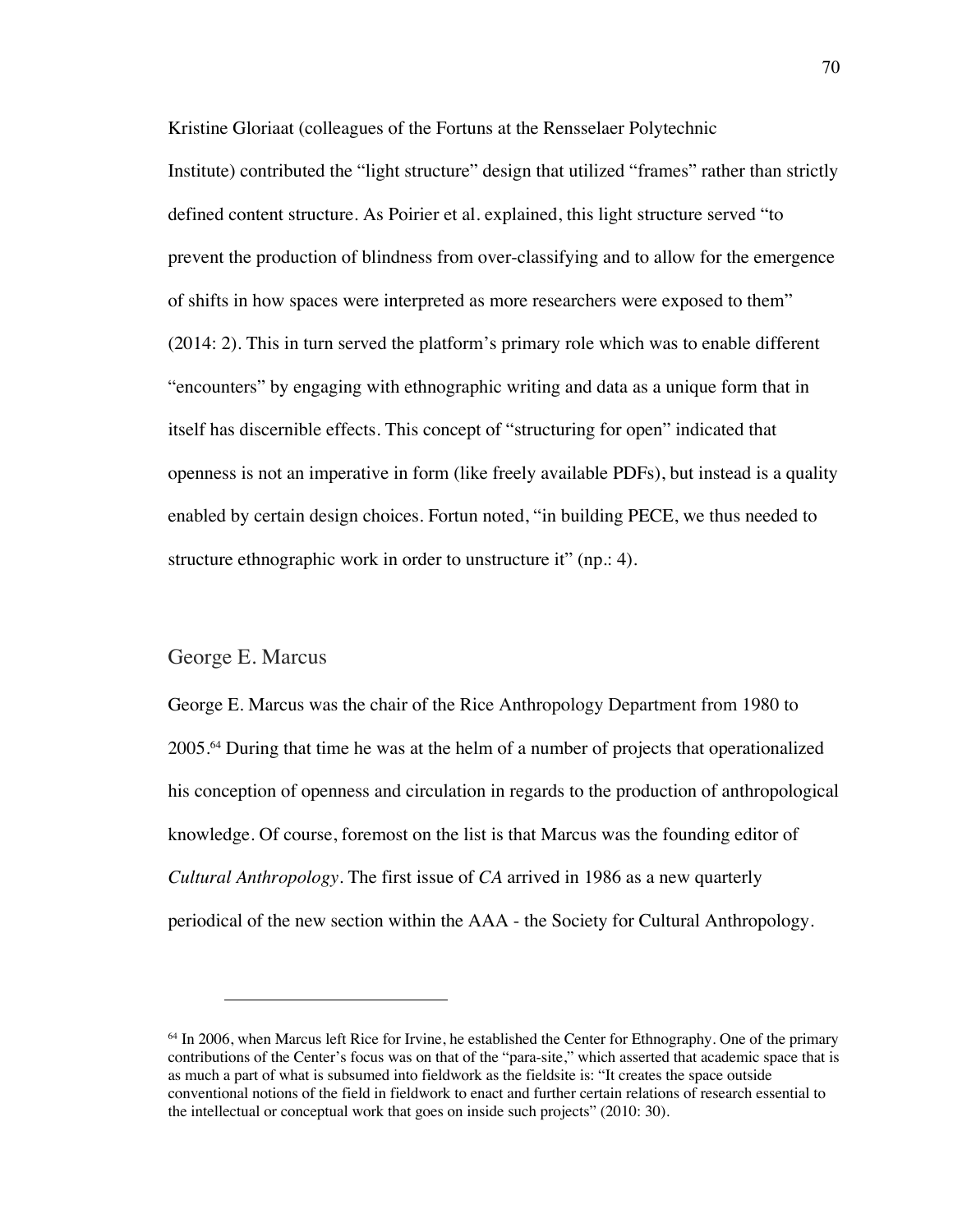Like any section periodical, its aim was to build membership around a coherent set of continuing conversations, in order to structure to a newly articulated community of anthropologists.65 Marcus' description of the journal's founding - as an intentionally disciplinary project, engaged in critique of the discipline's traditions and methods - was swimming a bit upstream at a moment when most disciplinary walls were fracturing for sake of interdisciplinary projects. While his primary interest was enabling a forum for specifically internal critique, his secondary concern was how "anthropological knowledge [...] might be developed as a mode of cultural and social criticism" and finally to assert the relevance of cultural anthropology's methods to other interdisciplinary efforts in the US academy (Marcus 1991: 124). As Fischer later noted, "*Cultural Anthropology*, under Marcus's inaugural editorship, also attempted to reach out to contributors in fields other than anthropology in order to enrich the discussions in both directions. It signaled its ambitions physically in the 'little journal' format of uncut edges and rag-textured covers" (2009: xii).

Marcus' attention to the print form of the journal, one that engaged readers with a static form that encouraged paging through, if not directly reading linearly, would also be reflected in his book series with the University of Chicago Press, Late Editions. The series resulted in eight collections published annually and appeared to be somewhere between a thematic periodical and an edited collection. Further, Marcus' attention to how

<sup>65</sup> As Marcus himself noted: "The formation of this subsociety was a part of a general trend of fragmentation into specialized groups within the AAA during the 1970s and 1980s. The founders of the SCA were clearly concerned about the absence of a coherent vision in contemporary anthropology, or even any focusing debates. They looked to the activities and the journal of the new society to overcome a sense of malaise since the decline in enthusiasm for a number of 1960s theoretical initiatives, including French structuralism, Marxism, and cognitive studies" (1991: 122).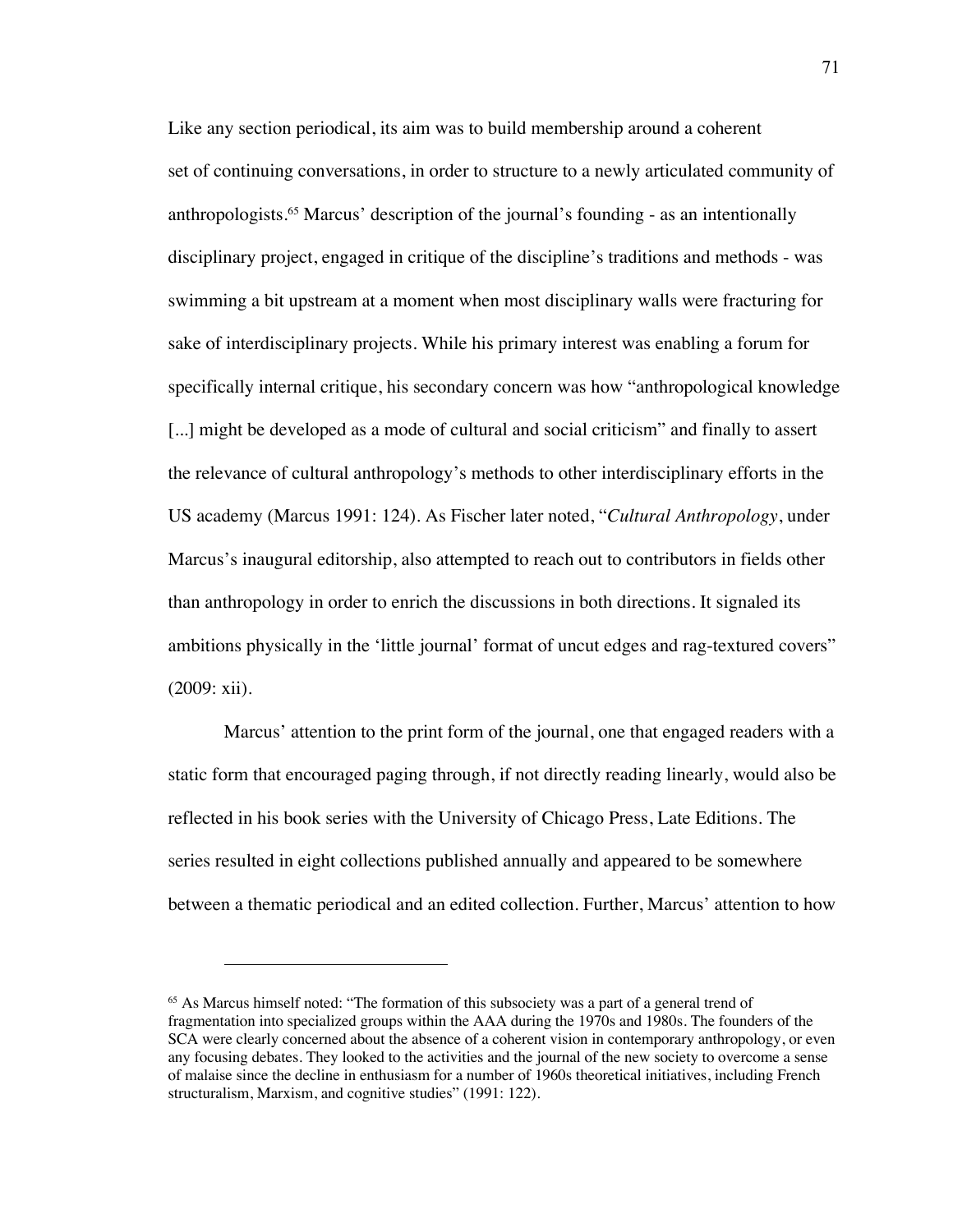readers engaged with the journal's organization and could be so influenced by the arrangement of articles, is a sensitivity clearly reproduced in later projects, as well as the projects of his colleagues and students - the PECE and the "light structure" that enabled the shifting arrangement of contributions in particular. This was rooted not only in the assertion that ethnography itself has "effects" (as was the contention of *Writing Culture*), but also that the digital structure that holds the ethnography has discernible effects. As Marcus discussed early on in his time as an editor,

"From an editorial perspective, the actuarial content and arguments within the articles published are not themselves enough to make the statement of purpose that the journal intends. To the contrary, in a state of emergence and transition in how knowledge is produced and represented, especially as seems to be the case with anthropology, the question of editorial design or collate in arranging articles for issues is crucial. In fact, the effect of arrangement or juxtaposition should be a clearly established element of attention for readers." (1991: 126)

The development of *Cultural Anthropology* into the "multimedia enhanced journal portal" it is today seems far more closely adhered to a genealogy of its editors (Marcus, the Fortuns, Faubion, Boyer, and Howe), and the broader influence of the Rice circle than the prior formal history would have indicated. This through line certainly returns time and again to how the digital could support new forms of ethnography, but this cannot be easily equated to how the digital merely capacitates. Instead it encourages the inclusion of the digital - the internet, the computer - as constitutive actors in the form and function of the production of anthropological knowledge itself.

# Second thread: Opening Authority

The second thread I would trace is thematically defined by openness in terms of making apparent the modes of inquiry and collaboration that produce anthropological knowledge,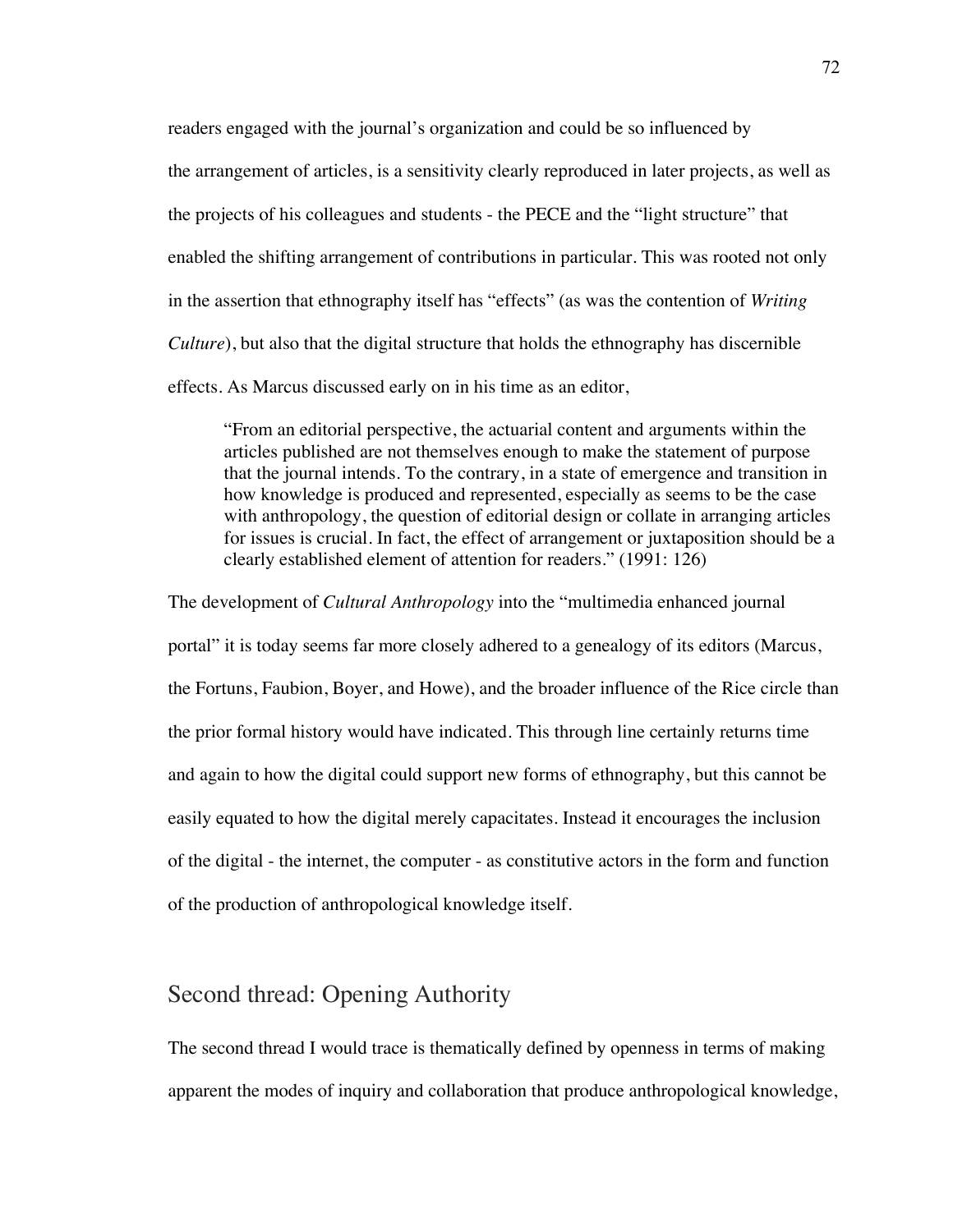which, while closely tied to the concerns pursued by the Rice Circle, took a very different form in a series of projects by nature of a different theoretical grounding. Chris Kelty, an often-recurring name throughout any history of open access in anthropology, was one of the founding editors of a scholarly publication called *Limn* (https://limn.it/) with Stephen Collier and Andrew Lakoff. Together, they experimented with the means of scholarly publication to find a form that they described as a "research network first, and a publication second."66 Kelty later described *Limn* as ""a kind of response to the fragility of Internet-mediated collaboration—and indeed on the surface it might look like a reactionary one—it is a print magazine and could appear quite conventional" (2014: 212). Published roughly once per year, *Limn* prioritized design, conserving layout and typesetting in a way most open access publications had eschewed for lower production costs. Intentionally, the "vessel" is just as much a contribution to the project as the scholarly articles it contained. Each issue had a theme that brought editors into collaboration to bring together a series of voices from researchers, practitioners, academics alike. Like projects connected to the Rice circle, the arrangement of articles was intended to generate new connections. As Kelty described:

"Both the style of work it enables and the technologies it employs speak to the changing nature of how we can engage in scholarly communication today. Limn creates a growing network of authors, an editorial process that juxtaposes different forms of research, or find conceptual connections across them and tries to display that—something that the journal model cannot do except in the case of a special issue." (Kelty 2014: 212)

<sup>66</sup> https://limn.it/collaborate/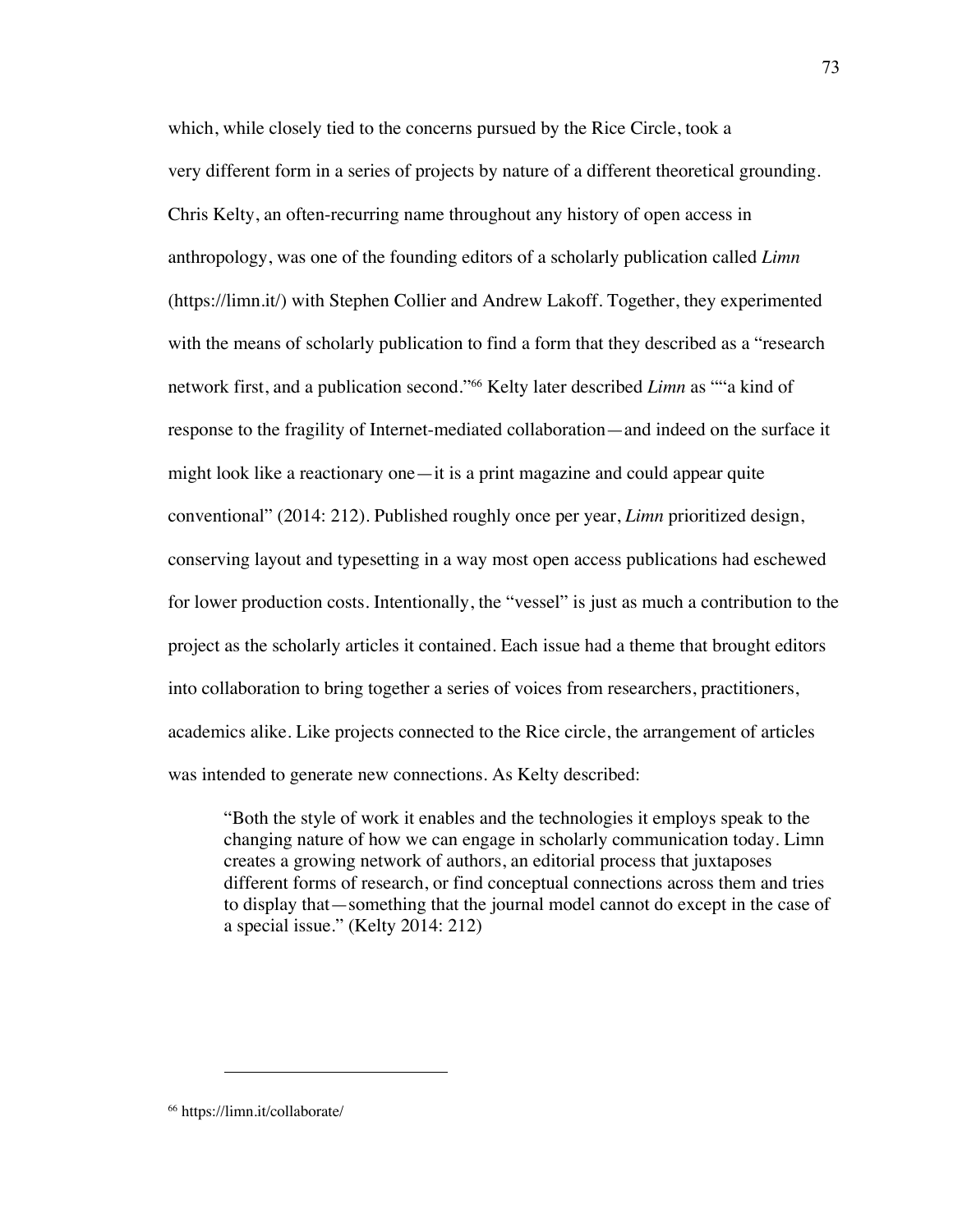*Limn* did carry a Creative Commons license, but small donations were encouraged for a PDF (\$5, though still available for free) and a print copy did have a price tag (\$25). The first issue of *Limn* was published in January 2011, but it had a lengthy prehistory.

### Open Prototyping

Before *Limn*, there was a prototype experiment (which is still listed on *Limn*'s website as Issue No. 0). Prompted by a two-day conference on prototyping,<sup> $67$ </sup> Kelty sent an invitation to the conference's participants to write a brief 750 to 1,000-word contribution on the value of prototyping - in effect, prototyping their own papers for the conference. Kelty's contention was that, in asking contributors to develop short prototypes of their arguments in a short span of time, a new genre of scholarly writing might prove to have new capacities for making clear the dialogue and interaction constitutive of the process of academic writing. As Kelty noted in the preface to the published form of this episode: "We have plenty of publications, but few spaces for collaborative experimentation with ongoing research" (2010: 5). Kelty, with Alberto Corsín Jiménez, and George E. Marcus, compiled the responses into an "episode" - an experimental publication in itself, which appeared as a series of partial conversations, emails, rejoinders and commentaries with sometimes present, sometimes absent, antecedents. The overlapping commentary layered the typical linear form of conference proceedings, creating a reading experience not unlike the hypertext fad that swept the early days of the internet. For Kelty, this presented

<sup>67</sup> Organized by Alberto Corsin Jimenez and Alberto Estalella via the Spanish National Research Council in Madrid.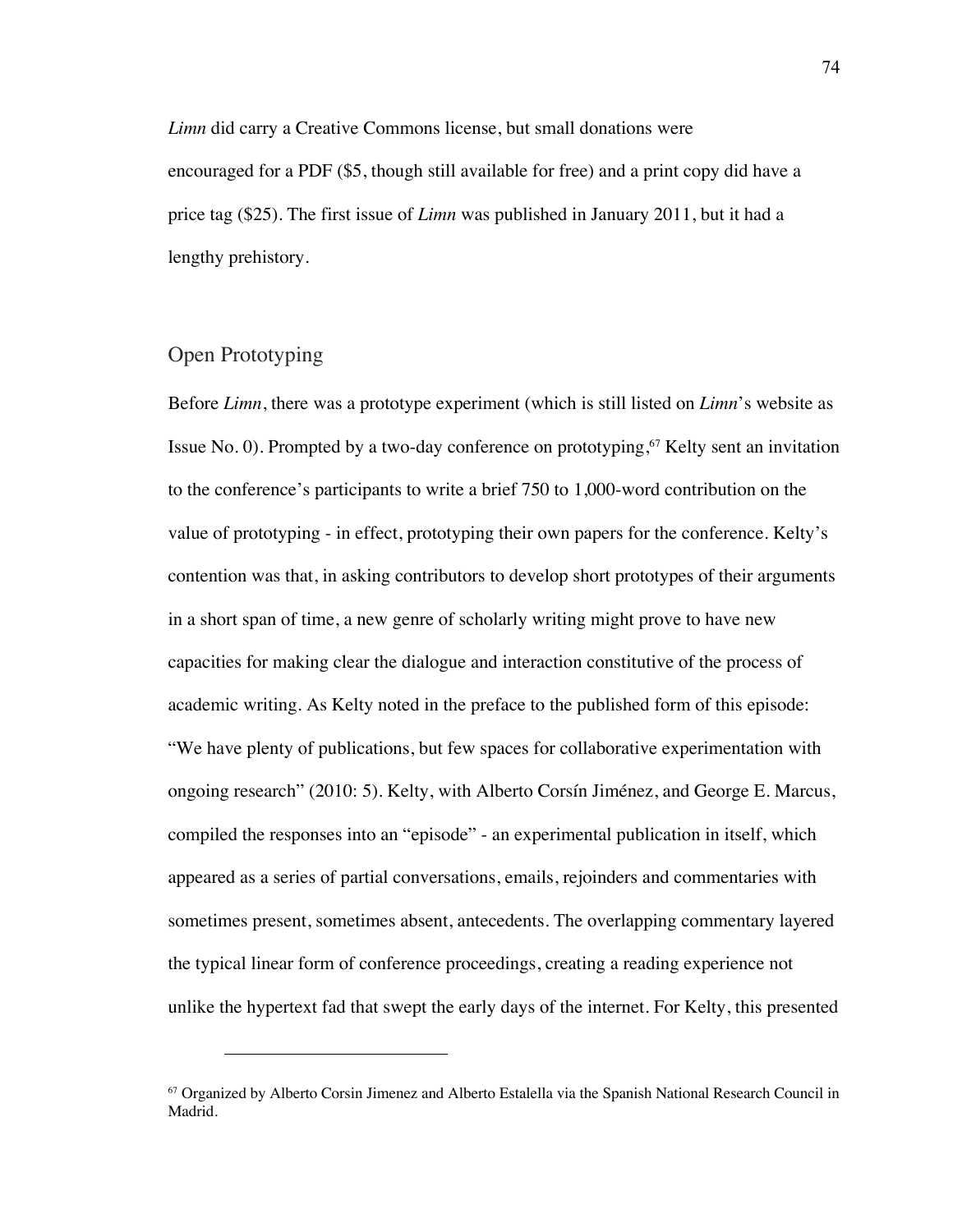a means of "preserving the interactions of collaboration" (2010: 6). This prototype of an "episode" was not only a precursor of *Limn*, but also the first "episode" of ARC,68 which has a lengthy history in and of itself.

#### Opening the Contemporary

Referred to as the Anthropological Research on the Contemporary (ARC), the Laboratory for the Anthropology of the Contemporary (LAC), or alternatively the "col-laboratory," Paul Rabinow, a professor of anthropology at Berkeley, organized a series of experimental modes through which he sought to conceptualize an "anthropology of the contemporary." Rabinow had a series of close collaborators, mostly his previous graduate students, including Collier and Lakoff, as well as Tobias Rees and Anthony Stavrianakis. Through the years, the ARC program became a sprawling, multi-faceted collaboration of anthropologists who made a concerted effort to open, and acknowledge, the space of collaborative inquiry and discussion as a model of academic production. The primary model of knowledge production in anthropology they sought to articulate was decoupled from traditional fieldwork and referred to as "concept-work" (or later, "concept labor").

<sup>68</sup> "[...] something that the ARC group has recently been working on: the ARC Studio. It is an online publication devoted to experimenting with rapid prototyping of scholarly knowledge and the valorization of the kind of conceptual labor that happens preliminary to conventional publications and is often eliminated from them. In its process, it aims for short timelines (1 month), short contributions (750-1,000 words), found objects, collaborative editing, multimedia presentation, but with permanent archiving and formal recognition in the world of scholarly communication" (2010: 77).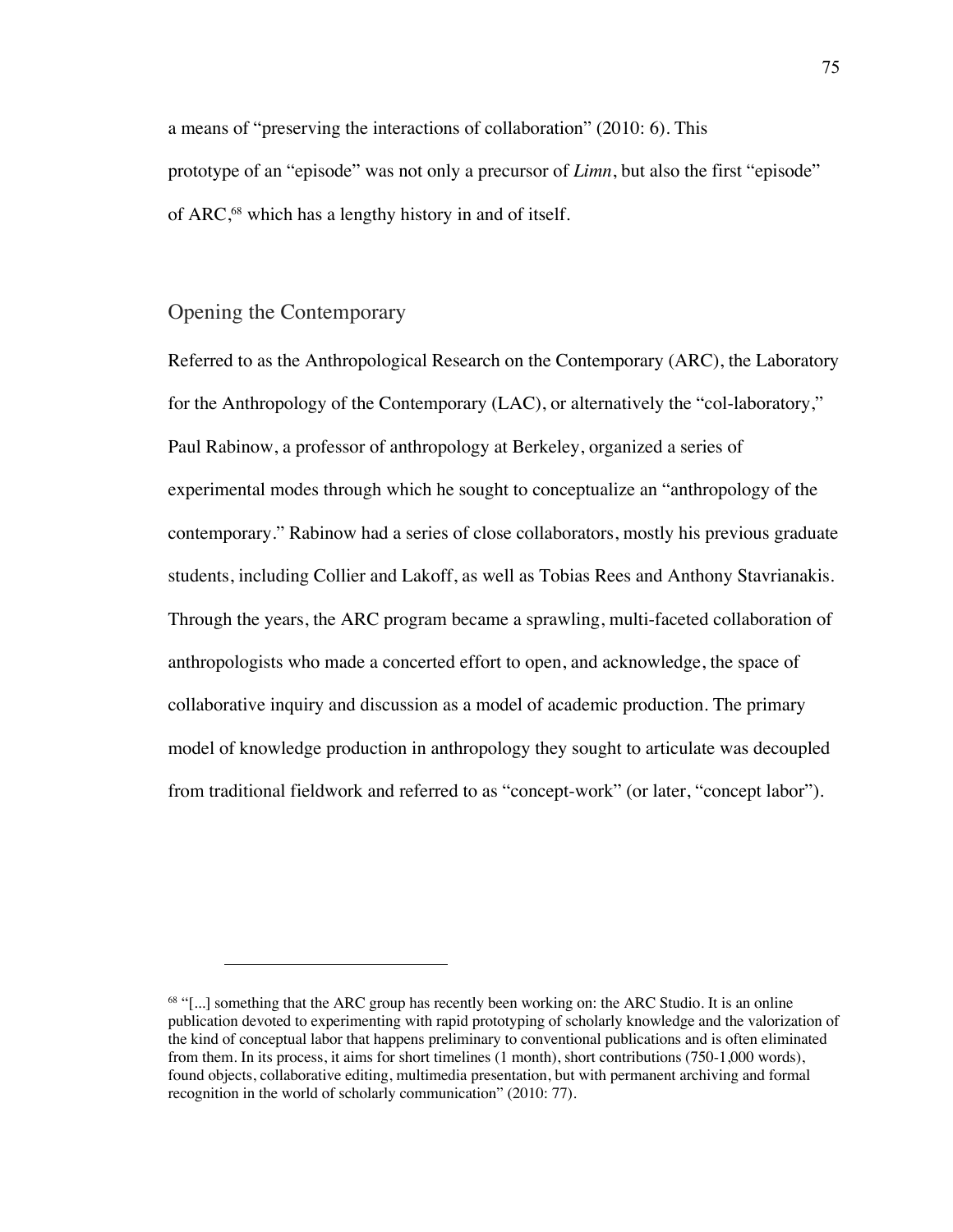The first "exchange" was led by an "instigator" who collected a series of discussions in diverse forms: conference panels, transcripts of conversations, etc. This form, as articulated in the introduction to the first,

"documents [...] a process that takes place all the time in academic life, but is rarely captured. Namely, the process through which scholars become familiar with each other's current work, begin a discussion, find fruitful points of intersection or disagreement, and organize a conference panel to explore these in greater detail." (Rees and Collier 2007: 2)

Much like Fortun's work, consideration of a new model immediately concerned what kind of structure could be fabricated to enable this imagined, potentially idealized, form of interaction: "thinking about our collective endeavor as a laboratory has provoked reflection on the forms of interpersonal interaction and the infrastructures appropriate to – and necessary for – such an endeavor" (Rees 2007: 8). Other missives from the project took the form of a "conceptual notes" which seemed less collaborative in nature, but sought to articulate the terms upon which the project had set out to redefine the means of anthropological inquiry. Each subsequent paper seemed a further elaboration or wholesale rearticulation of previously stated concepts and structures, creating a dense web of interconnected projects and motivations within ARC. However, there was a recurring insistence of developing new tools and models for production of knowledge that would better reflect the nature of contemporary inquiry. The project's broader concerns as to the nature of anthropological knowledge production consistently returned to how the recognized mechanisms for an authoritative claim to a concept or idea reify authorship, and similarly how little bits of the publishing process affect (or even predetermine) how knowledge production models work before the point of publication. ARC's subsequent interrelation to open access conversations was borne out of both a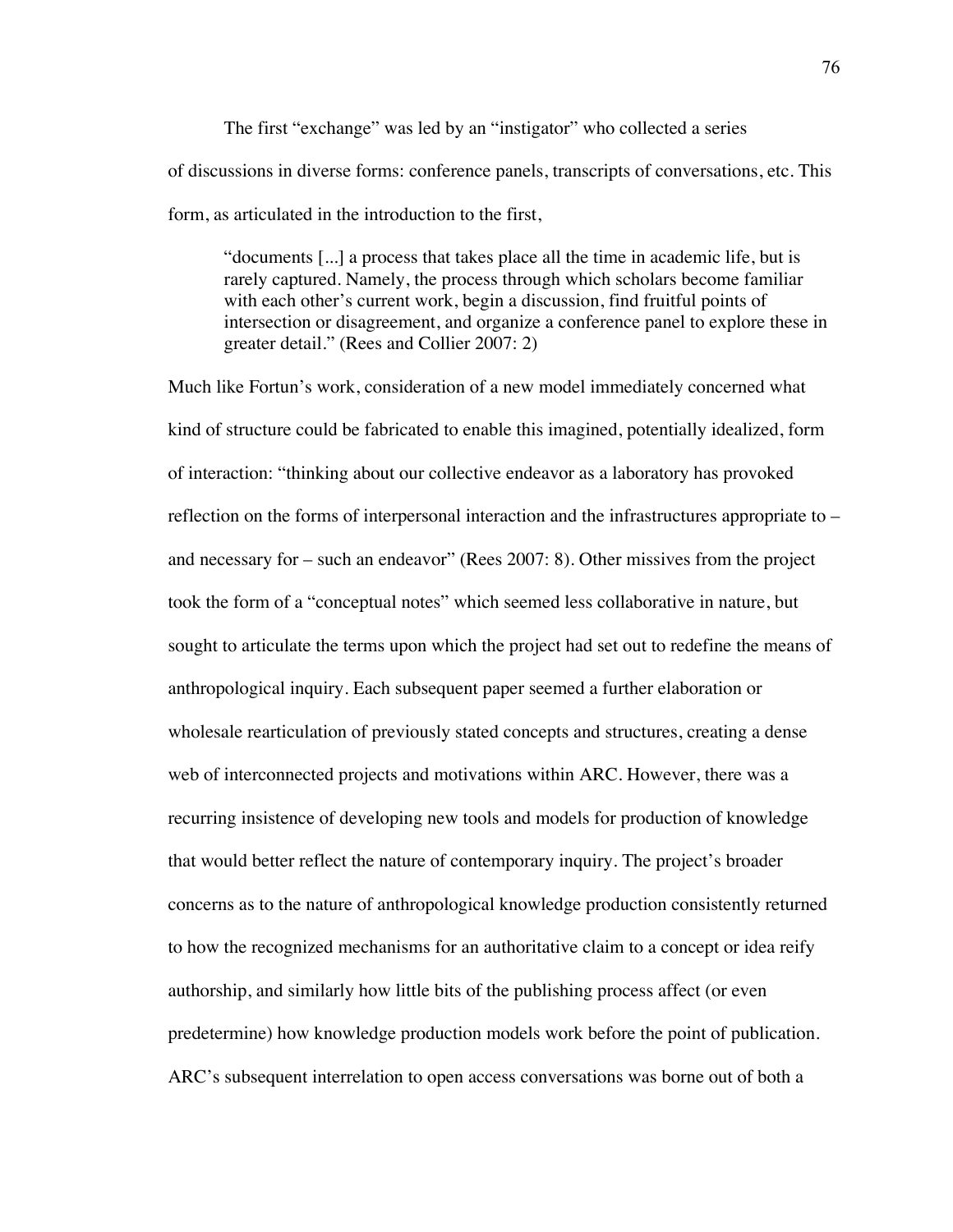repeated fixation on attribution - like open access conversations at the time, particularly those around Creative Commons licenses and the limitations thereof - and frustration with the available medium of scholarly publishing, the journal. Rabinow later noted that, "we insisted on the fact that whatever else this form was going to be, it could not replicate the journal form, as we knew that that was a fundamental piece of equipment in the discordancies of the reigning norms of the institutions that we wished to remediate," citing specifically the long timeline of publishing through a journal (2018: 21).

At this point it may be self-evident to say the ARC project was in the process of reinventing several wheels at once. By 2011, ARC's large web of collaborators had distilled to Rabinow, Stavrianakis, and Gaymon Bennett; in the years after, in their own words, "career and personal constraints took over, interpersonal breakdown abounded" leaving only Rabinow and Stavrianakis (2018: 31). After nearly fifteen years of experimentation, musings, and quite a few grants, the ARC project produced several volumes (mostly coedited by the primary collaborators) and a number of webpages with broken links and interrelations,<sup>69</sup> as well as the archive of exchanges, concept notes, and other missives among its series of participants. Its final product, https://snafu.dog, was a set of compiled missives, documenting the end of the project from 2017 to 2018. Rabinow and Stavrianakis also composed a chronicle of their experience with the project, which vilified both their home institution, Berkeley, and the university presses that now

<sup>69</sup> Later Rabinow would have three sites. Each, to the outside observer, would appear to be iterations of the same project: Bios Technika, which outlined a series of "concepts, diagnostics, pathways, cases, determinations" that would recur frequently in the course of the ARC program, an iteration of the Stanford's Poetic Media Lab project Lacuna Stories: The Contemporary (no longer accessible), and the ARC site itself.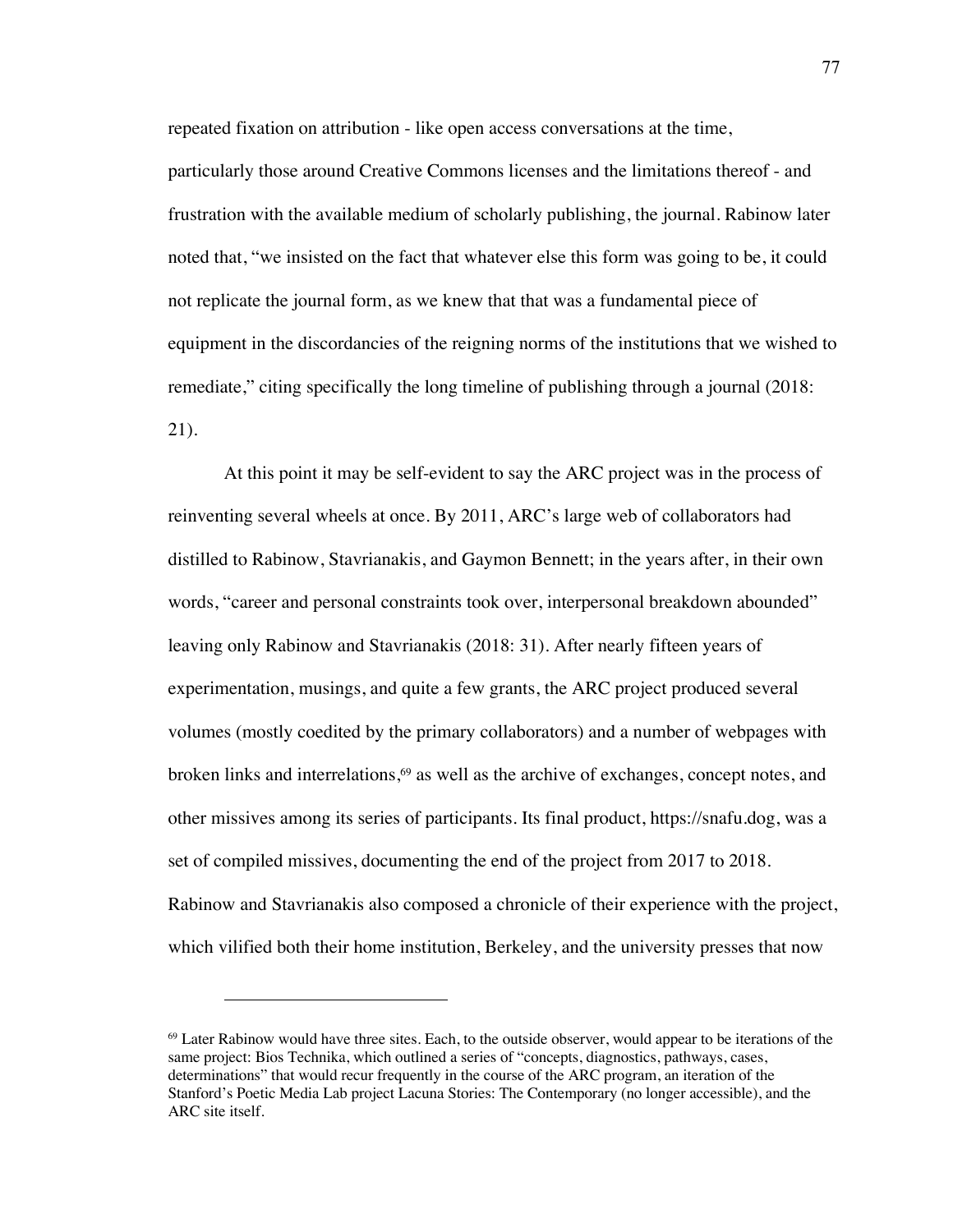refused to publish their work, for interference in their project. Despite the palpable frustration, the detailed chronicle of ARC's origins and its relatively lengthy history also serves to situate Rabinow's motivations in the context of his own participation in the Santa Fe seminar that produced *Writing Culture* in 1984.

#### Paul Rabinow

Though his discussion of the "experimental moment" in anthropology in the mid-80s was rather dismissive (referring to *Writing Culture* itself as a fetishized object [2018: 5]), it did serve to root ARC's own history in 1984.70 To Rabinow, ARC was following a trajectory separate from the lines of inquiry that the Santa Fe seminar reified in *Writing Culture*, and while he was intent on following this path, others seemed too wholly enveloped by the nature of ethnography as a writerly form (and consequently, ethnographic authority). In comparison, Rabinow was interested in the significance of what is uniquely anthropological knowledge and how that knowledge is produced. Notably, these two concerns are nearly impossible to disentangle, but Rabinow's discussion of the seminar did have a far different, Foucauldian bent which is evident in his writing. Upon reflection of his participation Rabinow noted:

"We anthropologists should now know that we live in language. Yet in their role as writers, most anthropologists continue to act mainly as writers, to treat language as a transparent tool, and to attack as subjective those who seek to incorporate their authorial function. The philistine temptation remains alive: a phobia of navel gazing, however, does not make language into a neutral medium." (1985: 2)

<sup>70</sup> "ARC as an experiment in venues for working on problems should be conceived as a continuation of and reactivation of the experimentation and exploration that preceded and paralleled and that which could be conceived as agonistic to *Writing Culture"* (2018: 7).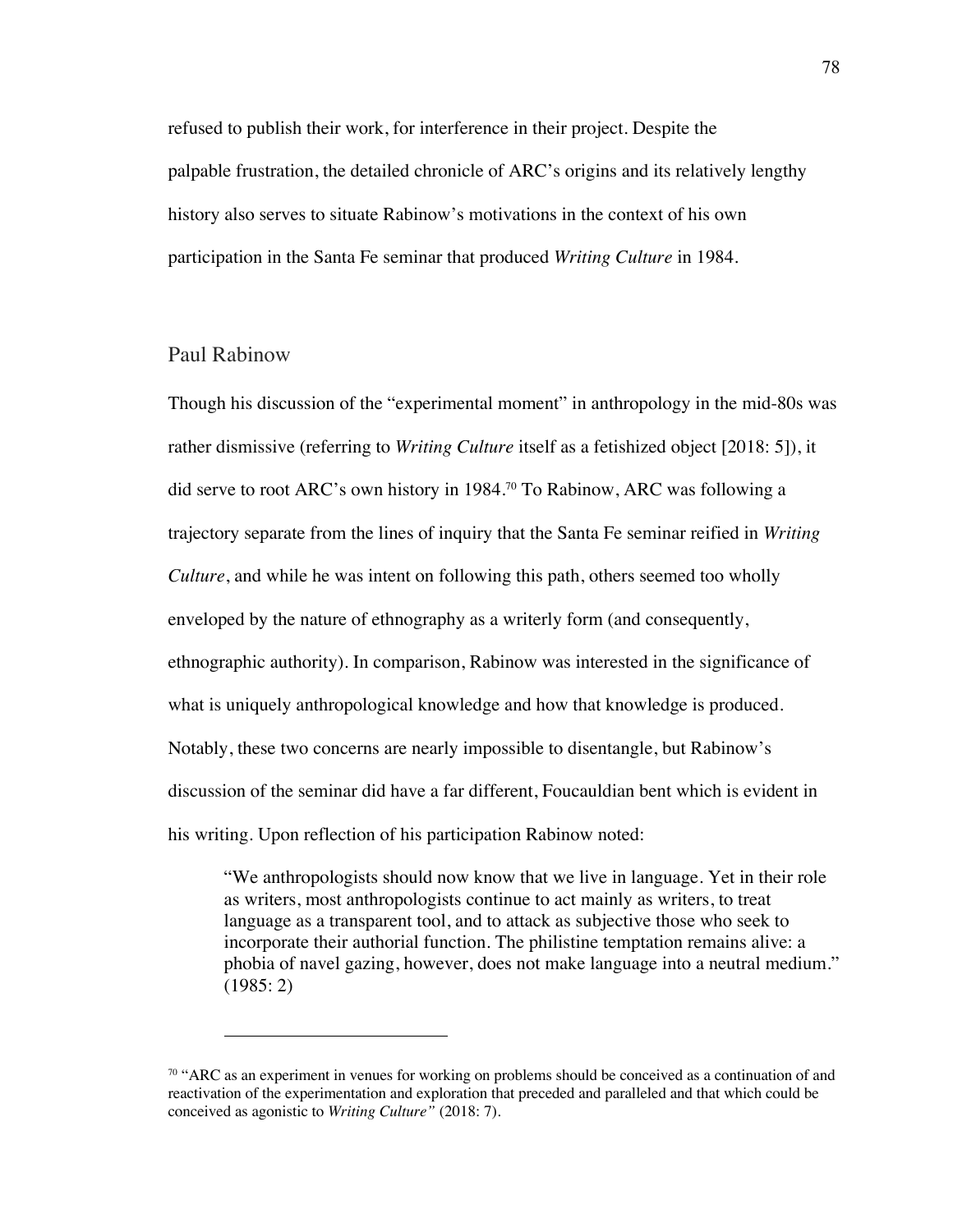He goes in the same article to contrast one ethnographer who tried (and failed) to remove himself as author completely and someone who clearly situated himself as author in every sentence. Engaging perhaps more explicitly along the poststructuralist lines of the reflexive turn than others at the seminar, Rabinow was concerned with the form effect of the author's authority in ethnographic writing, and with the nature of anthropological authority more broadly. He noted the earlier, simplistic model, the "I was there" logic, which served to naturalize ethnographic authority when the anthropologist of Malinowski and Boas' era was an observant traveler to distant field sites.

"For many years, anthropologists discussed fieldwork experiences among themselves [...] But such matters were not written about 'seriously.' They remained in the corridors and faculty clubs. But what cannot be publicly discussed can be neither analysed nor refuted. Those domains which can not be analysed or rebutted, and yet are directly central to hierarchy and survival, should not be regarded as innocent or irrelevant. Until very recently it was simply bad taste to discuss the conditions which gave modern anthropology its own self definition fieldwork." (1985: 11)

His subsequent call, "let's turn this corridor talk into discourse" (1985: 11), draws a clear through line from the experimentation with collaboration as a mode of inquiry (in ARC) and the focus on finding better means to document collaboration through scholarly publication evident in the work of his collaborators and students.

From this perspective, Rabinow was engaged with much the same concerns as those that prompted both *Writing Culture* and *Anthropology as Cultural Critique*; though, due to his almost singular focus on Foucault, his perspective was shaped by the lens of power relations and the authority of the author (in 1988, Rabinow explicitly noted that Foucault was excluded from *Anthropology as Cultural Critique*). Later he viewed the anthropological project, and summarized part of his career, as "a practice of studying how the mutually productive relations of knowledge, thought, and care are given form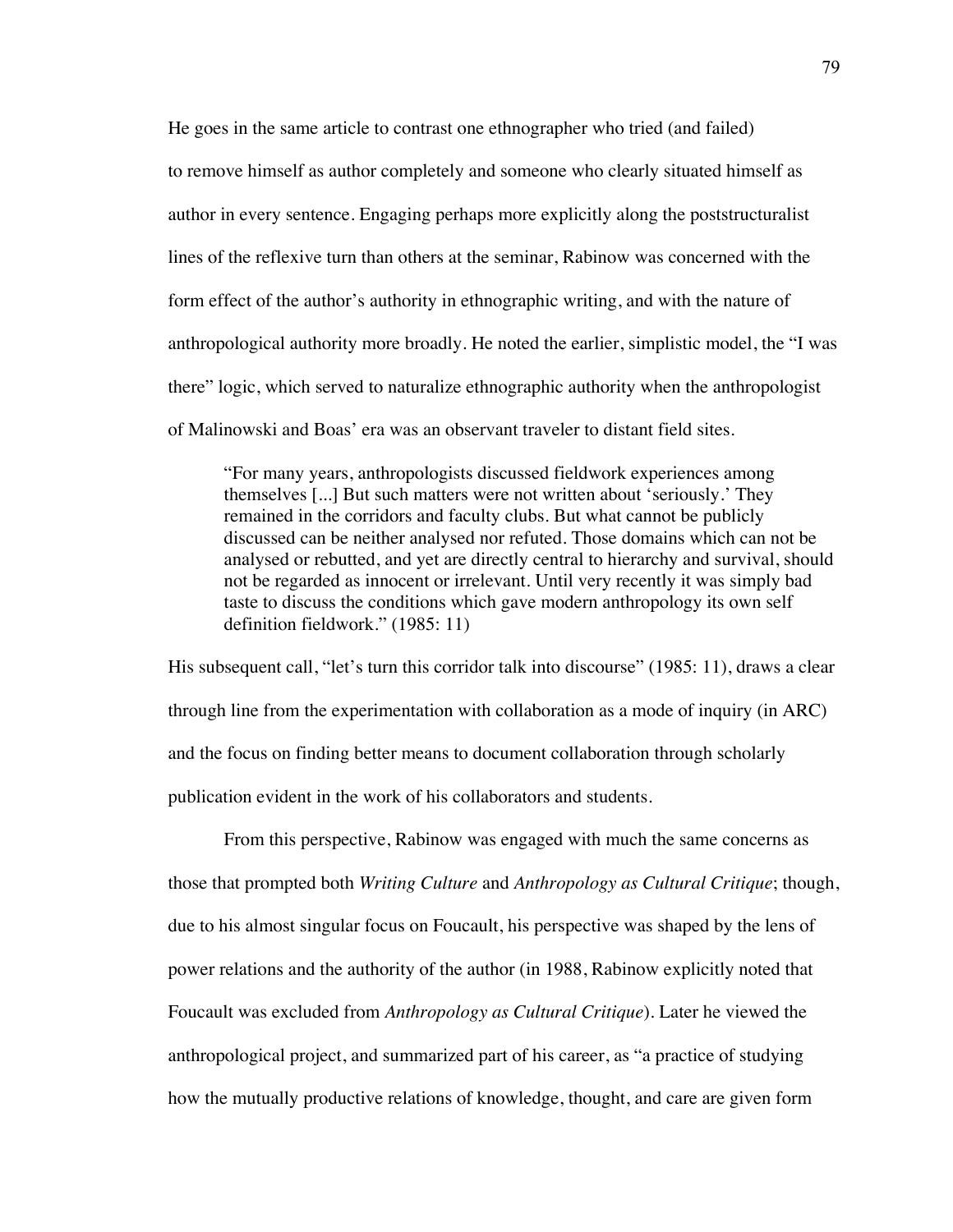within shifting relations of power."<sup>71</sup> The seed of this project was evident in his 1985 paper, deeply rooted in his perspective of how he sought to give form and tools to enable "corridor talk" or collaboration more broadly a role in the production of anthropological knowledge.

# Third thread

A third, and final thematic thread I would identify is the recurring temptation to approach "open" as a corrective for governance issues. Openness is often seen as a means to invite participation, and sometimes equated with a quick and dirty means of democratization. However, this often proved to be an overly-simplified engagement with the promise of open as not much more than an alternative to "closed." As Hannerz had noted in 1987, in an earlier era where print dominated "professional socialization" was, and continues to be, a core function of the circulation and dissemination of ideas. In conjunction with the rising number of scholarly blogs with comment sections, many turned to social media as an alternate means to professional socialization.

The projects in this thread cohere around Keith Hart, an economic anthropologist trained at Cambridge, who had become frustrated with the professionalization of anthropology. Hart, as an economic anthropologist, was particularly interested in pointing out the many ways that anthropological careers were intertwined with privatization and individual interests, and particularly, "how to make research publications freely available

<sup>71</sup> https://anthropology.berkeley.edu/paul-m-rabinow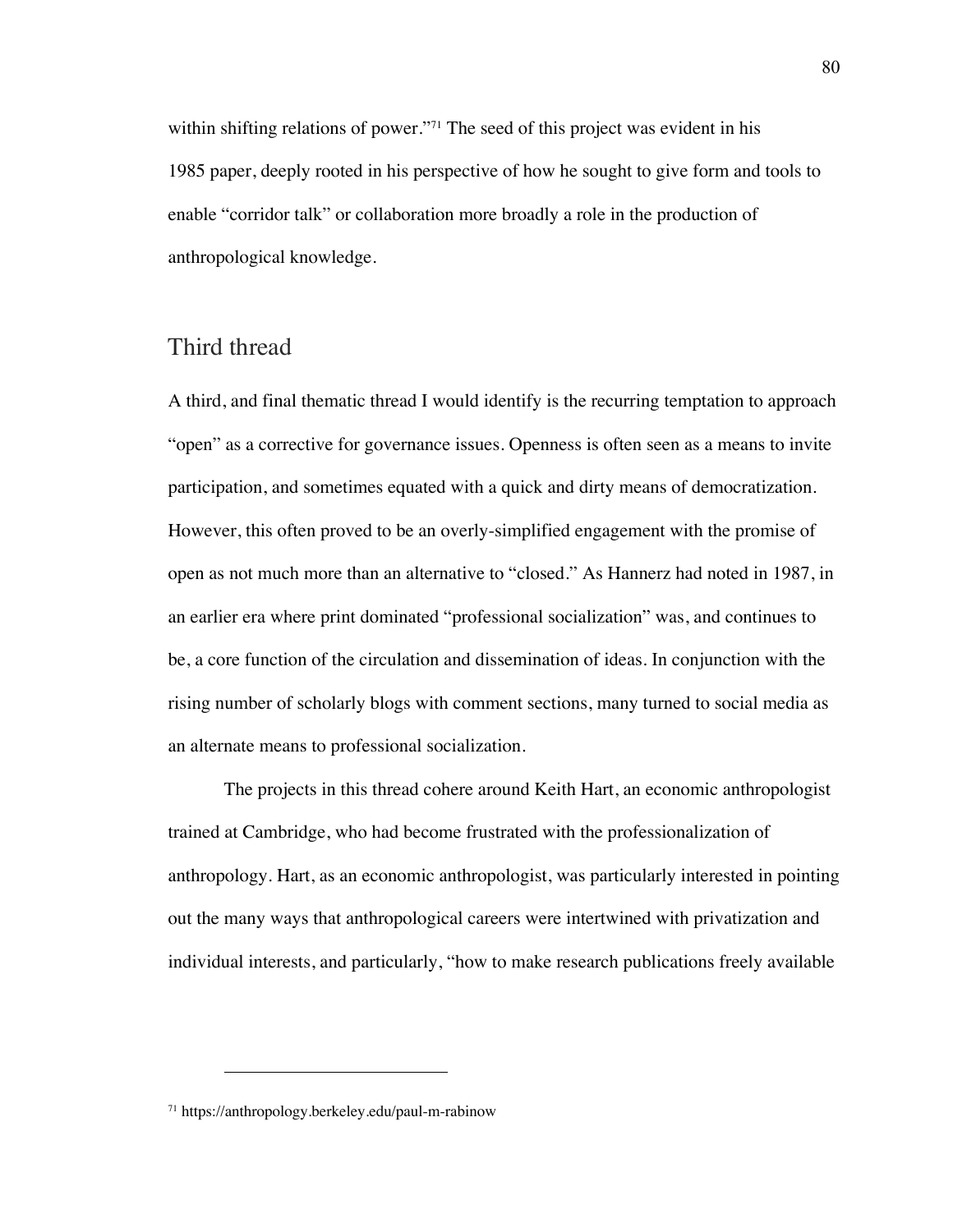without undermining their role as cultural capital in academic career advancement" (Hart, in interview with Anderson 2017). In 1997 he separated his three projects accordingly:

"The world is not short of ideas. What we lack are the social forms capable of giving expression to them under changing historical circumstances. I now work with three models for the transmission of knowledge - handing down, selling and sharing. Each type corresponds to the idea of the guild, market, and community respectively." (100)

The guild, according to Hart, is the African Studies Centre he led at Cambridge, characterized by academic bureaucracy. The second, Prickly Pear Press is the market as it is a "nominally commercial outfit," though it relies on free labor, reducing cost to printing and postage, which will be discussed below. The third, and first model Hart sought to organize in opposition to the bureaucracy and hierarchy of the academy was the community: Hart's mailing list, the aaa.72

#### The Open Anthropology Collective

In some ways a later version of the aaa, Hart and others launched another online network that sought to engage anthropologists socially; somewhat interconnected to the growing network of anthropology blogs in the late aughts, somewhat separate. The concept of forming a new social media network for anthropologists originated from a conversation

 $72$  Before the OAC, Keith Hart had founded the amateur anthropological association (aaa, or alternatively referred to as the small-triple-a) a mailing list, participation on the list was still nearly entirely Englishspeaking (56% British, 27% American), but students and "non-anthropologists account for more than half the membership" (1997: 102).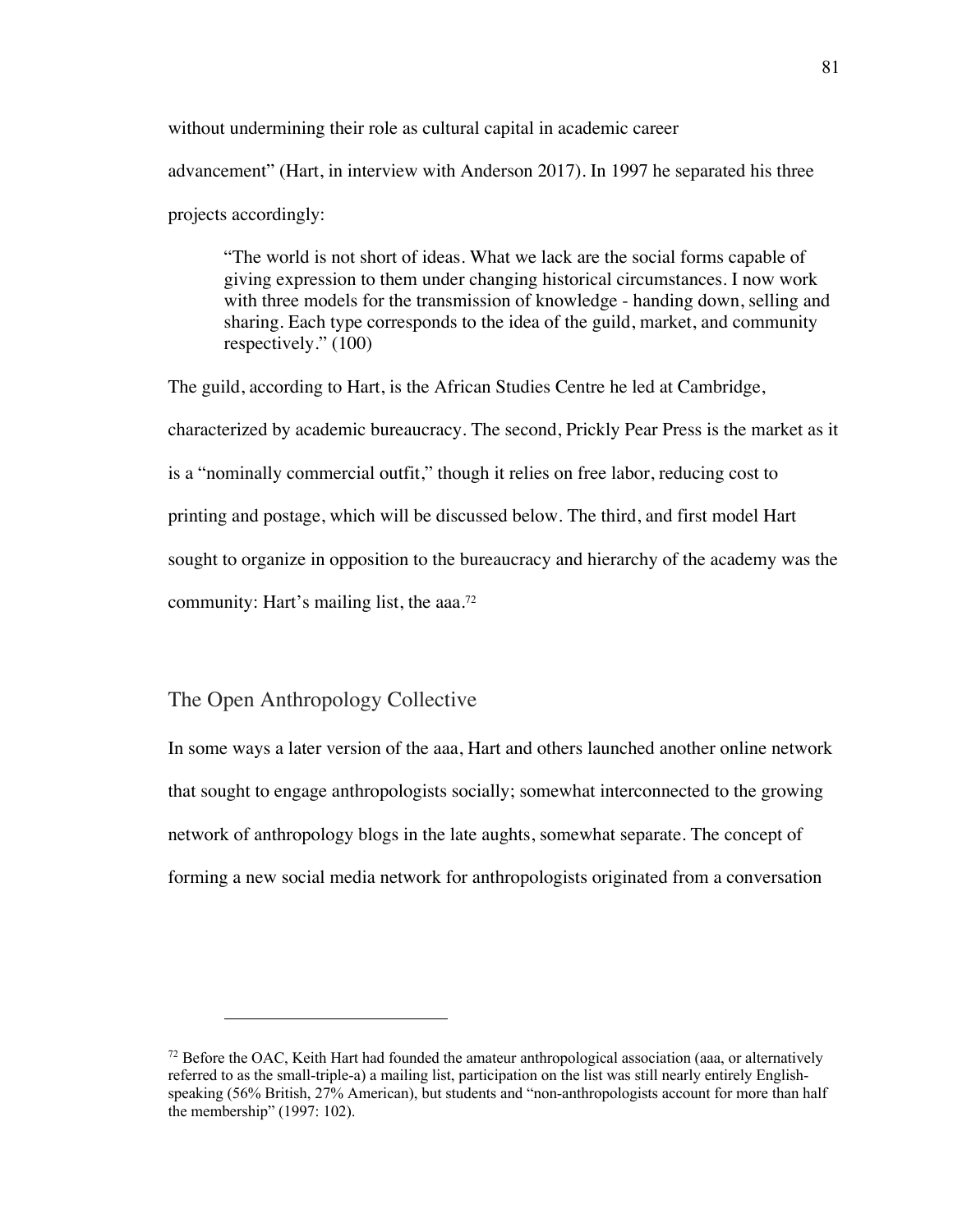on Twitter in 2009, and interest grew rapidly.73 Sparked by the many frustrations with the AAA in the years preceding and directly after the first agreement with Wiley-Blackwell, and fueled by the many conversations now enabled online, interest in the potential of a new social network grew quickly. From its first conversations, the Open Anthropology Cooperative (OAC) promised democratic and inclusive engagement outside of the academic hierarchies - Friedman had even referred to it as the anti-AAA. In its first few years, membership in the OAC was fairly far-reaching, but, despite its lowered barriers to entry, involvement and participation still skewed toward Anglophone participants, who made up about a third of the online members, but over 60% of the online visits and even more in terms of posts and comments. As exemplified by this project, though certainly evident elsewhere, technology - particularly digital platforms - were conceived of as neutral tools used to capacitate socialization.<sup>74</sup> Later chronicled by Hart and another contributing founder of the OAC, Fran Barone, 75 this quickly proved a far too simplistic understanding:

"interaction in the site is ego-centric for technical and cultural reasons and despite the founders' collectivist aims, the result is a conglomerate of individually curated pockets of information [...] The new organizations we try to create are often hamstrung by the old intellectual equipment we bring to the task [...] Building an open association as an antidote to a closed academy turned out to be more complicated than we realized." (2015: 199-200)

<sup>&</sup>lt;sup>73</sup> "Over one hundred members joined on the first day, seven hundred in the first month, and one thousand in the first three months; by the end of 2014 it had eight thousand members around the world" (Barone and Hart 2015: 198).

<sup>&</sup>lt;sup>74</sup> "The OAC's founders, relying only on digital tools, aspired to truly global scope, egalitarian ideals, and the abolition of academic hierarchy" (Barone and Hart 2015: 202).

 $75$  Then a graduate student at Cambridge, Barone had started a blog during her graduate studies (Ethblography in 2006) which later became Analog/Digital in 2010.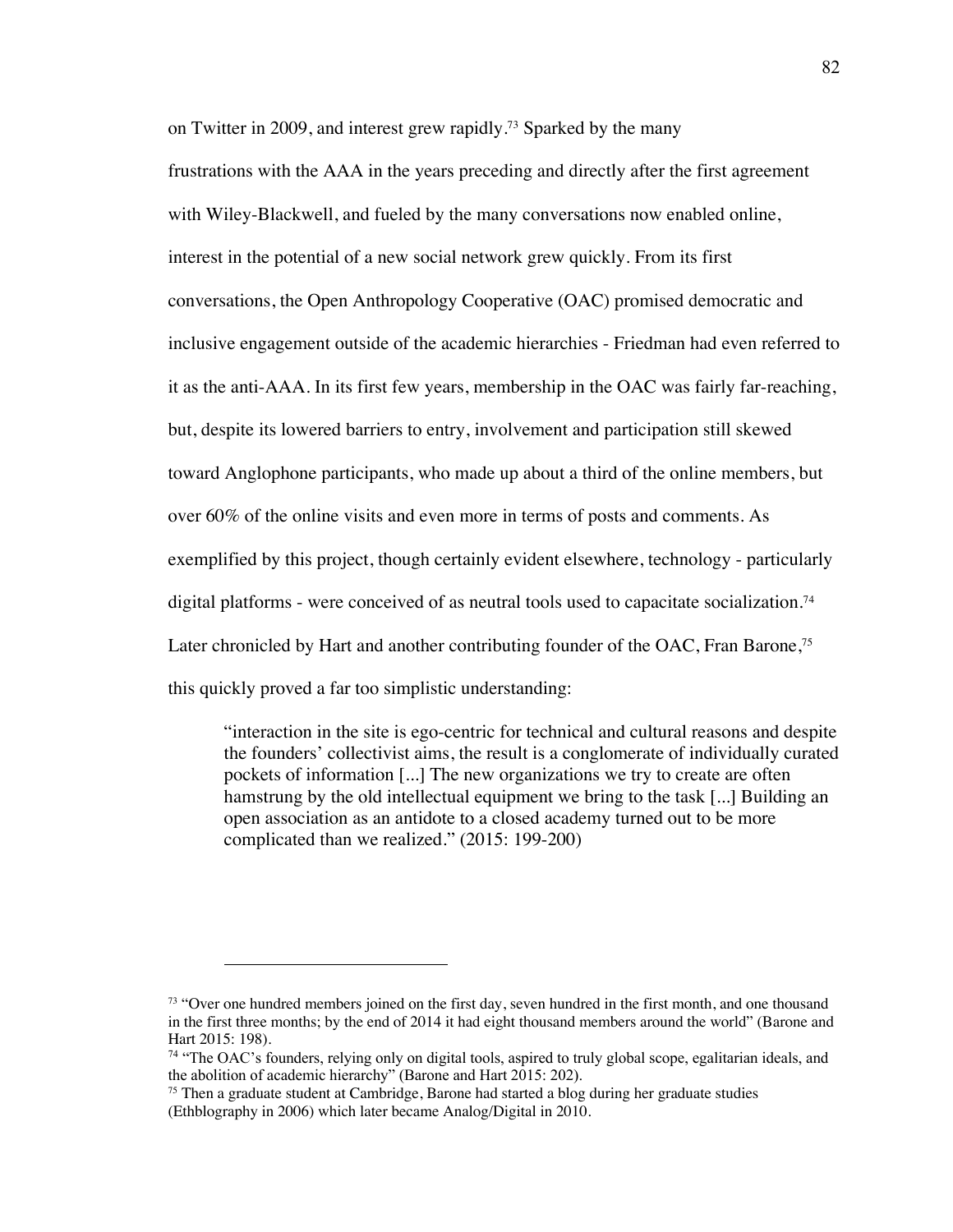In the OAC's loose structure, there was little consideration of the human element, and no predetermined plan for administrative control. Hart noted, "no one would try to build a community on free market principles, but in retrospect this is just what we did" noting a de facto "laissez-faire policy" in the absence of an intentionally structured forum (2015: 208). As noted by one of the earlier supporters of the OAC, Maximilian Forte "It is not open anthropology as much as it is merely anthropology out in the open."76

In fact, it was precisely the lack of structure that contributed to many of the network's issues. The problem was not openness itself, but governance. By centering resistance to the top-down model of a scholarly society and seeking something "else," the distinction between "open" and "closed" was the only operative distinction - and that assertion that was quickly undermined by the day to day functioning of the site. As Barone and Hart reflected, "defining openness became slippery and contradictory as the site grew" as site founders soon became administrators charged to "discipline" offenders, particularly those of copyright infringement, a notably sticky concept when trying to uphold "open" (2015: 202). With the benefit of hindsight, the OAC appears more of a libertarian solution than a cooperative one, though assuming digital tools to be neutral wasn't nearly such a dubious idea ten years ago as it is now, and realistically assuming open access is an intrinsically good proposition is still a common assertion. Despite the issues raised by the OAC during its short time online, it still served to fuel interest in alternate ways of doing things, including fostering other projects.<sup>77</sup>

<sup>76</sup> https://zeroanthropology.net/2009/05/28/open-anthropology-cooperative/

<sup>77</sup> Such as Ryan Anderson's Anthropologies Project and Erin Taylor's PopAnth.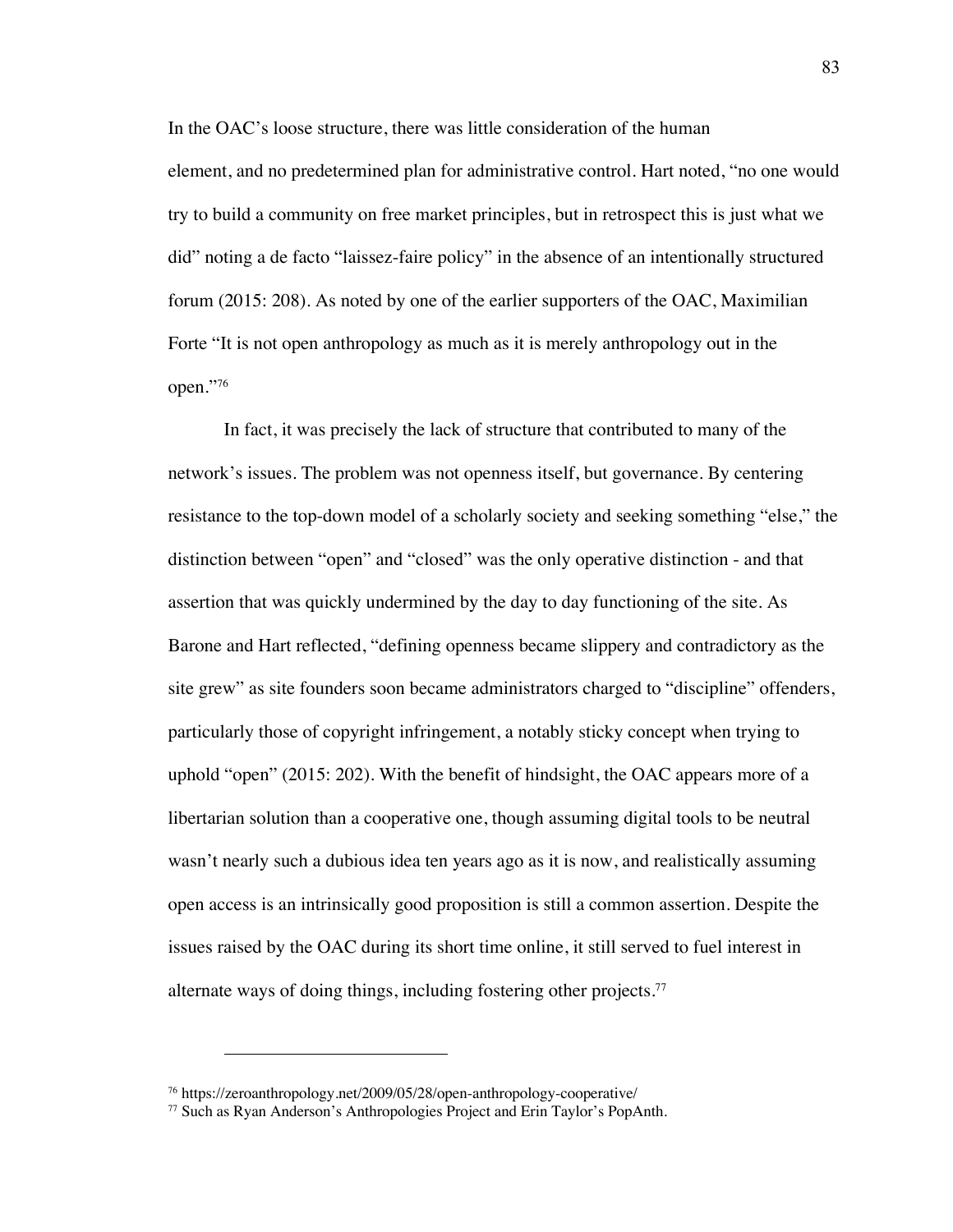#### Prickly Pear Press

In 1993, Keith Hart and Anna Grimshaw founded Prickly Pear Press, which sought to bring anthropological arguments into wider circulation through relatively small scale and cheap printing akin to the pamphlets of the eighteenth century. There were ten pamphlets produced in the first iteration of the press,78 the first being Hart and Grimshaw's own *Anthropology and the Crisis of Intellectuals*, which not only took the professionalization of the discipline to task but also noted frustration with "its narrow specialization and arcane professional language" (1993: 228). Their commentary on the discipline was rooted in the same moment of the late eighties which prompted Clifford and Marcus' *Writing Culture*, though noted its intent to offer "new textual strategies failed to deal with the more fundamental question of intellectual practice in the world [...] *Writing Culture* advocated a kind of activity (writing) that served only to increase the power and authority of the anthropologist" (1993: 229). Rather than continue to feed into the exceptionalism of the anthropologist as cultural critic, Hart and Grimshaw wanted to trace a different intellectual lineage, which would serve to reconnect the anthropological project to its democratic impulses.

For those well-versed in the colonial and imperial entanglements of the first century (or arguably longer) of the discipline, this may seem a dubious claim, but Hart and Grimshaw went even further back, citing W. H. R. Rivers as the real creative force in

<sup>78</sup> Prickly Pear became Prickly Paradigm in 2001, when Marshall Sahlins and Sean Dowdy shifted its center of gravity to Chicago, bringing the number of pamphlets in circulation over 50 (and using the University of Chicago Press' distribution services).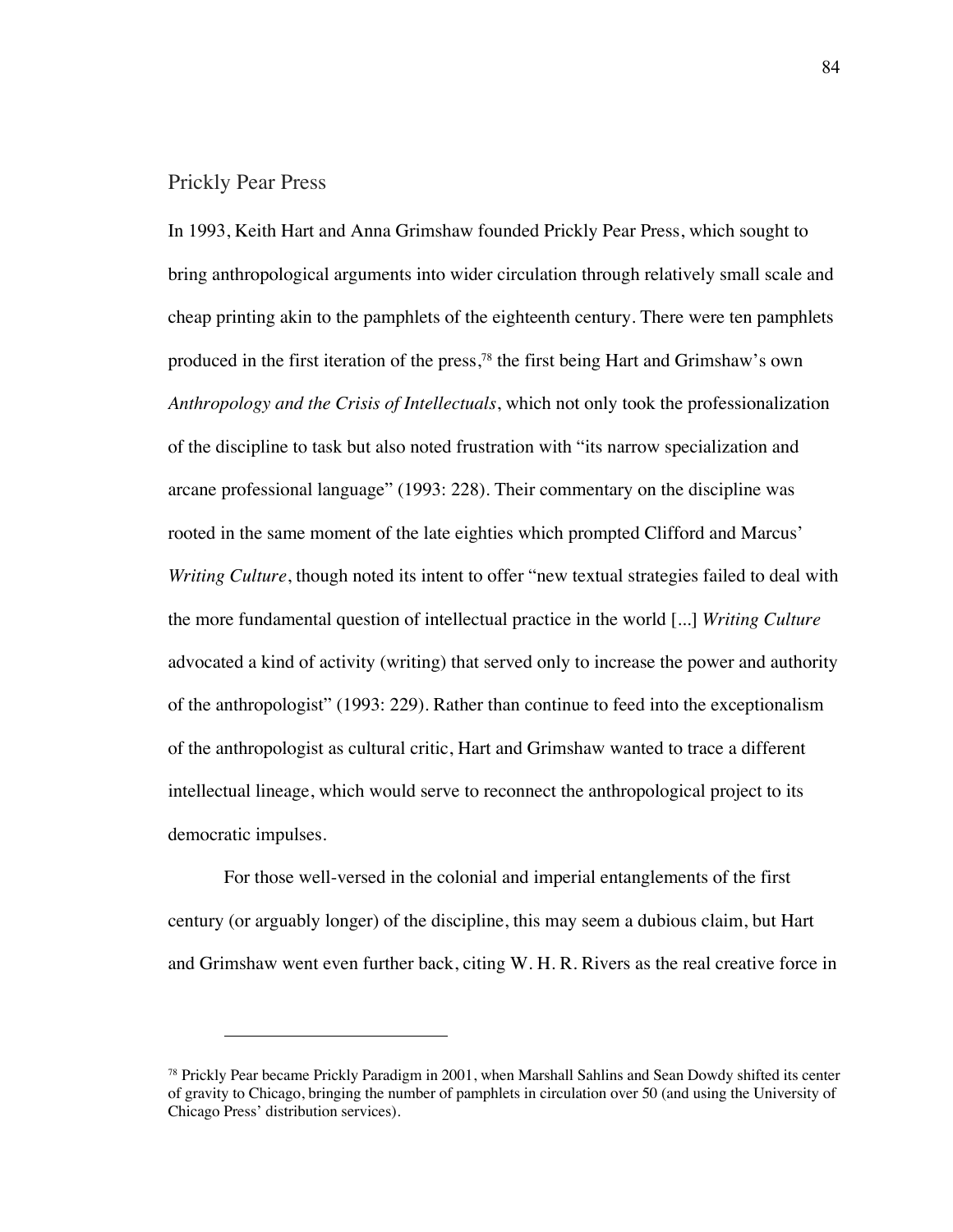establishing anthropology. They lauded Rivers for his commitment to "openness and accountability," continuing, "his primary concern was to generate replicable, objective findings which could be used reliably by others; and transparency in method, for the sake of scientific reproduction of knowledge, was his watchword" (1993: 238). In this narrative, one of the field's oft-cited forefathers, Bronislaw Malinowski, symbolized the moment when power was appropriated by both science and democracy in the service of control: "a new kind of intellectual class now came into its own. It was distinguished by its service to the state in the guise of a popular and progressive agenda" (1993: 237). Rivers represented not only anthropology as a scientific enterprise, but also the more democratic intellectual project propelled by "the rise and visibility of ordinary people as a force in history" (1993: 236).

This then meant, for Hart and Grimshaw at least, that *Writing Culture* symbolized the "final demise" of scientific ethnography (1993: 245). What was once the method strong enough to validate anthropology as a social science and anthropologist's claim to authority, was now in a mess of its own making: unable to assert scientific authority and therefore left to cling to the more tenuous claims of a subjective field. As Grimshaw and Hart stated succinctly,

"We lay the blame at Malinowski's door. For he took the modern anthropology of Rivers, with its open and explicit methodology, and turned it into a practice filled with epistemological confusion and contradiction." (1993: 250)

This is a rather large argument about the nature of the discipline, but within this narrative is a significant contention about openness in relation to accountability and transparency in an intellectual project. Newly rooted in a more earnest pursuit of anthropology as a transparent, scientific project, this argument raised yet another rather simplified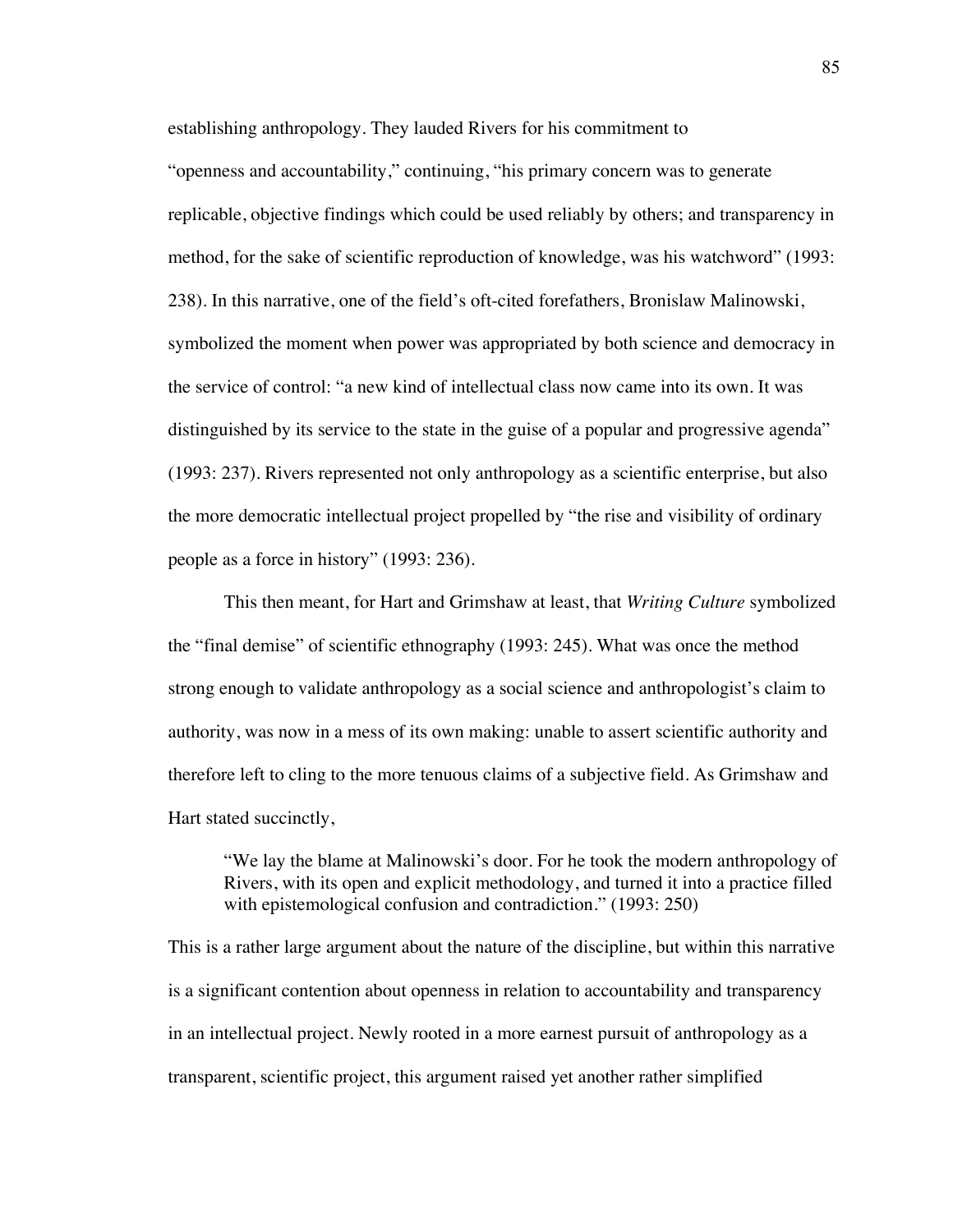distinction between open and closed that was not interrogated further. Instead, their concern for the opaque nature of ethnographic authority is pushed back into concern for the means of professionalization for the discipline as a whole. Their concerns for the professionalization on these tenuous grounds - they even noted Rabinow's (without citation) "uneasy joke that the methods advocated in *Writing Culture* are best carried out by professors with tenure" (1993: 252). This understanding of openness had not prompted an open access publication, but instead generated new communication channels that did not exclude members on the basis of education degree obtained (the aaa and OAC) and a mode of publication that favored broad circulation among all those interested (as opposed to the relatively limited circulation of academic monographs).

# Conclusion[s]

In articulating these three threads, there was no intention to separate them; in fact, there is far more evidence to support braiding them together. There are not only thematic similarities, but also projects and concrete moments of collaboration that document how much interrelation and engagement there was among these articulations of "open"; however, while within this generation there was massive overlap in collaborations and engagement, these threads still serve to differentiate the many motivations and antecedents that informed these collaborators when they began playing with the concept of "openness" and what it could mean for the discipline. *Writing Culture* was certainly not the only locus in a prehistory of open access in anthropology, and as Rabinow noted, "the one-week seminar in Santa Fe that produced the Writing Culture volume […] was both more heterodox and polyphonic (to use Tyler's term) than it came to be talked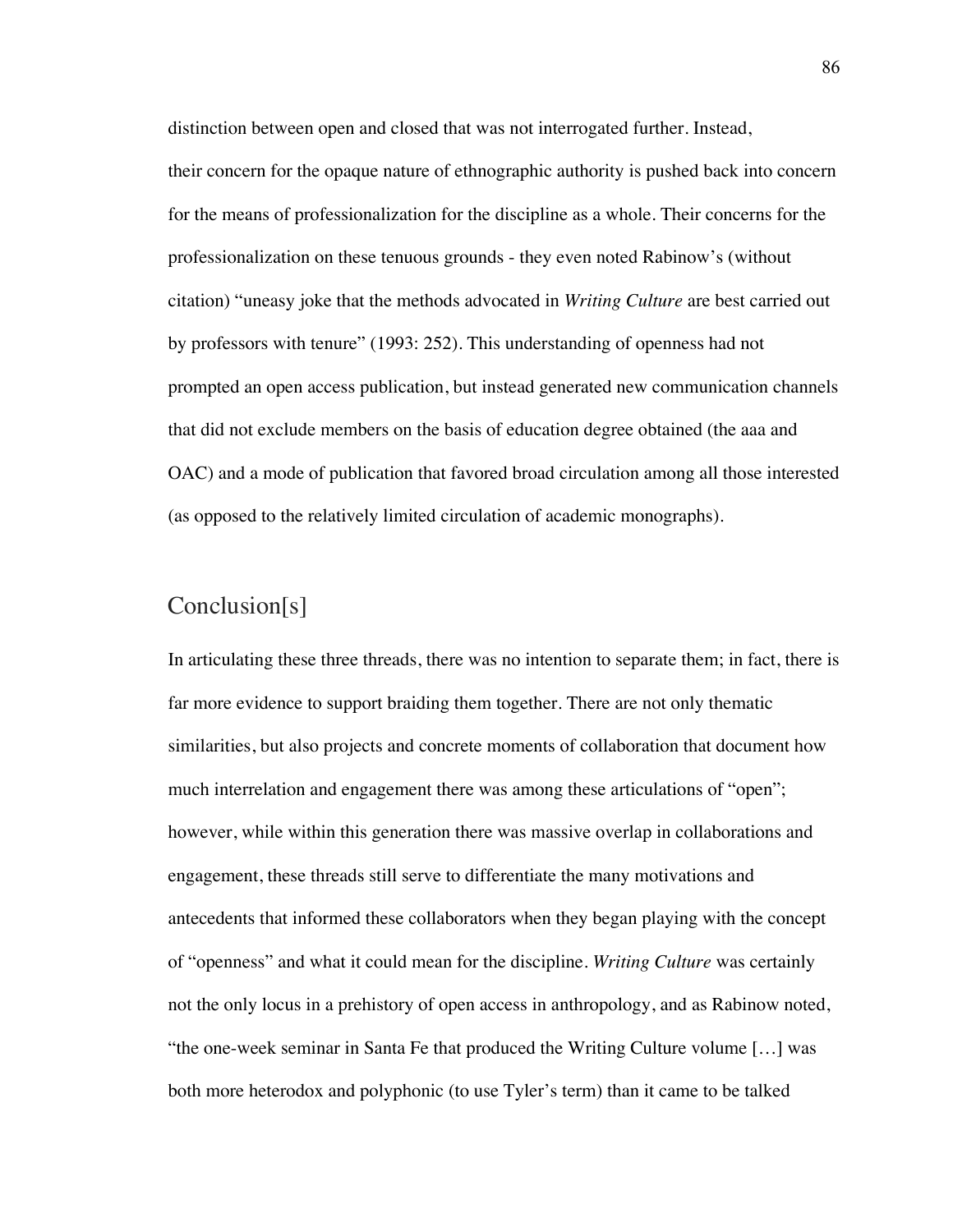about, and moreover, it drew on a range of impetuses that preceded it" (2018: 5). *Writing Culture* certainly had its own prehistory and number of varied influences that shaped its footprint.

While no genealogy of this sort would claim to be comprehensive, it does serve to demonstrate how varied and deeply-rooted these concerns were – not only in the scholarly communication field, but in anthropology's history as a discipline, preoccupied with its own means of producing knowledge. By the time these three interrelated circles came to the discussion of open access as a thing already in the world (from the free software, open infrastructure movements), their own investments in what "open" was informed how they adapted and operationalized open access. It is telling that three very different strands of experimentation with ethnographic authority and form of ethnography were once again interwoven in and among various open access projects. This is, from my own perspective, a short, interpretive history of how anthropology engaged and wrestled with "open" as an expansive proposition long before the open access movement had formalized into what is recognizably "OA" today.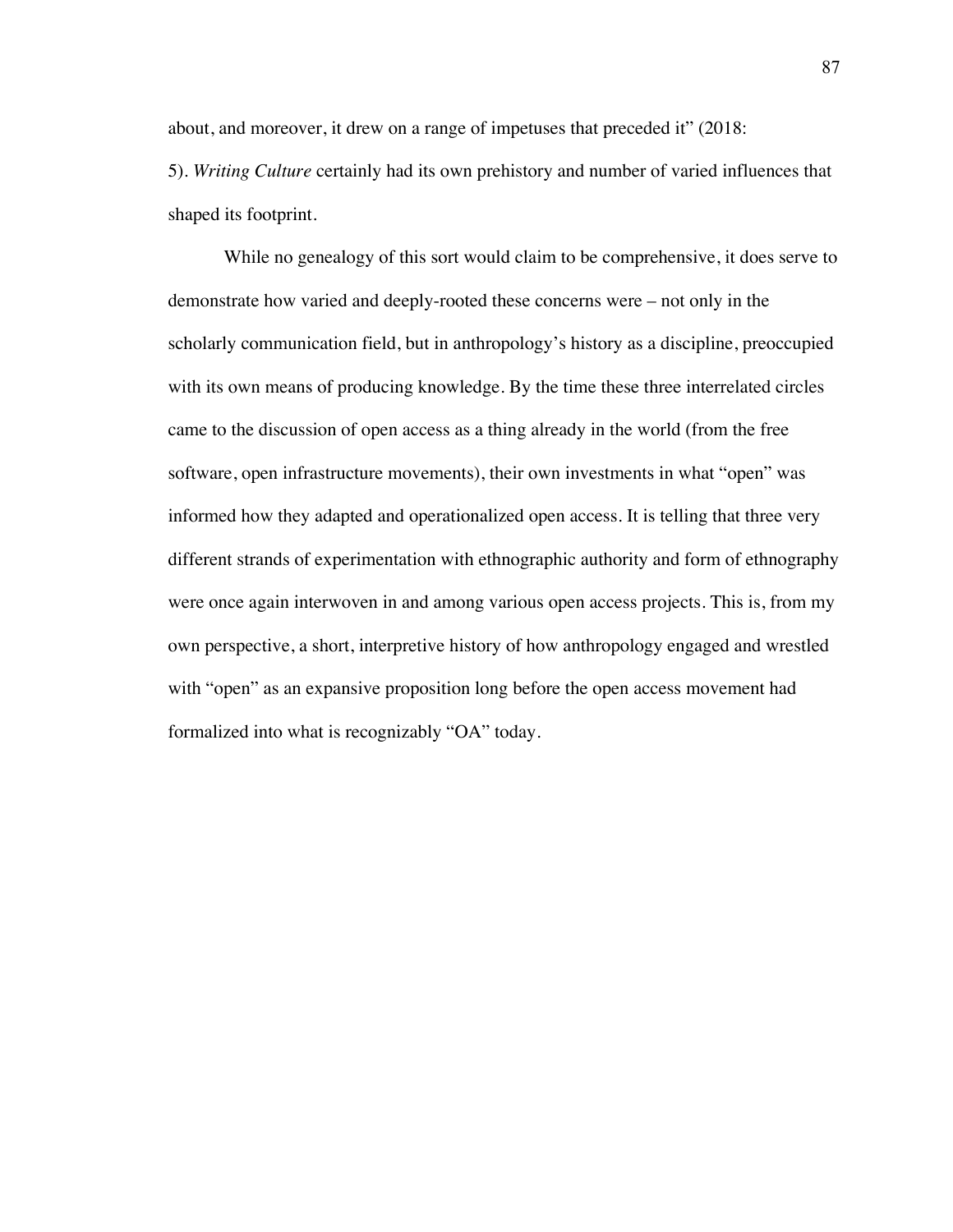# References

- Alison, Anne, and Charles Piot. (2014). Editors' Introduction: Open Access. *Cultural Anthropology*, 29(2), 201-202.
- -----. (2014). Editors' Farewell. Cultural Anthropology, 29(4), 599-601.
- -----. (2015). Editing the Times. *Cultural Anthropology*, 30(4), 525-530.
- Alison, Anne, Dominic Boyer, and Charles Piot. (2016). Financing Open Access: Introducing Friends of Cultural Anthropology. *Cultural Anthropology,* 31(2), 159-161.
- Barone, Francine and Keith Hart (2015). The Open Anthropology Cooperative: Towards an Online Public Anthropology. *Media, Anthropology and Public Engagement*. New York: Berghahn, 198-222.
- Boellstorff, Tom. (2009a). From the Editor: Access. *American Anthropologist*, 1-4.
- -----. (2009b). Open and Free: Reviewed Work(s): *Two Bits: The Cultural Significance of Free Software* by Christopher M. Kelty, *Current Anthropology*, 50(6), 964-965.
- -----. (2010). From the Editor: Journals, Genre, and Value. *American Anthropologist*, 509- 511.
- -----. (2012a). From the Editor: Why the AAA Needs Gold Open Access. *American Anthropologist*, 389-393.
- -----. (2012b). Editorship, value, and American anthropology. *American Anthropologist*, 114(4), 567-570.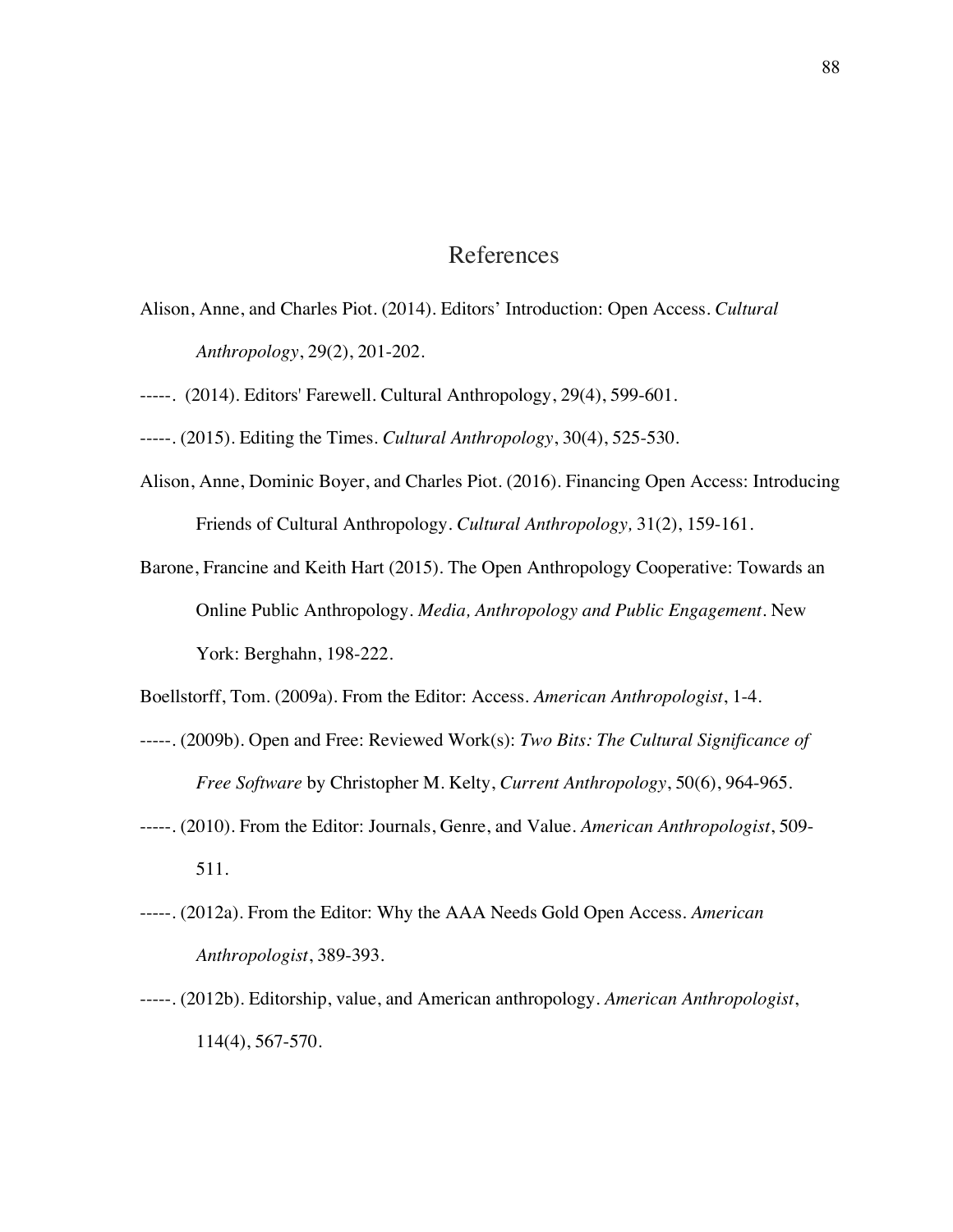Bowen, John R. (2004). "Annual Report of the Committee on Scientific Communication." AAA Committee Report.

- Boyer, Dominic, Alberto Corsín Jiménez, John Willinsky, Giovanni da Col and Alex Golub, "Why an Open-Access Publishing Cooperative Can Work: A Proposal for the AAA's Journal Portfolio" *Cultural Anthropology.* October 20, 2015.
- Boyer, Dominic, Marcel LaFlamme, Kirsten Bell, Alberto Corsín Jiménez, Christopher Kelty and John Willinsky. "Let's Do This Together: A Cooperative Vision for Open Access." *Anthro(dendum)*, June 27, 2018.
- Boyer, Dominic, James Faubion and Cymene Howe. (2015). Editors' Introduction to 30.1: Circles Not Pyramids. *Cultural Anthropology*, 30(1), 1-5.
- Brown, Nina, Marcel LaFlamme, and Sarah Lyon. (2018) "What Happened, or, Impasses and Future Horizons for an Open Anthropology of Work." *Anthropology of Work Review*, 39, no. 1: 44-47. https://doi.org/10.1111/awr.12137.
- Busch, Jessica, (2005). "AnthroSource in a Changing Field" *Anthropology News,* December 2005, 46(9), 11-14.
- Calpestri, Suzanne and Bonnie Nardi, (2004). "Creating a Shared Vision for AnthroSource" *Anthropology News*, March 2004, 45(3), 9.
- Cefkin, Melissa, (2008). "Organizing for Access" *Anthropology News*, February 2008 49(2), 8-9.
- Christen, Kim. (2012). Does Information Really Want to Be Free? Indigenous Knowledge Systems and the Question of Openness. *International Journal of Communication* 6 (2012), 2870–2893.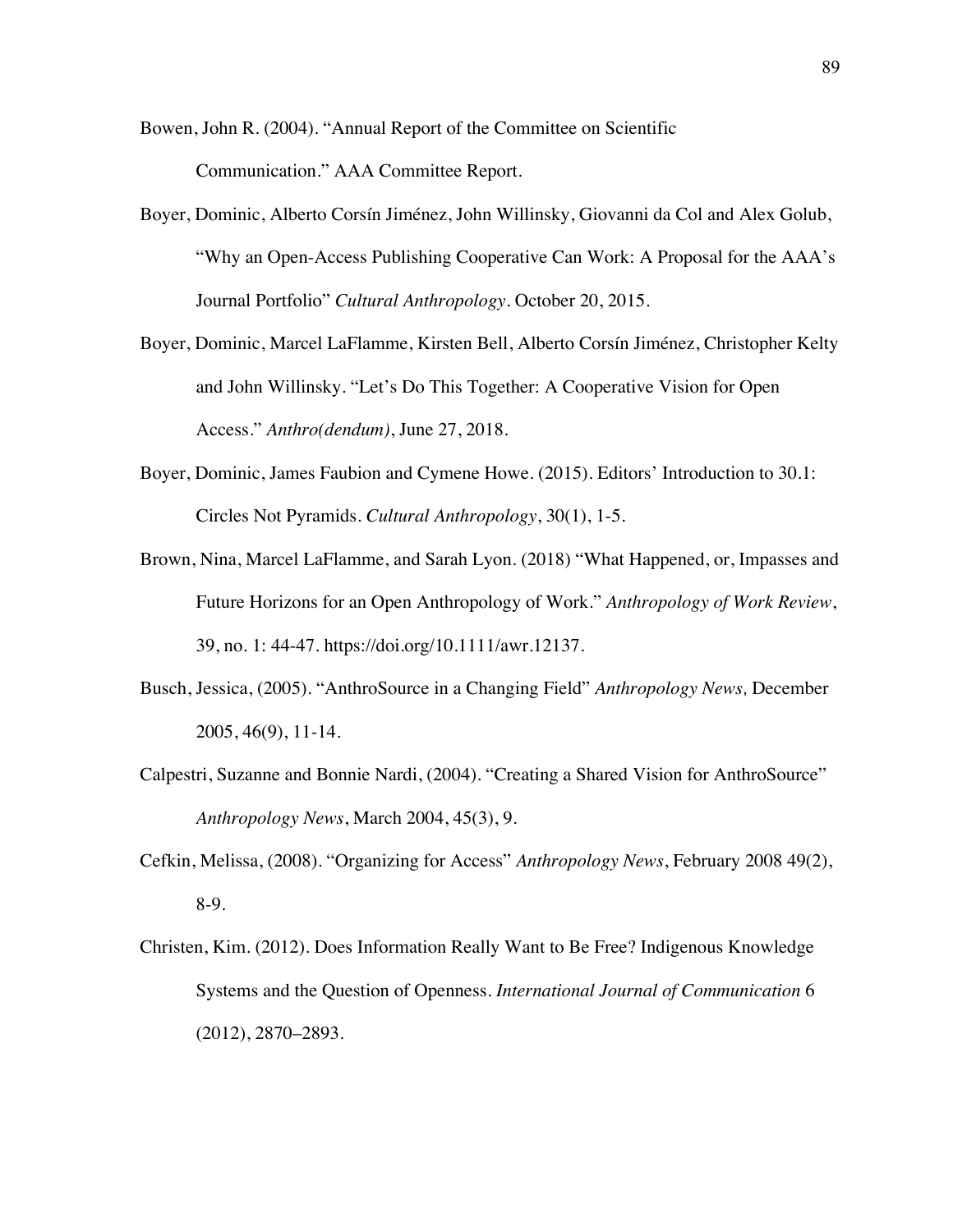- Clifford, James, and George E. Marcus, eds. *Writing culture: The Poetics and Politics of Ethnography.* University of California Press, 1986.
- Coleman, Biella & Benjamin Mako Hill. (2004). How Free Became Open and Everything Else Under the Sun. *M/C: A Journal of Media and Culture*, 7.
- Coleman, Biella. (2004).The Political Agnosticism of Free and Open Source Software and the Inadvertent Politics of Contrast. *Anthropology Quarterly*. 77(03): 507-519, Summer.
- da Col, Giovanni and David Graeber. (2011). Foreword: The return of ethnographic theory. *HAU: Journal of Ethnographic Theory*, 1(1), vi-xxxv.
- Davis, Bill, (2003). "Public Access to Scholarship" *Anthropology News*, September 2003, 67.
- -----. (2007). "Financing AAA's Publishing Program in an Era of Open Access" *Anthropology News*, May 2007, 67.
- -----. (2008). "The Financial Underpinnings of Society Journal Publishing" Anthropology News, September 2008, 55.
- -----. (2010). "Free Journal Access as a Public Issue" *Anthropology News*, September 2010, 22.
- Elfenbein, Tim W. (2014). Cultural anthropology and the infrastructure of publishing. *Cultural Anthropology*, 29(2), 288-303.
- Faubion, James D., and George E. Marcus, eds. (2009) *Fieldwork is Not What It Used to Be*. Ithaca, NY: Cornell University Press.
- Ferguson, Jane, (2005) "Bronislaw's Laptop Dance: How Cyborg Pirates Plundered the Gated Community in the Ether" *Anthropology News,* December 2005, 46(9), 13-14.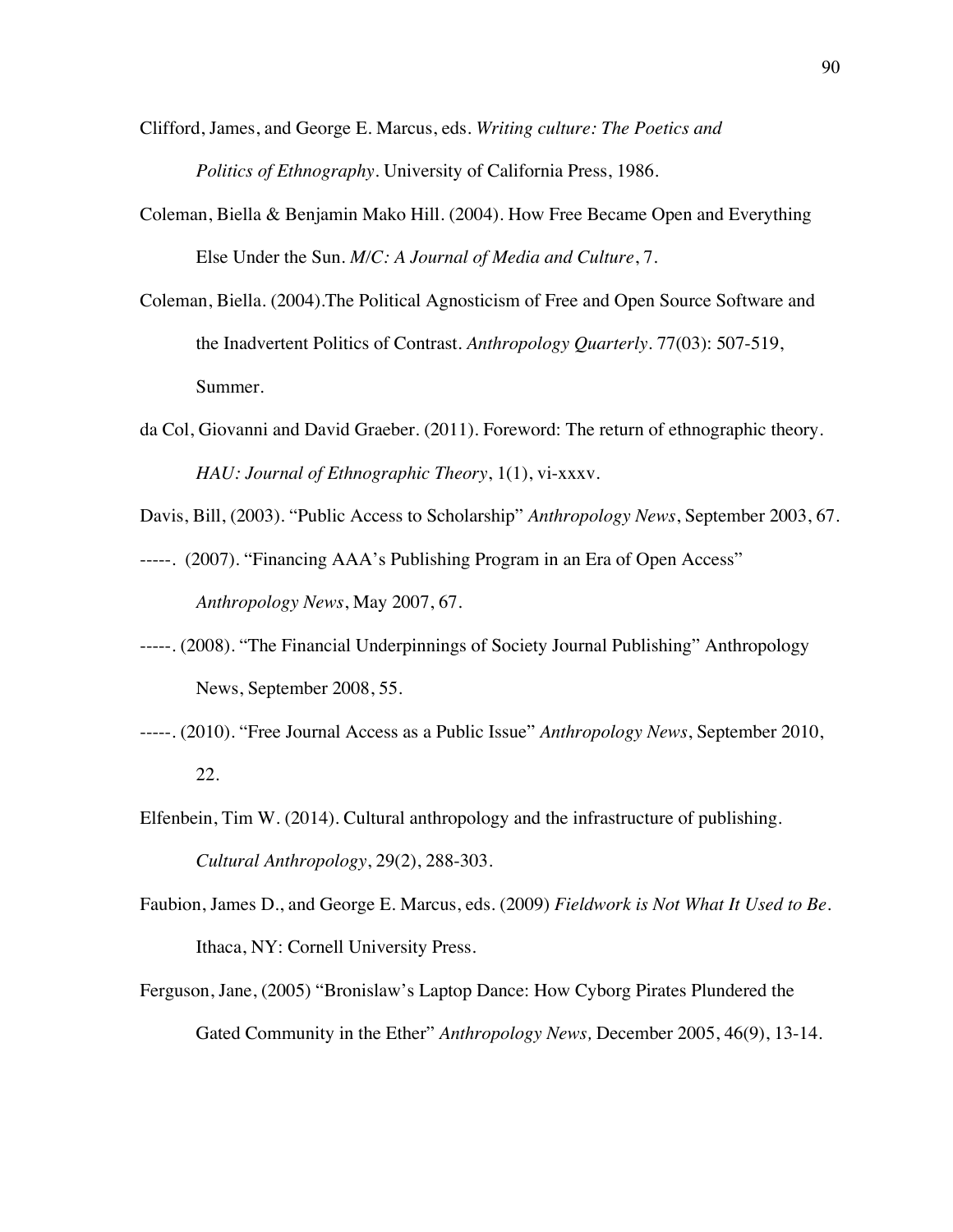Ferguson, TJ, Ed Liebow, and Oona Schmid. (2010). "The AAA Publications Program: Our Common Property Resource" *Anthropology News*, September 2010, 51(6), 23-24.

- Fischer, Michael. (2008). "Realizing the AnthroSource Vision" *Anthropology News*, March 2008, 49(3), 16.
- -----. (2009). "Renewable Ethnography" in *Fieldwork is not What it Used to Be: Learning Anthropology's Method in a Time of Transition.* vii-xiv.
- Fortun, Mike, Kim Fortun and George E. Marcus. (2017). Computers in/and Anthropology. *The Routledge Companion to Digital Ethnography*, Ch. 10.
- Fortun, Kim. (2003). Ethnography In/Of/As Open Systems. *Reviews in Anthropology*, 32(2), 171-190.

-----. (2011). Open Folklore as an Open Access Model. *Anthropology News*, 52(2), 6-6.

- Fortun, Kim and Mike Fortun. (2012). "Liberating Cultural Anthropology: A Thought Experiment."*Anthropologies*.http://www.anthropologiesproject.org/2012/03/liberatin g-culturalanthropology.html.
- -----. (2015). An infrastructural moment in the human sciences. *Cultural Anthropology*, 30(3), 359-367.
- Friedman, P Kerim, (2004). "Open Source Anthropology: Can the Subaltern Google?" *Anthropology News,* October 2004, 45(7), 14-15.
- Friedman, P Kerim, Alex Golub, and Christopher Kelty. (2008). "Three Years of Savage Minds: From Blog to Scholarly Civil Society" *Anthropology News,* March 2008 49(3), 22.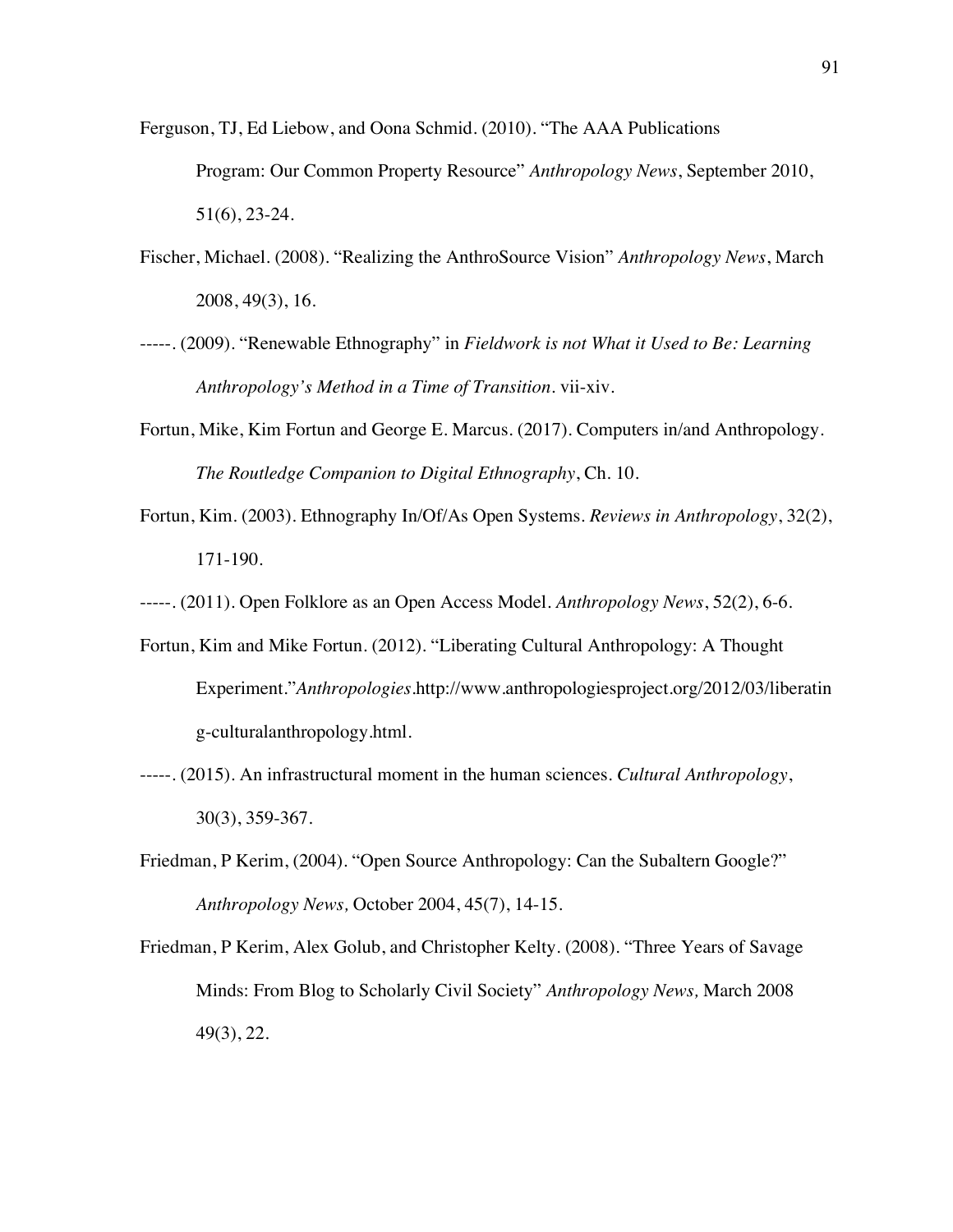- Golub, Alex, (2005). "AnthroSource Actually Useful?" *Anthropology News*, December 2005, 46(9), 12-14.
- -----. (2007). "With a Business Model Like This, Who Needs Enemies?" *Anthropology News*, April 2007 48(4), 6-7.
- Goodman, Alan, (2006). "AnthroSource for All (And All for Anthrosource)" *Anthropology News*, September 2006 47(6), 63.
- -----. (2008). "Expanding and Engaging Anthropologies" *Anthropology News,* January 2008, 49(1), 21-22.
- Goodman, Alan and Bill Davis (2007) "A New Partnership" *Anthropology News,* November 2007, 48(8), 67.
- Grimshaw, Anna and Keith Hart. (1993). *Anthropology and the Crisis of the Intellectuals* (Vol. 1). Cambridge: Prickly Pear Press.
- Hannerz, Ulf. (1987). Anthropology's other press: Training ground, playground, underground. *Current Anthropology*, 28(2), 214-219.
- Harper, Ian and Alberto Corsín Jiménez. (2005). Towards interactive professional ethics. *Anthropology Today*, 21(6), 10-12.
- Hart, Keith. (1997). Prickly Pear Polemics: Anthropology beyond the university. *Critique of Anthropology*, 17(1), 99-102.
- Jackson, Jason B., and Ryan Anderson (2014). Anthropology and open access. *Cultural Anthropology*, 29(2), 236-263.
- Jiménez, Alberto Corsín (2008). Relations and disproportions: The labor of scholarship in the knowledge economy. *American Ethnologist*, 35(2), 229-242.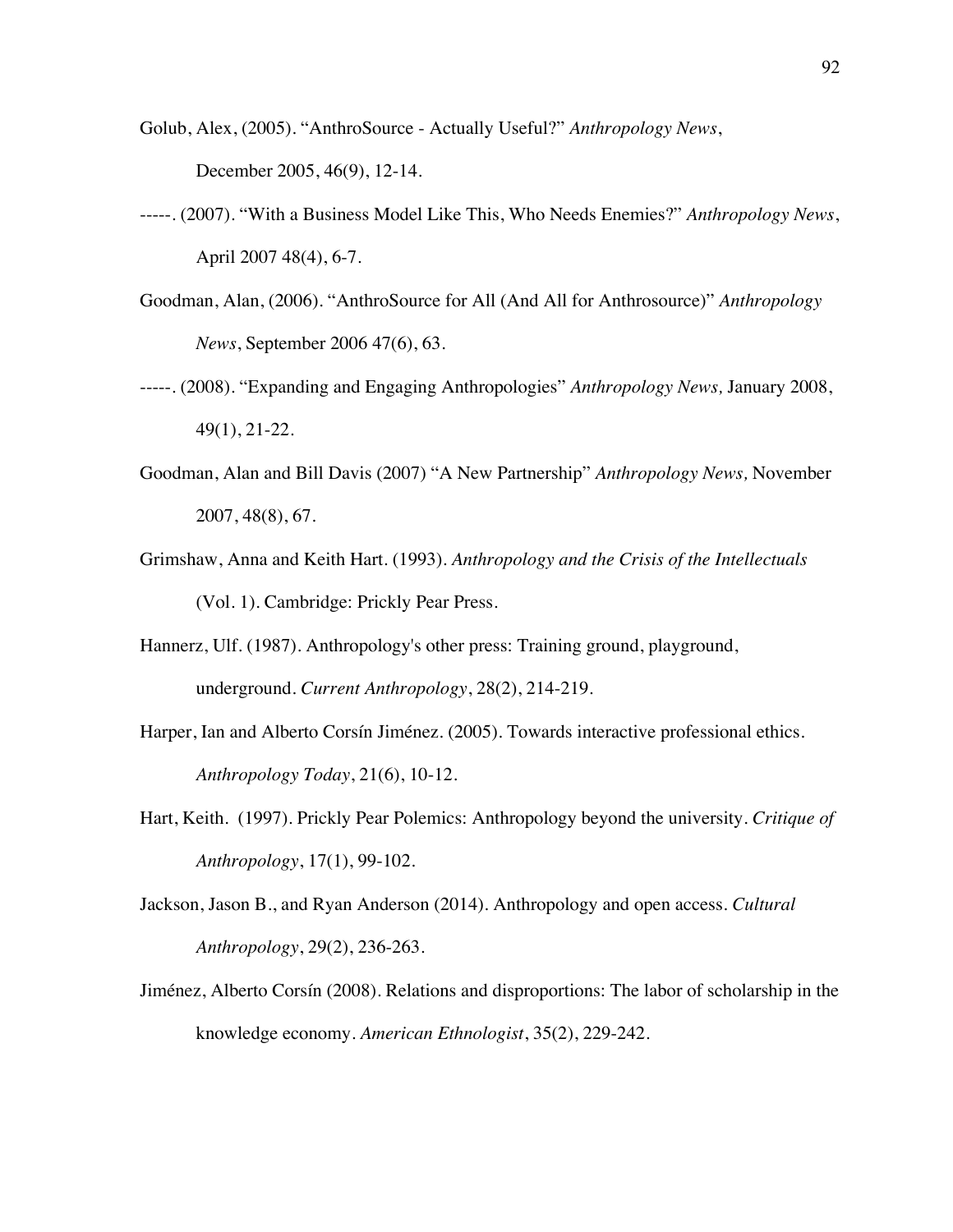- Jiménez, Alberto Corsín and Adolfo Estalella. (2017). Ethnography: a prototype. *Ethnos*, 82(5), 846-866.
- Jiménez, A. C., Willinsky, J., Boyer, D., da Col, G., & Golub, A. (2015). Why an open access publishing cooperative can work: A proposal for the AAA's journal portfolio. HAU: Journal of Ethnographic Theory, 5(2), v-viii.
- Kelty, Christopher M. (2004a). "Culture's Open Sources" and "Punt to Culture." *Anthropological Quarterly* 77(3).
- -----. (2004b). "Anthropology and the Open Access Debate" *Anthropology News,* October 2004, 45(7), 14-15.
- -----. (2008a). "The State of Open Access Anthropology" *Anthropology News*, February 2008 49(2), 9-10.
- -----. (2008b). *Two Bits: The Cultural Significance of Free Software*. Duke University Press.
- -----. (2009). Collaboration, Coordination, and Composition: Fieldwork after the Internet. In *Fieldwork is not What It Used to Be*. James D. Faubion and George E. Marcus, eds. Pp. 184–206. Ithaca, NY: Cornell University Press.
- -----. (2012). "This is not an article: Model organism newsletters and the question of 'open science.'" *Biosocieties* 7(2):140-168.
- -----. (2014). Beyond copyright and technology: What open access can tell us about precarity, authority, innovation, and automation in the university today. *Cultural Anthropology*, 29(2), 203-215.
- -----. (2016). "Open Access, Piracy and Scholarly Publication." University of California, Davis, March 16, 2016. https://video.ucdavis.edu/media/0\_lu8p2zco.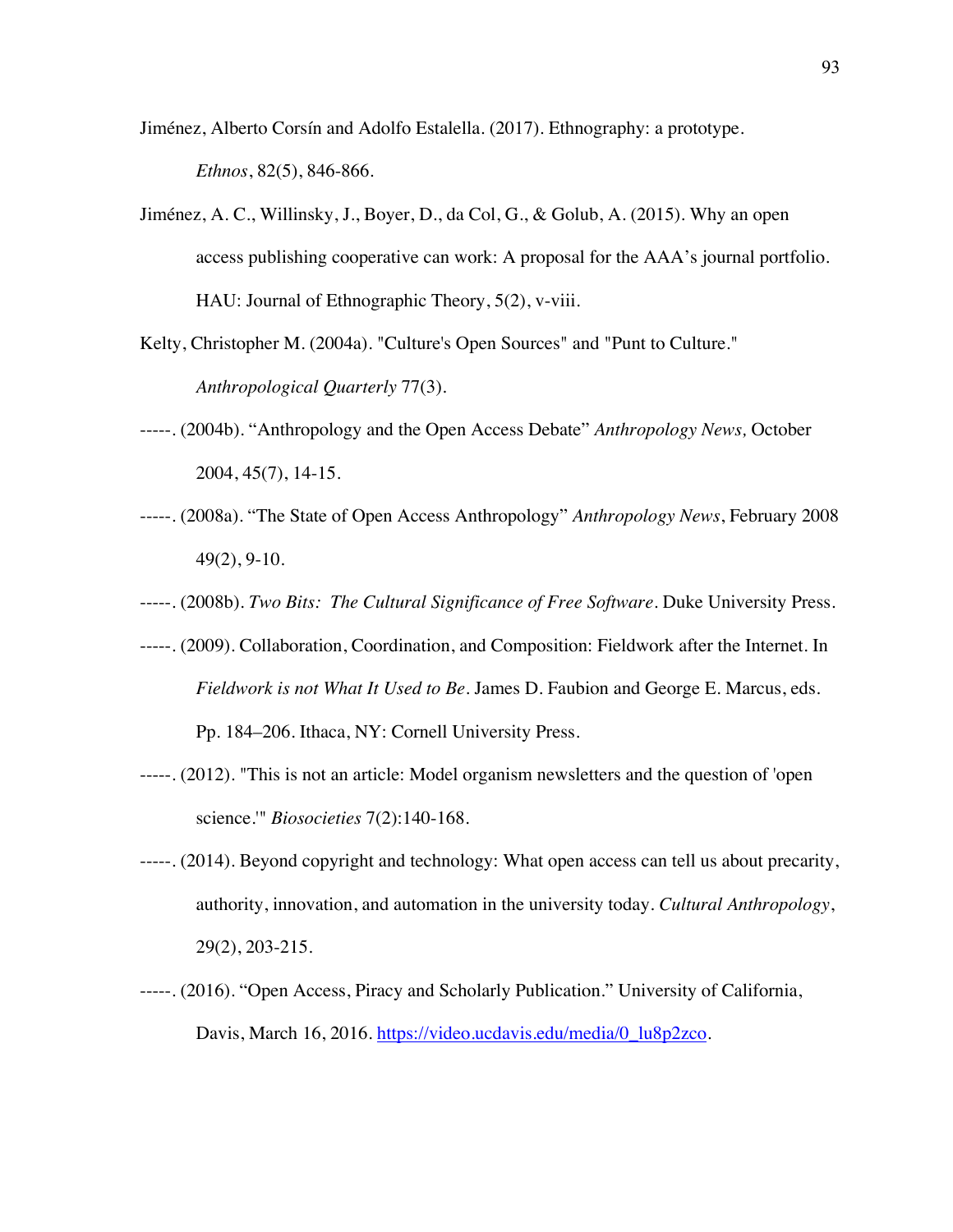- Kelty, Chris and George E. Marcus, "Open Source Experiments and What They Show About the Analyst's Frustrations in Intelligence Communities," *Anthropology News*, (February 2007).
- Kelty, Chris, Michael M. Fischer, Jason Baird Jackson, Kim Christen, Alex Golub, Michael Brown, and Tom Boellstorff (2008). "Anthropology in/of Circulation: The Future of Open Access and Scholarly Societies" *Cultural Anthropology*, 23(3), 559.
- Kember, Sarah. (2014) Opening Out from Open Access: Writing and Publishing in Response to Neoliberalism. *Ada: A Journal of Gender, New Media, and Technology*, No.4. doi:10.7264/N31C1V51
- Kemper, Robert, (2008). "From Bulletin Boards to Anthrosource" *Anthropology News*, March 2008 49(3), 7-8.
- Kenner, Ali. (2014). Designing Digital Infrastructure: Four Considerations for Scholarly Publishing Projects. *Cultural Anthropology*, 29(2), 264-287.
- Kiesewetter, Rebekka. (2020). Undoing scholarship: Towards an activist genealogy of the OA movement. *Tijdschrift voor Genderstudies*, *23*(2), 113-130.
- Lathrop, Stacy. (2007). "Friends, Why Are We Sinking?" *Anthropology News*, April 2007 48(4), 7-8.
- Liang, Lawrence. (2012). Shadow Libraries. *e-flux Journal*, *37*.
- Lynch, Clifford A. (2003). "Institutional Repositories: Essential Infrastructure for Scholarship in the Digital Age," *ARL Bimonthly Report* 226 (February 2003), 1-7.
- Mangiafico, Paolo and Kevin Smith (2014). Reason, risk, and reward: Models for libraries and other stakeholders in an evolving scholarly publishing ecosystem. *Cultural Anthropology*, 29(2), 216-235.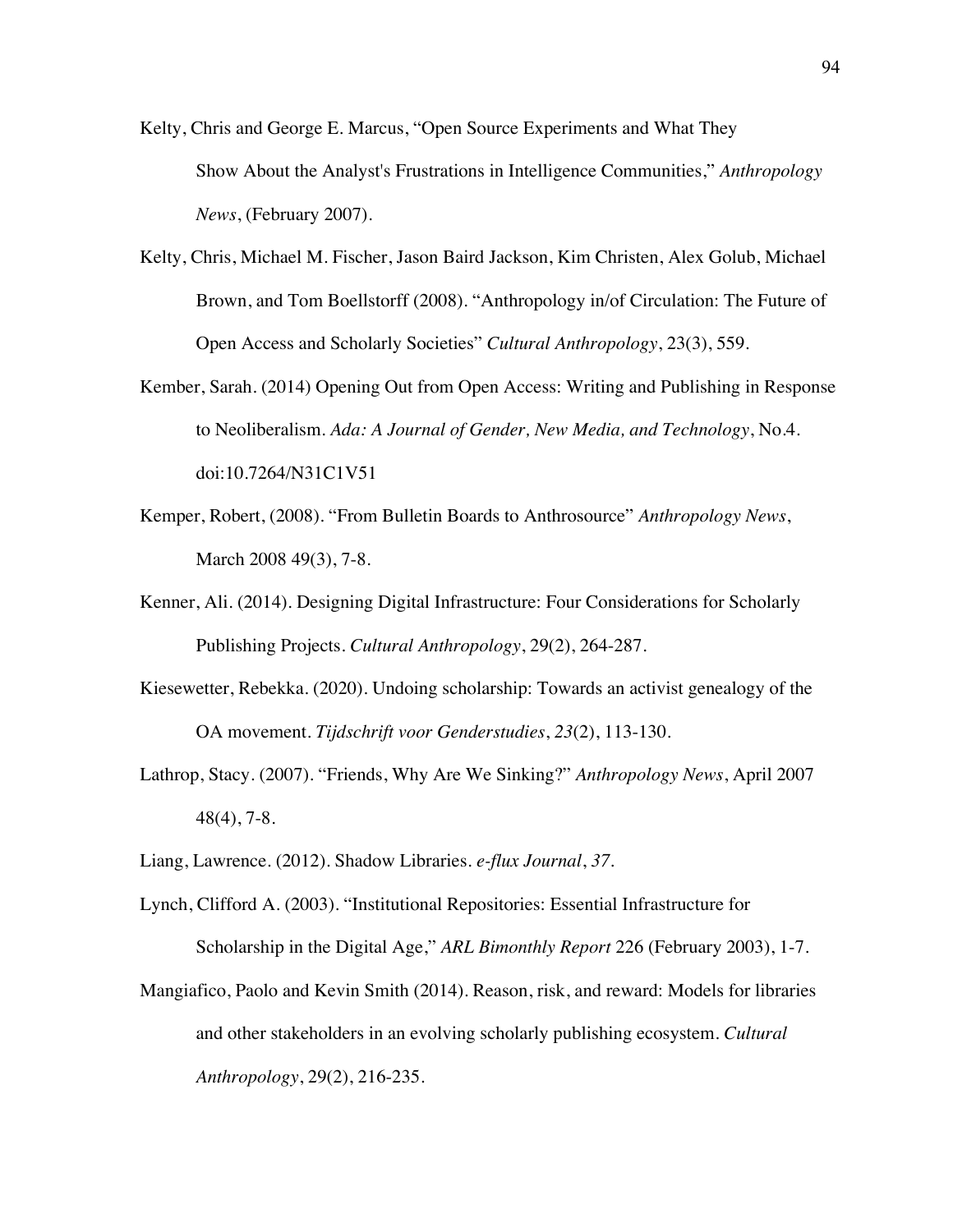Marcus, George E. and Michael Fischer (1986). *Anthropology as Cultural Critique: An experimental moment in the human sciences*. University of Chicago Press.

- Marcus, George E. (1991). American academic journal editing in the great bourgeois cultural revolution of late 20th-century postmodernity: The case of "cultural anthropology". *Cultural Anthropology*, 6(1), 121.
- -----. (1995). Ethnography in/of the world system: The emergence of multi-sited ethnography. *Annual Review of Anthropology,* 24(1), 95-117.
- -----. (2009). "Notes toward an Ethnographic Memoir of Supervising Graduate Research through Anthropology's Decades of Transformation" in *Fieldwork is not What it Used to Be: Learning Anthropology's Method in a Time of Transition*. vii-xiv.
- -----. (2015) "Editorial Curation and the Durability of Anthropological Ideas In a Time of Ambient Innovation: A Comment on the Thirtieth Year of Cultural Anthropology." *Cultural Anthropology* 30, no. 1: 6–11. http://dx.doi.org/10.14506/ca30.1.02.
- "Mellon Funds AnthroSource: Enriching Scholarship and Building Global Communities" *Anthropology News*, January 2004, 45(1), 63.
- Merry, Sally Engle and Ed Liebow (2008). "Publications Finance Update" *Anthropology News*, September 2008, 19.

Miller, Daniel, Amita Baviskar, Don Brenneis, Carlos Fausto, Kim and Mike Fortun, Alex Golub, Sarah Green, Christopher Kelty, Martha Macintyre, Atsuro Morita, and Carlo Severi (2012). Open access, scholarship, and digital anthropology. *HAU: Journal of Ethnographic Theory*, 2(1), 385-411.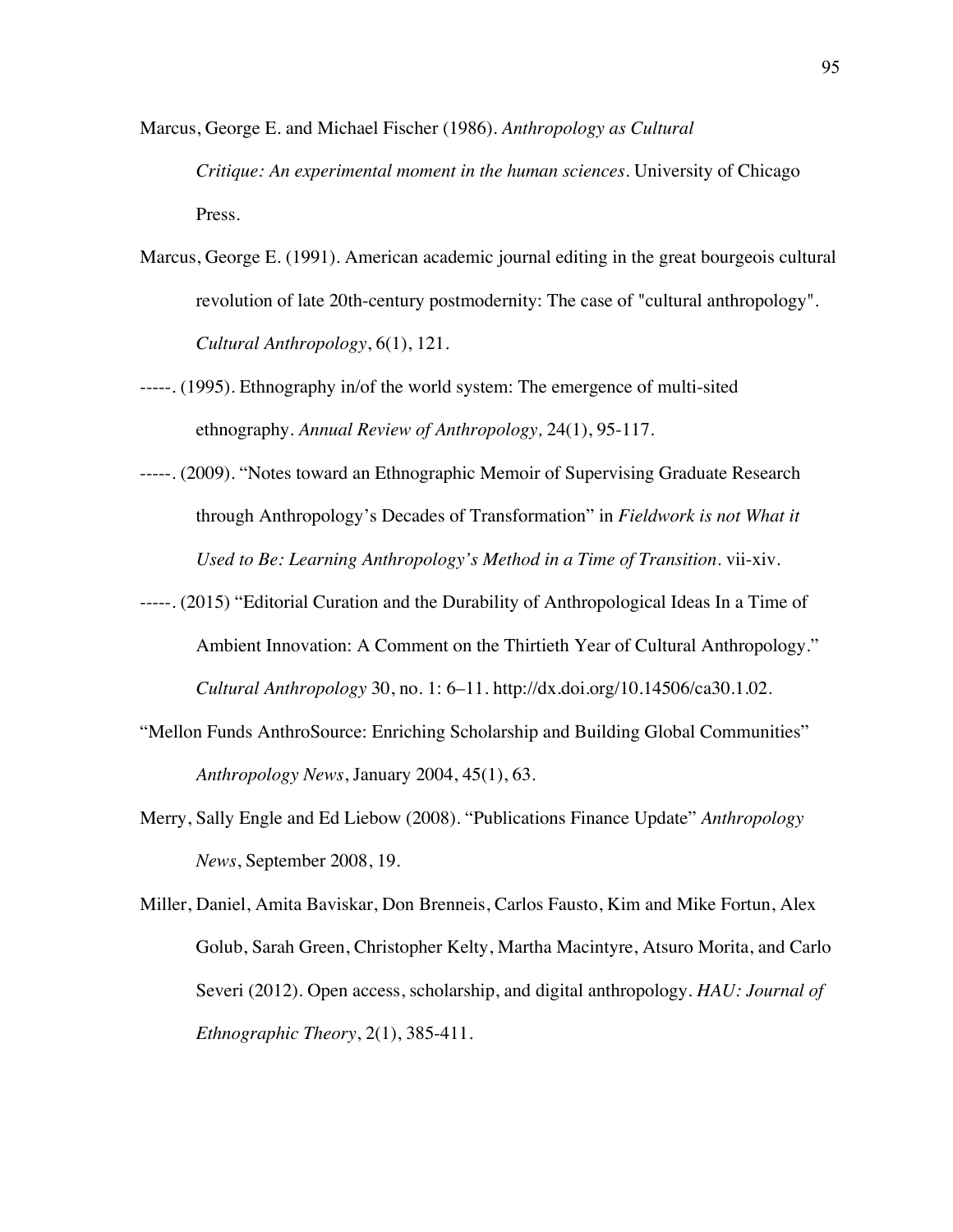- Moore, Samuel. (2019) 'Revisiting 'the 1990s debutante': scholar-led publishing and the pre-history of the open access movement', *The Journal of the Association for Information Science and Technology* https://doi.org/10.1002/asi.24306
- Nardi, Bonnie, Michael Adams, Melody Chu, Shiraz Khan, John Lai, and Elsy Lao. (2004). "AnthroSource: Designing a portal for anthropologists." *First Monday,* 9(10). https://doi.org/10.5210/fm.v9i10.1181
- Perrin, Andrew and Maeve Duggan. (2015). "Americans' Internet Access: 2000-2015." *Pew Research Center*, *26*(6), 1-12.
- Pia, Andrea E., Simon Batterbury, Agnieszka Joniak-Lüthi, Marcel LaFlamme, Gerda Wielander, Filippo M. Zerilli, Melissa Nolas et al. (2020). "Labour of Love: An Open Access manifesto for freedom, integrity, and creativity in the humanities and interpretive social sciences." DOI: 10.21428/6ffd8432.a7503356
- Poirier, Lindsay, Kim Fortun, Brandon Costelloe-Kuehn, and Mike Fortun. (2020). Metadata, Digital Infrastructure, and the Data Ideologies of Cultural Anthropology. In *Anthropological Data in the Digital Age* (pp. 209-237). Palgrave Macmillan, Cham.
- Posada, Alejandro and George Chen. Inequality in Knowledge Production: The Integration of Academic Infrastructure by Big Publishers. ELPUB 2018, Jun 2018, Toronto, Canada.
- Rabinow, Paul. (1985) "Discourse and Power: On the Limits of Ethnographic Texts." *Dialectical Anthropology* 10, 1–13.
- -----. (1988). Beyond Ethnography: Anthropology as Nominalism. *Cultural Anthropology,* 3(4), 355-364.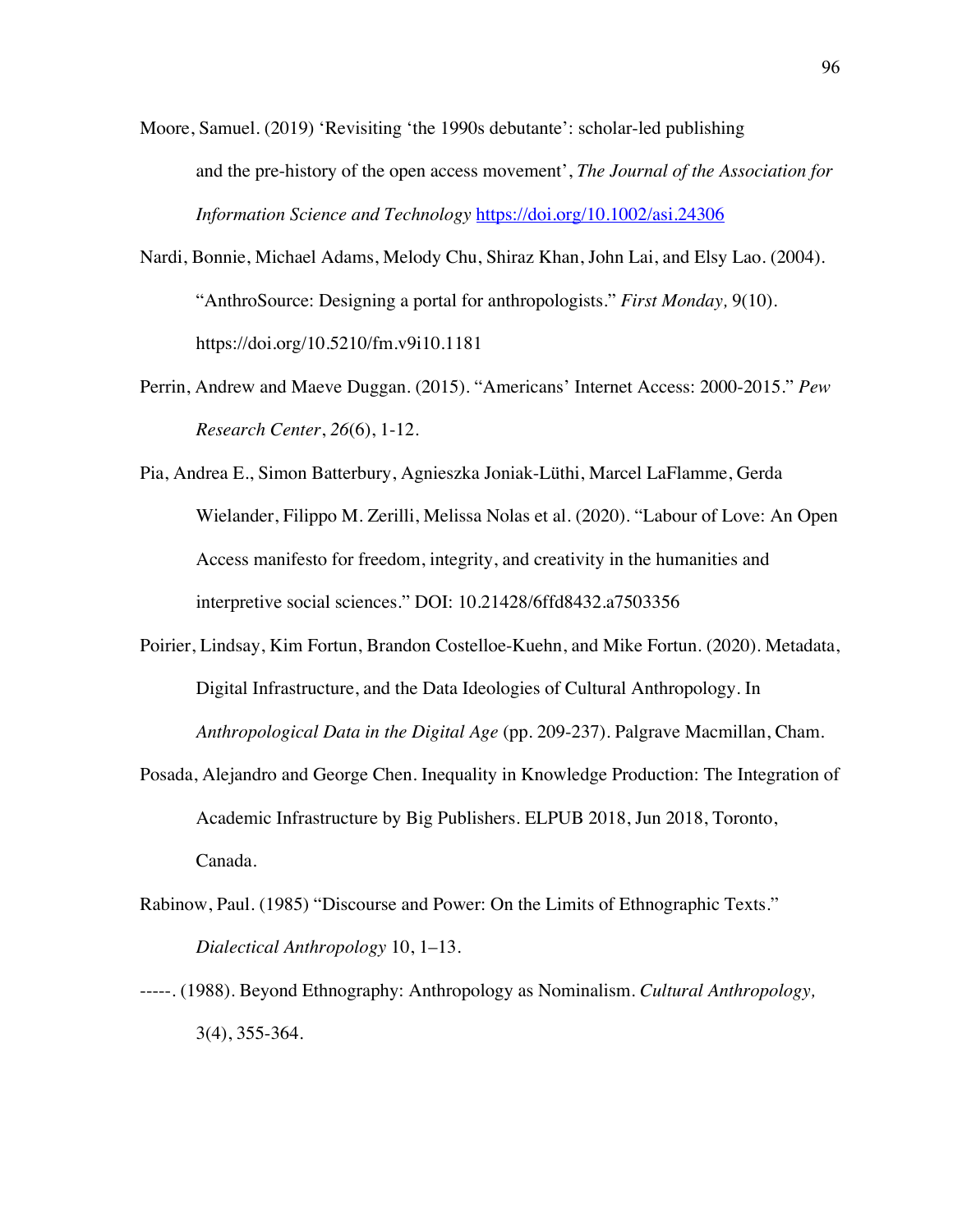Rabinow, Paul and Anthony Stavrianakis. (2018). "Apologia of a Crucible of Experience and Experimentation: Chronical of the Anthropology of the Contemporary 2004-2018." Snafu.dog, https://www.snafu.dog/arc-a-chronicle.

Scmid, Oona, (2009). "The Price of Free: An Invitation to Engage in the Future of AAA's Publishing Program" Anthropology News, October 2009, 50(7) 21.

-----. (2014). "Getting to Journals 3.0." *Anthropology News*, March 3.

Skomal, Susan, (2005). "Transformation of a Scholarly Society Publishing Program" *ARL* October 2005, 1-5.

Suber, Peter. (2012). *Open Access.* MIT Press.

- Swist, Teresa and Liam Magee. (2018). Academic publishing and its digital binds: Beyond the paywall towards ethical executions of code. *Culture Unbound: Journal of Current Cultural Research*, *9*(3), 240-259.
- Tewell, Eamon, Nora Almeida, Romel Espinel, and Lisa Hinchliffe. (2019). "From Value to Values: Information Literacy, Capitalism, and Resistance"Presented on April 12, 2019, ACRL.
- van Gerven Oei, V. W. J. (2020). Viral Open Access in Times of a Global Pandemic. *Punctum Books*.
- Vieira, Scott and Shannon Kipphut-Smith. (2019). Cultural Anthropology and Open Access—Interview with Dominic Boyer, Cymene Howe, and Marcel LaFlamme, *Serials Review*, 45:1-2, 54-60, DOI: 10.1080/00987913.2019.1613213
- Waltham, M. (2010). The future of scholarly journal publishing among social science and humanities associations: Report on a study funded by a planning grant from the Andrew W. Mellon Foundation. *Journal of Scholarly Publishing*, 41(3), 257-324.